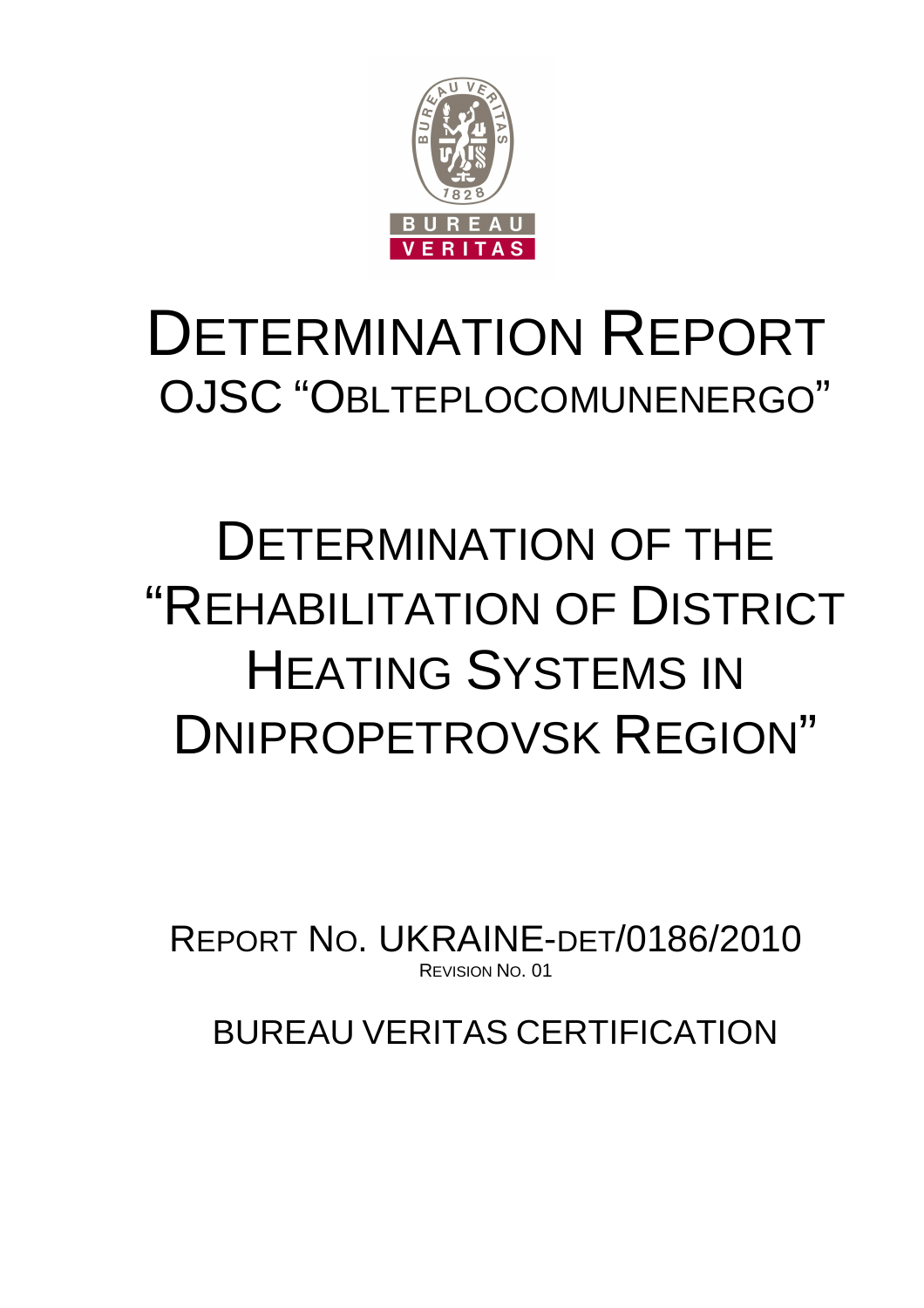#### Report No: UKRAINE-det/0186/2010

## BUREAU VERITAS

#### DETERMINATION REPORT "REHABILITATION OF DISTRICT HEATING SYSTEMS IN DNIPROPETROVSK REGION"

| Date of first issue:<br>22/12/2010                                                                                                                                                                                                                                                                                                                                                                                                                                                                                                                                                                                                                 | Organizational unit:<br><b>Bureau Veritas Certification</b><br>Holding SAS |                |                             |                                                                                                      |
|----------------------------------------------------------------------------------------------------------------------------------------------------------------------------------------------------------------------------------------------------------------------------------------------------------------------------------------------------------------------------------------------------------------------------------------------------------------------------------------------------------------------------------------------------------------------------------------------------------------------------------------------------|----------------------------------------------------------------------------|----------------|-----------------------------|------------------------------------------------------------------------------------------------------|
| Client:<br>OJSC "Oblteplocomunenergo"                                                                                                                                                                                                                                                                                                                                                                                                                                                                                                                                                                                                              | Client ref.:<br>Mr Barbarov Yu.A                                           |                |                             |                                                                                                      |
| Summary:<br>Bureau Veritas Certification has made the determination of the "Rehabilitation of District Heating<br>Systems in Dnipropetrovsk Region" project of OJSC "Oblteplocomunenergo" " located in<br>Dnipropetrovsk Region, Ukraine, on the basis of UNFCCC criteria for the JI, as well as criteria given<br>to provide for consistent project operations, monitoring and reporting. UNFCCC criteria refer to<br>Article 6 of the Kyoto Protocol, the JI rules and modalities and the subsequent decisions by the JI<br>Supervisory Committee, as well as the host country criteria.                                                         |                                                                            |                |                             |                                                                                                      |
| The determination scope is defined as an independent and objective review of the project design<br>document, the project's baseline study, monitoring plan and other relevant documents, and<br>consisted of the following three phases: i) desk review of the project design and the baseline and<br>monitoring plan; ii) follow-up interviews with project stakeholders; iii) resolution of outstanding issues<br>and the issuance of the final determination report and opinion. The overall determination, from<br>Contract Review to Determination Report & Opinion, was conducted using Bureau Veritas<br>Certification internal procedures. |                                                                            |                |                             |                                                                                                      |
| The first output of the determination process is a list of Clarification, Forward and Corrective Actions<br>Requests (CL, FAR and CAR), presented in Appendix A. Taking into account this output, the project<br>proponent revised its project design document.<br>In summary, it is Bureau Veritas Certification's opinion that the project correctly applies Guidance on<br>criteria for baseline setting and monitoring and meets the relevant UNFCCC requirements for the JI<br>and the relevant host country criteria.                                                                                                                        |                                                                            |                |                             |                                                                                                      |
| Report No.:<br>Subject Group:<br>UKRAINE/0186/2010<br>JI                                                                                                                                                                                                                                                                                                                                                                                                                                                                                                                                                                                           |                                                                            |                |                             |                                                                                                      |
| Project title:<br>"Rehabilitation of District<br>Heating<br>Dnipropetrovsk Region"                                                                                                                                                                                                                                                                                                                                                                                                                                                                                                                                                                 | Systems<br>in                                                              | Indexing terms | Reductions, Determination   | Climate Change, Kyoto Protocol, JI, Emission                                                         |
| Work carried out by:<br>Oleg Skoblyk - Team Leader, Lead Verifier<br>Igor Kachan - Team Member, Verifier<br>Denis Pishchalov - Team Member,<br>Specialist                                                                                                                                                                                                                                                                                                                                                                                                                                                                                          | Financial                                                                  |                |                             | $\boxtimes$ No distribution without permission from the<br>Client or responsible organizational unit |
|                                                                                                                                                                                                                                                                                                                                                                                                                                                                                                                                                                                                                                                    |                                                                            |                |                             |                                                                                                      |
| Work verified by:<br>Ivan Sokolov - Internal Technical Reviewer                                                                                                                                                                                                                                                                                                                                                                                                                                                                                                                                                                                    |                                                                            |                | <b>Limited distribution</b> |                                                                                                      |
| Work signed by:<br>Ivan Sokolov - Operational Manager                                                                                                                                                                                                                                                                                                                                                                                                                                                                                                                                                                                              | VeO<br>ding SAS                                                            | Certification  |                             |                                                                                                      |
| Date of this revision:<br>Rev. No.:<br>$85 -$<br>22/12/2010<br>01                                                                                                                                                                                                                                                                                                                                                                                                                                                                                                                                                                                  | Number of pages:                                                           |                | Unrestricted distribution   |                                                                                                      |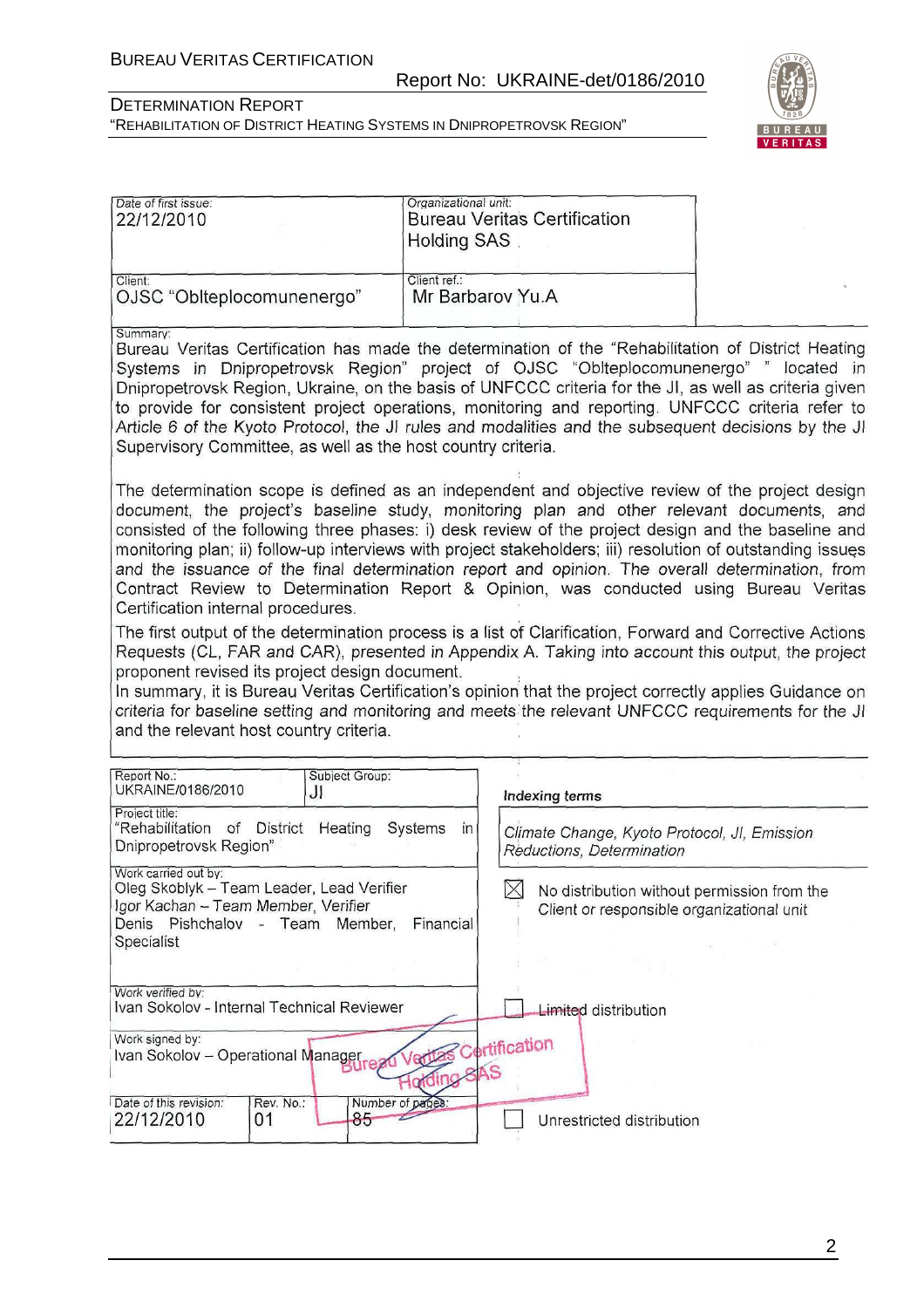APPENDIX B: VERIFIER'S CVS

DETERMINATION REPORT "REHABILITATION OF DISTRICT HEATING SYSTEMS IN DNIPROPETROVSK REGION"

Report No: UKRAINE-det/0186/2010

#### **Table of Contents Page 2018**

| $\mathbf{1}$   |                                                                                                    |                |
|----------------|----------------------------------------------------------------------------------------------------|----------------|
| 1.1            | Objective                                                                                          | $\overline{4}$ |
| 1.2            | Scope                                                                                              | $\overline{4}$ |
| 1.3            | Determination team                                                                                 | $\overline{4}$ |
| $\overline{2}$ |                                                                                                    |                |
| 2.1            | <b>Review of Documents</b>                                                                         | 5              |
| 2.2            | Follow-up Interviews                                                                               | 6              |
| 2.3            | Resolution of Clarification and Corrective Action Requests                                         | 6              |
| 3              |                                                                                                    |                |
| 3.1            | Project approvals by Parties involved                                                              | $\overline{7}$ |
| 3.2            | Authorization of project participants by Parties involved                                          | 8              |
| 3.3            | <b>Baseline setting</b>                                                                            | 8              |
| 3.4            | Additionality                                                                                      | 9              |
| 3.5            | Project boundary                                                                                   | 11             |
| 3.6            | <b>Crediting period</b>                                                                            | 11             |
| 3.7            | Monitoring plan                                                                                    | 11             |
| 3.8            | Leakage                                                                                            | 17             |
| 3.9            | Estimation of emission reductions or enhancements of net                                           | 17             |
|                | removals                                                                                           |                |
| 3.10           | <b>Environmental impacts</b>                                                                       | 20             |
| 3.11           | Stakeholder consultation                                                                           | 21             |
| 3.12           | Determination regarding small scale projects                                                       | 21             |
| $\overline{4}$ | SUMMARY AND REPORT OF HOW DUE ACCOUNT WAS<br>COMMENTS RECEIVED PURSUANT TO<br><b>TAKEN</b><br>OF a |                |
|                | PARAGRAPH 32 OF THE JI GUIDELINES 21                                                               |                |
| 5              |                                                                                                    |                |
| 6              |                                                                                                    |                |
|                | APPENDIX A: JI PROJECT DETERMINATION PROTOCOL                                                      |                |

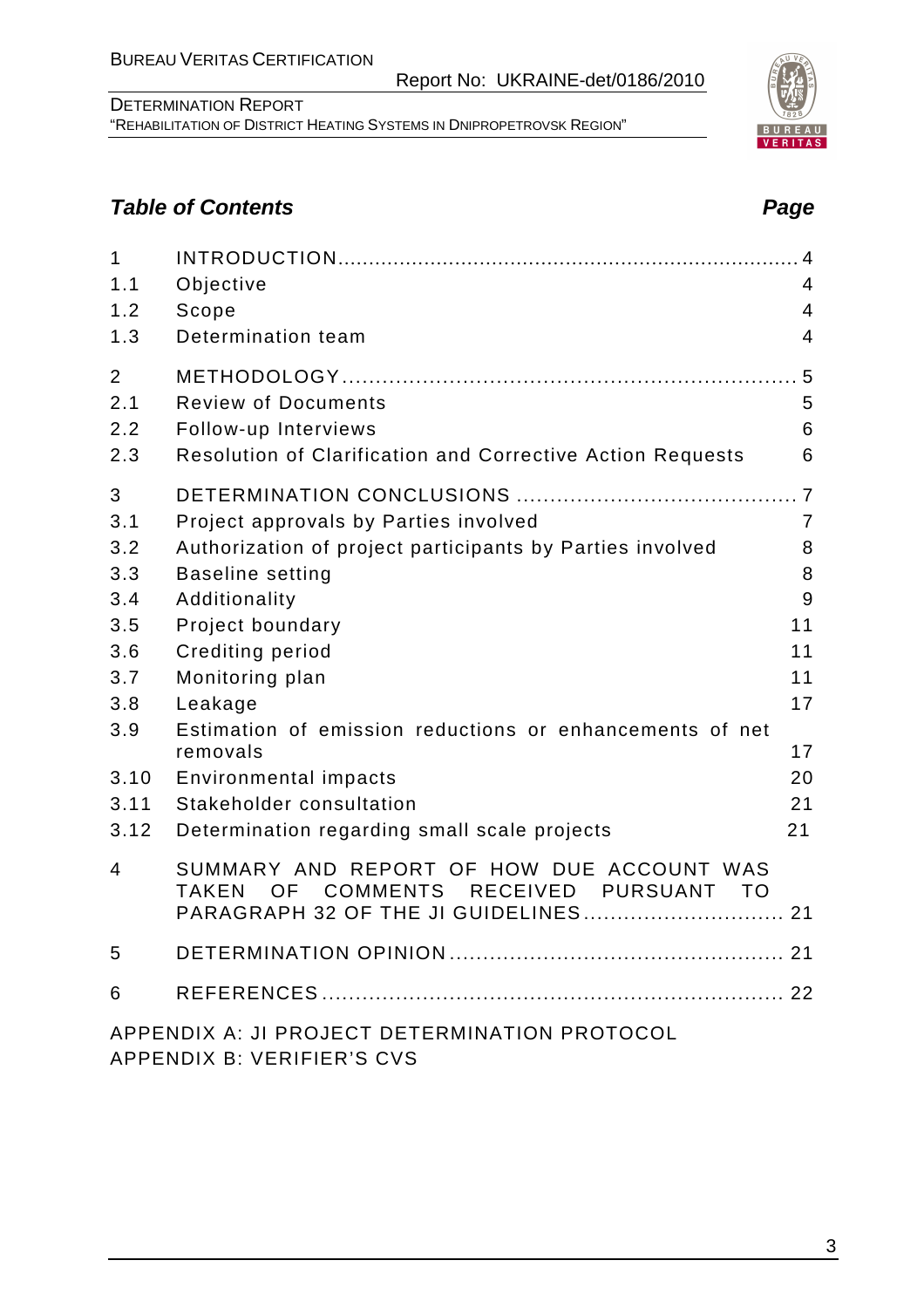

DETERMINATION REPORT "REHABILITATION OF DISTRICT HEATING SYSTEMS IN DNIPROPETROVSK REGION"

#### **1 INTRODUCTION**

OJSC "Oblteplocomunenergo"" has commissioned Bureau Veritas Certification to determinate its JI project "Rehabilitation of District Heating Systems in Dnipropetrovsk Region" (hereafter called "the project") in Dnipropetrovsk Region, Ukraine.

This report summarizes the findings of the determination of the project, performed on the basis of UNFCCC criteria, as well as criteria given to provide for consistent project operations, monitoring and reporting.

#### **1.1 Objective**

The determination serves as project design verification and is a requirement of all projects. The determination is an independent third party assessment of the project design. In particular, the project's baseline, the monitoring plan (MP), and the project's compliance with relevant UNFCCC and host country criteria are validated in order to confirm that the project design, as documented, is sound and reasonable, and meets the stated requirements and identified criteria. Determination is a requirement for all JI projects and is seen as necessary to provide assurance to stakeholders of the quality of the project and its intended generation of emissions reductions units (ERUs).

UNFCCC criteria refer to Article 6 of the Kyoto Protocol, the JI rules and modalities and the subsequent decisions by the JI Supervisory Committee, as well as the host country criteria.

#### **1.2 Scope**

The determination scope is defined as an independent and objective review of the project design document, the project's baseline study and monitoring plan and other relevant documents. The information in these documents is reviewed against Kyoto Protocol requirements, UNFCCC rules and associated interpretations.

The determination is not meant to provide any consulting towards the Client. However, stated requests for clarifications and/or corrective actions may provide input for improvement of the project design.

#### **1.3 Determination team**

The determination team consists of the following personnel:

Oleg Skoblyk

Bureau Veritas Certification Team Leader, Climate Change Verifier

Igor Kachan

Bureau Veritas Certification Team Member, Climate Change Verifier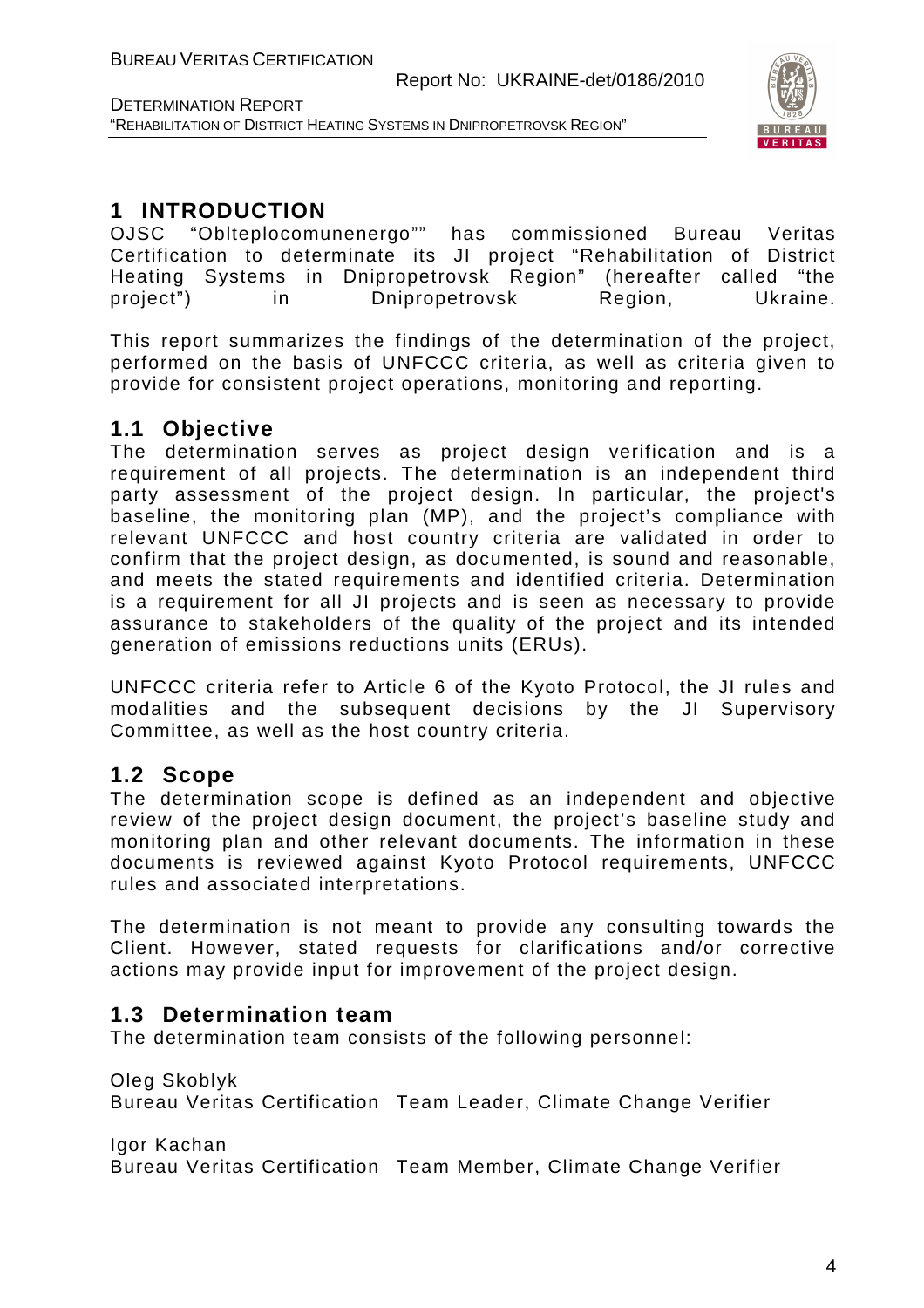DETERMINATION REPORT "REHABILITATION OF DISTRICT HEATING SYSTEMS IN DNIPROPETROVSK REGION"



#### Denis Pishchalov

Bureau Veritas Certification, Financial Specialist

This determination report was reviewed by:

Ivan Sokolov

Bureau Veritas Certification, Internal Technical Reviewer

#### **2 METHODOLOGY**

The overall determination, from Contract Review to Determination Report & Opinion, was conducted using Bureau Veritas Certification internal procedures.

In order to ensure transparency, a determination protocol was customized for the project, according to the version 01 of the Joint Implementation Determination and Verification Manual, issued by the Joint Implementation Supervisory Committee at its 19 meeting on 04/12/2009. The protocol shows, in a transparent manner, criteria (requirements), means of determination and the results from determining the identified criteria. The determination protocol serves the following purposes:

- It organizes, details and clarifies the requirements a JI project is expected to meet;
- It ensures a transparent determination process where the determiner will document how a particular requirement has been determined and the result of the determination.

The completed determination protocol is enclosed in Appendix A to this report.

#### **2.1 Review of Documents**

The Project Design Document (PDD) submitted by OJSC "Oblteplocomunenergo" and additional background documents related to the project design and baseline, i.e. country Law, Guidelines for users of the joint implementation project design document form, Guidance on criteria for baseline setting and monitoring, Kyoto Protocol, Clarifications on Determination Requirements to be Checked by a Accredited Independent Entity were reviewed.

PDD "Rehabilitation of District Heating Systems in Dnipropetrovsk Region" project of OJSC "Oblteplocomunenergo" version 1 was submitted on 15/11/2010.

To address Bureau Veritas Certification corrective action and clarification requests the project participants revised the PDD and resubmitted it on 21/12/2010 as version 03.

The determination findings presented in this report relate to the project as described in the PDD versions 01, 02, and 03.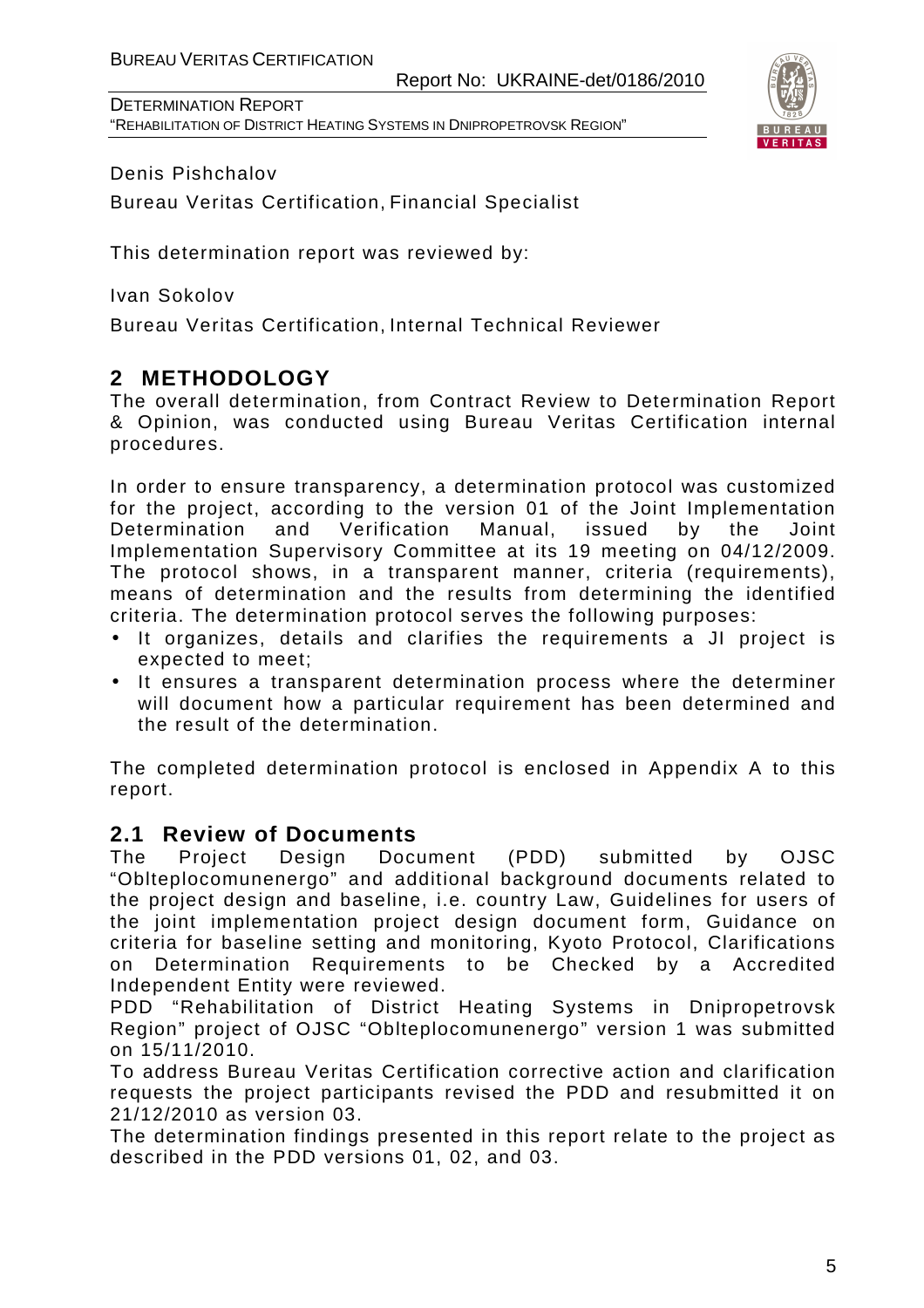"REHABILITATION OF DISTRICT HEATING SYSTEMS IN DNIPROPETROVSK REGION"



#### **2.2 Follow-up Interviews**

On November 19, 2010 Bureau Veritas Certification performed on-site interviews with project stakeholders to confirm selected information and to resolve issues identified in the document review. Representatives of RME "Dniproteploenergo" and Institute of Engineering Ecology were interviewed (see References). The main topics of the interviews are summarized in Table 1.

| <b>Interviewed</b>         | <b>Interview topics</b>                                   |
|----------------------------|-----------------------------------------------------------|
| organization               |                                                           |
| "Donetskmiskteplom         | $\triangleright$ Implementation schedule                  |
| erezha"                    | $\triangleright$ Local stakeholder's response.            |
|                            | $\triangleright$ Metering equipment control               |
|                            | $\triangleright$ Metering record keeping system, database |
|                            | Monitoring plan and procedures<br>➤                       |
|                            | Organizational structure<br>➤                             |
|                            | $\triangleright$ Permits and licenses                     |
|                            | $\triangleright$ Project approach                         |
|                            | $\triangleright$ Project boundary                         |
|                            | $\triangleright$ Project history                          |
|                            | Quality management procedures and technology<br>≻         |
|                            | Rehabilitation/Implementation of equipment<br>≻           |
|                            | (records)                                                 |
|                            | $\triangleright$ Responsibilities and authorities         |
|                            | $\triangleright$ Technical documentation                  |
|                            | Training of personnel<br>➤                                |
| <b>CONSULTANT</b>          | $\triangleright$ Applicability of methodology             |
| Institute of               | Baseline and project scenarios<br>➤                       |
| <b>Engineering Ecology</b> | <b>Barriers analysis</b><br>≻                             |
|                            | Additionality justification<br>➤                          |
|                            | Common practice analysis<br>➤                             |
|                            | Monitoring plan<br>≻                                      |
|                            | Conformity of PDD to JI requirements<br>➤                 |
|                            | Calculation of emission reduction.                        |

#### **Table 1 Interview topics**

#### **2.3 Resolution of Clarification and Corrective Action Requests**

The objective of this phase of the determination is to raise the requests for corrective actions and clarification and any other outstanding issues that needed to be clarified for Bureau Veritas Certification positive conclusion on the project design.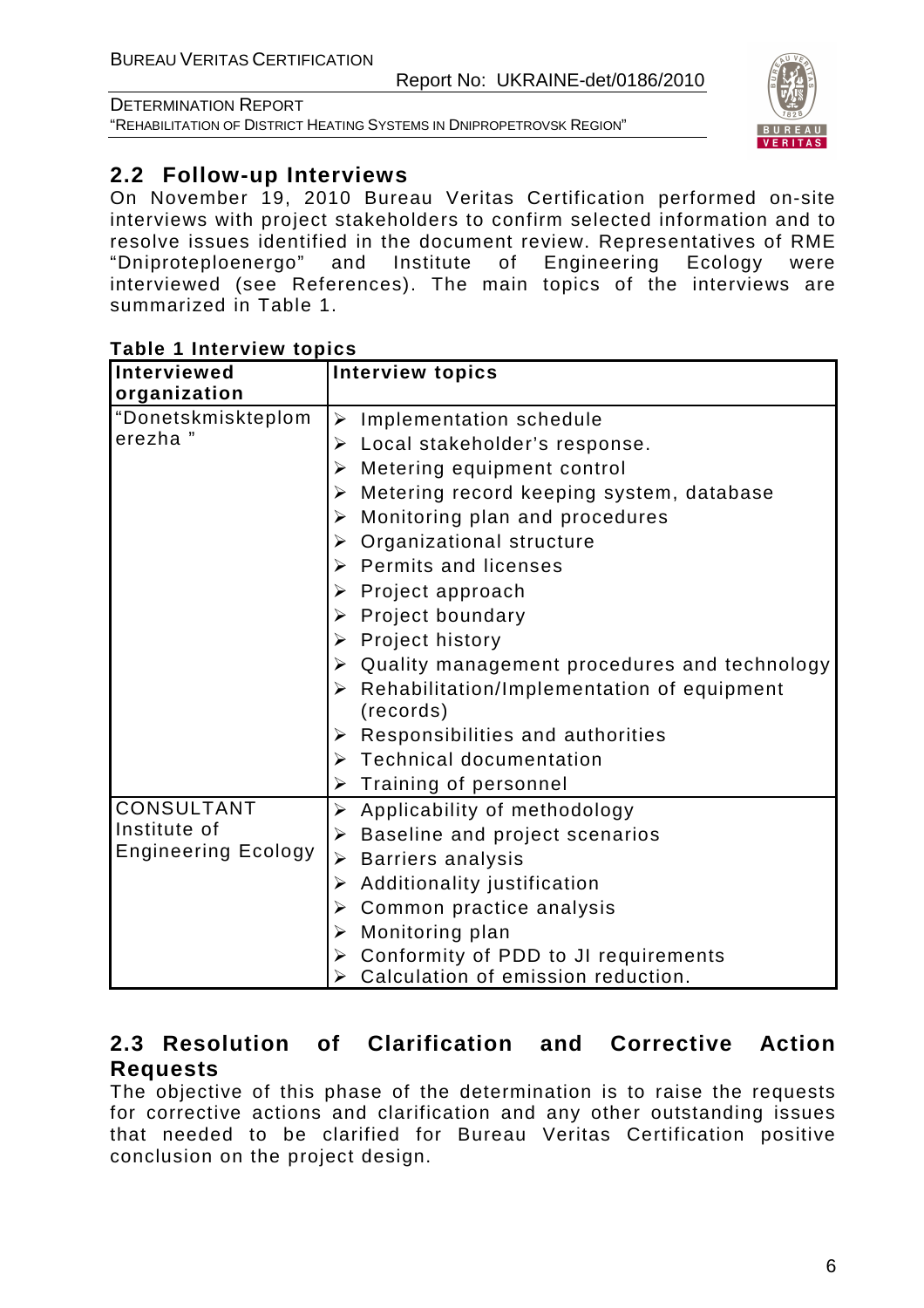DETERMINATION REPORT

"REHABILITATION OF DISTRICT HEATING SYSTEMS IN DNIPROPETROVSK REGION"



Corrective Action Requests (CAR) is issued, where:

(a) The project participants have made mistakes that will influence the ability of the project activity to achieve real, measurable additional emission reductions;

(b) The JI requirements have not been met;

(c) There is a risk that emission reductions cannot be monitored or calculated.

Forward Action Request (FAR), informing the project participants of an issue, relating to the monitoring that needs to be reviewed during the next verification period.

The determination team may also use the term Clarification Request (CL), if information is insufficient or not clear enough to determine whether the applicable JI requirements have been met.

To guarantee the transparency of the verification process, the concerns raised are documented in more detail in the verification protocol in Appendix A.

#### **3 DETERMINATION CONCLUSIONS**

In the following sections, the conclusions of the determination are stated. The findings from the desk review of the original project design documents and the findings from interviews during the follow up visit are described in the Determination Protocol in Appendix A.

The Clarification and Corrective Action Requests are stated, where applicable, in the following sections and are further documented in the Determination Protocol in Appendix A. The determination of the Project resulted in 39 Corrective Action Requests and 1 Forward Action Request

The numbers between brackets at the end of each section correspond to the DVM paragraph.

#### **3.1 Project approvals by Parties involved (19-20)**

The project has no final approval of the Government of the host Party (Ukraine), namely by the National Environmental Investment Agency of Ukraine.

The second party is not determined yet.

As the project has no approvals by the Parties involved, CAR06 remains pending and will be closed after report finalizing (refer to the Appendix A).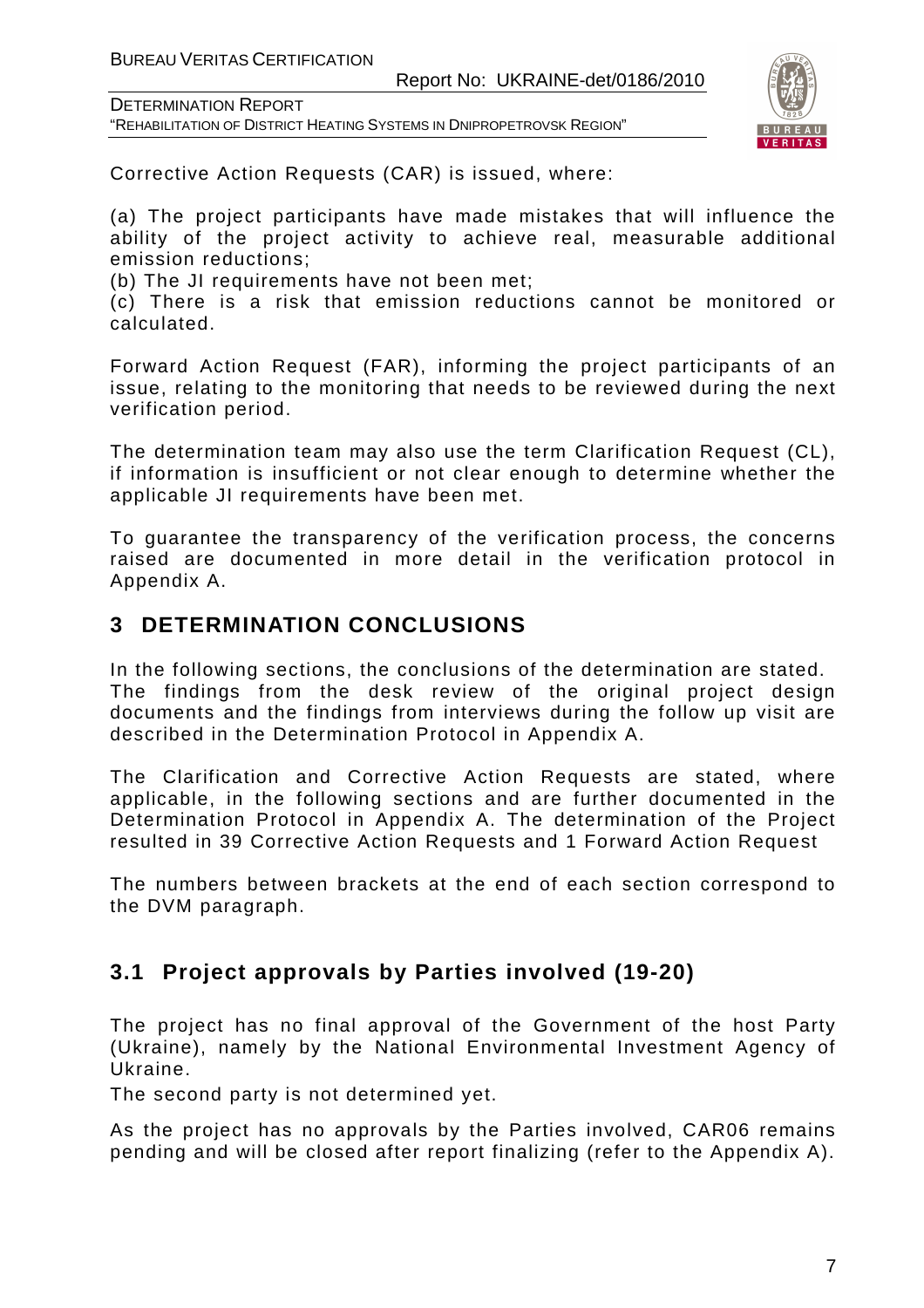

DETERMINATION REPORT "REHABILITATION OF DISTRICT HEATING SYSTEMS IN DNIPROPETROVSK REGION"

#### **3.2 Authorization of project participants by Parties involved (21)**

After receiving Determination Report from the Accredited Independent Entity the project documentation will be submitted to the Ukrainian Designated Focal Point (DFP) which is National Environmental Investment Agency of Ukraine, for receiving a Letter of Approval with authorization of Ukrainian project participant. The written approval by the sponsor Party will be obtained later on.

CAR06 remains pending and will be closed after report finalizing (refer to the Appendix A).

#### **3.3 Baseline setting (22-26)**

The PDD explicitly indicates that JI specific approach was the selected for identifying the baseline. It has been elaborated by the Institute of Engineering Ecology of Ukraine, approved by the International Academy of the Environment and applied in a number of JI projects "Rehabilitation of the District Heating System in Dnipropetrovsk Region", "Rehabilitation of the District Heating System in Chernigiv city», "Rehabilitation of the District Heating System in Crimea» and "Rehabilitation of the District Heating System in Kharkiv City», which received their final determination at JISC.

The PDD provides a detailed theoretical description in a complete and transparent manner, as well as justification, that the baseline is established:

(a) By listing and describing the following plausible future scenarios on the basis of conservative assumptions and selecting the most plausible one:

- a. "Business as usual" with minimum reconstruction works;
- b. Rehabilitation of the District Heating System in Dnipropetrovsk Region without Joint Implementation mechanism;
- c. Exclusion of the non-key type activity such as, for example, elimination of frequency controllers, etc., installation from the project.
- (b) Taking into account relevant national and sectoral policies and circumstances, such as sectoral reform initiatives, local fuel availability, power sector expansion plans, and the economic situation in the project sector. In this context, the following key factors that affect a baseline are taken into account:
	- According to The Laws of Ukraine "On licensing of the separate types of activity" (№ 1775-III, from June 01, 2000) and "On heat energy supply" (№ 2633-IV from 02.06.2005); Ukrainian Government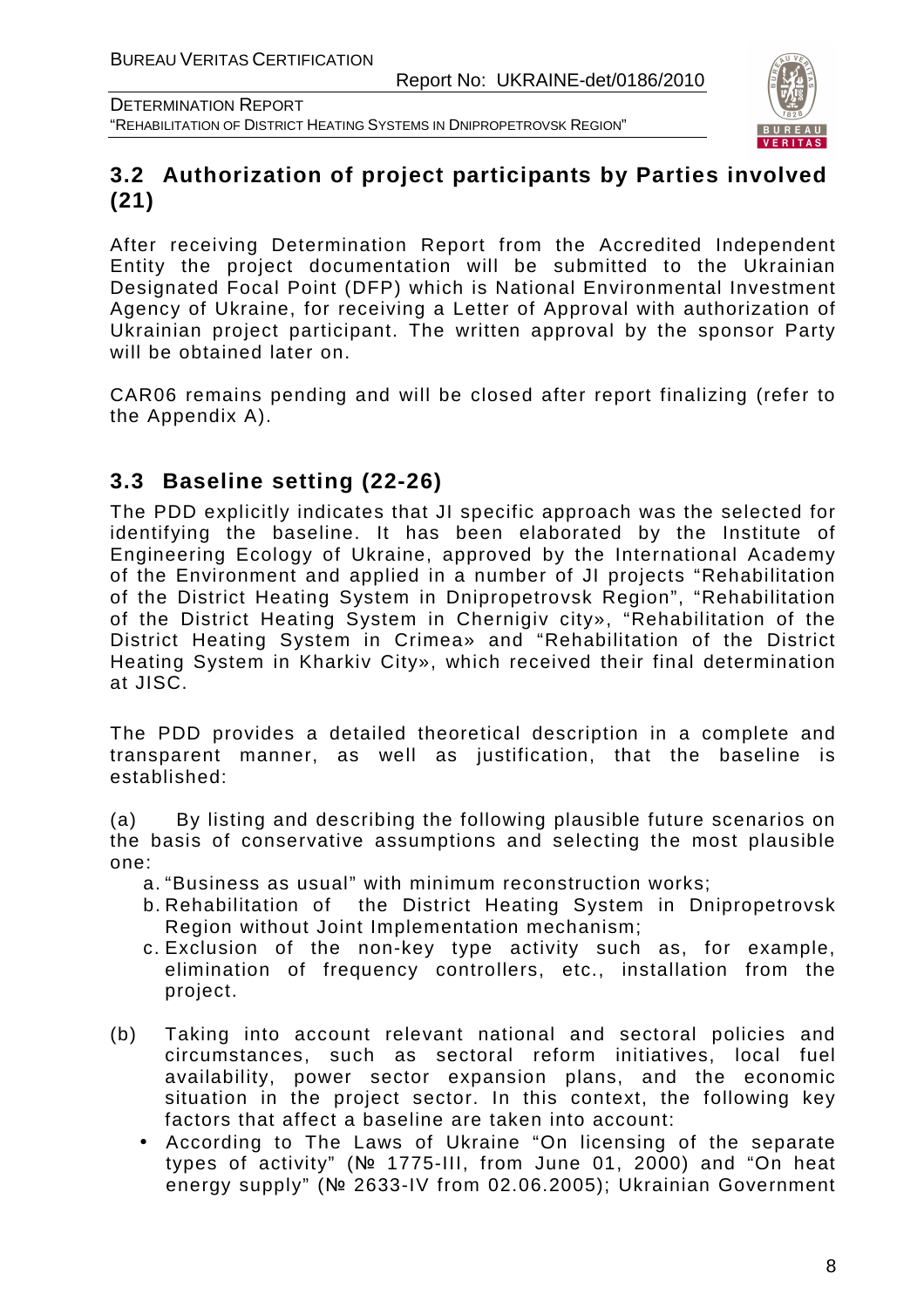"REHABILITATION OF DISTRICT HEATING SYSTEMS IN DNIPROPETROVSK REGION"



Regulation "On introduction of changes to the Government Regulations №1698 from 14.11.2000 and №756 from 04.07.2001" №549 from 19.04.2006 and "On approval of the list of licensing bodies" №1698 from 14.11.2000, execution of economic activity in fields of heat energy production, distribution and supply require a license that is issued by Ministry of Housing and Municipal Economy of Ukraine. District heating enterprises that implement the project have such licenses. The Project "Rehabilitation of District Heating Systems in Dnipropetrovsk Region" has been prepared according to The Law of Ukraine from 01.07.1994 №74/94-VR "On energy saving" and The Law of Ukraine from 22.12.2005 №3260-IV "On changes in The Law of Ukraine "On energy saving".

- There is no local legislation regarding the time of boilers replacement and maximum lifetime permitted for boilers. It is common practice to exploit boilers which were installed 50-60 years ago in Ukraine, if they pass the technical examination by the authorized body.
- High price of the fuel, in particular natural gas which is nearly 95 % of fuel type used in Ukraine for the needs of the municipal heat suppl.
- The majority of boiler-houses in Ukraine are not equipped with devices for heat-carrier expenditure definition or heat meters. Fuel consumption is only one parameter, which is defined regularly and with high precision in the boiler houses.
- The specific project approach is based on the permanent measuring of the fuel consumption and amendments for possible parameters changes in baseline in comparison with reporting year. The variable parameters may are changes in Net Calorific Value of fuels, quality of heating service, weather changes, changes in customers' number, etc. Taking into account only equipment efficiency does not eliminate the possibilities of undersupply of heat to customers (deterioration of heat supply service), and possible weather warming in reported year, change in fuel quality, disconnection of some consumers, and other factors, and could lead to artificial overestimation of ERUs amount.

All explanations, descriptions and analysis pertaining to the baseline in the PDD are identified appropriately. The AIE confirms that the selected baseline methodology can be applicable to the project activity and established in transparent and conservative manner.

#### **3.4 Additionality (27-31)**

The most recent version of the "Tool for the demonstration and assessment of additionality" approved by the CDM Executive Board was used, in accordance with the JI specific approach, defined in paragraph 2 (c) of the annex I to the "Guidance on criteria for baseline setting and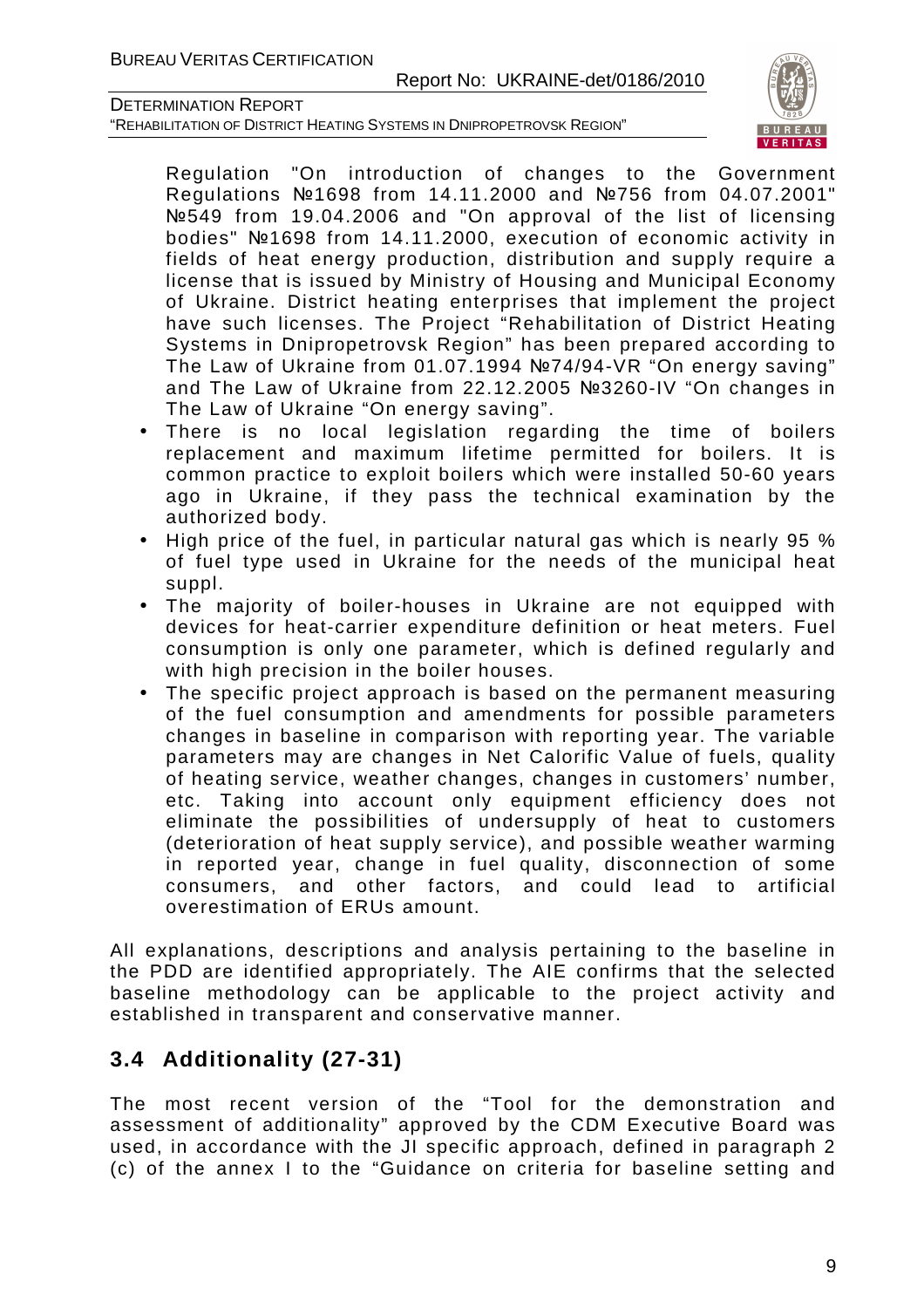"REHABILITATION OF DISTRICT HEATING SYSTEMS IN DNIPROPETROVSK REGION"



monitoring". All explanations, descriptions and analyses are made in accordance with the selected tool.

The PDD provides a justification of the applicability of the approach with a clear and transparent description.

Three alternatives to the project activity consistent with current laws and regulations were identified in the project design.

The first alternative is the continuation of the current situation (no project activity or other alternatives undertaken), i.e. business-as-usual scenario with minimum reconstruction works, approximately balanced by overall degradation of the district heating system.

The second alternative is to make reconstruction works (the proposed project activity) without JI mechanism.

The third alternative is the shortened project activity, without any of the non-key type of activities.

It is clearly demonstrated in the section B.2. that all the alternatives are in compliance with the mandatory laws and regulations.

PDD includes barrier analysis to provide justification of additionality. Identification of barriers that would prevent the implementation of the proposed project activity is included in the section B.2. of the PDD:

- investment barrier;

- technological barrier;

- organizational barrier (the detailed information can be found in the section B of the PDD).

All explanations, descriptions and analyses with regard to additionality are made in accordance with the selected methodology. It is shown that the identified barriers would not prevent the implementation of one of the defined alternatives - business-as-usual scenario. However, the proposed project activity as well as the other alternatives faces strong barriers preventing their implementation.

The common practice is an essential part of addidionality assessment process. A common practice for district heating enterprises in Ukraine is only a necessary repair of the old equipment, mainly in emergency cases, and not the renewal. JI incentive makes possible to obtain the necessary additional funds for real rehabilitation of the district heating system. This is confirmed by the present situation that the real comprehensive rehabilitation of the district heating systems in Ukraine is performed only by the enterprises participating in JI projects. There are at least seven District Heating Rehabilitation Projects with JI mechanism in Ukraine at advanced stages beside the project: for DH systems in Chernihiv region, Donetsk region, AR Crimea, Kharkiv city, Rivne region, Luhansk city, Sevastopol city.

Thus based on the due analysis provided in the PDD it can be concluded that the approach applied sufficiently demonstrates project's additionality and the necessary proofs are provided.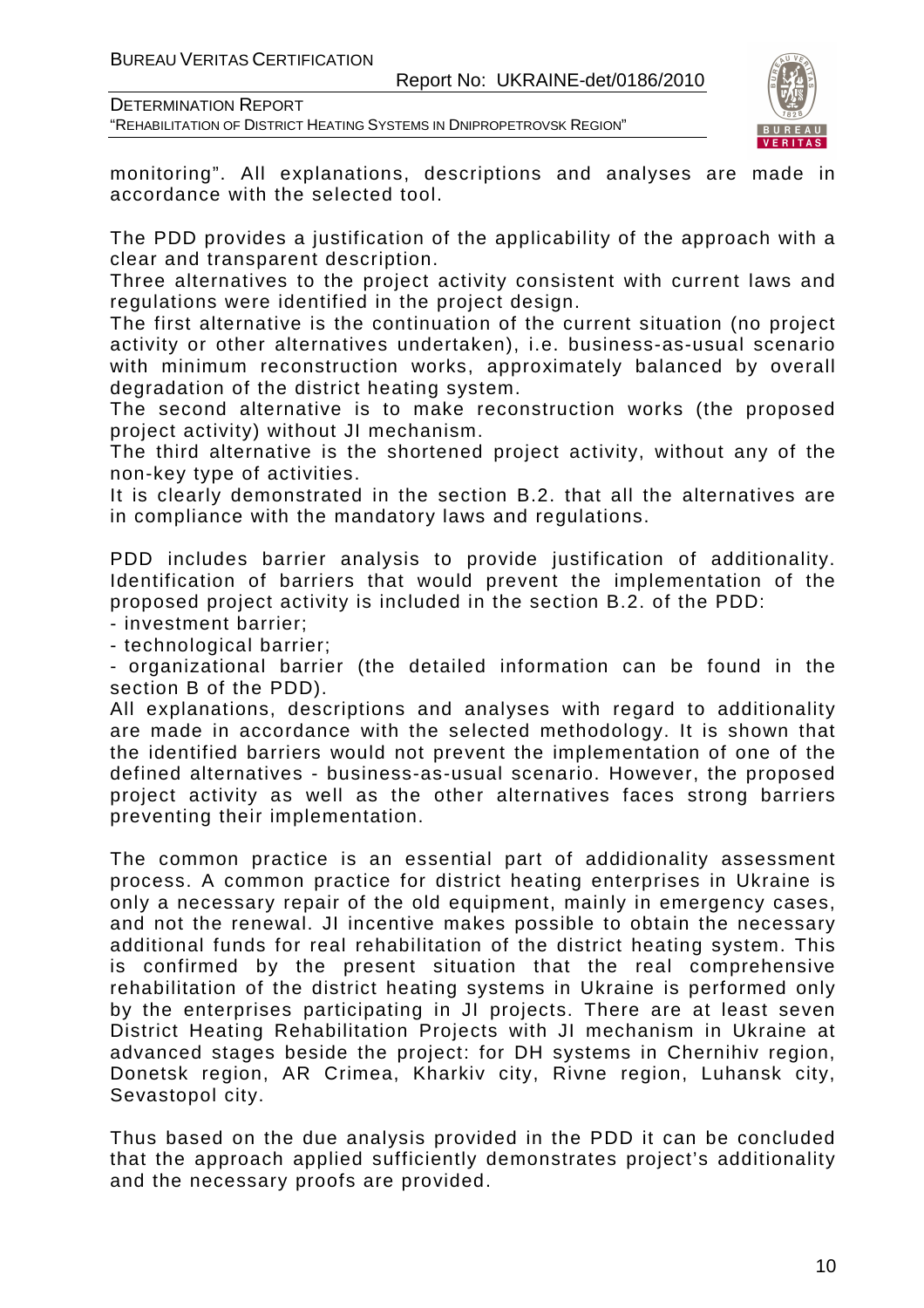DETERMINATION REPORT "REHABILITATION OF DISTRICT HEATING SYSTEMS IN DNIPROPETROVSK REGION"



#### **3.5 Project boundary (32-33)**

The project boundary defined in the PDD, encompasses all anthropogenic emissions by sources of greenhouse gases (GHGs) that are:

- (i) Under the control of the project participants:
- $CO<sub>2</sub>$  emissions from natural gas combustion in boilers
- (ii) Reasonably attributable to the project:

 $CO<sub>2</sub>$  emissions from power stations due to electricity production to the grid, that consumed by boiler houses.

- (iii) Significant, i.e., as a rule of thumb, would by each source account on average per year over the crediting period for more than 1 per cent of the annual average anthropogenic emissions by sources of GHGs, or exceed an amount of 2,000 tonnes of  $CO<sub>2</sub>$  equivalent, whichever is lower.

The delineation of the project boundary and the gases and sources included are appropriately described and justified in the PDD

#### **3.6 Crediting period (34)**

The PDD states the starting date of the project as the date on which the implementation, construction or real action of the project will begin or began, and the starting date is 01/01/2003, which is after the beginning of 2000.

The PDD states the expected operational lifetime of the project in years and months, which is 28 years or 336 months.

The PDD states the length of the crediting period in years and months, which is 28 years or 336 months, and its starting date as 01/01/2003, which is the date the first emission reductions or enhancements of net removals are generated by the project.

The PDD states that the crediting period for the issuance of ERUs starts only after the beginning of 2008 and does not extend beyond the operational lifetime of the project.

The PDD states that the extension of its crediting period beyond 2012 is subject to the host Party approval, and the estimates of emission reductions or enhancements of net removals are presented separately for those until 2012 and those after 2012 in all relevant sections of the PDD.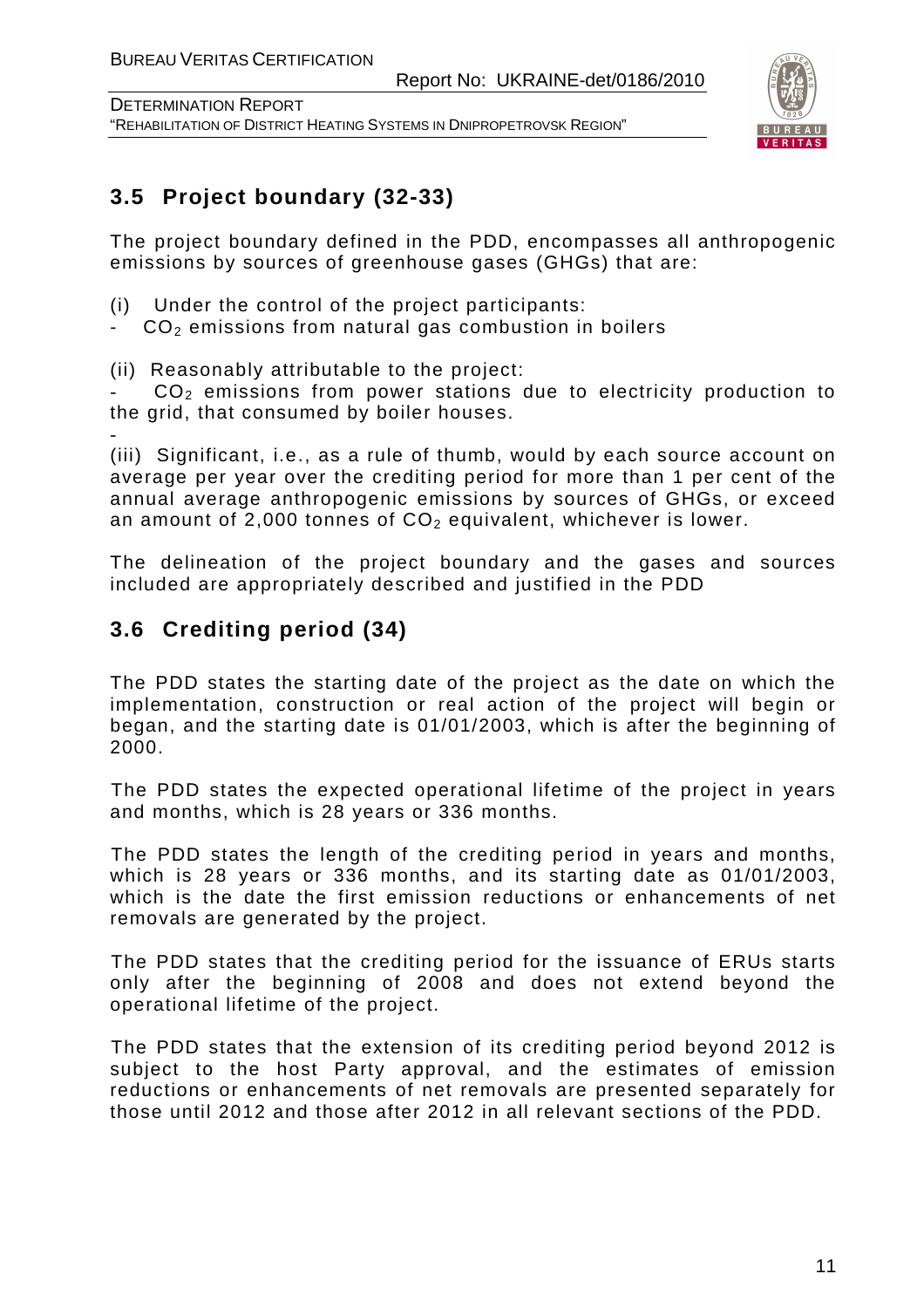



#### **3.7 Monitoring plan (35-39)**

The PDD, in its monitoring plan section, indicates that JI specific approach was the selected.

The monitoring plan describes all relevant factors and key characteristics that will be monitored, and the period in which they will be monitored, in particular also all decisive factors for the control and reporting of project performance, such as fuel saving.

The monitoring plan specifies the indicators, constants and variables that are reliable (i.e. provide consistent and accurate values), valid (i.e. be clearly connected with the effect to be measured), and that provide a transparent picture of the emission reductions or enhancements of net removals to be monitored such as:

- 1. Fuel consumption by boiler-houses (natural gas and coal)
- 2. Heating value of natural gas
- 3. Average external temperature during heating season
- 4. Average internal temperature during heating season
- 5. Quantity of hot water supply consumers
- 6. Total heating area
- 7. Average heat-transfer factor of the buildings in base year
- 8. Heating area of buildings (existed in base year) with improved heat insulation in reporting year
- 9. Heating area of new buildings connected to the heat supply system (it is conceded that such buildings have new improved heat insulation) in reporting year
- 10. Heat-transfer factor of the buildings with new thermal insulation
- 11. Duration of heating period
- 12. Duration of hot water supply period
- 13. Maximal connected load for heating services
- 14. Connected load for hot water supply
- 15. Standard specific discharge of hot water at personal account
- 16.  $CO<sub>2</sub>$  emission factor
- 17. Conversion factor for average load within heating period
- 18. Electric energy consumption by the boiler-houses, wherein frequency regulation are planned

The monitoring plan explicitly and clearly distinguishes:

- Data and parameters that are not monitored throughout the crediting period, but are determined only once (and thus remain fixed throughout the crediting period), and that are available already at the stage of determination, such as

For parameters of the baseline year:

- 1. Fuel consumption at boiler houses
- 2. Power consumption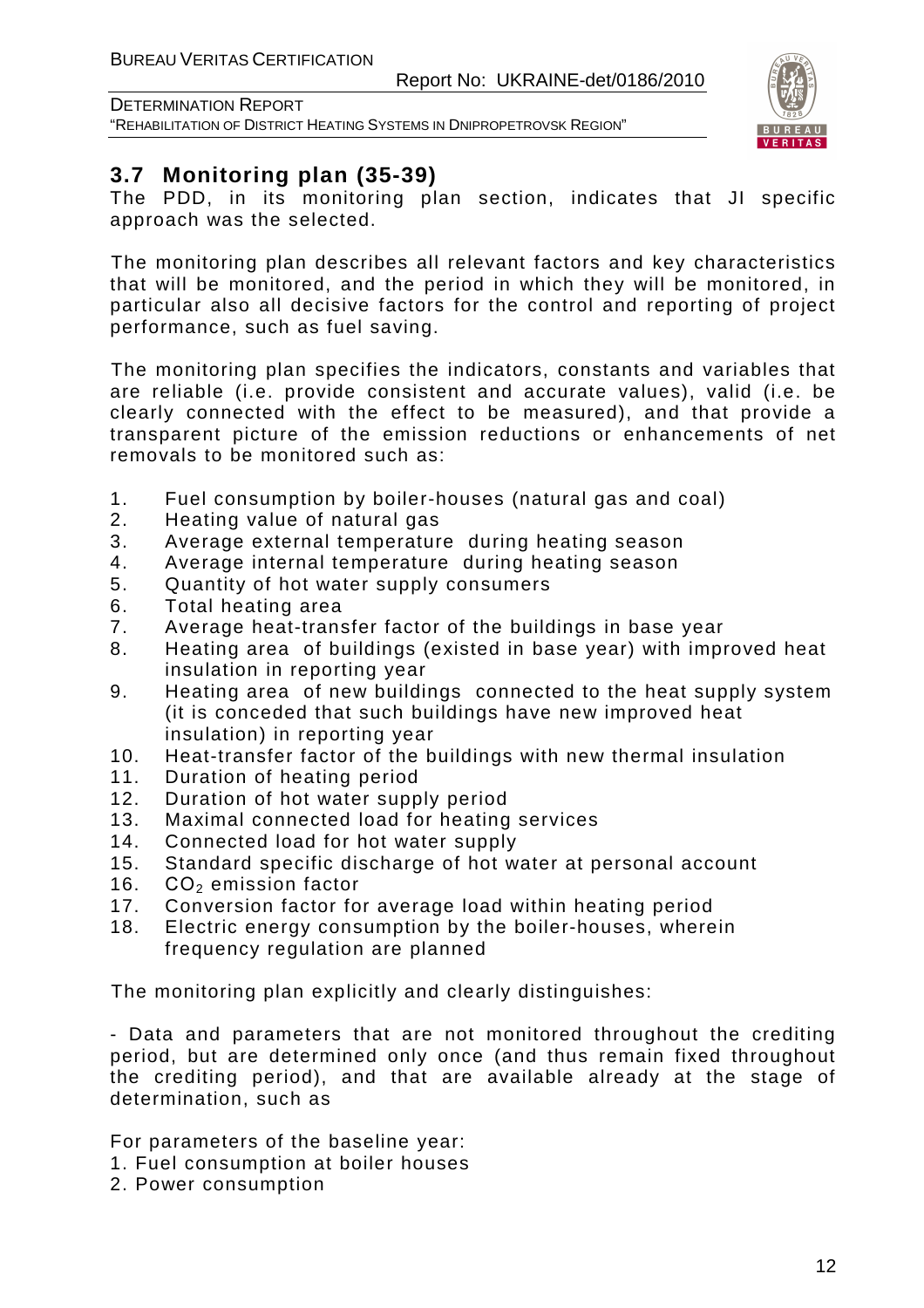DETERMINATION REPORT

"REHABILITATION OF DISTRICT HEATING SYSTEMS IN DNIPROPETROVSK REGION"



- 3. Average annual Calorific Value
- 4. Carbon emission factors
- 5. Carbon emission factor for electricity consumption
- 6. Daily outside temperature in the heating season
- 7. Average inside temperature in the heating season
- 8. Number of customers of hot water supply service
- 9. Heating area
- 10. Average heat transfer factor of heated buildings
- 11. Heating period duration
- 12. Duration of period of hot water supply service
- 13. Connected load to the boiler-house, that is required for heating
- 14. Connected load to the boiler-house, that is required for hot water supply service
- 15. Standard specific discharge of hot water per personal account

(iii) Data and parameters that are monitored throughout the crediting period, such as:

For parameters of the project year:

- 1. Fuel consumption at boiler houses
- 2. Power consumption
- 3. Average annual Calorific Value
- 4. Carbon emission factors
- 5. Carbon emission factor for electricity consumption
- 6. Daily outside temperature in the heating season
- 7. Average inside temperature in the heating season
- 8. Number of customers of hot water supply service
- 9. Heating area
- 10. Average heat transfer factor of heated buildings
- 11. Heating period duration
- 12. Duration of period of hot water supply service
- 13. Connected load to the boiler-house, that is required for heating
- 14. Connected load to the boiler-house, that is required for hot water supply service
- 15. Standard specific discharge of hot water per personal account
- 16. Heating area of buildings (previously existed in the base year) with the renewed (improved) thermal insulation in the reported year
- 17. Heating area of newly connected buildings (assumed with the new (improved) thermal insulation) in the reported year
- 18. Heat transfer factor of buildings with new thermal insulation

The monitoring plan describes the methods employed for data monitoring (including its frequency) and recording depending on its kind. It is provided in comprehensive manner in Tables in the Section D of the PDD.

The monitoring plan elaborates all algorithms and formulae used for the estimation of baseline emissions and project emissions/removals or direct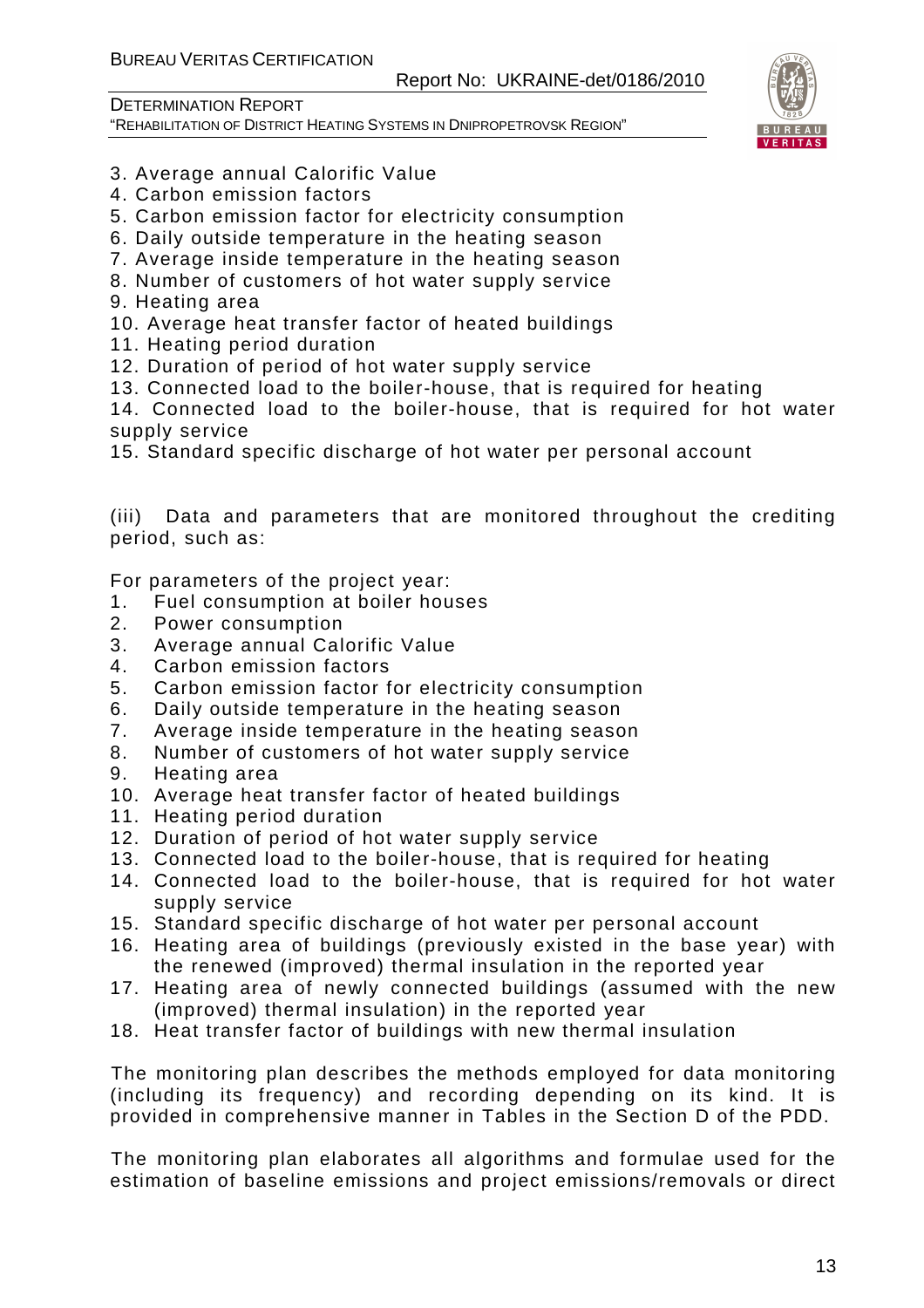

"REHABILITATION OF DISTRICT HEATING SYSTEMS IN DNIPROPETROVSK REGION"

monitoring of emission reductions from the project, leakage, as appropriate, such as:

Project emissions:

 $E_i^r = E_{1i}^r + E_{cons i}^r$ where:  $E_{1i}$ <sup>r</sup> –  $CO_2$  emissions due to fuel consumption for heating and hot water supply service for an i boiler-house in the reported year,  $tCO_2$ eq;  $E_{\text{cons}}$   $I - CO_2$  emissions due to electric power consumption from greed by the i boiler-house in the reported year,  $tCO<sub>2</sub>$ eq.  $E_{1i}^r = NCV^r * Cef^r * B_i^r$ 

where:

NCV'<sub>i</sub> – Average annual Net Calorific value, MJ/m<sup>3</sup> (MJ/kg)

Cef – carbon emission factor,  $ktCO<sub>2</sub>/TJ$ ;

 $B^{r}$ <sub>i</sub> – amount of fuel consumed by a boiler-house in the reported year, ths  $\mathsf{m}^3$  or tonns;

 $E_{cons i}^r = P^{r*}CEFc;$ 

where:

 $P_r$  – electric power consumption by the boiler-houses and central heating points with energy saving measures implemented in the reported year, MWh;

CEFc – Carbon Emission factors for reducing electricity consumption in Ukraine, tCO<sub>2</sub>eq/MWh;

[r] index – related to the reporting year

Baseline emissions:

 $E_i^b = E_{1i}^b + E_{cons i}^b$  $E_i^b$  – baseline emissions, tCO<sub>2</sub>eq

 $E_{1i}$ <sup>b</sup>– CO<sub>2</sub> emissions due to fuel consumption for heating and hot water supply service for an i boiler-house in the baseline year,  $tCO<sub>2</sub>$ eq;

 $E_{\text{cons}}$ <sup>b</sup> – CO<sub>2</sub> emissions due to electric power consumption from greed by the i boiler-house in the baseline year,  $t$  CO<sub>2</sub>eq.

For the case when in the baseline year the hot water supply service was provided (independent of this service duration,  $(1-a_b) \neq 0$ ), the formulae for  $E_1^b$  is:

 $E_1^b = NCV_b*Cef_b*[B_b*a_b*K_1*K_h + B_b*(1-a_b)*K_1*K_w],$ where the first term in brackets describes fuel consumption for heating, and the second one – fuel consumption for hot water supply.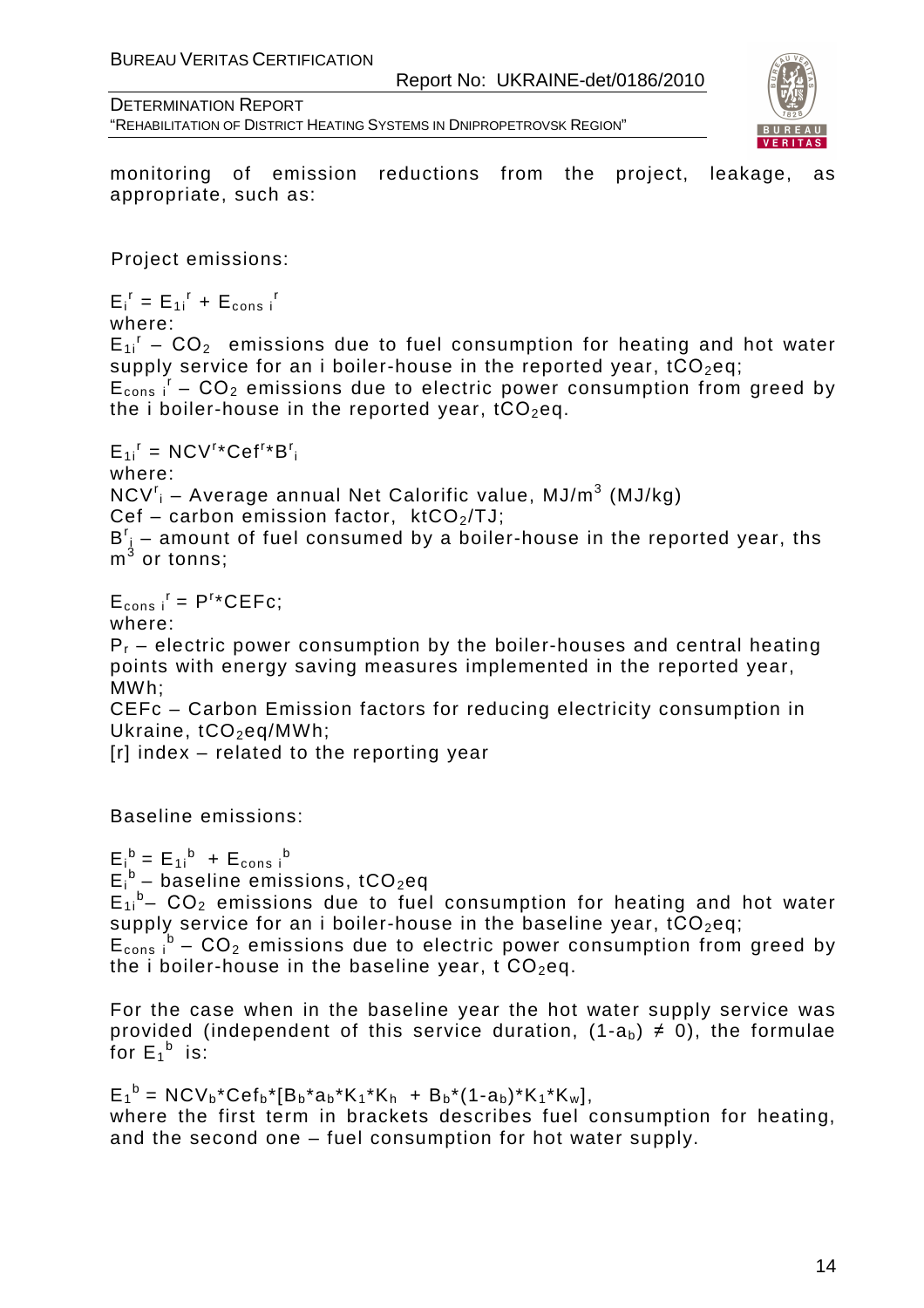Report No: UKRAINE-det/0186/2010

DETERMINATION REPORT

"REHABILITATION OF DISTRICT HEATING SYSTEMS IN DNIPROPETROVSK REGION"



For the case when in the baseline year the hot water supply service was absent at all  $((1-a_b) = 0)$ , and in the reported year this service was provided (due to improvement of heat supply service quality for population), the formulae for  $E_1^b$  is:  $E_1^b = NCV_b*Cef_b* [B_b*a_b*K_1*K_h + B_r*(1-a_r)*K_1*K_{w0}].$ where:  $NCV<sub>b</sub>$  – Average annual Net Calorific value in the baseline year, MJ/m<sup>3</sup> (MJ/kg);  $Cef - carbon$  emission factor,  $KtCO<sub>2</sub>/TJ$ :  $B<sub>b</sub>$  – amount of fuel consumed by a boiler-house in the baseline year, ths  $\mathsf{m}}^3$  or tonns;  $K_1$ ,  $K_h = K_2^* K_3^* K_4$ ;  $K_w = K_5^* K_6^* K_7 -$  adjustment factors;  $a<sub>b</sub>$  – portion of fuel (heat), consumed for heating purposes in the baseline year;  $(1-a<sub>b</sub>)$  – portion of fuel (heat), consumed for hot water supply services in the baseline year;  $a<sub>r</sub>$  – portion of fuel (heat), consumed for heating purposes in the reported year.  $a_b = L_h^{b*} g^* N h^{b} / (L_h^{b*} g^* N h^{b} + L_w^{b*} N_w^{b});$ where:  ${\sf L_h}^{\sf b}$ - maximum connected load required for heating in the baseline year, MW;  $\mathsf{L}_{\mathsf{w}}^{\mathsf{b}}$ - connected load required for hot water supply service in the baseline year, MW; g – recalculating factor for average load during heating period N <sup>h</sup>  $b$ – duration of heating period in the baseline year, hours  $N_w^b$  – duration of hot water supply service in the baseline year, hours  $a_r = L_h^{r*} g^* N_h^{r} / (L_h^{r*} g^* N_h^{r} + L_w^{r*} N_w^{r})$ where:  $L_h$ <sup>r</sup>- maximum connected load required for heating in the reported year, MW;  $L_w$ <sup>r</sup>- connected load required for hot water supply service in the reported year, MW; g – recalculating factor for average load during heating;  $\overline{N}$   $_{h}$ <sup>r</sup> – duration of heating period in the reported year, hours, N<sub>w</sub><sup>-</sup> duration of hot water supply service in the reported year, hours.  $K_1=NCV_b/NCV_r;$ where:  $NCV<sub>b</sub>$  – Average annual Net Calorific value in the baseline year, MJ/m<sup>3</sup> (MJ/kg);  $NCV<sub>r</sub>$  – Average annual Net Calorific value in the reported year, MJ/m<sup>3</sup> (MJ/kg)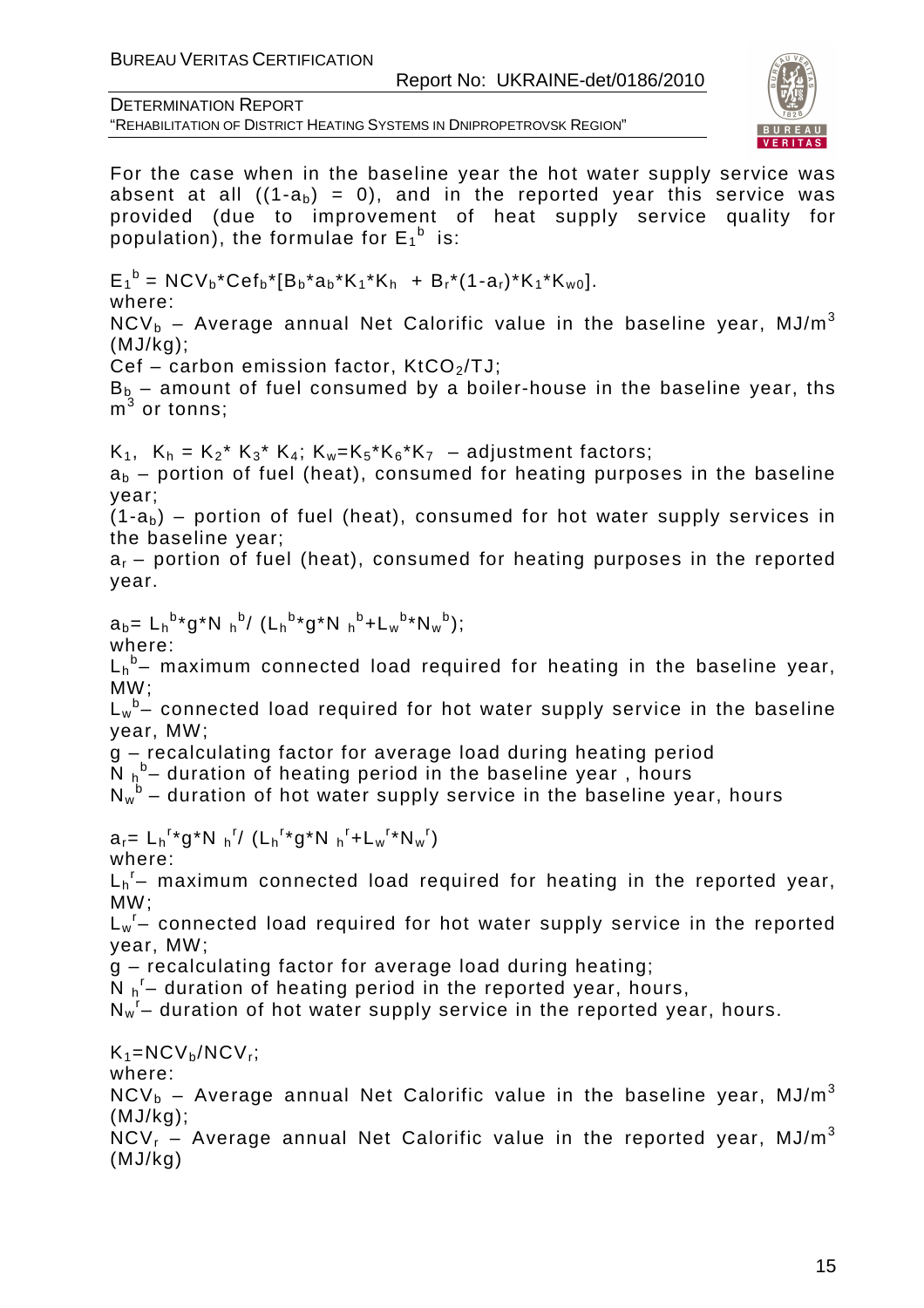DETERMINATION REPORT

"REHABILITATION OF DISTRICT HEATING SYSTEMS IN DNIPROPETROVSK REGION"



 $K_2 = (T_{\text{in }r} - T_{\text{out }r}) / (T_{\text{in }b} - T_{\text{out }b});$ where:

 $T_{\text{in}}$   $\tau$  – average inside temperature for the heating period in the reported year, K (or  $^0C$ );

 $T_{in b}$  – average inside temperature for the heating period in the baseline vear, K (or  $^0C$ );

 $T_{\text{out}}$  – average outside temperature for the heating period in the reported year,  $K$  (or  $^0C$ );

 $T_{\text{out b}}$  average outside temperature for the heating period in the reported year,  $K$  (or  $^0C$ )

 $K_3 = \left[ (F_{h r} - F_{h tr} - F_{h nr}) \right] K_{h b} + (F_{h nr} + F_{h tr}) \left. K_{h n} \right] / F_{h b} \left. K_{h b} \right);$ where:  $F_{h b}$  – heating area in the baseline year, m<sup>2</sup>;  $F_{h,r}$  – heating area in the reported year, m<sup>2</sup>;  $F_{h h r}$  – heating area of new buildings connected to DH system (assumed with the new (improved) thermal insulation) in the reported year,  $\overline{m}^2$ ;  $F_{h,t,r}$  – heating area of buildings (previously existed in the baseline year) in reported year with the renewed (improved) thermal insulation,  $\mathsf{m}^2$ ;  $k_{h h}$  – average heat transfer factor of heated buildings in the baseline year, W/m<sup>2</sup> \*K;  $k_{h,n}$  – heat transfer factor of heated buildings with the new thermal insulation (new buildings or old ones with improved thermal insulation),  $W/m^2$ \*K.  $K_4=N_{hr}/N_{hb}$ ; where:  $N_{\text{hb}}$  duration of heating period in the baseline year, hours  $N_{hr}$  – duration of heating period in the reported year, hours  $K_5 = n_{wr} / n_{wb}$ ; where:  $N_{wb}$ , – number of customers in the baseline year;  $N_{wr}$  – number of customers in the reported year  $K_6 = v_{w r} / v_{w b}$ ; where:  $v_{w,r}$  – standard specific discharge of hot water per personal account in the reported year, (in heat units, kWh/h);  $v_{w, b}$  – standard specific discharge of hot water per personal account in the baseline year, (in heat units, kWh/h).  $K_7 = N_{wr} / N_{wb}$ ; where:

 $N_{wr}$  duration of hot water supply service in the reported year, hours.  $N_{wb}$  – duration of hot water supply service in the baseline year, hours.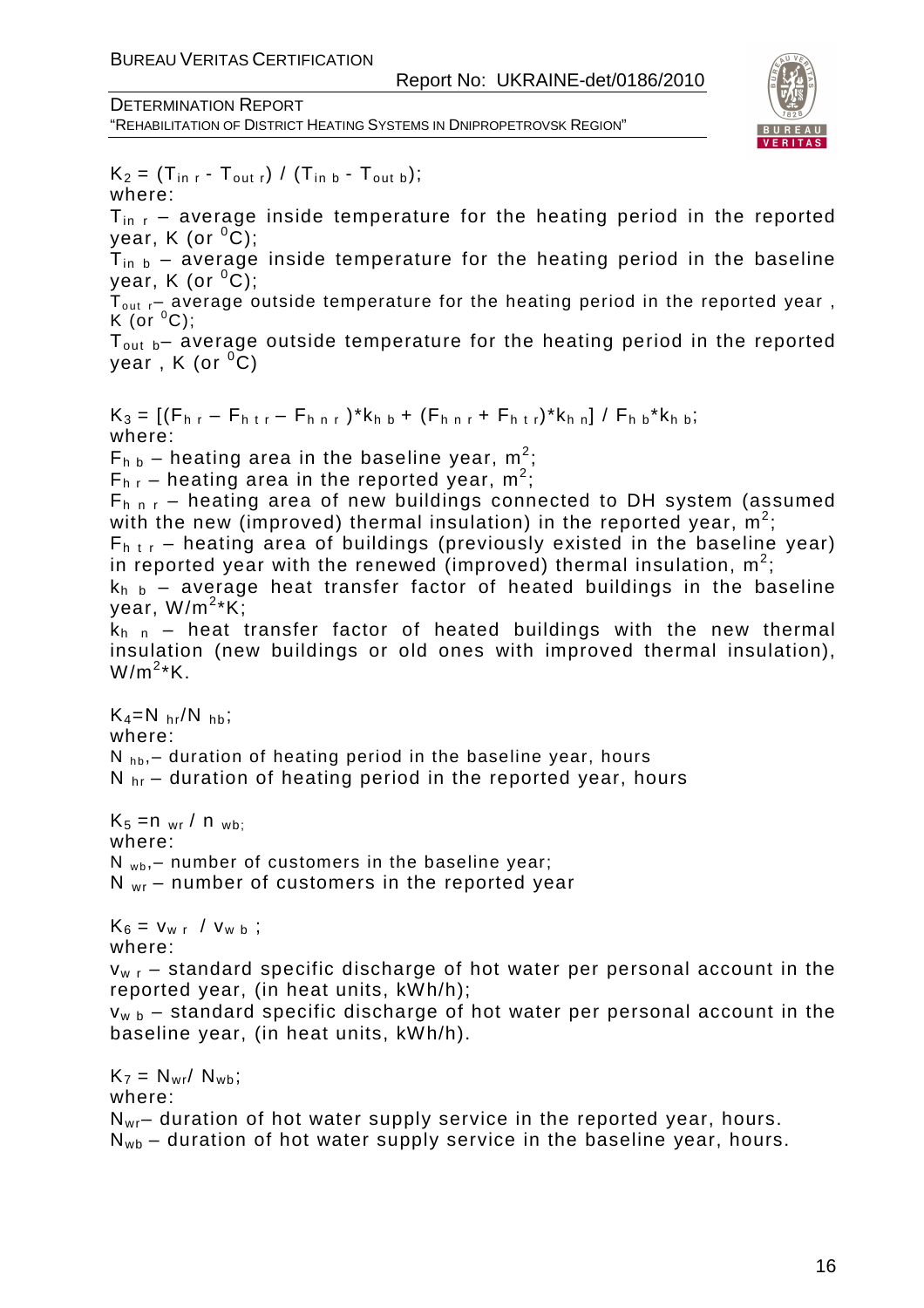Report No: UKRAINE-det/0186/2010

DETERMINATION REPORT

"REHABILITATION OF DISTRICT HEATING SYSTEMS IN DNIPROPETROVSK REGION"



The monitoring plan presents the quality assurance and control procedures for the monitoring process. The PDD provides information about type of equipment, calibration procedure and procedure of actions in case of malfunction.

The monitoring plan clearly identifies the responsibilities and the authority regarding the monitoring activities. The roles and responsibilities of the persons involved to monitoring process are described in the Annex 3. On the whole, the monitoring plan reflects good monitoring practices appropriate to the project type.

The monitoring plan provides, in tabular form, a complete compilation of the data that need to be collected for its application, including data that are measured or sampled and data that are collected from other sources (e.g. official statistics, IPCC, commercial and scientific literature etc.) but not including data that are calculated with equations.

#### **3.8 Leakage (40-41)**

The PDD appropriately describes an assessment of the potential indirect emissions of  $CO_2$ ,  $CH_4$ , N<sub>2</sub>O generated by fuel production and its transportation and appropriately explains that they are neglected, as they are not under the direct control of the enterprise.

#### **3.9 Estimation of emission reductions or enhancements of net removals (42-47)**

The PDD indicates assessment of emissions in the baseline scenario and in the project scenario as the approach chosen to estimate the emission reductions generated by the project.

The PDD provides the ex ante estimates of:

(a) Emissions for the project scenario (within the project boundary).

There are two kinds of emissions which are included in the project scenario:

1) Emissions of  $CO<sub>2</sub>$  from heat generation sources operated by systems of heat supply of Dnipropetrovsk region  $(E_1^f)$ .

2) Emissions of  $CO<sub>2</sub>$  due to electricity production to the grid, that consumed by boiler houses and heating points  $(E_2^r)$ .

Project annual  $CO<sub>2</sub>$  emissions after project implementation (from 2013) are presented in the Table below.

| <b>Project emissions</b> | Project emissions, |
|--------------------------|--------------------|
|                          | t CO <sub>2</sub>  |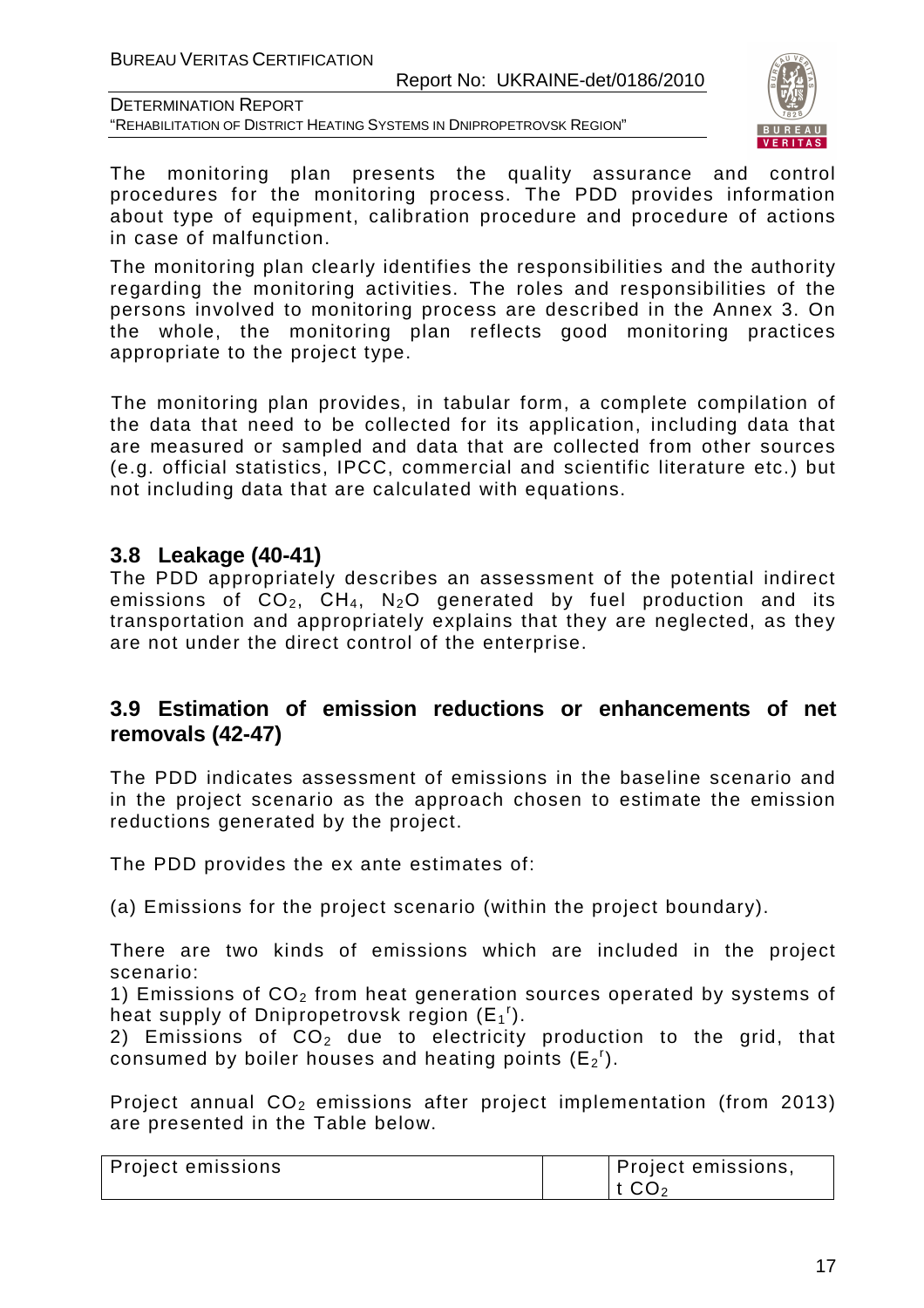

DETERMINATION REPORT "REHABILITATION OF DISTRICT HEATING SYSTEMS IN DNIPROPETROVSK REGION"

| Emissions of CO2 from heat generation<br>sources operated by systems of heat<br>supply of Dnipropetrovsk region       | $E_1^r$            | 338356 |
|-----------------------------------------------------------------------------------------------------------------------|--------------------|--------|
| Emissions of $CO2$ due to electricity<br>production to the grid, that consumed by<br>boiler houses and heating points | $E_2$ <sup>r</sup> | 44436  |
| Total                                                                                                                 | ΕĹ                 | 382792 |

The detailed calculations and the estimates of project emissions from the beginning until the end of the crediting period for each year can be found in the section E.6 of the PDD and the Appendix 4 (Excel file "Rehabilitation of District Heating Systems in Dnipropetrovsk Region  $CO<sub>2</sub>$ ").

(b) Leakage, which is considered equal zero tons of  $CO<sub>2</sub>$ eq;

(c) Emissions for the baseline scenario (within the project boundary)

Baseline emissions consist of two types of GHG emissions:

1) Emissions of  $CO<sub>2</sub>$  from heat generation sources operated by systems of heat supply of cities of Dnipropetrovsk region  $(\mathsf{E}_1^{\mathsf{b}});$ 

2) Emissions of  $CO<sub>2</sub>$  due to electricity production to the grid, that consumed by boiler houses and heating points  $(E_2^b)$ .

Baseline annual  $CO<sub>2</sub>$  emissions after project implementation (from 2013) are presented in the Table below.

| Baseline emissions by the sources of GHG                                                                                                     |                | <b>Baseline</b>   |
|----------------------------------------------------------------------------------------------------------------------------------------------|----------------|-------------------|
| emission                                                                                                                                     |                | emissions, $tCO2$ |
| Emissions of $CO2$ from heat generation<br>sources operated by systems of heat supply of $E_1^b$   410253<br>cities of Dnipropetrovsk region |                |                   |
| Emissions of $CO2$ due to electricity production<br>to the grid, that consumed by boiler houses $E_2^b$   46766<br>and heating points        |                |                   |
| Total                                                                                                                                        | F <sub>p</sub> | 457019            |

More detailed calculation of resulting annual baseline emissions that would take place during typical heating season (if DH systems of district heating enterprises that implement the project remains unchanged) are presented in the section B of the PDD and the Appendix 4 (Excel file "Rehabilitation of District Heating Systems in Dnipropetrovsk Region  $CO<sub>2</sub>$ ".

(d) Emission reductions adjusted by leakage (based on (a)-(c) above)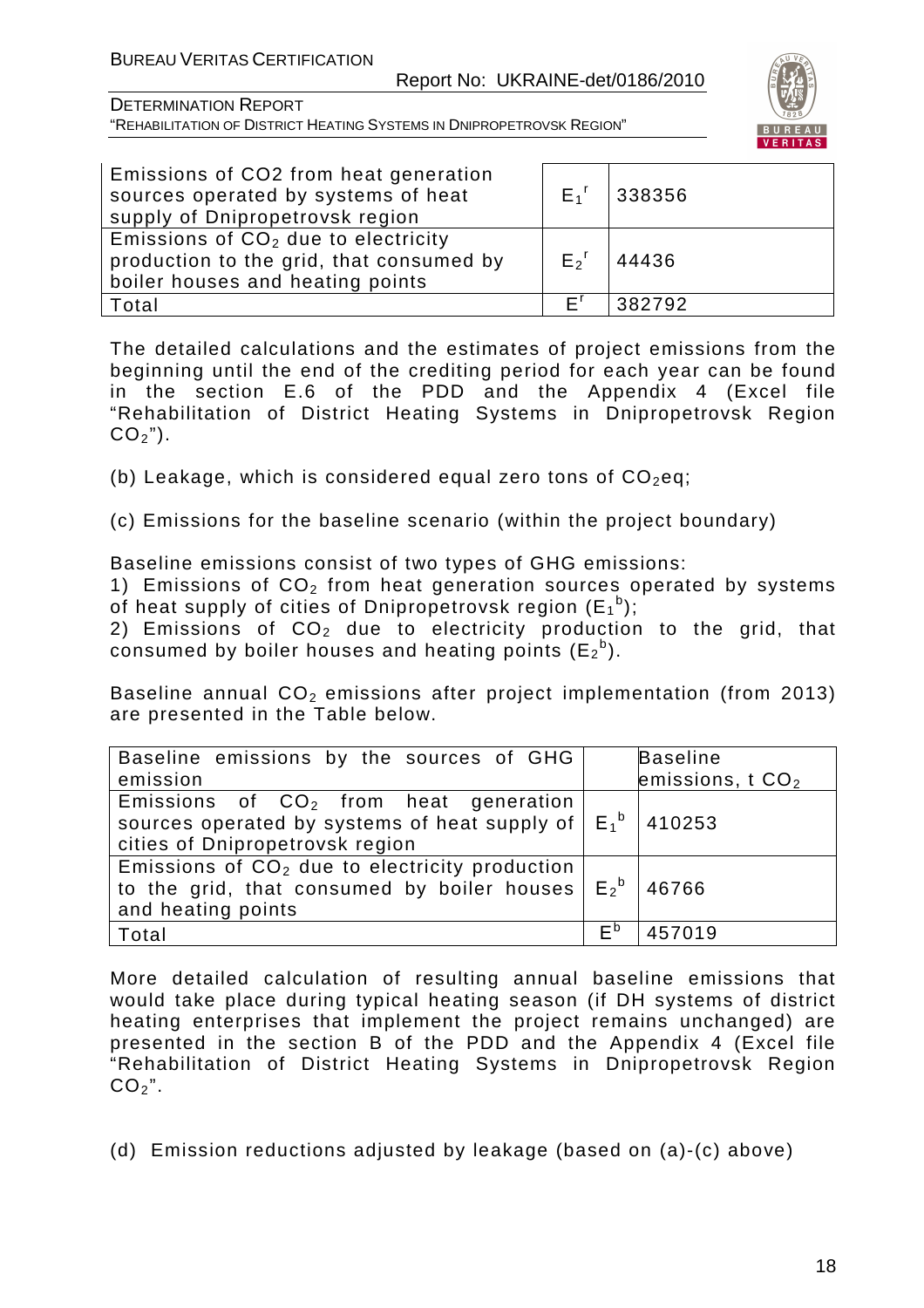#### Report No: UKRAINE-det/0186/2010



#### DETERMINATION REPORT "REHABILITATION OF DISTRICT HEATING SYSTEMS IN DNIPROPETROVSK REGION"

| Year                                                  | Estimated<br>project<br>emissions<br>(tonnes of<br>CO <sub>2</sub><br>equivalent) | Estimated<br>leakage<br>(tonnes of<br>CO <sub>2</sub><br>equivalent) | <b>Estimated</b><br>baseline<br>emissions<br>(tonnes of<br>CO <sub>2</sub><br>equivalent) | <b>Estimated</b><br>emission<br>reduction<br>(tonnes of $CO2$<br>equivalent) |
|-------------------------------------------------------|-----------------------------------------------------------------------------------|----------------------------------------------------------------------|-------------------------------------------------------------------------------------------|------------------------------------------------------------------------------|
| 2003                                                  | 444221                                                                            | 0                                                                    | 459107                                                                                    | 14886                                                                        |
| 2004                                                  | 438064                                                                            | 0                                                                    | 458063                                                                                    | 19999                                                                        |
| 2005                                                  | 432082                                                                            | $\mathbf 0$                                                          | 457019                                                                                    | 24937                                                                        |
| 2006                                                  | 429581                                                                            | $\mathsf{O}\xspace$                                                  | 457019                                                                                    | 27438                                                                        |
| 2007                                                  | 424592                                                                            | $\mathbf 0$                                                          | 457019                                                                                    | 32427                                                                        |
| Subtotal<br>2003 - 2007                               | 2168539                                                                           | $\mathbf 0$                                                          | 2288226                                                                                   | 119687                                                                       |
| 2008                                                  | 418489                                                                            | 0                                                                    | 457019                                                                                    | 38530                                                                        |
| 2009                                                  | 413958                                                                            | $\mathbf 0$                                                          | 457019                                                                                    | 43061                                                                        |
| 2010                                                  | 412000                                                                            | $\overline{0}$                                                       | 457019                                                                                    | 45019                                                                        |
| 2011                                                  | 395124                                                                            | $\boldsymbol{0}$                                                     | 457019                                                                                    | 61895                                                                        |
| 2012                                                  | 382792                                                                            | $\mathbf 0$                                                          | 457019                                                                                    | 74227                                                                        |
| Subtotal<br>2008 - 2012                               | 2022363                                                                           | $\mathbf 0$                                                          | 2285095                                                                                   | 262732                                                                       |
| 2013                                                  | 382792                                                                            | $\mathbf 0$                                                          | 457019                                                                                    | 74227                                                                        |
| 2014                                                  | 382792                                                                            | $\mathbf 0$                                                          | 457019                                                                                    | 74227                                                                        |
| 2015                                                  | 382792                                                                            | $\mathbf 0$                                                          | 457019                                                                                    | 74227                                                                        |
| 2016                                                  | 382792                                                                            | $\mathbf 0$                                                          | 457019                                                                                    | 74227                                                                        |
| 2017                                                  | 382792                                                                            | $\mathbf 0$                                                          | 457019                                                                                    | 74227                                                                        |
| 2018                                                  | 382792                                                                            | $\mathbf 0$                                                          | 457019                                                                                    | 74227                                                                        |
| 2019                                                  | 382792                                                                            | $\mathbf 0$                                                          | 457019                                                                                    | 74227                                                                        |
| 2020                                                  | 382792                                                                            | $\mathbf 0$                                                          | 457019                                                                                    | 74227                                                                        |
| 2021                                                  | 382792                                                                            | $\mathbf 0$                                                          | 457019                                                                                    | 74227                                                                        |
| 2022                                                  | 382792                                                                            | $\mathbf 0$                                                          | 457019                                                                                    | 74227                                                                        |
| 2023                                                  | 382792                                                                            | $\boldsymbol{0}$                                                     | 457019                                                                                    | 74227                                                                        |
| 2024                                                  | 382792                                                                            | 0                                                                    | 457019                                                                                    | 74227                                                                        |
| 2025                                                  | 382792                                                                            | 0                                                                    | 457019                                                                                    | 74227                                                                        |
| 2026                                                  | 382792                                                                            | $\mathbf 0$                                                          | 457019                                                                                    | 74227                                                                        |
| 2027                                                  | 382792                                                                            | $\mathsf{O}\xspace$                                                  | 457019                                                                                    | 74227                                                                        |
| 2028                                                  | 382792                                                                            | 0                                                                    | 457019                                                                                    | 74227                                                                        |
| 2029                                                  | 382792                                                                            | 0                                                                    | 457019                                                                                    | 74227                                                                        |
| 2030                                                  | 382792                                                                            | 0                                                                    | 457019                                                                                    | 74227                                                                        |
| Subtotal<br>2013 - 2030                               | 6890254                                                                           | $\mathbf 0$                                                          | 8226340                                                                                   | 1336086                                                                      |
| Total<br>(tonnes of<br>CO <sub>2</sub><br>equivalent) | 11081156                                                                          | 0                                                                    | 12799661                                                                                  | 1718505                                                                      |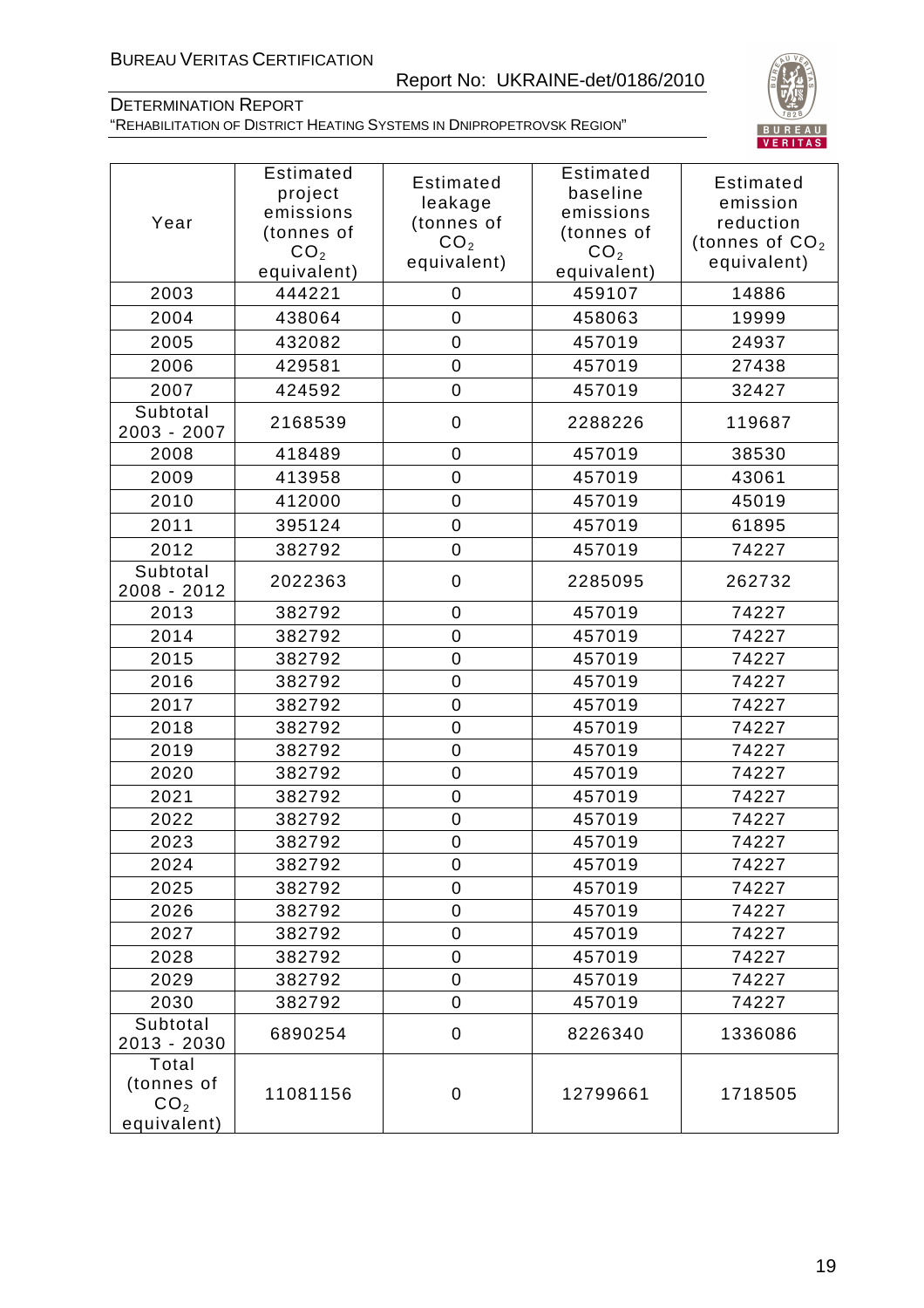DETERMINATION REPORT "REHABILITATION OF DISTRICT HEATING SYSTEMS IN DNIPROPETROVSK REGION"



The estimates referred to above are given:

- (a) On a periodic basis;
- (b) From 01/01/2003 to 31/12/2030, covering the whole crediting period;
- (c) On a source-by-source basis;
- (d) For each GHG gas, which is  $CO<sub>2</sub>$ ;

(e) In tonnes of  $CO<sub>2</sub>$  equivalent, using global warming potentials defined by decision 2/CP.3 or as subsequently revised in accordance with Article 5 of the Kyoto Protocol;

GHG emission reductions from the project are estimated by means of the following formulae:

 $ERUs = E_b - E_r$ where: ERUs – emission reduction units,  $tCO<sub>2</sub>$ eq  $E_r$  – project emissions, tCO<sub>2</sub>eq  $E_b$  – baseline emissions, tCO<sub>2</sub>eq

The formulas used for calculating the estimates referred above are the same as those used for project monitoring and consistent throughout the PDD. Data sources used for calculating the estimates referred to above are clearly identified, reliable and transparent.

Emission factors, such as grid emission factor for electricity consumption, carbon emission factor for fuels, were selected by carefully balancing accuracy and reasonableness, and appropriately justified of the choice.

The estimation referred to above is based on conservative assumptions and the most plausible scenarios in a transparent manner.

The estimates referred to above are consistent throughout the PDD.

#### **3.10 Environmental impacts (48)**

The PDD lists and attaches documentation on the analysis of the environmental impacts of the project, including transboundary impacts, in accordance with procedures as determined by the host Party.

According to the Ukrainian rules, the design documentation for the new building, reconstruction and technical re-equipment of industrial and civil objects must include the environmental impact assessment, the main requirements for which are listed in the State Building Norms of Ukraine A.2.2-1-2003.

Overall, the project "Rehabilitation of District Heating Systems in Dnipropetrovsk Region" will have a positive effect on environment. Following points will give detailed information on environmental benefits.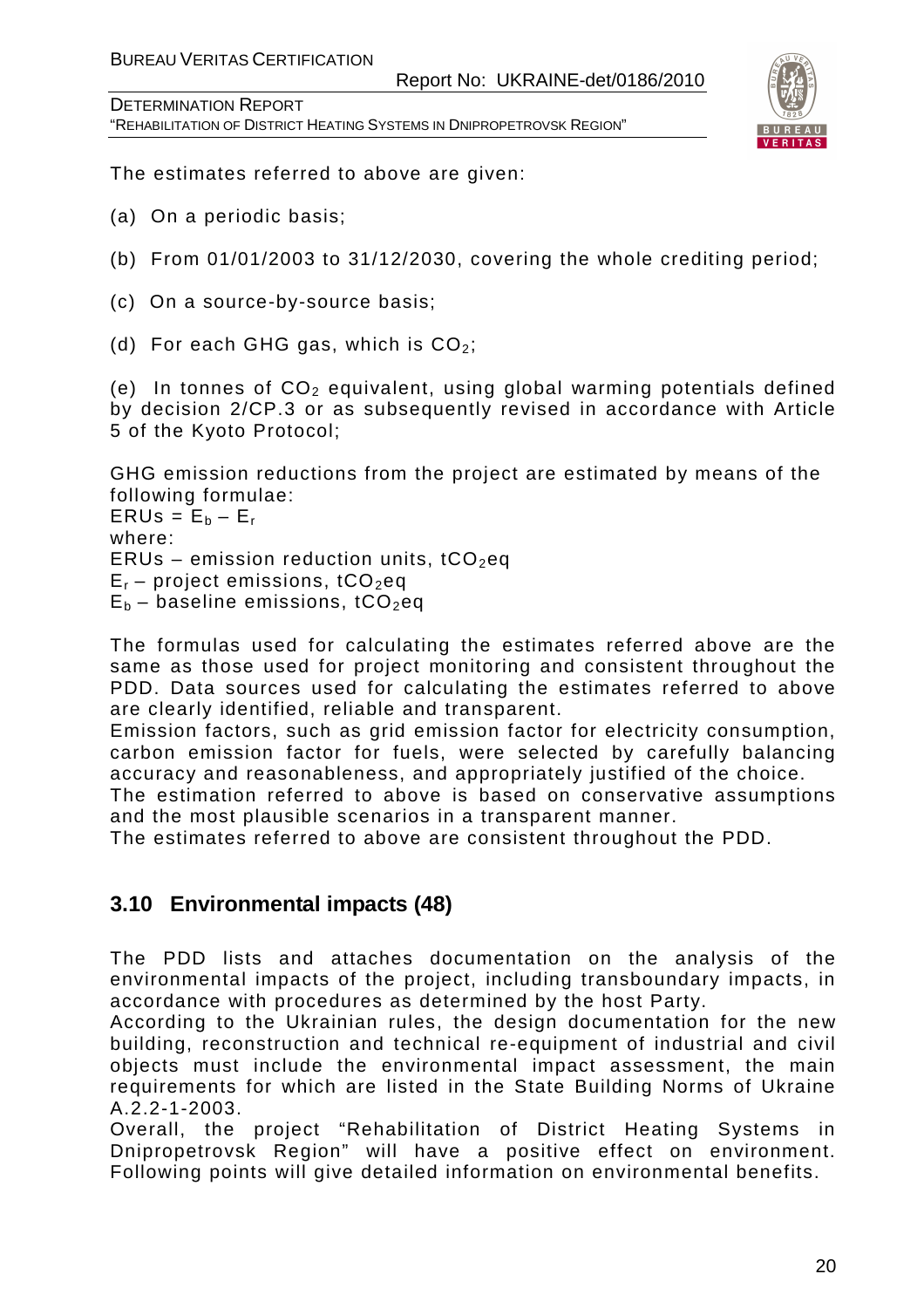"REHABILITATION OF DISTRICT HEATING SYSTEMS IN DNIPROPETROVSK REGION"



1. Project implementation will allow saving about 36.5 million  $Nm^3$  of natural gas, 708 t of coal and 2600 MWh per year after project complete implementation. Natural gas and coal are non-renewable resources and their saving is important.

2. Project implementation is expected to reduce direct  $CO<sub>2</sub>$  emissions from city and regional boilers about 74.2 thousand tonnes per year after project complete implementation due to increased boilers efficiencies, achieved through installation of up-to-date boiler equipment, particularly new boilers, heat utilizers and new boiler burners, and installation of preinsulated network pipes instead of existing regular network pipes.

3. Due to fuel saving and the new environmentally friendlier technologies of fuel combustion, project implementation will reduce emissions of SOx, NOx, CO and particulate matter (co-products of combustion).

4. It is expected that due to a better DH service Dnipropetrovsk region population will reduce electricity consumption from electric heaters thus reducing power plants emissions of  $CO<sub>2</sub>$ ,  $SO<sub>x</sub>$ ,  $NO<sub>x</sub>$ , CO and particulate matter.

The transboundary effects are not considered (no effect can be deduced). Emissions are mainly localised not far from the source sites. The transboundary effects may appear only in the case of maximum permissible emissions of contaminant to atmosphere exceeding. There were no maximum permissible emissions exceeding fixed at the district heating enterprises that implement the project.

#### **3.11 Stakeholder consultation (49)**

No stakeholders' comments were received.

#### **4 SUMMARY AND REPORT OF HOW DUE ACCOUNT WAS TAKEN OF COMMENTS RECEIVED PURSUANT TO PARAGRAPH 32 OF THE JI GUIDELINES**

No comments, pursuant to paragraph 32 of the JI Guidelines, were received.

#### **5 DETERMINATION OPINION**

Bureau Veritas Certification has performed a determination of the "Rehabilitation of District Heating Systems in Dnipropetrovsk Region" project of OJSC "Oblteplocomunenergo" located in Dnipropetrovsk Region, Ukraine. The determination was performed on the basis of UNFCCC criteria and host country criteria and also on the criteria given to provide for consistent project operations, monitoring and reporting.

The determination consisted of the following three phases: i) a desk review of the project design and the baseline and monitoring plan; ii) follow-up interviews with project stakeholders; iii) the resolution of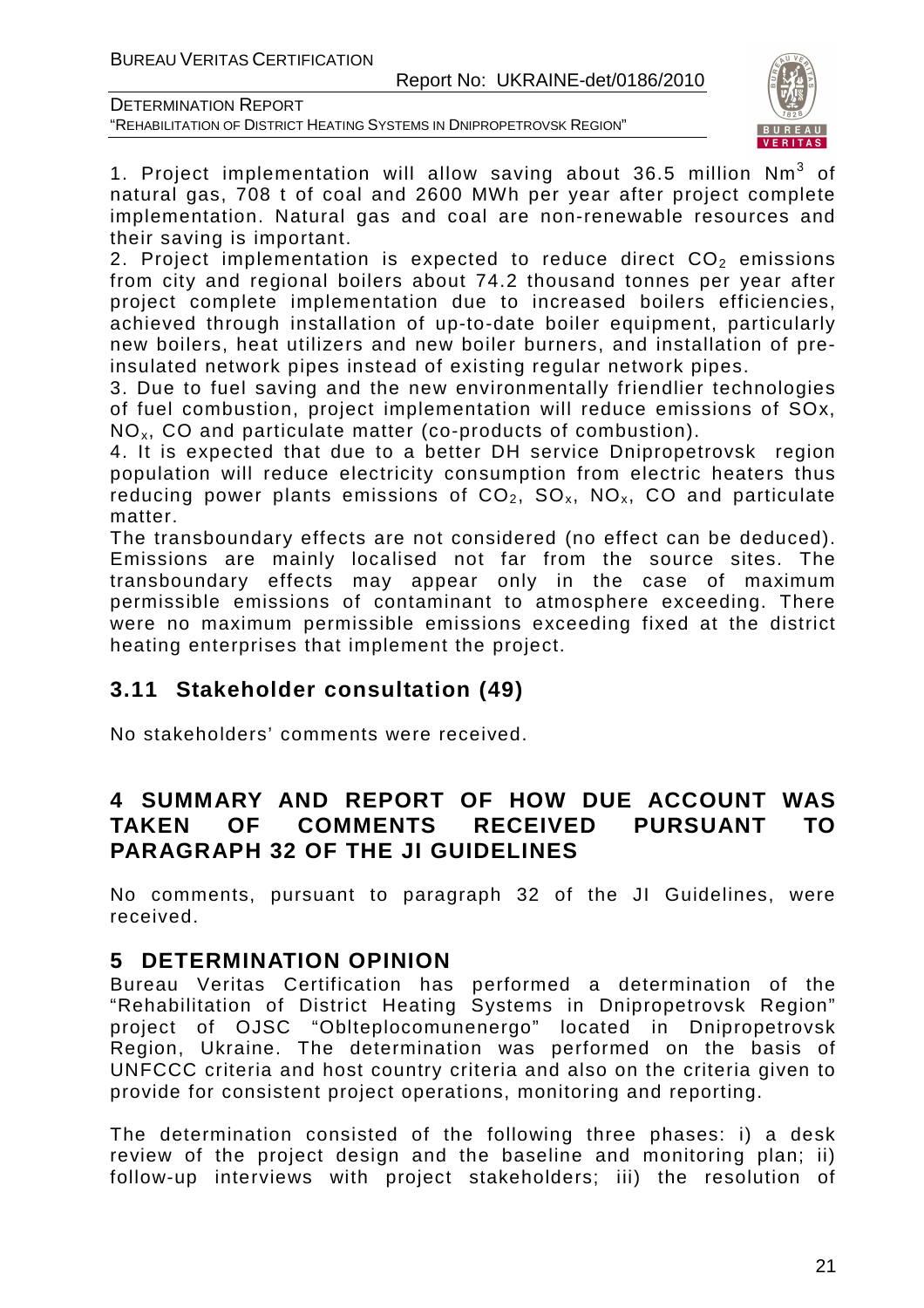DETERMINATION REPORT "REHABILITATION OF DISTRICT HEATING SYSTEMS IN DNIPROPETROVSK REGION"



outstanding issues and the issuance of the final determination report and opinion.

Project participants used the latest tool for demonstration of the additionality. In line with this tool, the PDD provides analysis of investment, technological and other barriers to determine that the project activity itself is not the baseline scenario.

By the rehabilitation of boilers and heat distribution networks the project is likely to result in reductions of GHG emissions partially. An analysis of the investment and technological barriers demonstrates that the proposed project activity is not a likely baseline scenario. Emission reductions attributable to the project are hence additional to any that would occur in the absence of the project activity. Given that the project is implemented and maintained as designed, the project is likely to achieve the estimated amount of emission reductions.

The review of the project design documentation "Rehabilitation of District Heating Systems in Dnipropetrovsk Region" versions 03 and the interviews have provided Bureau Veritas Certification with sufficient evidence to determine the fulfillment of stated criteria. In our opinion, the project correctly applies and meets the relevant UNFCCC requirements for the JI and the relevant host country criteria.

The determination is based on the information made available to us and the engagement conditions detailed in this report.

#### **6 REFERENCES**

#### **Category 1 Documents:**

Documents provided by OJSC "Oblteplocomunenergo" that relate directly to the GHG components of the project.

- /1/ PDD "Rehabilitation of District Heating Systems in Dnipropetrovsk Region" version 01 dated 15/11/2010
- /2/ PDD "Rehabilitation of District Heating Systems in Dnipropetrovsk Region" version 02 dated 06/12/2010
- /3/ PDD "Rehabilitation of District Heating Systems in Dnipropetrovsk Region" version 03 dated 15/12/2010
- /4/ Excel file "Rehabilitation of District Heating Systems in Dnipropetrovsk Region CO<sub>2</sub>"
- /5/ Guidelines for Users of the Joint Implementation Project Design Document Form/Version 04, JISC.
- /6/ JISC Guidance on criteria for baseline setting and monitoring. Version 02.
- /7/ Tool for the demonstration and assessment of additionality, Version 05.2.

#### **Category 2 Documents:**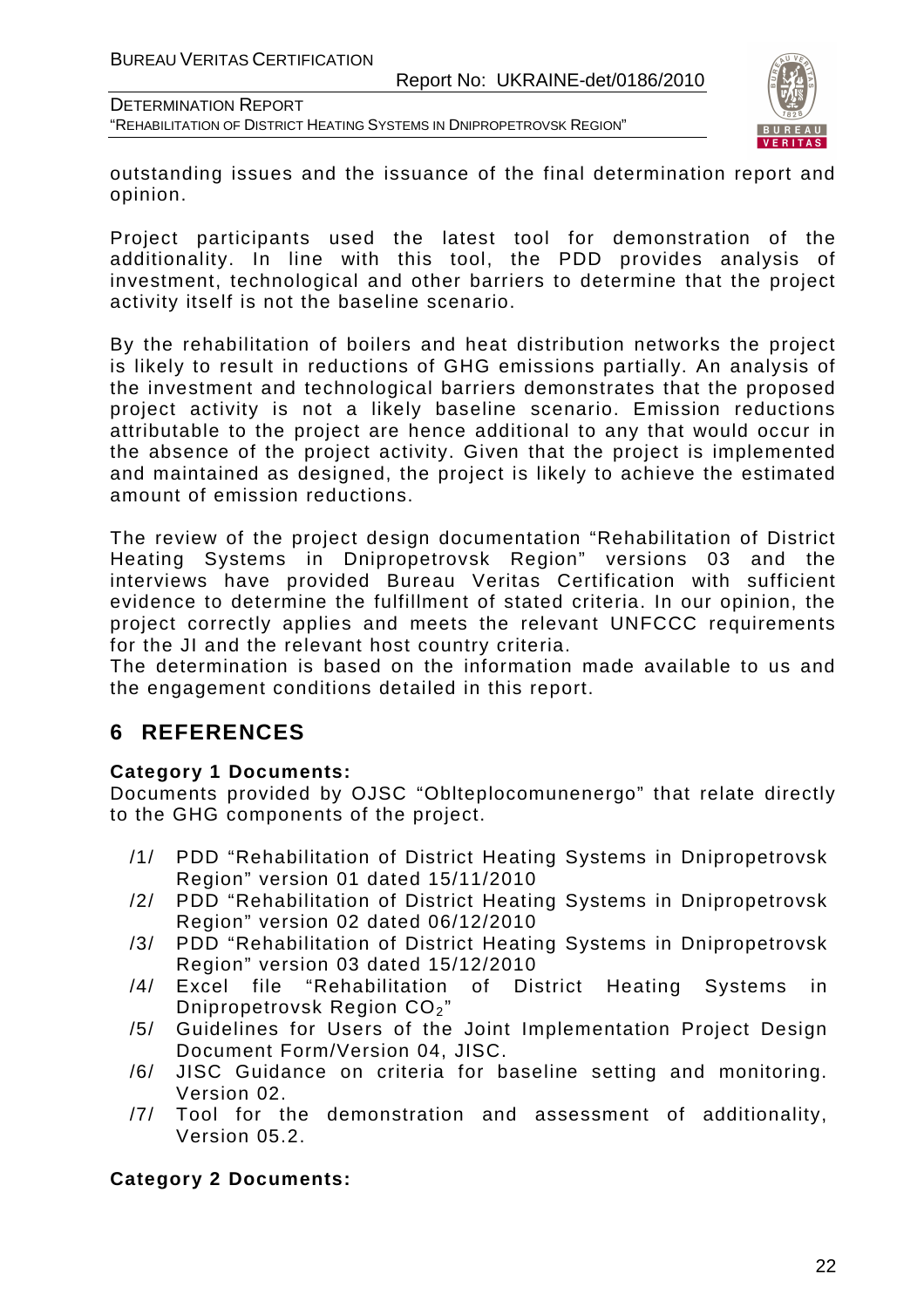Report No: UKRAINE-det/0186/2010

DETERMINATION REPORT

"REHABILITATION OF DISTRICT HEATING SYSTEMS IN DNIPROPETROVSK REGION"



Background documents related to the design and/or methodologies employed in the design and other reference documents.

/1/ Power of attorney, Dnipropetrovsk, 2010, Regional Municipal Enterprise "Dniproteploenergo" gives the right to OJSC "Oblteplokomunenergo" to provide all necessary actions.

Decision #1 contracting parties on joint activity # 353/1 from 18.08.2010 about about opening a bank account and identifying

- /2/ the persons who is entitled to sign the preliminary and operations on the account, Dnipropetrovsk
- /3/ Material of 16th conference of UN with international participation (July, 06-10 2006, Sevastopol), Kyiv, 2006
- $/4/$  State Department of Intellectual Property, Declaration Patent # 33892 A
- /5/ Small size hot-water boiler, КВ-ГМ-58-115СН МВ <sup>К</sup>-5, Manufactured in Ukraine, Zaporizhzhya
- $/6/$  Contact # 476, Kyiv, 20.06.2002, Institute of industrial ecology and ''Dniproteploenergo''

Protocol of the agreement about agreed price on scientifictechnical materials for request formation on the project  $CO<sub>2</sub>$ 

- /7/ emission reduction due to fuel economy in system ''Dniproteploenergo'' according to contract # 476 from 20.06.2002 Planned schedule of operation according to contract # 476 from
- /8/ 20.06.2002. Preparation of initial materials for request formation on the project  $CO<sub>2</sub>$  emission reduction due to fuel economy in system ''Dniproteploenergo'' Protocol of divergences to contract # 476 from 20.06.2002 from

Preparation of initial materials for request formation on the project

/9/ CO2 emission reduction due to fuel economy in system ''Dniproteploenergo''

Additional agreement to contract # 476 from 20.06.2002 from Preparation of initial materials for request formation on the project

- /10/  $CO<sub>2</sub>$  emission reduction due to fuel economy in system ''Dniproteploenergo''
- /11/ Corrected planned schedule of operation to Additional agreement # 6 to contract # 476 from 20.06.2002
- /12/ Statement of Admission Committee on acceptance of the construction completion, Dnipropetrovsk, 04.02.2003
- /13/ Statement of Admission Committee on acceptance of the construction completion, Dnipropetrovsk, 18.06.2003
- /14/ Statement of Admission Committee on acceptance of the construction completion, Dnipropetrovsk, 18.09.2003
- /15/ Statement of Admission Committee on acceptance of the construction completion, Dnipropetrovsk, 22.09.2003
- /16/ Statement of Admission Committee on acceptance of the construction completion, Dnipropetrovsk, 15.09.2003
- /17/ Statement of Admission Committee on acceptance of the construction completion, Dnipropetrovsk, 10.09.2003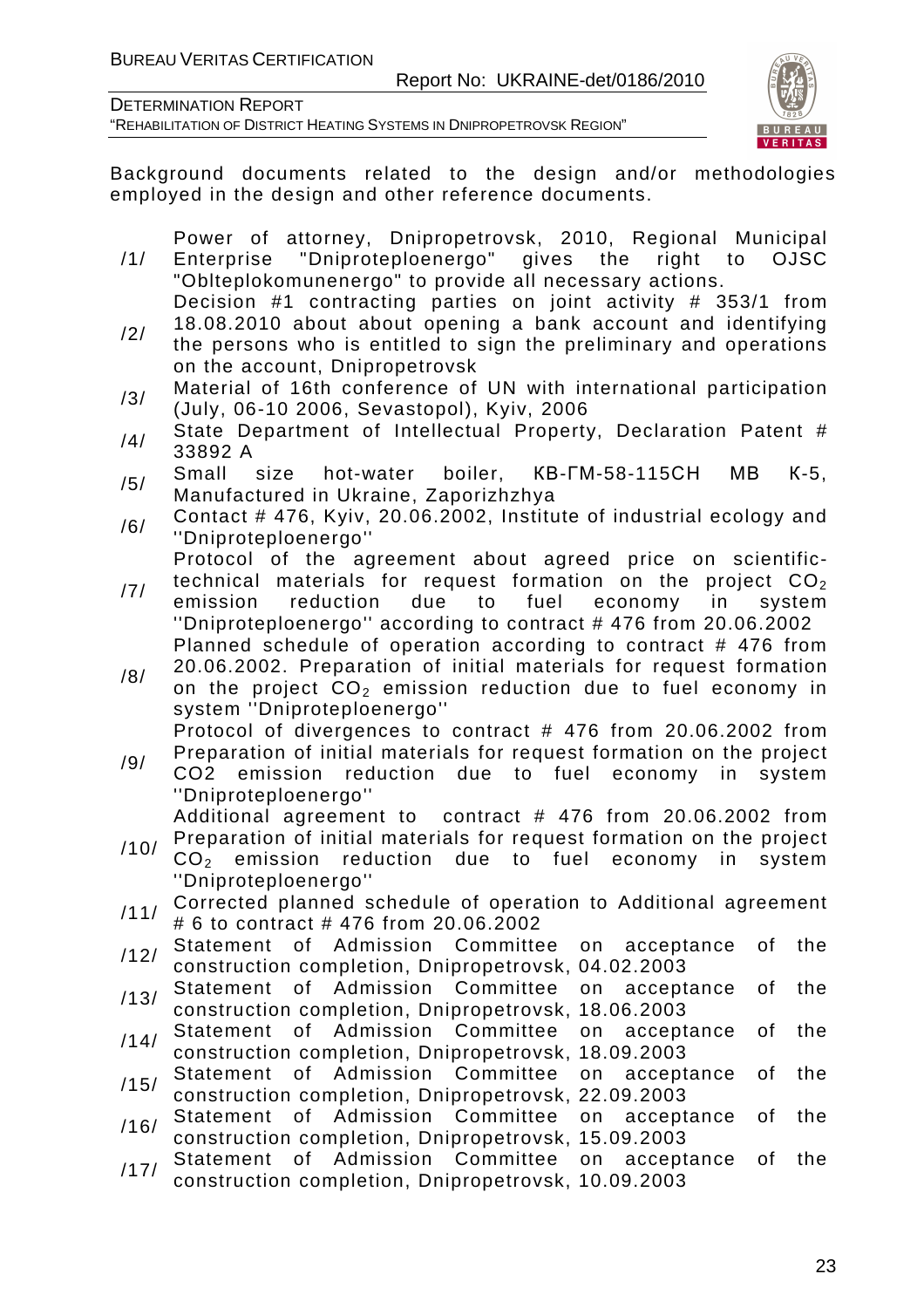#### Report No: UKRAINE-det/0186/2010



DETERMINATION REPORT

| /18/ | of Admission Committee on<br>acceptance<br>Statement                 | οf | the |
|------|----------------------------------------------------------------------|----|-----|
|      | construction completion, Dnipropetrovsk, 12.09.2003                  |    |     |
| /19/ | of<br>Admission<br>Committee<br>Statement<br>on<br>acceptance        | οf | the |
|      | construction completion, Dnipropetrovsk, 09.09.2003                  |    |     |
| /20/ | of Admission Committee<br><b>Statement</b><br>on<br>acceptance       | οf | the |
|      | construction completion, Dnipropetrovsk, 05.09.2003                  |    |     |
| /21/ | of Admission Committee<br>on<br>acceptance<br><b>Statement</b>       | οf | the |
|      | construction completion, Dnipropetrovsk, 03.09.2003                  |    |     |
| /22/ | of<br>Admission<br>Committee<br><b>Statement</b><br>on<br>acceptance | οf | the |
|      | construction completion, Dnipropetrovsk, 02.09.2004                  |    |     |
| /23/ | Admission Committee<br>of<br><b>Statement</b><br>on<br>acceptance    | οf | the |
|      | construction completion, Dnipropetrovsk, 31.08.2005                  |    |     |
| /24/ | of Admission Committee<br><b>Statement</b><br>on<br>acceptance       | οf | the |
|      | construction completion, Dnipropetrovsk, 02.10.2006                  |    |     |
| /25/ | of<br>Admission Committee<br>on<br><b>Statement</b><br>acceptance    | οf | the |
|      | construction completion, Dnipropetrovsk, 24.10.2006                  |    |     |
| /26/ | Admission<br>Committee<br><b>Statement</b><br>of<br>on<br>acceptance | οf | the |
|      | construction completion, Dnipropetrovsk, 27.10.2006                  |    |     |
| /27/ | of Admission Committee<br><b>Statement</b><br>on<br>acceptance       | οf | the |
|      | construction completion, Dnipropetrovsk, 24.11.2007                  |    |     |
| /28/ | of<br>Admission Committee<br><b>Statement</b><br>on<br>acceptance    | οf | the |
|      | construction completion, Dnipropetrovsk, 22.11.2007                  |    |     |
| /29/ | Admission<br>Committee<br><b>Statement</b><br>of<br>on<br>acceptance | οf | the |
|      | construction completion, Dnipropetrovsk, 26.11.2007                  |    |     |
| /30/ | of Admission Committee<br><b>Statement</b><br>on<br>acceptance       | οf | the |
|      | construction completion, Dnipropetrovsk, 25.11.2008                  |    |     |
| /31/ | Admission Committee<br>of<br>on<br>Statement<br>acceptance           | οf | the |
|      | construction completion, Dnipropetrovsk, 27.11.2008                  |    |     |
| /32/ | of<br>Admission<br>Committee<br><b>Statement</b><br>on<br>acceptance | οf | the |
|      | construction completion, Dnipropetrovsk, 25.11.2008                  |    |     |
| /33/ | Admission Committee<br><b>Statement</b><br>of<br>on<br>acceptance    | of | the |
|      | construction completion, Dnipropetrovsk, 06.10.2009                  |    |     |
| /34/ | Statement of Admission Committee on acceptance                       | of | the |
|      | construction completion, Dnipropetrovsk, 07.10.2009                  |    |     |
| /35/ | Statement of Admission Committee on acceptance                       | of | the |
|      | construction completion, Dnipropetrovsk, 09.10.2009                  |    |     |
| /36/ | Environmental Impact Assessment "Ekopron Yug", 2003                  |    |     |
|      | Note about monthly average air temperature in Dnepropetrovsk         |    |     |
| /37/ | and water temperature in Dnipro river during 2001, # 01.06/09        |    |     |
|      | from 31.01.2002, "Dniproteploenergo"                                 |    |     |
|      | Note about monthly average air temperature in Dnepropetrovsk         |    |     |
| /38/ | and water temperature in Dnipro river during 2002, # 01.07/59        |    |     |
|      | from 31.01.2003, "Dniproteploenergo"                                 |    |     |
|      | Note about monthly average air temperature in Dnepropetrovsk         |    |     |
| /39/ | and water temperature in Dnipro river during 2003, # 02.27/62        |    |     |
|      | from 01.02.2004, "Dniproteploenergo"                                 |    |     |
|      | /40/ Consumed gas volume by "Dniproteploenergo" during 2002          |    |     |
|      | /41/ Heat load for boiler houses "Dniproteploenergo" during 2002     |    |     |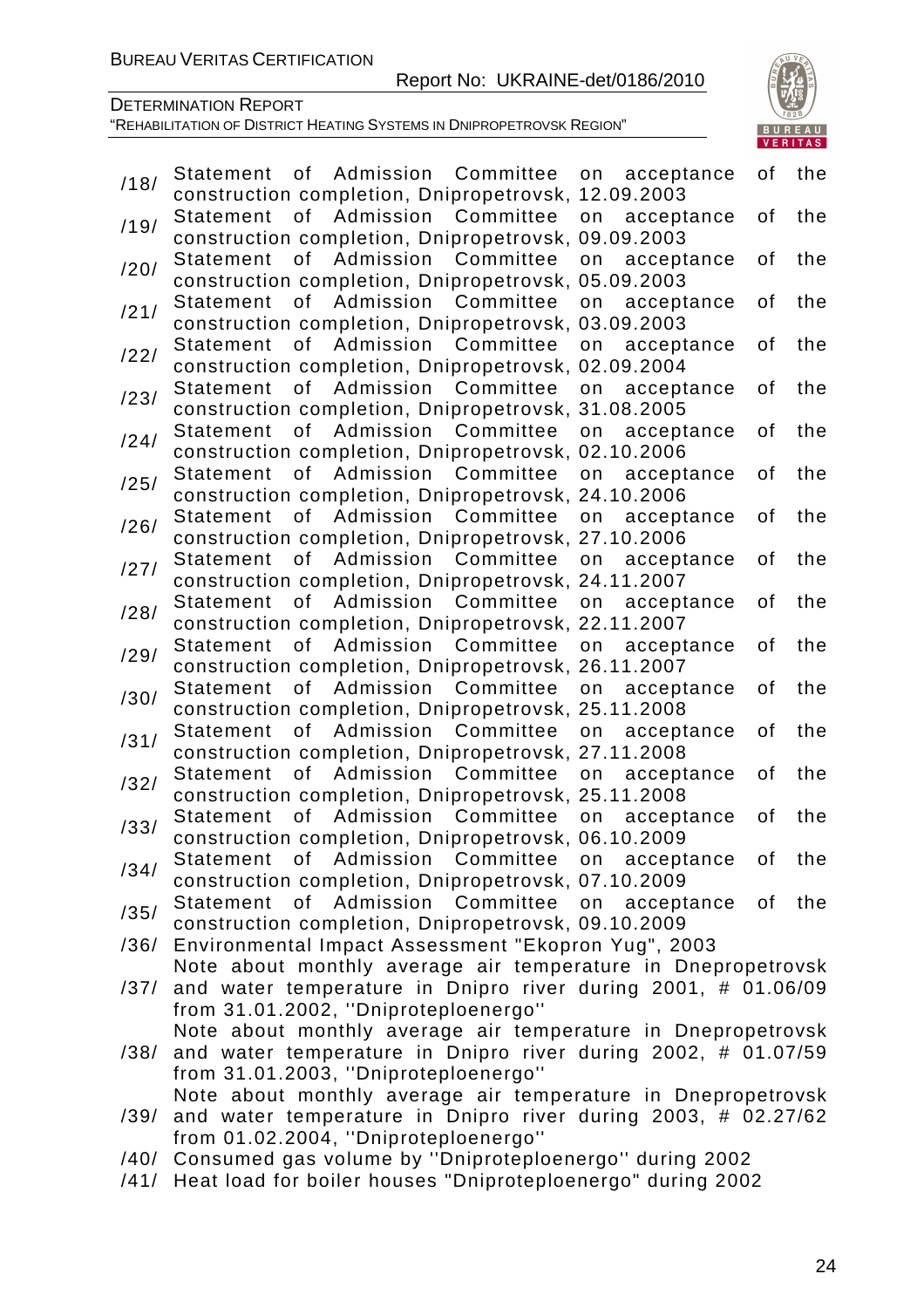DETERMINATION REPORT

"REHABILITATION OF DISTRICT HEATING SYSTEMS IN DNIPROPETROVSK REGION"



- /42/ Actual values for boiler houses "Dniproteploenergo" during 2002
- /43/ Information about length of boiler houses operation on heating and hot water supply during 2002
- /44/ Note about converting of bad heat supply
- /45/ Energy expense on "Dniproteploenergo" in 2002

#### **Persons interviewed:**

List persons interviewed during the determination or persons that contributed with other information that are not included in the documents listed above.

Donetskmiskteplomerezha

- /1/ Derevianko V.I. general director of RME "Dniproteploenergo"
- /2/ Mazurkevich T.P. chief power engineer
- /3/ Derevyanko N.I. plant-operating engineer
- /4/ Derkach L.V. engineer of production and technical department
- /5/ Novgorodova V.I. engineer of production and technical department
- /6/ Severin R.P. engineer of production and technical department
- /7/ Zajchuk S.V. deputy head of thermal energy accounting and sales department

Institute of Engineering Ecology

/8/ Korniychuk K. – JI consultant

 $000 -$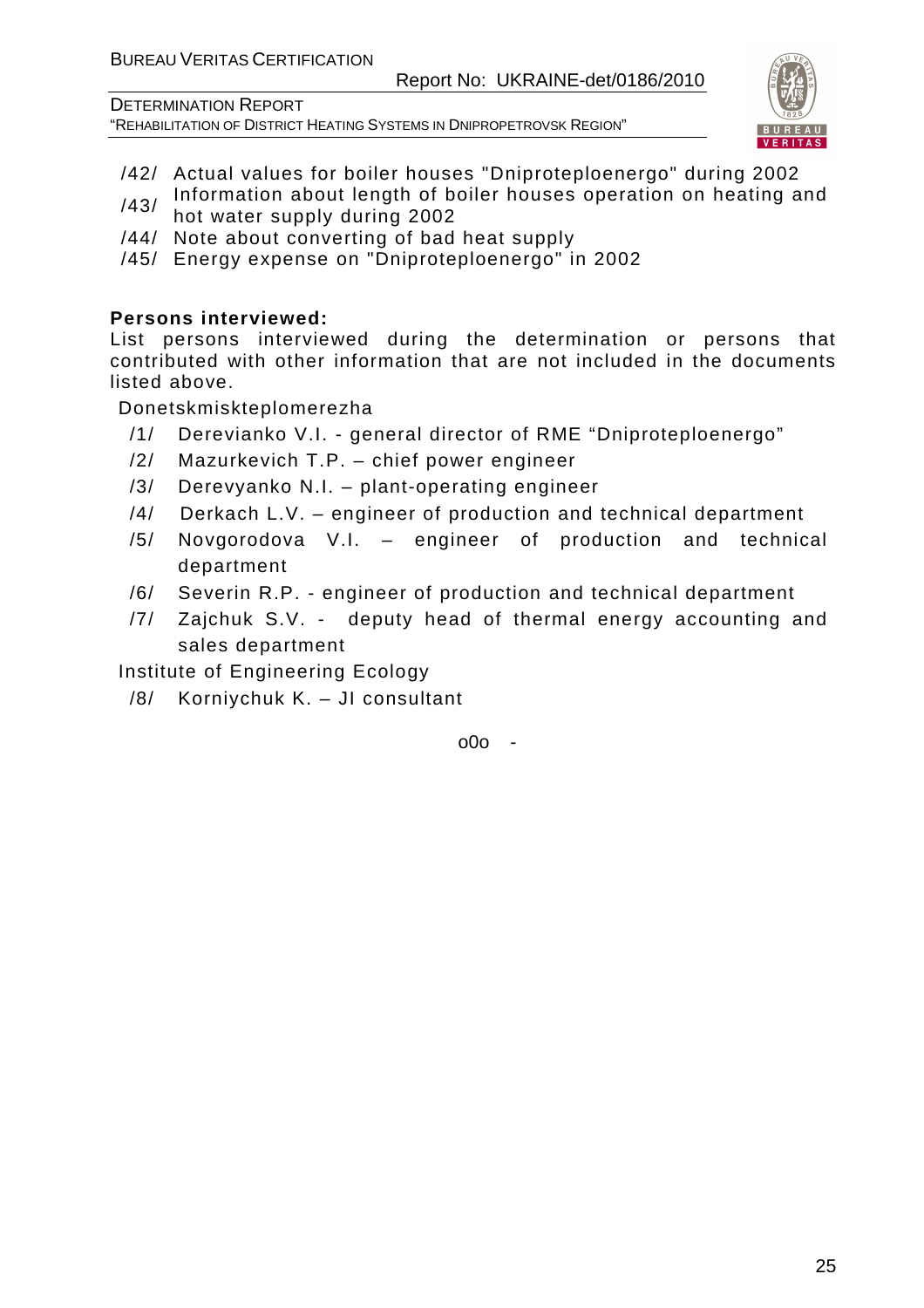"REHABILITATION OF DISTRICT HEATING SYSTEMS IN DNIPROPETROVSK REGION"

### Report No: UKRAINE-det/0186/2010



BUREAU VERITAS CERTIFICATION

#### **DETERMINATION PROTOCOL**

Check list for determination, according to

JOINT IMPLEMENTATION DETERMINATION AND VERIFICATION MANUAL (Version 02)

| Guide<br><b>lines</b><br>for JI PDD<br><b>Form Users</b><br>or DVM<br>Paragraph | <b>Check Item</b>                                                                                                                                                                                                                         | Initial finding                                                                                                                                                                                                                                                                                                                                                          | <b>Response from</b><br>project<br>participants | <b>Review of</b><br>project<br>Participants'<br>action | Conclu<br>sion |
|---------------------------------------------------------------------------------|-------------------------------------------------------------------------------------------------------------------------------------------------------------------------------------------------------------------------------------------|--------------------------------------------------------------------------------------------------------------------------------------------------------------------------------------------------------------------------------------------------------------------------------------------------------------------------------------------------------------------------|-------------------------------------------------|--------------------------------------------------------|----------------|
|                                                                                 |                                                                                                                                                                                                                                           | <b>Guidelines for JI PDD Form Users</b><br>Section A General description of the project                                                                                                                                                                                                                                                                                  |                                                 |                                                        |                |
|                                                                                 |                                                                                                                                                                                                                                           |                                                                                                                                                                                                                                                                                                                                                                          |                                                 |                                                        |                |
|                                                                                 |                                                                                                                                                                                                                                           | A.1. Title of the project                                                                                                                                                                                                                                                                                                                                                |                                                 |                                                        |                |
| A.1                                                                             | the<br>title<br>of<br>the<br>Is.<br>project presented?<br>which project pertains<br>presented?<br>Is the current version<br>number<br>of<br>the<br>document presented?<br>Is the date when the<br>document<br>was<br>completed presented? | The title is stated in the<br>section A.1. of the PDD:<br>Is the sectoral scope to   "Rehabilitation of District<br>Systems<br>Heating<br>-in<br>Dnipropetrovsk Region"<br>Sectoral scopes:<br>1.Energy<br>industries<br>(renewable / non-renewable<br>sources);<br>2. Energy distribution;<br>3. Energy demand.<br>Version number and the<br>date of completion is also | N/A                                             | N/A                                                    | <b>OK</b>      |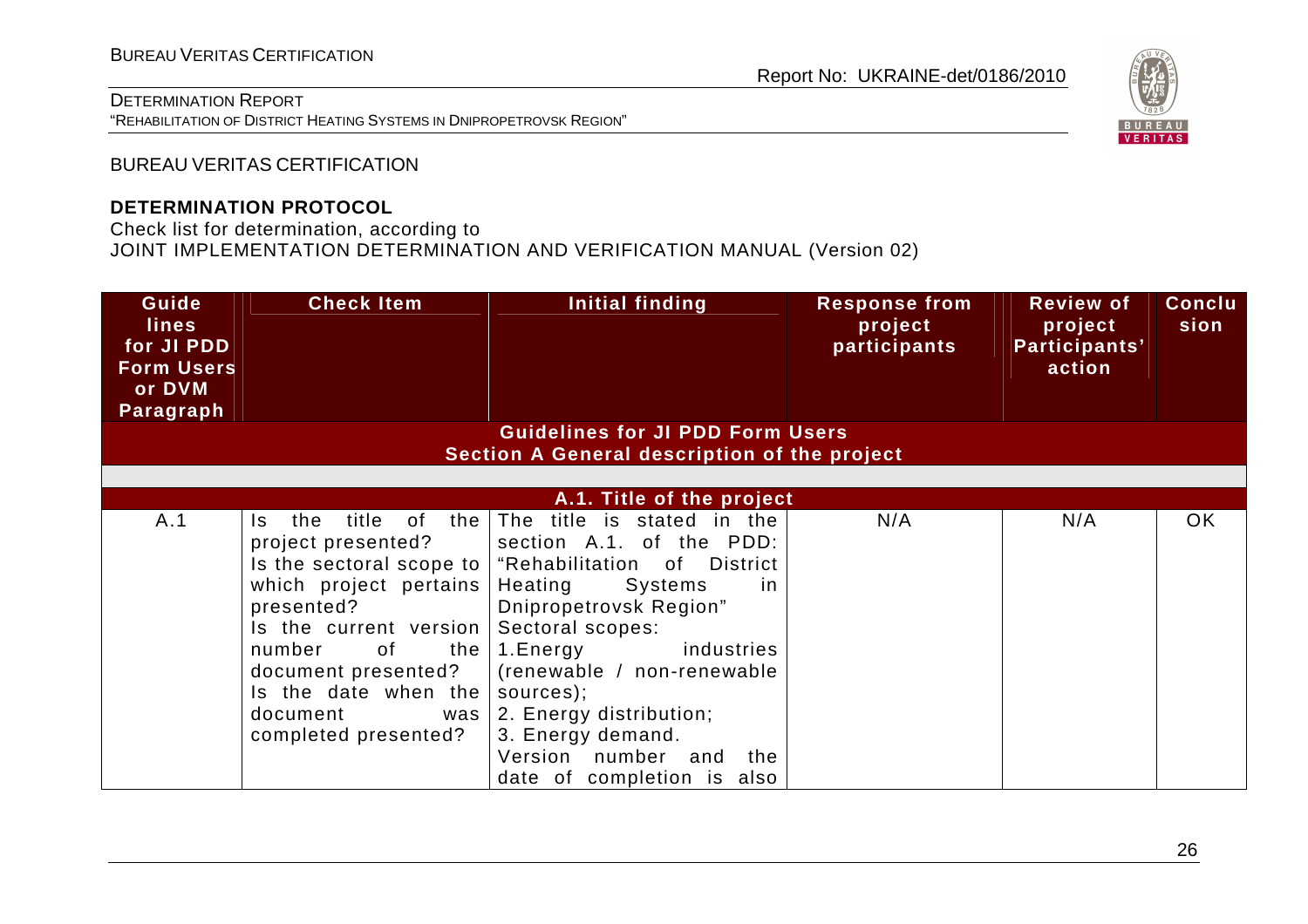

| Guide<br><b>lines</b><br>for JI PDD<br><b>Form Users</b><br>or DVM<br>Paragraph | <b>Check Item</b>                                                                                                                                                                                                                                                                                                                                                                                                                        | <b>Initial finding</b>                                                                                                                                                                                                                                                                                                                                                                                                                                                                                                          | <b>Response from</b><br>project<br>participants | <b>Review of</b><br>project<br>Participants'<br>action       | <b>Conclu</b><br>sion |
|---------------------------------------------------------------------------------|------------------------------------------------------------------------------------------------------------------------------------------------------------------------------------------------------------------------------------------------------------------------------------------------------------------------------------------------------------------------------------------------------------------------------------------|---------------------------------------------------------------------------------------------------------------------------------------------------------------------------------------------------------------------------------------------------------------------------------------------------------------------------------------------------------------------------------------------------------------------------------------------------------------------------------------------------------------------------------|-------------------------------------------------|--------------------------------------------------------------|-----------------------|
|                                                                                 |                                                                                                                                                                                                                                                                                                                                                                                                                                          | presented the in the section<br>A.1. of the PDD.                                                                                                                                                                                                                                                                                                                                                                                                                                                                                |                                                 |                                                              |                       |
|                                                                                 |                                                                                                                                                                                                                                                                                                                                                                                                                                          | A.2 Description of the project                                                                                                                                                                                                                                                                                                                                                                                                                                                                                                  |                                                 |                                                              |                       |
| A.2                                                                             | Is the purpose of the<br>project included with a<br>concise, summarizing<br>explanation<br>$(max. 1-2 pages)$ of<br>the:<br>a) Situation existing<br>prior to the starting<br>date of the project;<br>b) Baseline scenario;<br>and<br>Project scenario<br>$\mathsf{C}$ )<br>(expected<br>outcome,<br>including a technical<br>description).<br>Is the history of the<br>project (incl.<br>its JI<br>component)<br>briefly<br>summarized? | the<br>No,<br>regarding baseline scenario   the PDD version 03.<br>and situation existing prior<br>to the starting date of the<br>project is missing.<br>CAR01<br>include<br>Please<br>the<br>of the contract of the contract of the contract of the contract of the contract of the contract of the contract<br>baseline<br>description<br>scenario and the situation<br>existing prior to the starting<br>date of the project in the<br>section A.2. of the PDD as<br>per Guidelines for users of<br>the JI PDD form, ver.04. | information This is provided in The issue is    | closed based<br>due<br>corrections<br>made to in<br>the PDD. | <b>OK</b>             |
|                                                                                 |                                                                                                                                                                                                                                                                                                                                                                                                                                          | <b>A.3 Project participants</b>                                                                                                                                                                                                                                                                                                                                                                                                                                                                                                 |                                                 |                                                              |                       |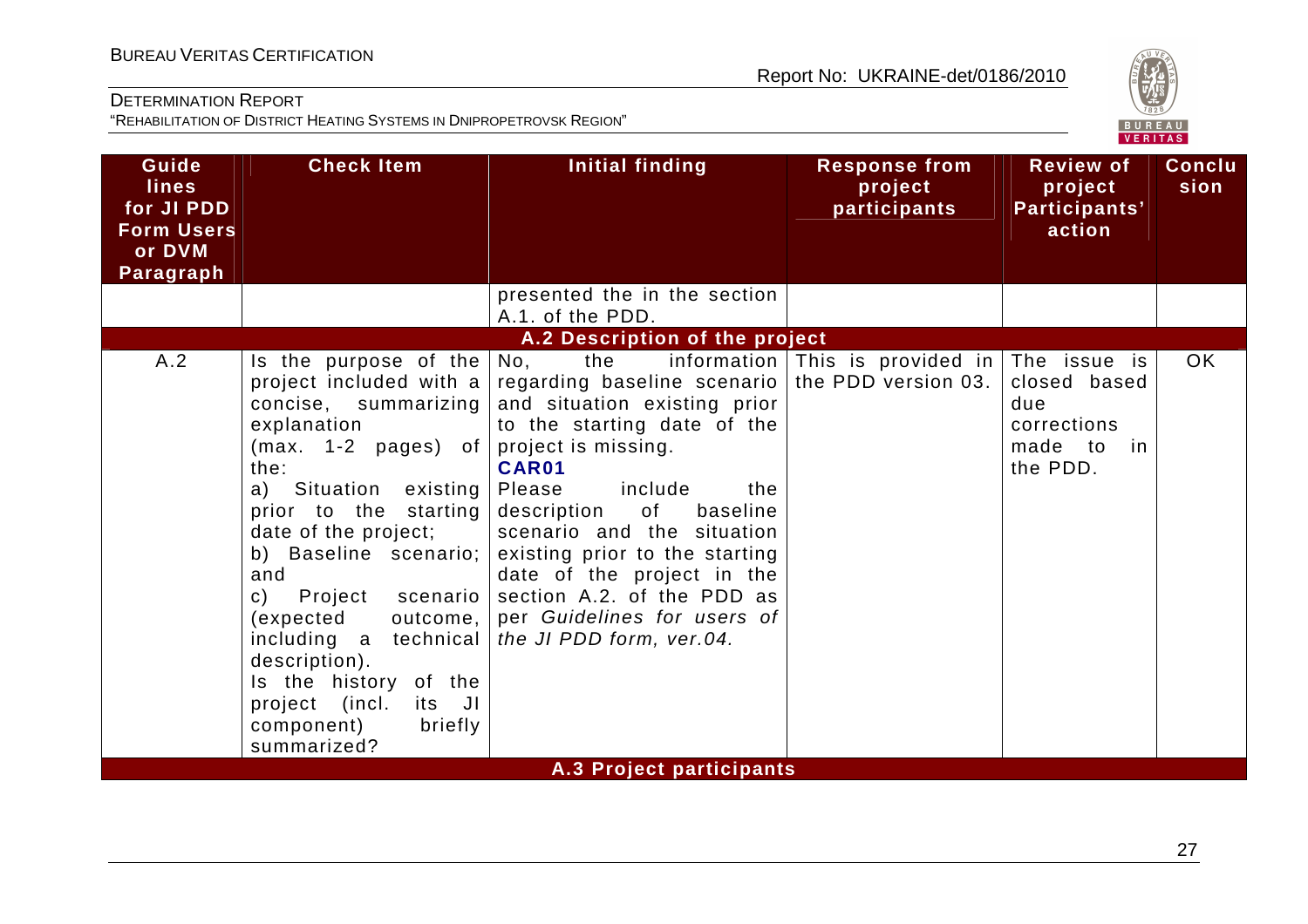

| Guide<br>lines<br>for JI PDD<br><b>Form Users</b><br>or DVM<br>Paragraph | <b>Check Item</b>                                                                                                                             | <b>Initial finding</b>                                                                                                                                                                                 | <b>Response from</b><br>project<br>participants | <b>Review of</b><br>project<br>Participants'<br>action                             | <b>Conclu</b><br>sion |
|--------------------------------------------------------------------------|-----------------------------------------------------------------------------------------------------------------------------------------------|--------------------------------------------------------------------------------------------------------------------------------------------------------------------------------------------------------|-------------------------------------------------|------------------------------------------------------------------------------------|-----------------------|
| A.3                                                                      | Are project participants<br>and Party(ies) involved<br>in the project listed?<br>Is contact information<br>provided in Annex 1 of<br>the PDD? | Yes,<br>the<br>project<br>participants,<br>Party(ies)<br>involved<br>and<br>contact<br>information is provided.                                                                                        | N/A                                             | N/A                                                                                | <b>OK</b>             |
|                                                                          |                                                                                                                                               | A.4 Technical description of the project                                                                                                                                                               |                                                 |                                                                                    |                       |
| A.4.1                                                                    | Location of the project                                                                                                                       | See section A.4. of the PDD                                                                                                                                                                            | N/A                                             | N/A                                                                                | OK                    |
| A.4.1.1                                                                  | Host Party(ies)                                                                                                                               | The project is located in<br>Ukraine.                                                                                                                                                                  | N/A                                             | N/A                                                                                | OK                    |
| A.4.1.2                                                                  | Region/State/Province<br>etc.                                                                                                                 | The Project is situated in<br>Dnipropetrovsk Region.                                                                                                                                                   | N/A                                             | N/A                                                                                | OK                    |
| A.4.1.3                                                                  | City/Town/Community<br>etc.                                                                                                                   | The information is included<br>in the section A.4.1.3 of the<br>PDD.<br>CAR02<br>provide<br>Please<br>the<br>for<br>interpretation<br>the<br>contraction "t." and "v." in<br>the section A of the PDD. | This is provided in<br>the PDD version 03.      | The issue is<br>closed based<br>due<br>corrections<br>made<br>to<br>in<br>the PDD. | OK                    |
| A.4.1.4                                                                  | Detail of the physical<br>location,<br>including<br>allowing<br>information                                                                   | The district heating systems<br>from almost all the territorial<br>districts<br>0f<br>the                                                                                                              | N/A                                             | N/A                                                                                | <b>OK</b>             |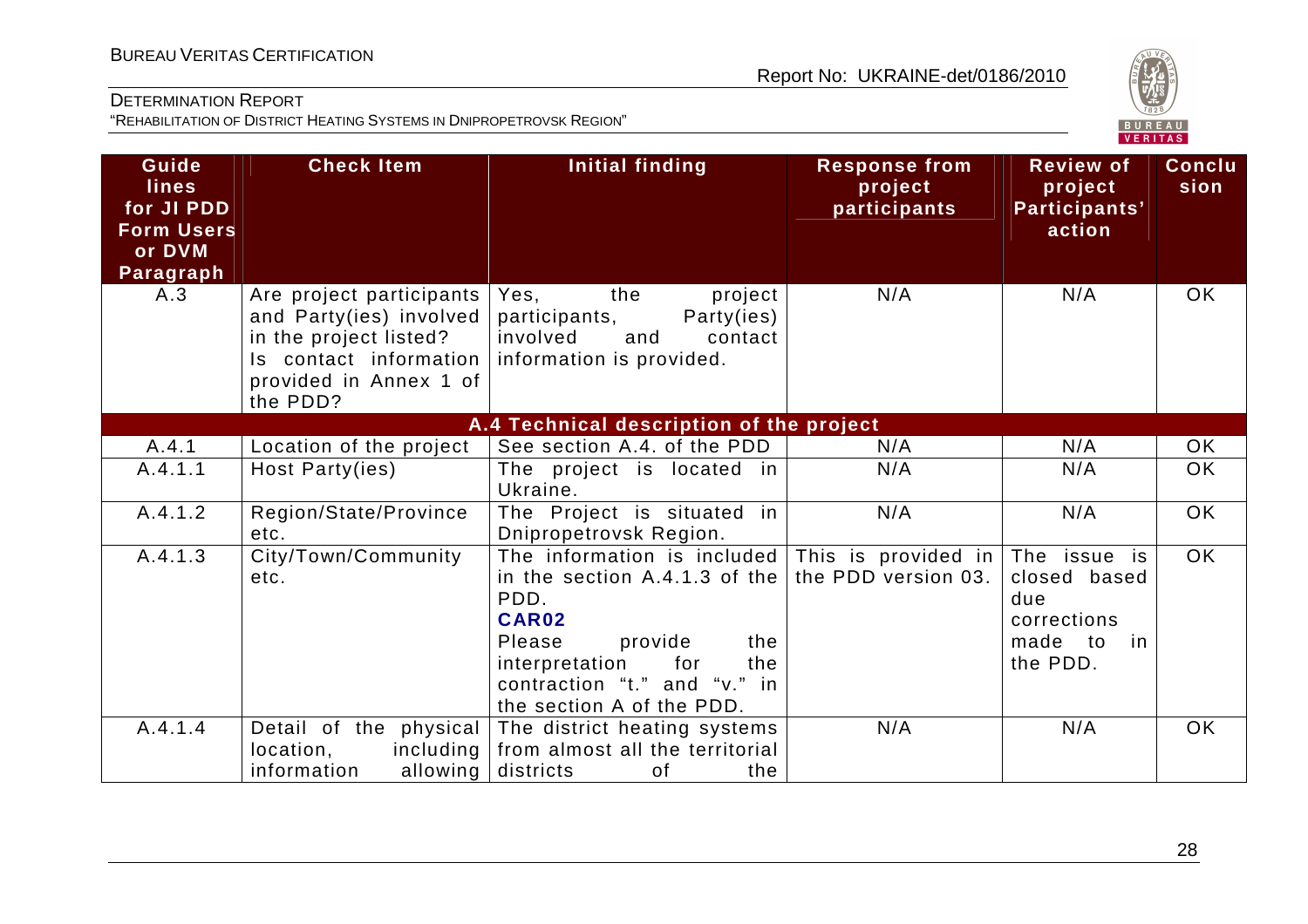

| Guide<br><b>lines</b><br>for JI PDD<br><b>Form Users</b><br>or DVM<br>Paragraph | <b>Check Item</b>                                                                                                                                                                  | Initial finding                                                                                                                                                                                                                                                                                                                                                                                                                                                                                                                                                                                                              | <b>Response from</b><br>project<br>participants | <b>Review of</b><br>project<br>Participants'<br>action                                                    | <b>Conclu</b><br>sion |
|---------------------------------------------------------------------------------|------------------------------------------------------------------------------------------------------------------------------------------------------------------------------------|------------------------------------------------------------------------------------------------------------------------------------------------------------------------------------------------------------------------------------------------------------------------------------------------------------------------------------------------------------------------------------------------------------------------------------------------------------------------------------------------------------------------------------------------------------------------------------------------------------------------------|-------------------------------------------------|-----------------------------------------------------------------------------------------------------------|-----------------------|
|                                                                                 | the<br>unique<br>identification<br>project. (This section)<br>should not exceed one<br>page)                                                                                       | Dnipropetrovsk region are<br>of the involved<br>in the<br>project.<br>Places involved<br>in the<br>project are marked in the<br>map (section A.4.1.4. of the<br>PDD).                                                                                                                                                                                                                                                                                                                                                                                                                                                        |                                                 |                                                                                                           |                       |
| A.4.2                                                                           | to<br>measures, operations<br>actions<br>to<br>be<br>or<br>implemented<br>by<br>project, including all<br>relevant technical data<br>and the implementation<br>schedule described? | A.4.2. Technologies to be employed, or measures, operations or actions to be implemented by the project<br>Are the technology (ies) $ $ The technologies to<br>be employed, or employed and actions to be the PDD version 03<br>implemented by the project<br>are sufficiently described in<br>the $ $ the PDD.<br>CAR03<br>It is stated in the PDD (p.9)<br>the<br>efficiency<br>that<br>of<br>distribution networks system<br>considerably<br>will<br>be<br>increased by "improving of<br>pipes". Please clarify in the<br><b>PDD</b> what is meant under<br>the measure mentioned.<br>CAR04<br>The information concerning | be This is clarified in PDD                     | was<br>The<br>checked.<br>issue<br>is.<br>closed based<br>due<br>corrections<br>made to<br>in<br>the PDD. | <b>OK</b>             |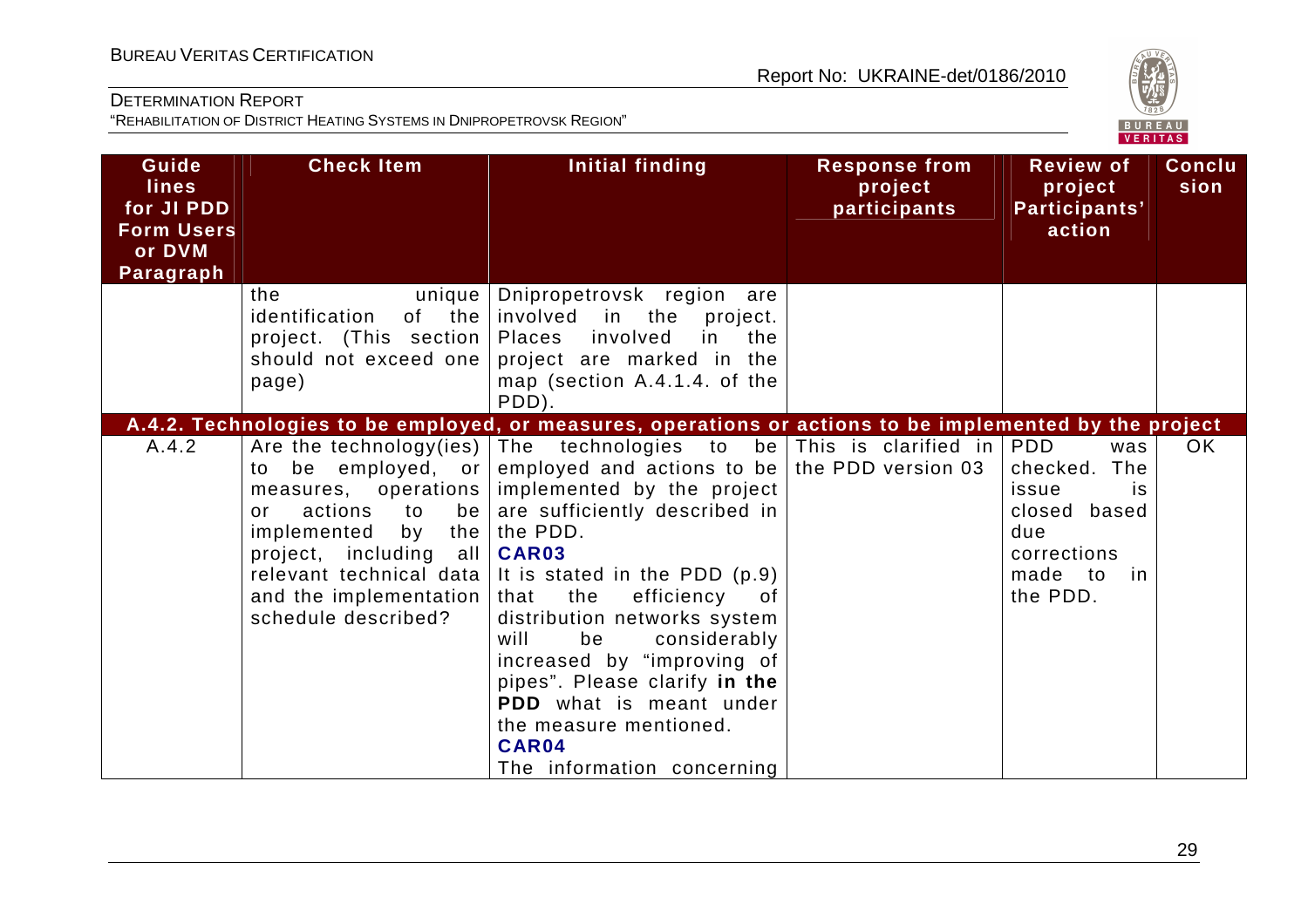

| Guide<br><b>lines</b><br>for JI PDD<br><b>Form Users</b><br>or DVM<br>Paragraph | <b>Check Item</b>                                                                                                                               | <b>Initial finding</b>                                                                                                                                                                                                                                                                                               | <b>Response from</b><br>project<br>participants | <b>Review of</b><br>project<br>Participants'<br>action | <b>Conclu</b><br>sion |
|---------------------------------------------------------------------------------|-------------------------------------------------------------------------------------------------------------------------------------------------|----------------------------------------------------------------------------------------------------------------------------------------------------------------------------------------------------------------------------------------------------------------------------------------------------------------------|-------------------------------------------------|--------------------------------------------------------|-----------------------|
|                                                                                 |                                                                                                                                                 | an implementation schedule<br>for the measures to<br>- be<br>implemented is missing in<br>the section A.4.2. Please<br>add<br>the<br>appropriate<br>information<br>as<br>per<br>Guidelines for users of the<br>JI PDD form, ver.04.                                                                                  |                                                 |                                                        |                       |
|                                                                                 |                                                                                                                                                 | A.4.3. Brief explanation of how the anthropogenic emissions of greenhouse gases by sources are to be<br>reduced by the proposed JI project, including why the emission reductions would not occur in the absence<br>of the proposed project, taking into account national and/or sectoral policies and circumstances |                                                 |                                                        |                       |
| A.4.3                                                                           | anthropogenic  <br>how<br><b>GHG</b><br>emission<br>reductions are to be<br>achieved?<br>(This<br>section<br>should<br>not<br>exceed one page.) | Is it explained briefly The project activities will<br>increase energy efficiency<br>of Dnipropetrovsk Region<br>system, thus enabling it to<br>produce the same amount of<br>heat energy with less fuel<br>consumed. This will lead to<br>emission reduction.                                                       | N/A                                             | N/A                                                    | <b>OK</b>             |
|                                                                                 |                                                                                                                                                 | A.4.3.1. Estimated amount of emission reductions over the crediting period                                                                                                                                                                                                                                           |                                                 |                                                        |                       |
| A.4.3.1                                                                         | Is the length of the $CAR05$<br>crediting<br>period<br>Indicated?                                                                               | Please provide formatting of the PDD version 03.<br>the Table A.4.3.1 of the                                                                                                                                                                                                                                         | This is provided in The issue is                | closed based<br>due                                    | <b>OK</b>             |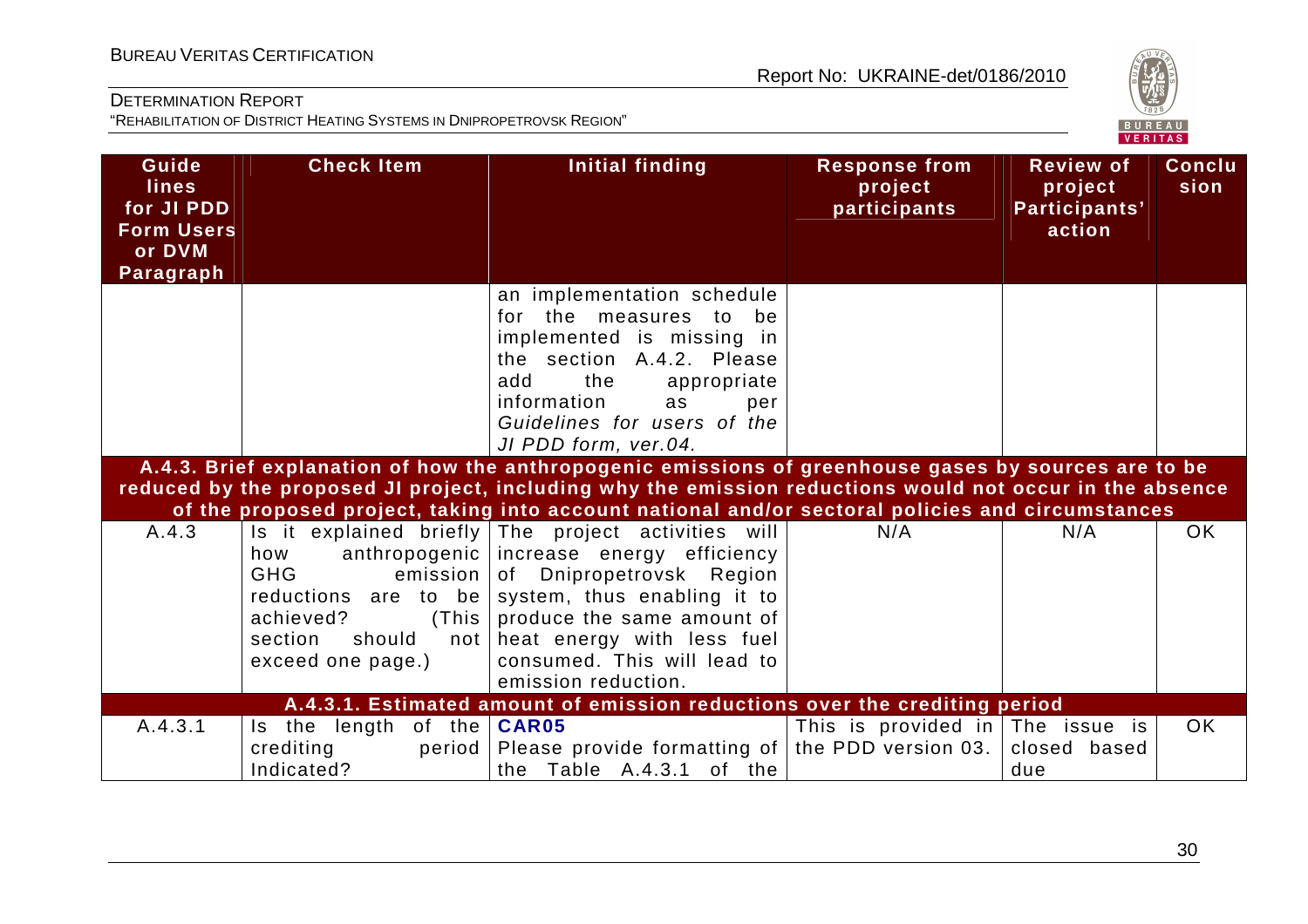

| Guide                                           | <b>Check Item</b>                                                                                                               | <b>Initial finding</b>                                                                                                                                                                                      | <b>Response from</b>                                                                                                                                                                                                                                                                                                                         | <b>Review of</b>                                                                                                                  | <b>Conclu</b> |
|-------------------------------------------------|---------------------------------------------------------------------------------------------------------------------------------|-------------------------------------------------------------------------------------------------------------------------------------------------------------------------------------------------------------|----------------------------------------------------------------------------------------------------------------------------------------------------------------------------------------------------------------------------------------------------------------------------------------------------------------------------------------------|-----------------------------------------------------------------------------------------------------------------------------------|---------------|
| <b>lines</b><br>for JI PDD<br><b>Form Users</b> |                                                                                                                                 |                                                                                                                                                                                                             | project<br>participants                                                                                                                                                                                                                                                                                                                      | project<br>Participants'<br>action                                                                                                | sion          |
| or DVM<br>Paragraph                             |                                                                                                                                 |                                                                                                                                                                                                             |                                                                                                                                                                                                                                                                                                                                              |                                                                                                                                   |               |
|                                                 | as well as annual and<br>average<br>annual<br>emission reductions in<br>CO <sub>2</sub><br>0f<br>tonnes<br>equivalent provided? | Are estimates of total PDD in line with Guidelines<br>for users of the JI PDD<br>form, ver.04. Please provide<br>the estimates of emission<br>reductions separately for the<br>period until and after 2012. |                                                                                                                                                                                                                                                                                                                                              | corrections<br>made to<br>in<br>the PDD.                                                                                          |               |
|                                                 |                                                                                                                                 | A.5. Project approval by the Parties involved                                                                                                                                                               |                                                                                                                                                                                                                                                                                                                                              |                                                                                                                                   |               |
| A.5                                             | written<br>Is.<br>approvals<br>by<br><b>Parties</b><br>involved<br>attached?                                                    | project   CAR06<br>the The project has no approval<br>of the host Party and the<br>Party.<br>Please<br>sponsor<br>provide Letters of Approval.                                                              | After<br>finishing $\vert$<br>project<br>determination<br>report, the PDD and<br>Determination<br>Report<br>will<br>presented<br>to I<br>National<br>Environmental<br><b>Investments Agency</b><br>Ukraine<br>for<br>of<br>receiving the Letter<br>of Approval.<br>The<br>Letter of Approval<br>from the country -<br>will<br>investor<br>be | The<br>conclusion on<br>this CAR is<br>pending<br>the<br>written<br>$be$   project<br>approvals by<br>Parties<br>the<br>involved. | Pen<br>ding   |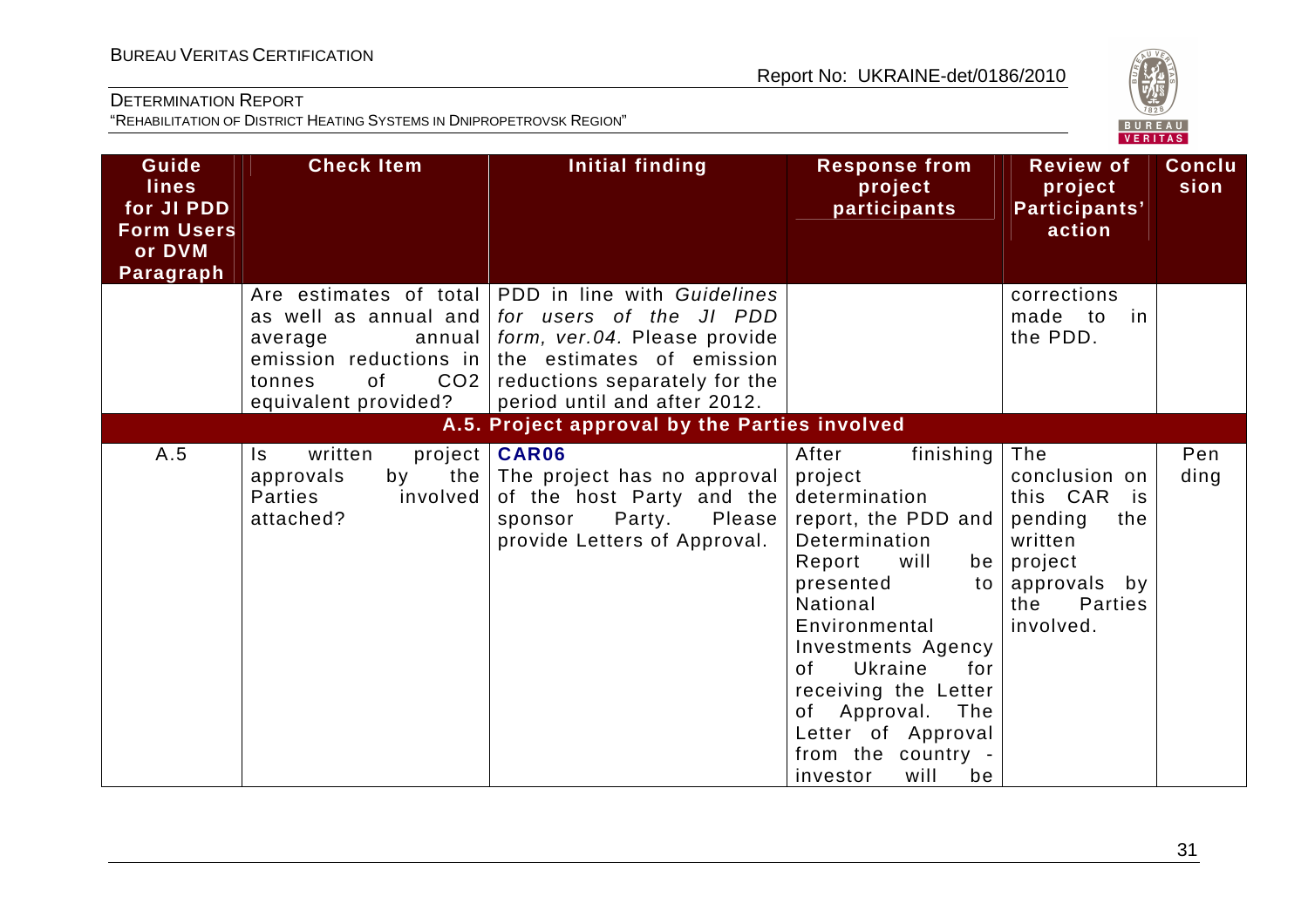# **VERITAS**

#### DETERMINATION REPORT

| Guide<br><b>lines</b><br>for JI PDD<br><b>Form Users</b><br>or DVM<br>Paragraph | <b>Check Item</b>                                                                                                                                          | <b>Initial finding</b>                      | <b>Response from</b><br>project<br>participants                                                                                                                                       | <b>Review of</b><br>project<br>Participants'<br>action | <b>Conclu</b><br>sion |  |
|---------------------------------------------------------------------------------|------------------------------------------------------------------------------------------------------------------------------------------------------------|---------------------------------------------|---------------------------------------------------------------------------------------------------------------------------------------------------------------------------------------|--------------------------------------------------------|-----------------------|--|
|                                                                                 |                                                                                                                                                            |                                             | provided<br>after<br>approval of project<br>by Ukraine.                                                                                                                               |                                                        |                       |  |
|                                                                                 |                                                                                                                                                            | <b>DVM</b>                                  |                                                                                                                                                                                       |                                                        |                       |  |
|                                                                                 |                                                                                                                                                            |                                             |                                                                                                                                                                                       |                                                        |                       |  |
|                                                                                 |                                                                                                                                                            | <b>Project approvals by Parties</b>         |                                                                                                                                                                                       |                                                        |                       |  |
| 19                                                                              | Have the DFPs of all<br><b>Parties</b><br>listed<br>as<br>involved"<br>"Parties<br>in<br><b>PDD</b><br>the<br>provided<br>written<br>project<br>approvals? | See CAR from the section<br>A.5. above.     |                                                                                                                                                                                       | Pending                                                | Pen<br>ding           |  |
| 19                                                                              | Does the PDD identify<br>at least the host Party<br>as a "Party involved"?                                                                                 | Ukraine is identified as the<br>Host Party. | N/A                                                                                                                                                                                   | N/A                                                    | <b>OK</b>             |  |
| 19                                                                              | the DFP of the<br>Has<br>host Party issued a<br>written<br>project<br>approval?                                                                            | See CAR from the section<br>A.5. above.     | Ukrainian<br>project<br>participant<br><i>is</i><br>preliminary<br>authorized<br>by<br><b>DFP</b><br>Ukrainian<br>through Letter<br>0f<br>Endorsement<br>for<br>JI<br>this<br>project | Pending                                                | Pen<br>ding           |  |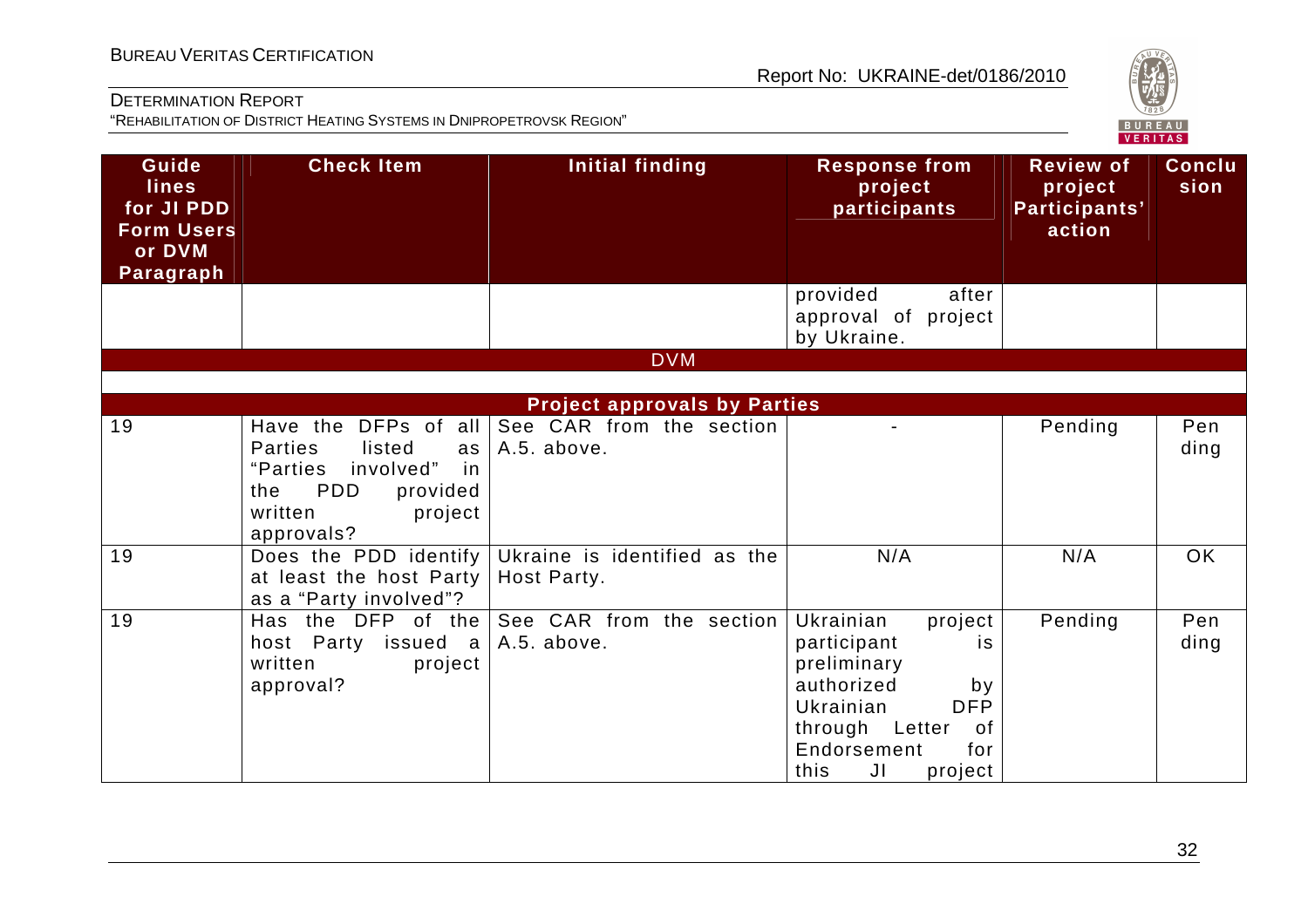

| Guide<br><b>lines</b><br>for JI PDD<br><b>Form Users</b><br>or DVM<br>Paragraph | <b>Check Item</b>                                                                                                                                                                                                                                                                                                                                                                                                | Initial finding                                                     | <b>Response from</b><br>project<br>participants |       | <b>Review of</b><br>project<br>Participants'<br>action | <b>Conclu</b><br>sion |
|---------------------------------------------------------------------------------|------------------------------------------------------------------------------------------------------------------------------------------------------------------------------------------------------------------------------------------------------------------------------------------------------------------------------------------------------------------------------------------------------------------|---------------------------------------------------------------------|-------------------------------------------------|-------|--------------------------------------------------------|-----------------------|
|                                                                                 |                                                                                                                                                                                                                                                                                                                                                                                                                  |                                                                     | (H1901/23/7)<br>16.11.2010)                     | dated |                                                        |                       |
| 20                                                                              | the<br>written<br>Are<br>all<br>project approvals by<br>Parties<br>involved<br>unconditional?                                                                                                                                                                                                                                                                                                                    | Conclusion is pending<br>a a<br>response to CAR06 above.            |                                                 |       | Pending                                                | Pen<br>ding           |
|                                                                                 |                                                                                                                                                                                                                                                                                                                                                                                                                  | Authorization of project participants by Parties involved           |                                                 |       |                                                        |                       |
| 21                                                                              | legal<br>Is each of the<br>listed<br>entities<br>as<br>project participants in<br>the PDD authorized by<br>a Party involved, which<br>is also listed in the<br>PDD, through:<br>A written project<br>approval by a Party<br>involved,<br>explicitly<br>indicating the name of<br>the legal entity? or<br>- Any other form of<br>project<br>participant<br>authorization in writing,<br>explicitly indicating the | Conclusion is pending a<br>response to CAR from the<br>section A.5. |                                                 |       | Pending                                                | Pendin<br>g           |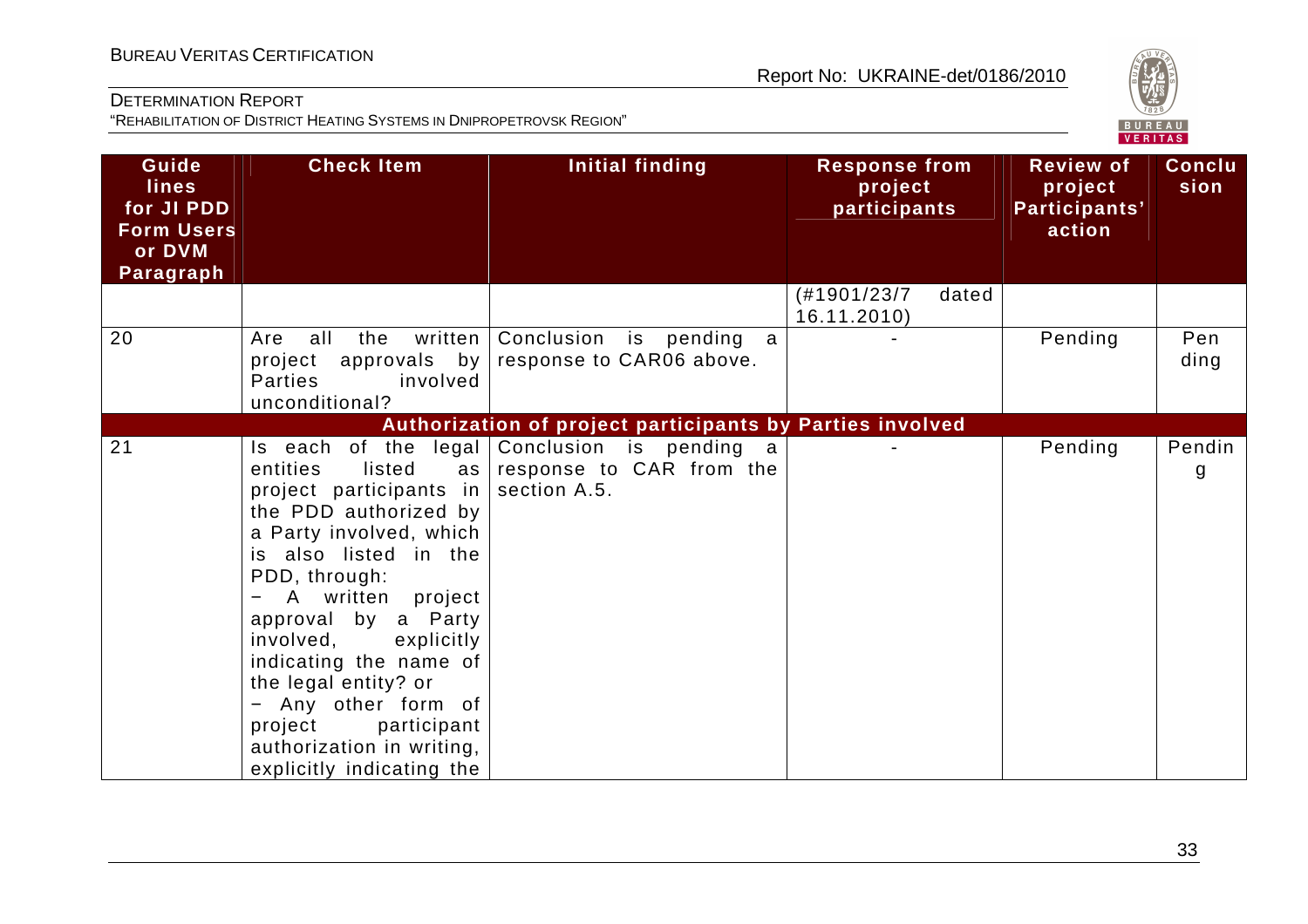

| Guide<br><b>lines</b><br>for JI PDD<br><b>Form Users</b><br>or DVM<br>Paragraph | <b>Check Item</b>                                                                                                                                                                                                | <b>Initial finding</b>                                                                                                                                                                                                                                                                                                  | <b>Response from</b><br>project<br>participants | <b>Review of</b><br>project<br>Participants'<br>action                                                       | <b>Conclu</b><br>sion |
|---------------------------------------------------------------------------------|------------------------------------------------------------------------------------------------------------------------------------------------------------------------------------------------------------------|-------------------------------------------------------------------------------------------------------------------------------------------------------------------------------------------------------------------------------------------------------------------------------------------------------------------------|-------------------------------------------------|--------------------------------------------------------------------------------------------------------------|-----------------------|
|                                                                                 | of<br>the<br>legal<br>name<br>entity?                                                                                                                                                                            |                                                                                                                                                                                                                                                                                                                         |                                                 |                                                                                                              |                       |
|                                                                                 |                                                                                                                                                                                                                  | <b>Baseline setting</b>                                                                                                                                                                                                                                                                                                 |                                                 |                                                                                                              |                       |
| 22                                                                              | PDD<br>the<br><b>Does</b><br>explicitly<br>indicate<br>which of the following<br>approaches is used for<br>identifying<br>the I<br>baseline?<br>- JI specific approach<br>- Approved CDM<br>methodology approach | PDD explicitly indicates that $ $ This is indicated in $ $ PDD<br>the JI specific approach is<br>for<br>used<br>identifying<br>a<br>baseline.<br>CAR07<br>Please<br>indicate<br>if.<br>the<br>indicated<br>the<br>entities<br>in<br>section B.4. of the PDD are<br>project<br>participants<br>the<br>listed in Annex I. | the PDD version 03.                             | was<br>checked.<br>The<br>issue<br>is<br>closed based<br>due<br>corrections<br>made<br>to<br>-in<br>the PDD. | <b>OK</b>             |
|                                                                                 |                                                                                                                                                                                                                  | JI specific approach only                                                                                                                                                                                                                                                                                               |                                                 |                                                                                                              |                       |
| 23                                                                              | Does the PDD provide<br>a detailed<br>theoretical<br>description<br>in<br>a<br>complete<br>and<br>transparent manner?                                                                                            | The sufficient description is<br>provided in a complete and<br>transparent manner in the<br>section B.1. of the PDD.<br>CAR08<br>Annex 2 shall contain $a$ This is provided in<br>of<br>the<br>key<br>summary<br>elements in tabular form.<br>Please provide.                                                           | the PDD version 03.                             |                                                                                                              |                       |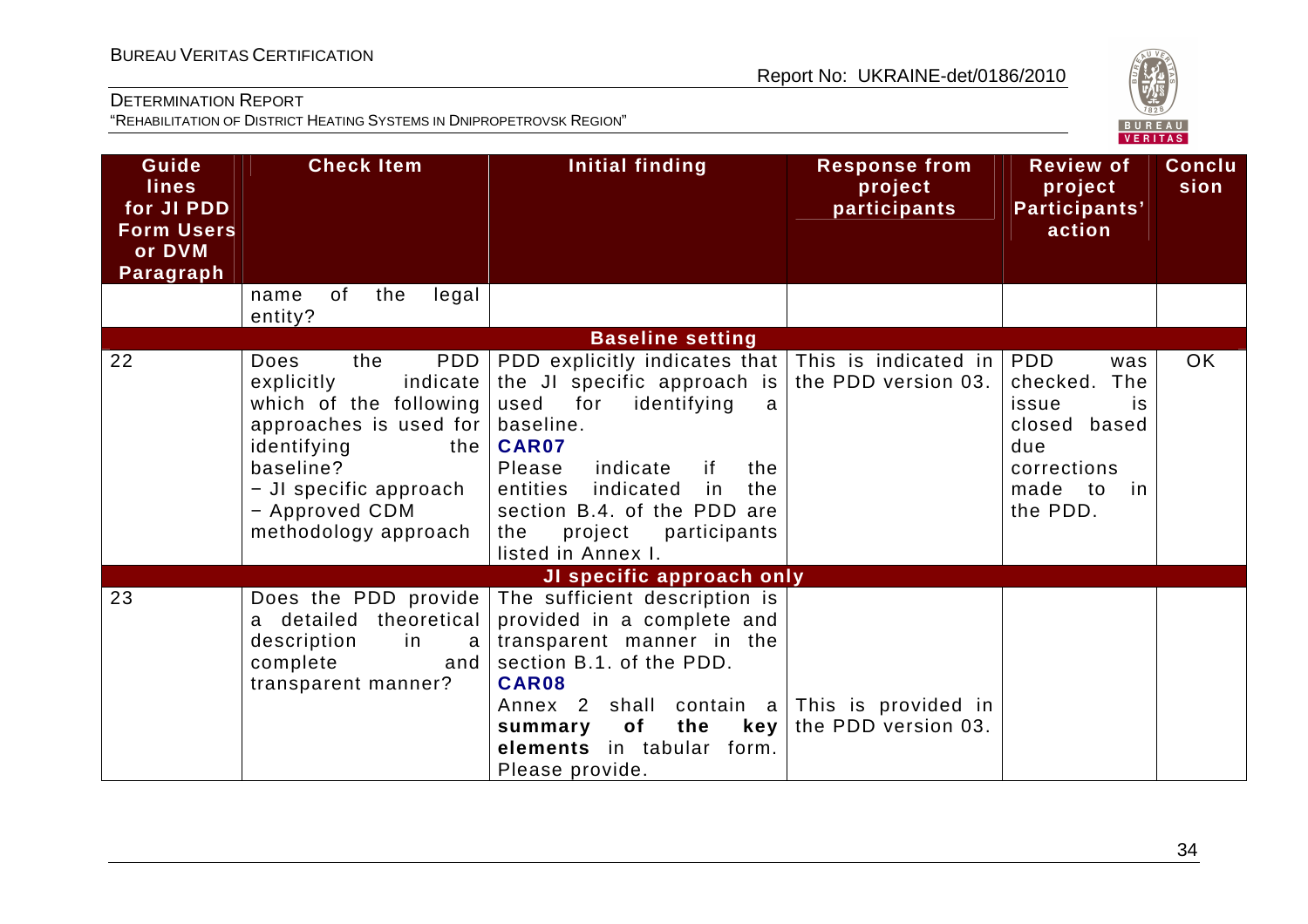

| Guide<br>lines                  | <b>Check Item</b>                                                                                                                                                                                                                                                                                                                                                                                                                                           | <b>Initial finding</b>                                                                                                                                                                                                                                                                                                                                                                                                                                                                                                                                                                                                                                                                                                                                                                                                                    | <b>Response from</b><br>project                                                                                                                                                                                                                                                                                                                                           | <b>Review of</b><br>project                                                            | <b>Conclu</b><br>sion |
|---------------------------------|-------------------------------------------------------------------------------------------------------------------------------------------------------------------------------------------------------------------------------------------------------------------------------------------------------------------------------------------------------------------------------------------------------------------------------------------------------------|-------------------------------------------------------------------------------------------------------------------------------------------------------------------------------------------------------------------------------------------------------------------------------------------------------------------------------------------------------------------------------------------------------------------------------------------------------------------------------------------------------------------------------------------------------------------------------------------------------------------------------------------------------------------------------------------------------------------------------------------------------------------------------------------------------------------------------------------|---------------------------------------------------------------------------------------------------------------------------------------------------------------------------------------------------------------------------------------------------------------------------------------------------------------------------------------------------------------------------|----------------------------------------------------------------------------------------|-----------------------|
| for JI PDD<br><b>Form Users</b> |                                                                                                                                                                                                                                                                                                                                                                                                                                                             |                                                                                                                                                                                                                                                                                                                                                                                                                                                                                                                                                                                                                                                                                                                                                                                                                                           | participants                                                                                                                                                                                                                                                                                                                                                              | Participants'<br>action                                                                |                       |
| or DVM                          |                                                                                                                                                                                                                                                                                                                                                                                                                                                             |                                                                                                                                                                                                                                                                                                                                                                                                                                                                                                                                                                                                                                                                                                                                                                                                                                           |                                                                                                                                                                                                                                                                                                                                                                           |                                                                                        |                       |
| Paragraph<br>23                 | Does the PDD provide  <br>justification that the<br>baseline is established:<br>(a)<br>By listing and<br>plausible  <br>describing<br>future scenarios on the $ $<br>basis of conservative<br>assumptions<br>plausible one?<br>national<br>relevant<br>and/or sectoral policies  <br>and circumstance?<br>affect a baseline taken<br>into account?<br>$(c)$ In a transparent<br>manner with regard to<br>choice<br>0f<br>the<br>approaches,<br>assumptions, | <b>CAR09</b><br>Please<br>add<br>all<br>key<br>parameters to the section<br>B.1. in tabular form in line   Response to CAR12  <br>with Guidelines for users of For boiler houses<br>the JI PDD form, ver.04.<br><b>CAR10</b><br>and $\vert$ The $CO2$ emission factors   heating enterprises   the PDD.<br>selecting the most for the fuels were taken<br>form IPCC 2006 Guidelines<br>(b) Taking into account   for    National    Greenhouse   for<br>Gas Inventories Volume 2<br>The<br>Energy.<br>source  <br>mentioned<br>irrelevant.<br>is<br>- Are key factors that Please use the data form<br>the <i>IPCC</i> 1996 Guidelines year previous to the<br>National Greenhouse first year in which<br>for<br>Gas Inventories and take it<br>into consideration for ERU<br>calculations.<br><b>CAR11</b><br>Please make consistent the | This is provided in $ PDD $<br>the PDD version 03.<br>that were taken to<br>balance of district<br>after starting of the<br>project and if data<br>2002<br>are<br>unavailable,<br>the<br>Base year for these<br>boiler<br>houses<br>is.<br>established as the<br>enterprise<br>an<br>started to operate a<br>boiler house. This is<br>clarified in the PDD<br>version 03. | was<br>checked. The<br>issue<br>is<br>closed based<br>due<br>corrections<br>made to in | <b>OK</b>             |
|                                 | methodologies,                                                                                                                                                                                                                                                                                                                                                                                                                                              | values of physical quantities                                                                                                                                                                                                                                                                                                                                                                                                                                                                                                                                                                                                                                                                                                                                                                                                             |                                                                                                                                                                                                                                                                                                                                                                           |                                                                                        |                       |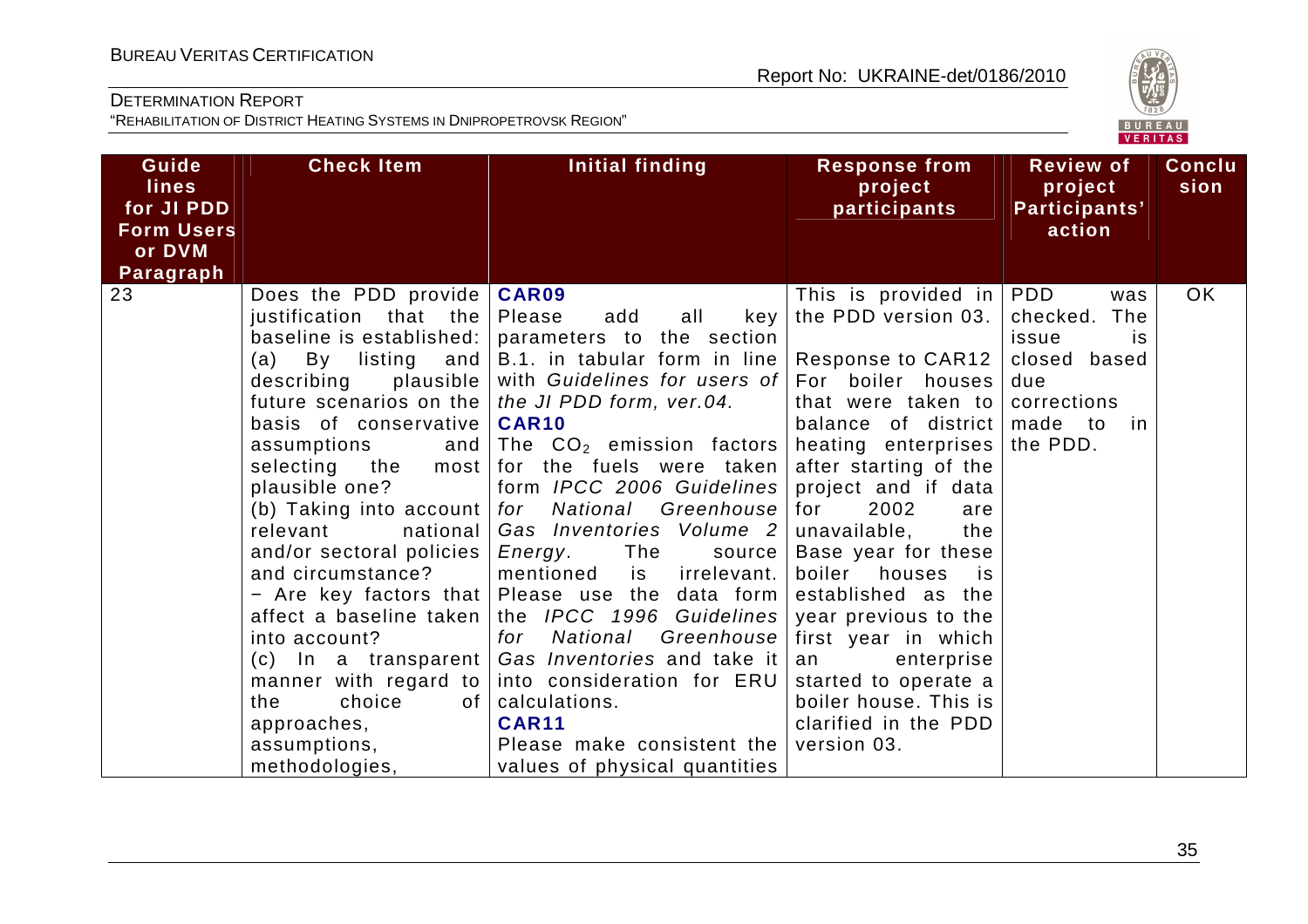

| Guide<br><b>lines</b><br>for JI PDD<br><b>Form Users</b><br>or DVM<br>Paragraph | <b>Check Item</b>                                                                                                                                                                                                                                                                                                                                                                                                                                                                                                                                                                                                                                                                                                      | Initial finding                                                                                                                                                                                                                                                                                                                                                                                                                                                                       | <b>Response from</b><br>project<br>participants | <b>Review of</b><br>project<br>Participants'<br>action | <b>Conclu</b><br>sion |
|---------------------------------------------------------------------------------|------------------------------------------------------------------------------------------------------------------------------------------------------------------------------------------------------------------------------------------------------------------------------------------------------------------------------------------------------------------------------------------------------------------------------------------------------------------------------------------------------------------------------------------------------------------------------------------------------------------------------------------------------------------------------------------------------------------------|---------------------------------------------------------------------------------------------------------------------------------------------------------------------------------------------------------------------------------------------------------------------------------------------------------------------------------------------------------------------------------------------------------------------------------------------------------------------------------------|-------------------------------------------------|--------------------------------------------------------|-----------------------|
|                                                                                 | parameters,<br>key  <br>and<br>sources<br>factors?<br>(d) Taking into account   The<br>of uncertainties and<br>using<br>conservative<br>assumptions?<br>(e) In such a way that $ $<br>cannot<br><b>ERUs</b><br>earned for decreases<br>activity<br>levels<br>in i<br>outside the project or<br>(f) By drawing on the<br>of the contract of the contract of the contract of the contract of the contract of the contract of the contract of the contract of the contract of the contract of the contract of the contract of the contract of the contrac<br>standard<br>list<br>variables contained in<br>B<br>to<br>appendix<br>"Guidance on criteria<br>for baseline setting and<br>monitoring",<br>as<br>appropriate? | date   in the conversion factors of<br>$CO2$ calculations (17 p.).<br><b>CAR12</b><br>data<br>concerning<br>baseline<br>annual<br>consumption of natural gas<br>baseline<br>and<br>power<br>consumption<br>by<br>boiler<br>be houses and heating points<br>of RME "Dniproteploenergo"<br>(PDD p.18 and Excel file<br>Appendix_1_3_4_Dnepr_v02<br>due to force majeure? $ $ do not correspond to the<br>provided<br>by<br>data<br>the<br>enterprise onsite. Please<br>correct/clarify. |                                                 |                                                        |                       |
| 24                                                                              | If selected elements or The<br>combinations                                                                                                                                                                                                                                                                                                                                                                                                                                                                                                                                                                                                                                                                            | developed<br>own<br>is<br>used<br>of   approach<br>to                                                                                                                                                                                                                                                                                                                                                                                                                                 | N/A                                             | N/A                                                    | <b>OK</b>             |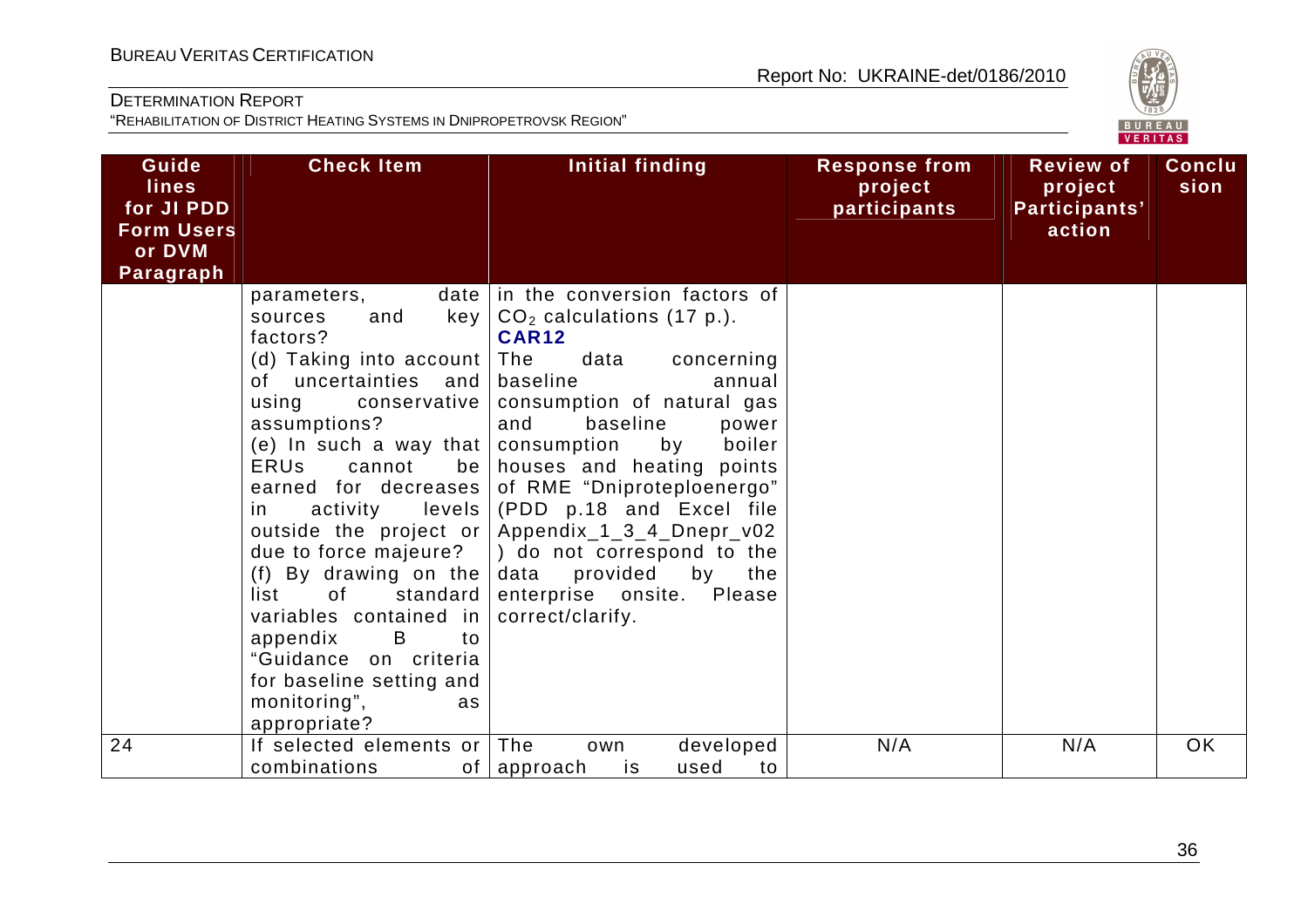

| Guide<br><b>lines</b><br>for JI PDD<br><b>Form Users</b><br>or DVM<br>Paragraph | <b>Check Item</b>                                                                                                                                                                                                                                                                          | <b>Initial finding</b>                        | <b>Response from</b><br>project<br>participants | <b>Review of</b><br>project<br>Participants'<br>action | <b>Conclu</b><br>sion |
|---------------------------------------------------------------------------------|--------------------------------------------------------------------------------------------------------------------------------------------------------------------------------------------------------------------------------------------------------------------------------------------|-----------------------------------------------|-------------------------------------------------|--------------------------------------------------------|-----------------------|
|                                                                                 | CDM<br>approved<br>methodologies<br>or<br>methodological<br>tools<br>for baseline setting are<br>used, are the selected<br>elements<br>or<br>combinations together<br>elements<br>the<br>with<br>supplementary<br>developed<br>by<br>the<br>project participants in<br>line with 23 above? | establish a baseline.                         |                                                 |                                                        |                       |
| 25                                                                              | f <br>multi-project<br>a<br>factor<br>emission<br>is<br>used, does the PDD<br>provide<br>appropriate<br>justification?                                                                                                                                                                     | N/A                                           | N/A                                             | N/A                                                    | <b>OK</b>             |
| 26(a)                                                                           | Does the PDD provide<br>title,<br>reference<br>the<br>number and version of<br>CDM<br>approved<br>the<br>methodology used?                                                                                                                                                                 | Approved CDM methodology approach only<br>N/A | N/A                                             | N/A                                                    | <b>OK</b>             |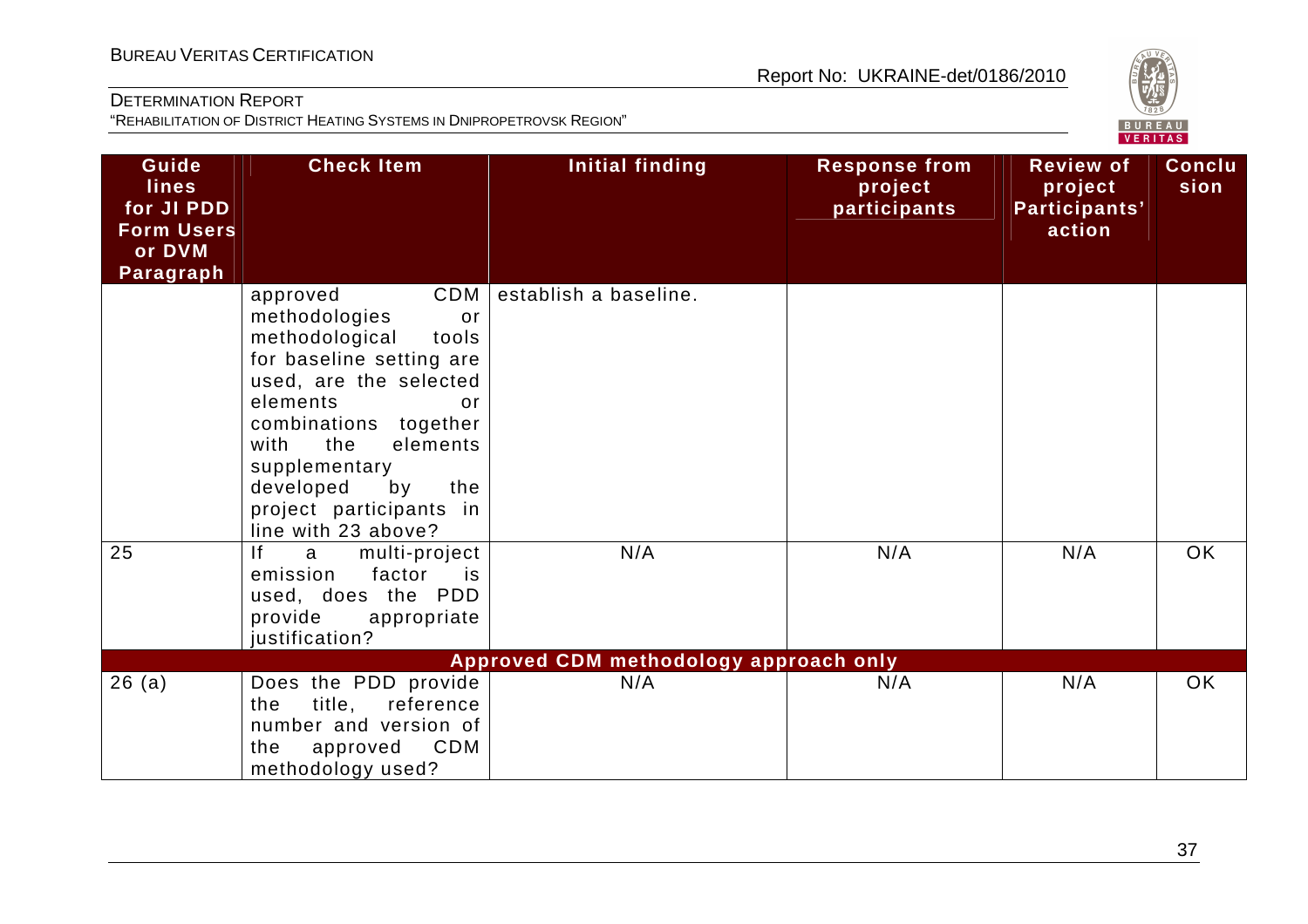

| Guide<br><b>lines</b><br>for JI PDD<br><b>Form Users</b><br>or DVM<br>Paragraph | <b>Check Item</b>                                                                                                                                                                                                                                                                       | <b>Initial finding</b> | <b>Response from</b><br>project<br>participants | <b>Review of</b><br>project<br>Participants'<br>action | <b>Conclu</b><br>sion |
|---------------------------------------------------------------------------------|-----------------------------------------------------------------------------------------------------------------------------------------------------------------------------------------------------------------------------------------------------------------------------------------|------------------------|-------------------------------------------------|--------------------------------------------------------|-----------------------|
| 26(a)                                                                           | Is the approved CDM<br>methodology the most<br>recent valid version<br>the<br>PDD<br>when<br>is<br>submitted<br>for<br>publication? If not, is<br>the methodology still<br>within the grace period<br>(was the methodology<br>revised to a newer<br>version in the past two<br>months)? | N/A                    | N/A                                             | N/A                                                    | OK                    |
| 26(b)                                                                           | Does the PDD provide<br>a description of why<br>CDM<br>approved<br>the<br>methodology<br>is<br>applicable<br>to<br>the<br>project?                                                                                                                                                      | N/A                    | N/A                                             | N/A                                                    | <b>OK</b>             |
| 26(c)                                                                           | Are all explanations,<br>descriptions<br>and<br>analyses pertaining to<br>baseline in the<br>the<br><b>PDD</b><br>made<br>in                                                                                                                                                            | N/A                    | N/A                                             | N/A                                                    | OK                    |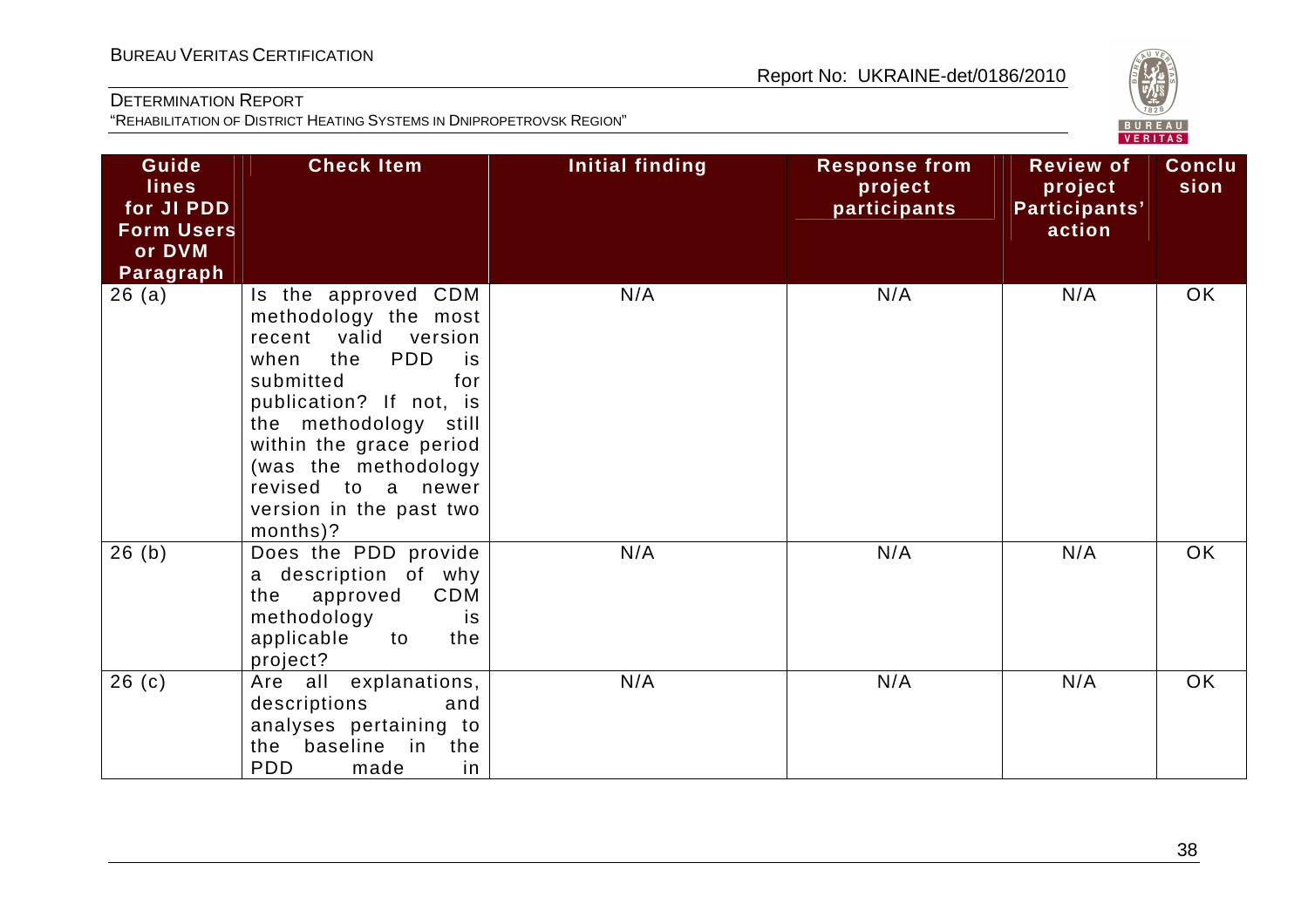

| Guide<br><b>lines</b><br>for JI PDD<br><b>Form Users</b><br>or DVM<br>Paragraph | <b>Check Item</b>                                                                                                                                                                                                                                                                                                                                                         | <b>Initial finding</b>                                                                                                                                                                                                                                                                                                                                                                                                                        | Response from<br>project<br>participants                                                                                                                                                                                                                                        | <b>Review of</b><br>project<br>Participants'<br>action                                                                                                                                                                                  | Conclu<br>sion |
|---------------------------------------------------------------------------------|---------------------------------------------------------------------------------------------------------------------------------------------------------------------------------------------------------------------------------------------------------------------------------------------------------------------------------------------------------------------------|-----------------------------------------------------------------------------------------------------------------------------------------------------------------------------------------------------------------------------------------------------------------------------------------------------------------------------------------------------------------------------------------------------------------------------------------------|---------------------------------------------------------------------------------------------------------------------------------------------------------------------------------------------------------------------------------------------------------------------------------|-----------------------------------------------------------------------------------------------------------------------------------------------------------------------------------------------------------------------------------------|----------------|
|                                                                                 | accordance<br>with<br>the<br>referenced<br>approved<br>CDM methodology?                                                                                                                                                                                                                                                                                                   |                                                                                                                                                                                                                                                                                                                                                                                                                                               |                                                                                                                                                                                                                                                                                 |                                                                                                                                                                                                                                         |                |
| 26(d)                                                                           | baseline<br>$\mathsf{ls}$<br>the<br>identified appropriately<br>as a result?                                                                                                                                                                                                                                                                                              | N/A                                                                                                                                                                                                                                                                                                                                                                                                                                           | N/A                                                                                                                                                                                                                                                                             | N/A                                                                                                                                                                                                                                     | <b>OK</b>      |
|                                                                                 |                                                                                                                                                                                                                                                                                                                                                                           | <b>Additionality</b>                                                                                                                                                                                                                                                                                                                                                                                                                          |                                                                                                                                                                                                                                                                                 |                                                                                                                                                                                                                                         |                |
|                                                                                 |                                                                                                                                                                                                                                                                                                                                                                           | JI specific approach only                                                                                                                                                                                                                                                                                                                                                                                                                     |                                                                                                                                                                                                                                                                                 |                                                                                                                                                                                                                                         |                |
| 28                                                                              | Does the PDD indicate<br>which of the following<br>approaches<br>for<br>demonstrating<br>additionality is used?<br>Provision<br>(a)<br>of<br>traceable<br>and<br>transparent information<br>showing the baseline<br>was identified on the<br>basis of conservative<br>assumptions, that the<br>project scenario is not<br>part of the identified<br>baseline scenario and | It is demonstrated that the<br>project scenario is not part<br>of the identified baseline<br>scenario and that the project<br>will<br>emission<br>lead<br>to<br>The<br>reductions.<br>developer<br>"Tool<br>used<br>for<br>demonstration<br>and<br>assessment of additionality"<br>ver 05.2. A barriers analysis<br>and<br>practice  <br>$\alpha$<br>common<br>analysis<br>used<br>were<br>to<br>demonstrate additionality of<br>the project. | Investment<br>analysis,<br>barriers<br>analysis<br>and<br>practice<br>common<br>analysis were used<br>demonstrate<br>to<br>additionality of the<br>project activity.<br>The developer has<br>grounded<br>and<br>conducted<br>the<br>simple<br>cost  <br>investment<br>analysis. | The<br>developer re-<br>introduced<br>step-2<br>Investment<br>analysis.<br>In.<br>this step the<br>developer<br>is<br>using simple<br>cost analysis<br>which<br>is<br>consistent<br>with nature of<br>the<br>project<br>existing<br>and | OK             |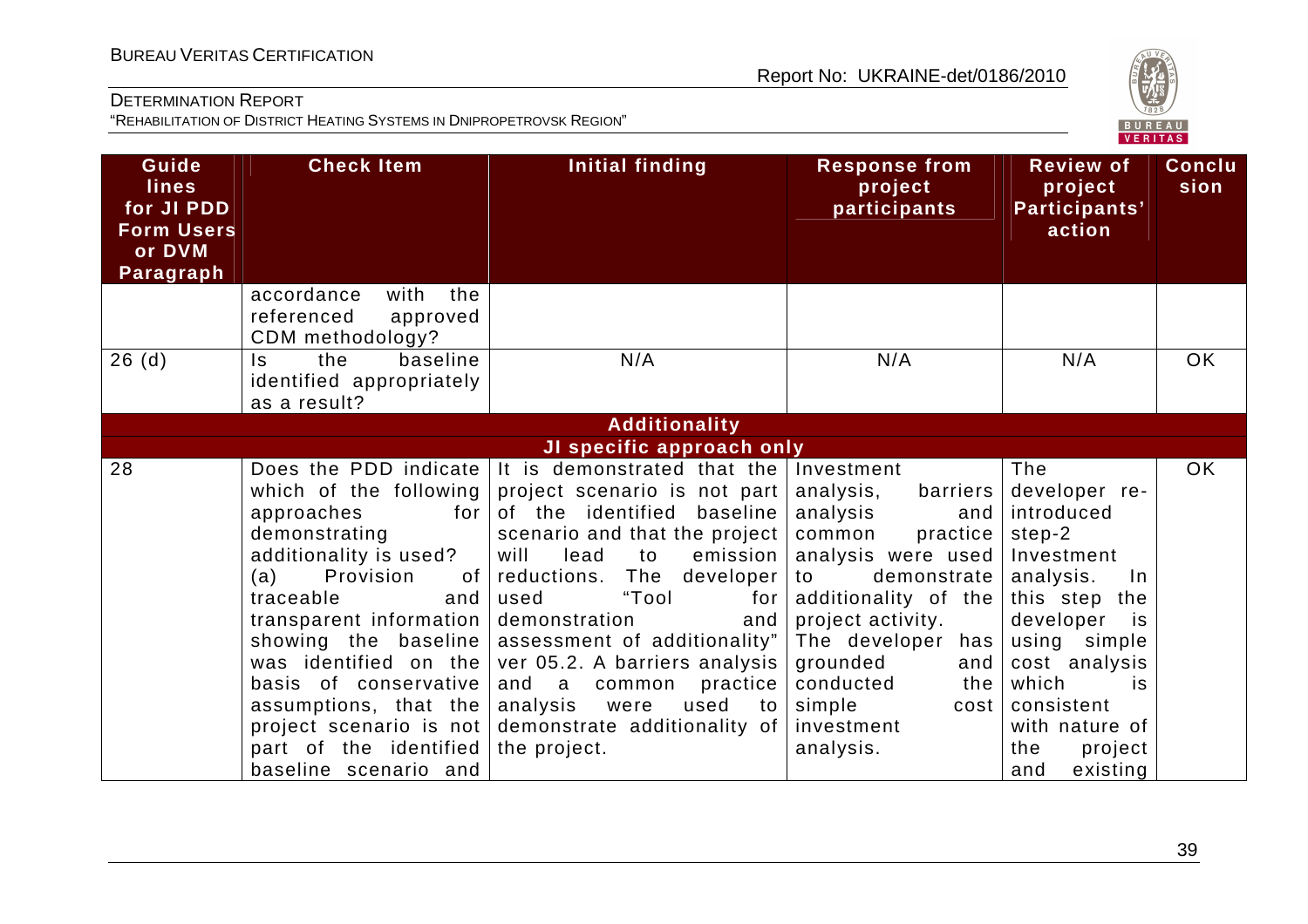

| Guide<br><b>lines</b><br>for JI PDD<br><b>Form Users</b><br>or DVM<br>Paragraph | <b>Check Item</b>                                                                                                                                                                                                                                                                                                                                                                                                                                                                                        | Initial finding                                                                                                                                                                                                                                                                                                                                                                                                                                                                                                                                                                                                                                                                                                                                                                                                       | <b>Response from</b><br>project<br>participants                                                                                                                                                                                                                                                                                        | <b>Review of</b><br>project<br>Participants'<br>action                                                                                                                             | <b>Conclu</b><br>sion |
|---------------------------------------------------------------------------------|----------------------------------------------------------------------------------------------------------------------------------------------------------------------------------------------------------------------------------------------------------------------------------------------------------------------------------------------------------------------------------------------------------------------------------------------------------------------------------------------------------|-----------------------------------------------------------------------------------------------------------------------------------------------------------------------------------------------------------------------------------------------------------------------------------------------------------------------------------------------------------------------------------------------------------------------------------------------------------------------------------------------------------------------------------------------------------------------------------------------------------------------------------------------------------------------------------------------------------------------------------------------------------------------------------------------------------------------|----------------------------------------------------------------------------------------------------------------------------------------------------------------------------------------------------------------------------------------------------------------------------------------------------------------------------------------|------------------------------------------------------------------------------------------------------------------------------------------------------------------------------------|-----------------------|
|                                                                                 | to<br>emission<br>lead<br>reductions<br>or<br>enhancements<br>of<br>removals;<br>Provision<br>of<br>(b)<br>traceable<br>and<br>transparent information<br>that an AIE has already<br>positively<br>determined<br>that a<br>comparable<br>project<br>(to<br>be)<br>under<br>implemented<br>comparable<br>circumstances<br>has<br>additionality;<br>(c) Application of the<br>most recent version of<br>"Tool<br>for<br>the<br>the<br>demonstration<br>and<br>assessment<br>of<br>additionality. (allowing | that the project will The developer does not Electricity<br>conduct investment analysis<br>thereby bypassing step 2 as $ $<br>allowed by the Tool. Among<br>the barriers identified at the $ $ from<br>Step3 the Developer is information<br>referring to the investment project partners.<br>barrier as one of the key<br>the<br>factors<br>preventing<br>project from implementation<br>in absence of JI activity<br>providing<br>extensive<br>justification<br>for<br>this  <br>statement.<br>When<br>the<br>proving<br>additionality of the project<br>the developer is using latest<br>version of the Tool for the<br>demonstration<br>and  <br>assessment of additionality   Appendix_5_BP_Dn<br>version<br>05.2<br>referred as the Tool) but removed.<br>for a two-month grace   there is minor deviation from | natural gas tariff<br>data are taken as force<br>average for region mentioned on<br>The reference is<br>provided in the PDD<br>V.03.<br>Appendix<br>$5\overline{)}$<br>is I<br>removed in the PDD<br>V.03.<br>Only the simple<br>investment<br>cost<br>analysis is provided<br>in the PDD v.03.<br>(hereinafter $ epr_v02.x s$ file is | and legislation<br>regulations in<br>history the page 26<br>of of the PDD.<br>The<br>additionality<br>is now well<br>established<br>from the point<br>financial<br>of<br>analysis. |                       |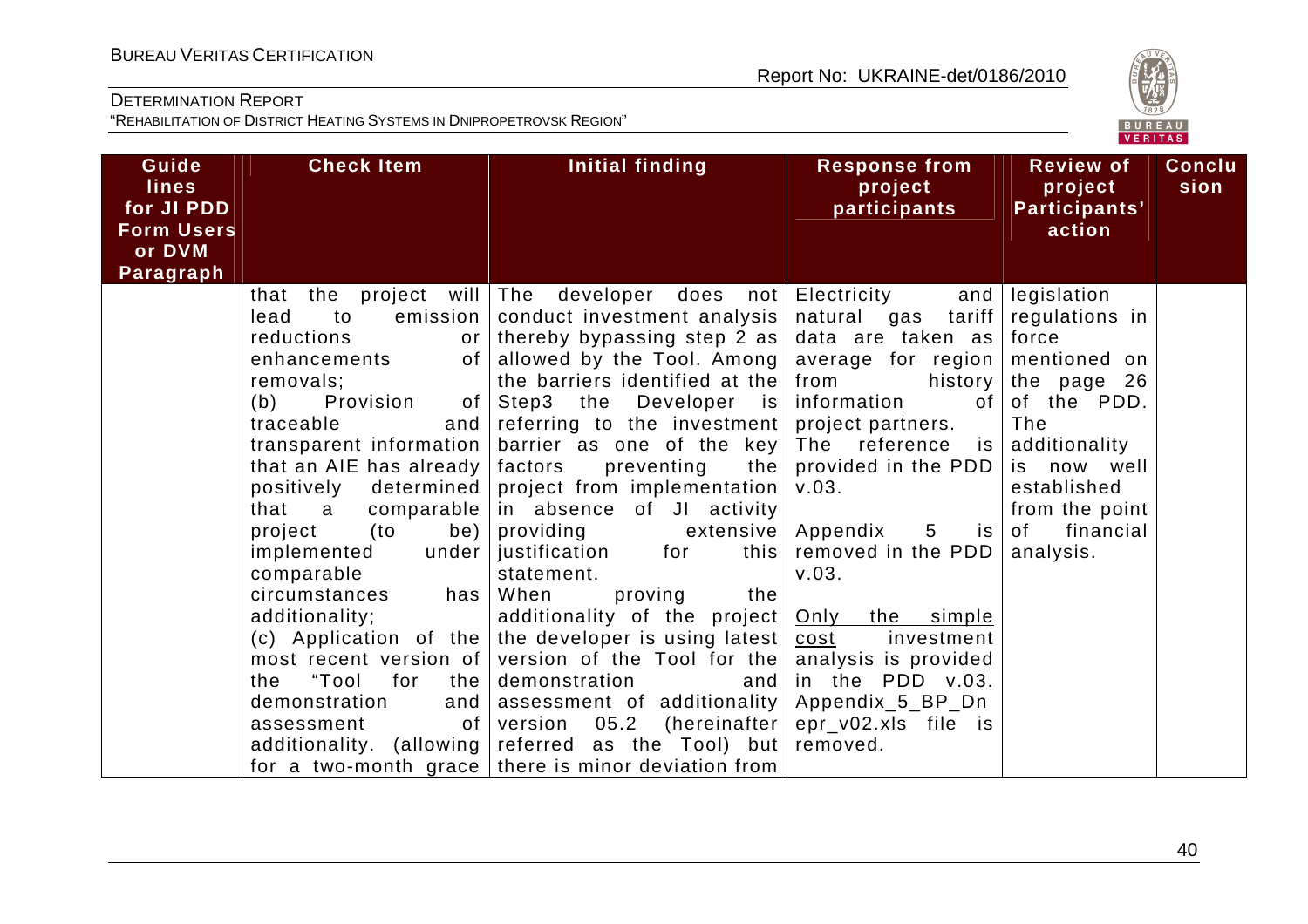

| Guide<br><b>lines</b><br>for JI PDD<br><b>Form Users</b><br>or DVM<br>Paragraph | <b>Check Item</b>                                                                     | <b>Initial finding</b>                                                                                                                                                                                                                                                                                                                                                                                                                                                                                                                                                                                                                                                                    | <b>Response from</b><br>project<br>participants | <b>Review of</b><br>project<br>Participants'<br>action | <b>Conclu</b><br>sion |
|---------------------------------------------------------------------------------|---------------------------------------------------------------------------------------|-------------------------------------------------------------------------------------------------------------------------------------------------------------------------------------------------------------------------------------------------------------------------------------------------------------------------------------------------------------------------------------------------------------------------------------------------------------------------------------------------------------------------------------------------------------------------------------------------------------------------------------------------------------------------------------------|-------------------------------------------------|--------------------------------------------------------|-----------------------|
|                                                                                 | for<br>proving<br>method<br>additionality approved<br>by the CDM Executive<br>Board". | period) or any other the form prescribed by the<br>document:<br><b>CAR13</b><br>The developer omitted sub-<br>step 4b where the relevant<br>statement regarding similar<br>JI projects shall be moved<br>from sub-step 4a.<br><b>CAR14</b><br>Please pay attention that<br>the common practice of the<br>investment analysis requires<br>the fair value of the assets<br>at the end of the end of<br>assessment period to be<br>included to the cash flow for<br>the final year of the financial<br>model. It can be calculated<br>as the residual value of the<br>project assets. For<br>the<br>project<br>the<br>present<br>operational lifespan of the<br>assets is indicated to be 28 |                                                 |                                                        |                       |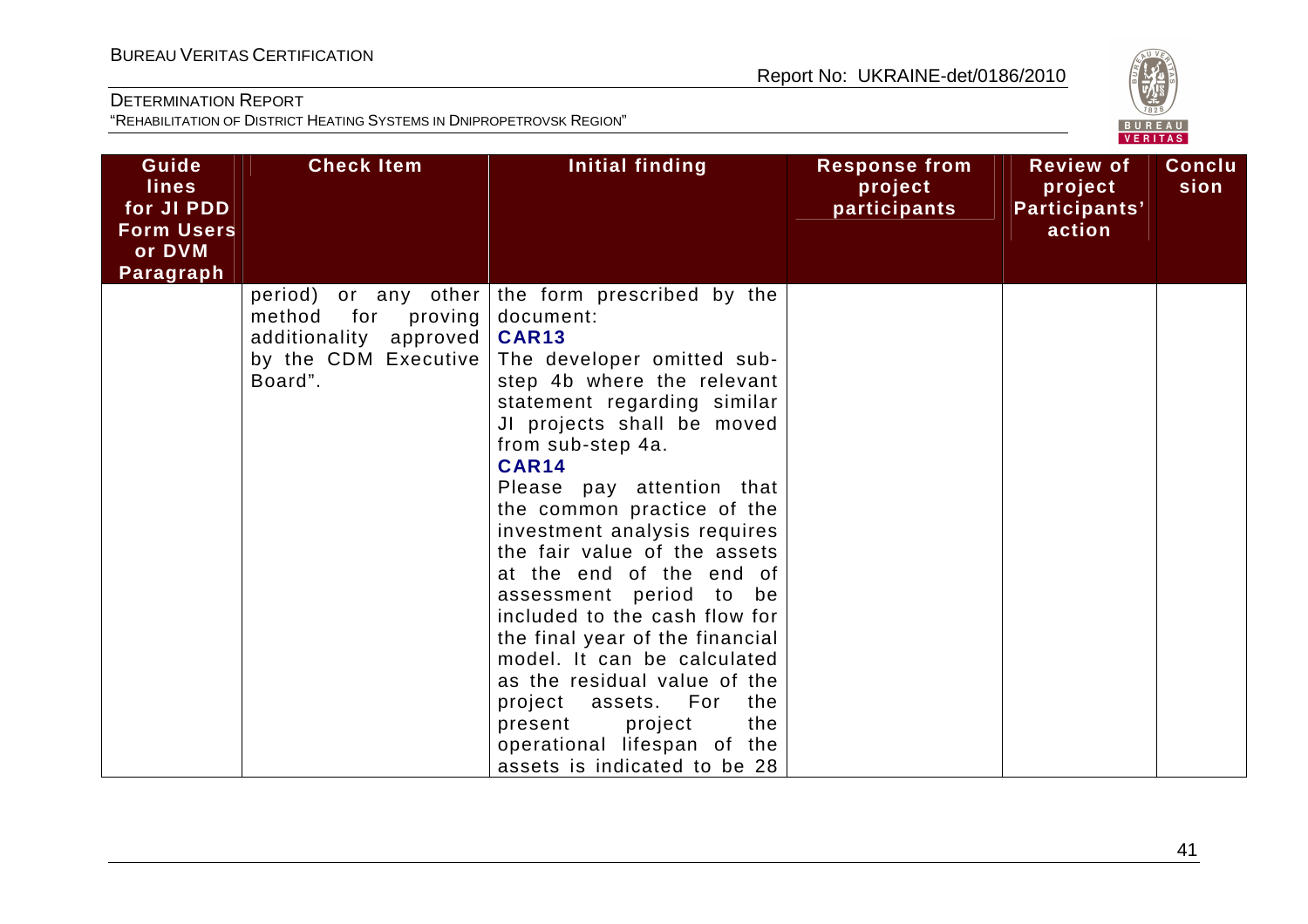

| Guide<br><b>lines</b><br>for JI PDD<br><b>Form Users</b><br>or DVM | <b>Check Item</b> | <b>Initial finding</b>                                                                                                                                                                                                                                                                                                                                                                                                                                                                                                                                                                                                                                              | <b>Response from</b><br>project<br>participants | <b>Review of</b><br>project<br>Participants'<br>action | <b>Conclu</b><br>sion |
|--------------------------------------------------------------------|-------------------|---------------------------------------------------------------------------------------------------------------------------------------------------------------------------------------------------------------------------------------------------------------------------------------------------------------------------------------------------------------------------------------------------------------------------------------------------------------------------------------------------------------------------------------------------------------------------------------------------------------------------------------------------------------------|-------------------------------------------------|--------------------------------------------------------|-----------------------|
| Paragraph                                                          |                   | years (page 31 of the PDD),<br>consequently for example<br>after 14 years of operation<br>the value of the assets may<br>be determined as 50% of<br>their initial value. Please<br>note that "tax" depreciation<br>method will not be proper<br>measure for estimate of the<br>residual value as it is not<br>based on the service period<br>of particular equipment.<br><b>CAR15</b><br>provide<br>Please<br>the<br>reference for the source of<br>electricity and natural gas<br>tariff data.<br><b>CAR16</b><br>Appendix 5 indicates<br>on<br>sheet "Economic input" that<br>operational expenses are<br>linked only to JI project. At<br>the same time they are |                                                 |                                                        |                       |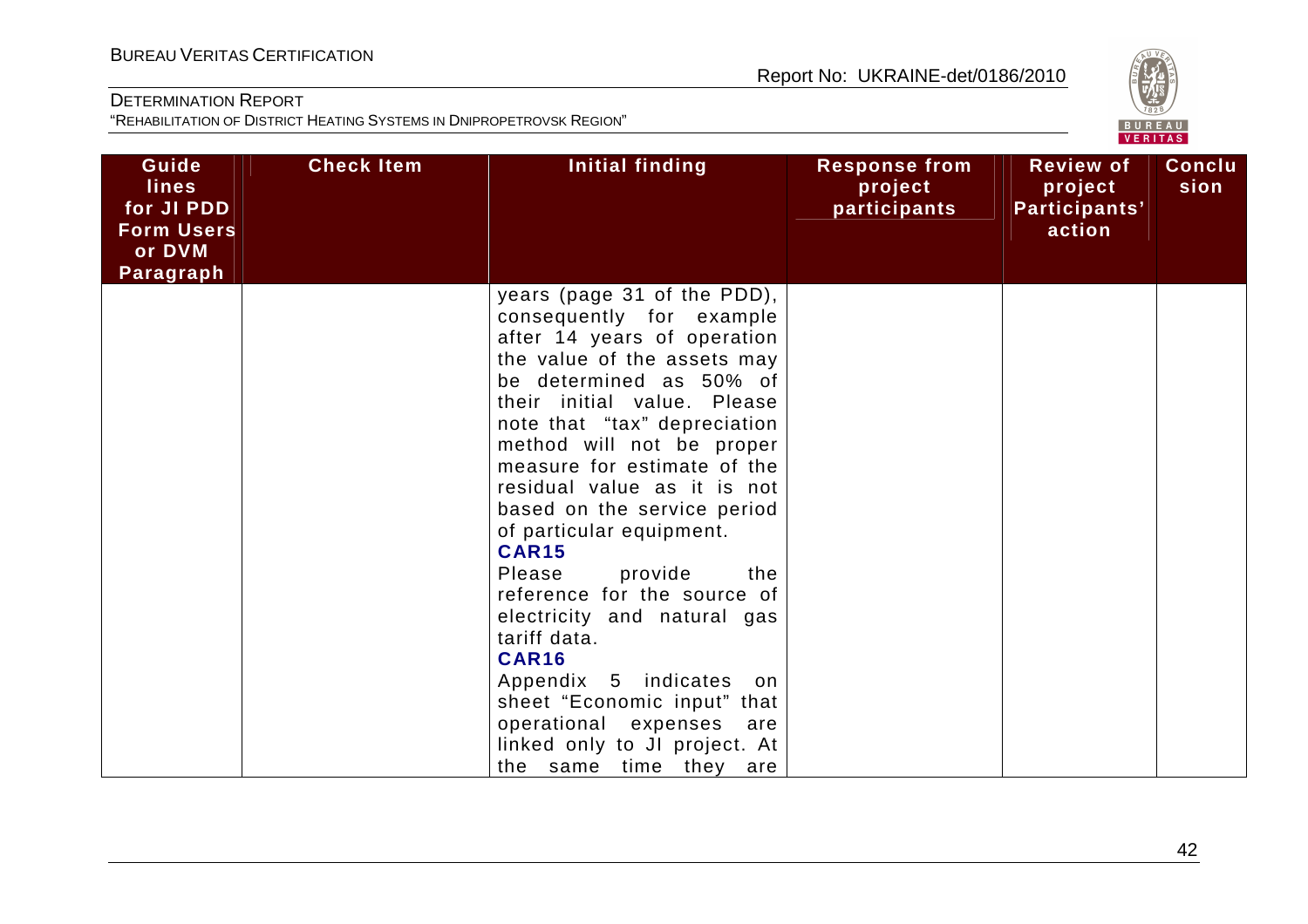

| Guide<br><b>lines</b><br>for JI PDD<br><b>Form Users</b><br>or DVM<br>Paragraph | <b>Check Item</b> | Initial finding                                                                                                                                                                                                                                                                                                                                                                                                                                                                                                                                                                                                                                                                                            | <b>Response from</b><br>project<br>participants | <b>Review of</b><br>project<br>Participants'<br>action | <b>Conclu</b><br>sion |
|---------------------------------------------------------------------------------|-------------------|------------------------------------------------------------------------------------------------------------------------------------------------------------------------------------------------------------------------------------------------------------------------------------------------------------------------------------------------------------------------------------------------------------------------------------------------------------------------------------------------------------------------------------------------------------------------------------------------------------------------------------------------------------------------------------------------------------|-------------------------------------------------|--------------------------------------------------------|-----------------------|
|                                                                                 |                   | included in the calculations<br>of the cash flow for "without<br>ERU"<br>Please<br>scenario.<br>clarify/correct.<br><b>CAR17</b><br>IRR calculations<br>in the<br>present financial<br>model<br>currently account for the<br>period of 2003-2013. Taking<br>into account the fact that<br>major components of<br>the<br>project<br>assets<br>are<br>commissioned as late as<br>2011 and 2012 it means that<br>the model account for only<br>1-2 years of operation of the<br>major part of the equipment.<br>This period is obviously to<br>short for the proper financial<br>analysis. Please extend the<br>evaluation period until 2023<br>which<br>is<br>quite<br>easily<br>attainable as the necessary |                                                 |                                                        |                       |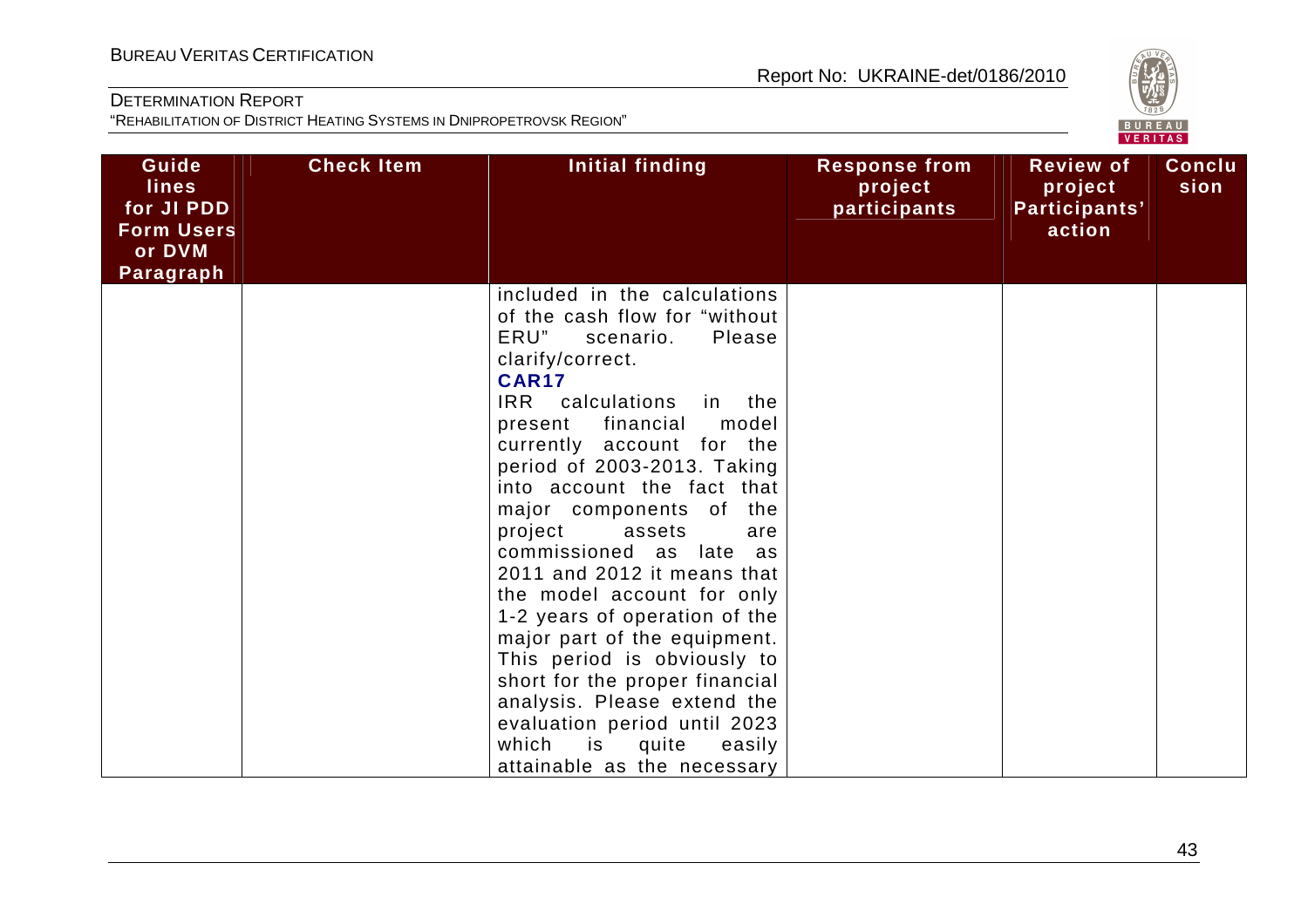

| Guide<br><b>lines</b><br>for JI PDD<br><b>Form Users</b><br>or DVM<br>Paragraph | <b>Check Item</b> | Initial finding                                                                                                                                                                                                                                                                                                                                                                                                                                                                                                                                                                                                                                                        | <b>Response from</b><br>project<br>participants | <b>Review of</b><br>project<br>Participants'<br>action | <b>Conclu</b><br>sion |
|---------------------------------------------------------------------------------|-------------------|------------------------------------------------------------------------------------------------------------------------------------------------------------------------------------------------------------------------------------------------------------------------------------------------------------------------------------------------------------------------------------------------------------------------------------------------------------------------------------------------------------------------------------------------------------------------------------------------------------------------------------------------------------------------|-------------------------------------------------|--------------------------------------------------------|-----------------------|
|                                                                                 |                   | inputs are already present in<br>Appendix_5_BP_Dnepr_v02.<br>xls file.<br><b>CAR18</b><br>Financial model currently<br>for<br>account<br>does<br>not<br>inflation during the future<br>periods, which<br>is<br>not<br>acceptable for development<br>of the long term financial<br>model. For example for<br>proper adjustment of the<br>future cash flows we may<br>use expected inflation rate<br>derived from 10 years<br>average inflation index for<br>EuroZone<br>(we<br>apply<br>EuroZone inflation because<br>financial calculations<br>are<br>made in Euros). For the<br>period of 2000-2009 it is<br>2,1%. Source is Eurostat<br>http://epp.eurostat.ec.europ |                                                 |                                                        |                       |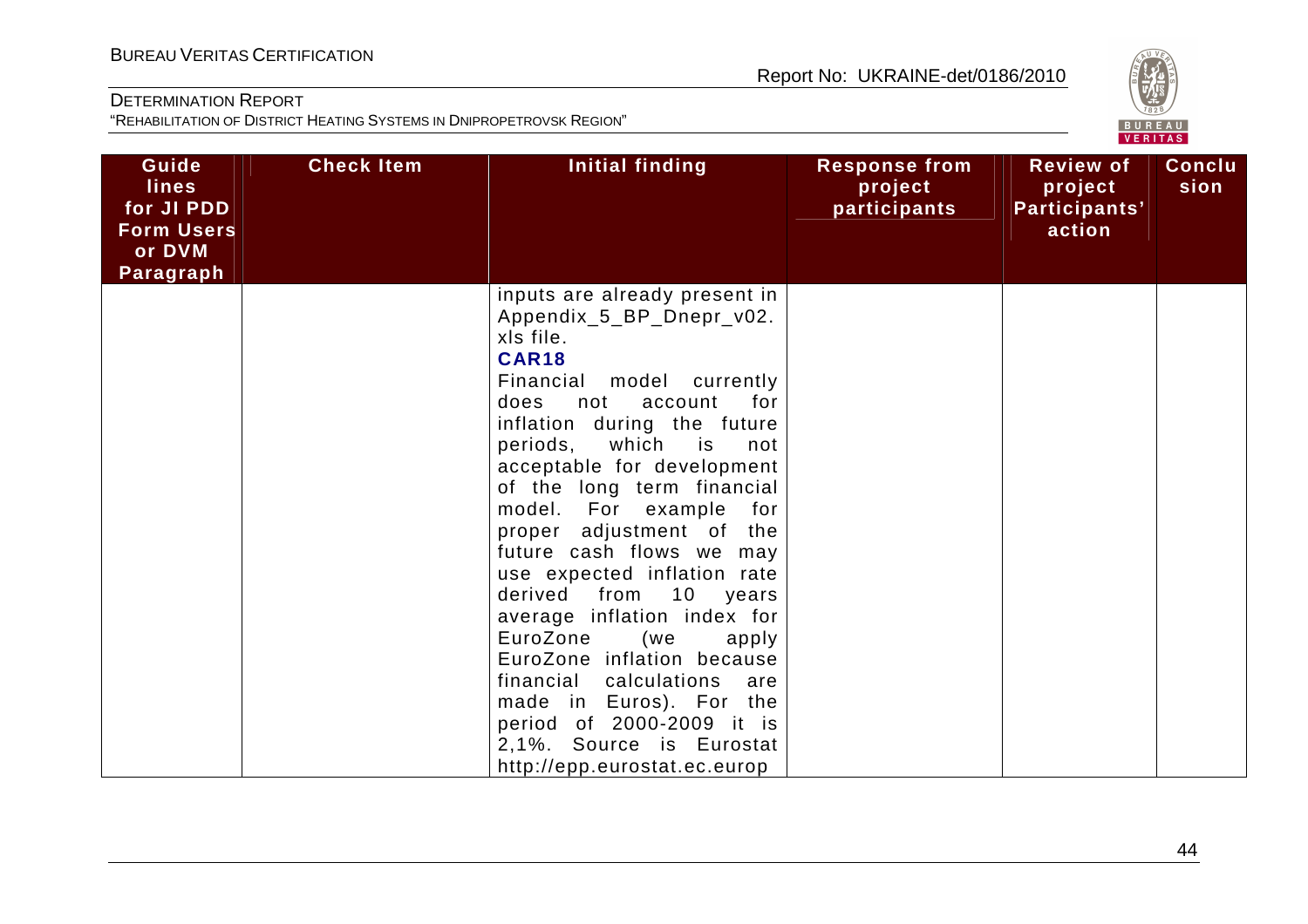

| Guide<br><b>lines</b><br>for JI PDD<br><b>Form Users</b><br>or DVM<br>Paragraph | <b>Check Item</b> | Initial finding                                                                                                                                                                                                                                                                                                                                                                                                                                                                                                                                                                                                                                                                                                 | <b>Response from</b><br>project<br>participants | <b>Review of</b><br>project<br>Participants'<br>action | <b>Conclu</b><br>sion |
|---------------------------------------------------------------------------------|-------------------|-----------------------------------------------------------------------------------------------------------------------------------------------------------------------------------------------------------------------------------------------------------------------------------------------------------------------------------------------------------------------------------------------------------------------------------------------------------------------------------------------------------------------------------------------------------------------------------------------------------------------------------------------------------------------------------------------------------------|-------------------------------------------------|--------------------------------------------------------|-----------------------|
|                                                                                 |                   | a.eu/tgm/table.do?tab=table<br>&language=en&pcode=tsieb<br>060&tableSelection=1&footn<br>otes=yes&labeling=labels&pl<br>$ugin=1.$<br><b>CAR19</b><br>Please note that the current<br>model does not account for<br>of<br>the<br><b>VAT</b><br>payment<br>from<br>generated<br>the<br>operational activities. While<br>it is understandable for the<br>period of 2003-2012 due to<br><b>VAT</b><br>the<br>excessive<br>receivables from investment<br>purchases,<br>starting<br>from<br>2013<br>the<br><b>VAT</b><br>tax<br>obligations will exceed the<br>receivables<br>accumulated<br>before, so the company will<br>have to start VAT payments.<br>Thereby operational cash<br>flow shall be calculated with |                                                 |                                                        |                       |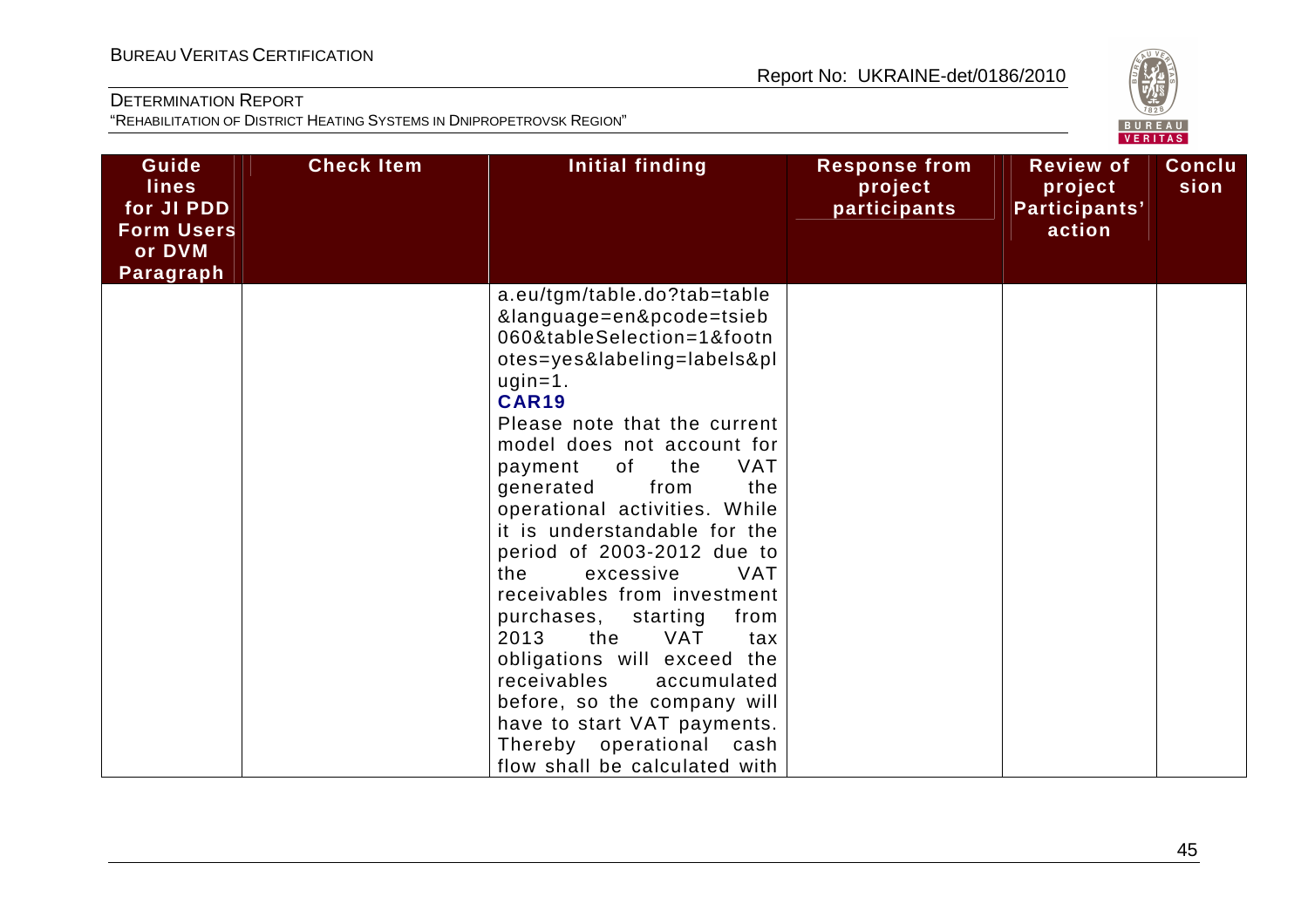

| Guide<br><b>lines</b><br>for JI PDD<br><b>Form Users</b><br>or DVM<br>Paragraph | <b>Check Item</b>                                                                                             | <b>Initial finding</b>                                                                                                                                                                                                                                                                                                                                             | <b>Response from</b><br>project<br>participants | <b>Review of</b><br>project<br>Participants'<br>action | <b>Conclu</b><br>sion |
|---------------------------------------------------------------------------------|---------------------------------------------------------------------------------------------------------------|--------------------------------------------------------------------------------------------------------------------------------------------------------------------------------------------------------------------------------------------------------------------------------------------------------------------------------------------------------------------|-------------------------------------------------|--------------------------------------------------------|-----------------------|
|                                                                                 |                                                                                                               | VAT excluded starting from<br>2013. Another option is to<br>calculate all cash flows<br>without VAT in order to<br>simplify the model.<br><b>CAR20</b><br>The<br>profit<br>tax<br>is.<br>overestimated as the pre-tax<br>profit shall be calculated<br>basing on the revenues VAT<br>excluded while currently the<br>revenues are calculated with<br>VAT included. |                                                 |                                                        |                       |
| 29(a)                                                                           | a justification of the<br>applicability of the<br>approach with a clear<br>and<br>transparent<br>description? | Does the PDD provide The necessary justification<br>is included in the section<br>B.2. of the PDD.                                                                                                                                                                                                                                                                 | N/A                                             | N/A                                                    | <b>OK</b>             |
| 29(b)                                                                           | Are additionality proofs<br>provided?                                                                         | Yes. See section B.2. of the<br>PDD.                                                                                                                                                                                                                                                                                                                               | N/A                                             | N/A                                                    | OK                    |
| 29 <sub>(c)</sub>                                                               | additionality<br>the<br>Is.<br>demonstrated                                                                   | Yes.                                                                                                                                                                                                                                                                                                                                                               | N/A                                             | N/A                                                    | OK                    |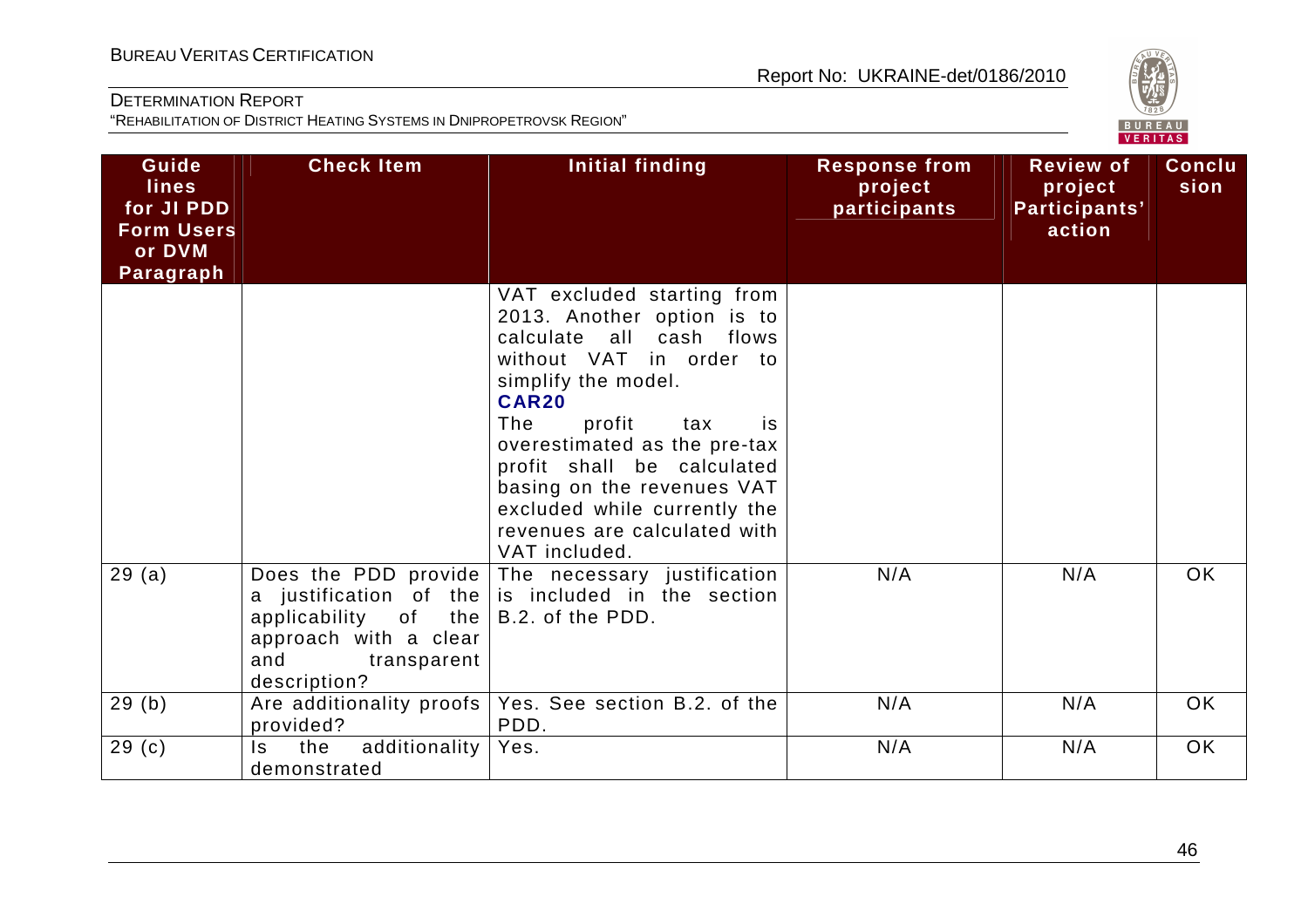

| Guide<br><b>lines</b><br>for JI PDD<br><b>Form Users</b><br>or DVM<br>Paragraph | <b>Check Item</b>                                                                                                                                                                                 | Initial finding                                                                                                                                                    | <b>Response from</b><br>project<br>participants | <b>Review of</b><br>project<br>Participants'<br>action | <b>Conclu</b><br>sion |
|---------------------------------------------------------------------------------|---------------------------------------------------------------------------------------------------------------------------------------------------------------------------------------------------|--------------------------------------------------------------------------------------------------------------------------------------------------------------------|-------------------------------------------------|--------------------------------------------------------|-----------------------|
|                                                                                 | appropriately<br>a<br>as<br>result?                                                                                                                                                               |                                                                                                                                                                    |                                                 |                                                        |                       |
| 30                                                                              | If the approach $28$ (c)<br>chosen,<br>all<br>are<br>is<br>explanations,<br>descriptions<br>and  <br>analyses<br>made<br>in I<br>accordance<br>with<br>the I<br>selected<br>tool<br>or<br>method? | all<br>Yes,<br>explanations,<br>descriptions and analyses<br>made in accordance with the<br>Tool for demonstration and<br>assessment of additionality<br>ver 05.2. | N/A                                             | N/A                                                    | <b>OK</b>             |
|                                                                                 |                                                                                                                                                                                                   | Approved CDM methodology approach only                                                                                                                             |                                                 |                                                        |                       |
| 31(a)                                                                           | Does the PDD provide<br>title,<br>reference<br>the<br>number and version of<br><b>CDM</b><br>the<br>approved<br>methodology used?                                                                 | N/A                                                                                                                                                                | N/A                                             | N/A                                                    | <b>OK</b>             |
| 31(b)                                                                           | Does the PDD provide<br>a description of why<br>and how the referenced<br>CDM<br>approved<br>methodology<br>is<br>applicable<br>the<br>to<br>project?                                             | N/A                                                                                                                                                                | N/A                                             | N/A                                                    | OK                    |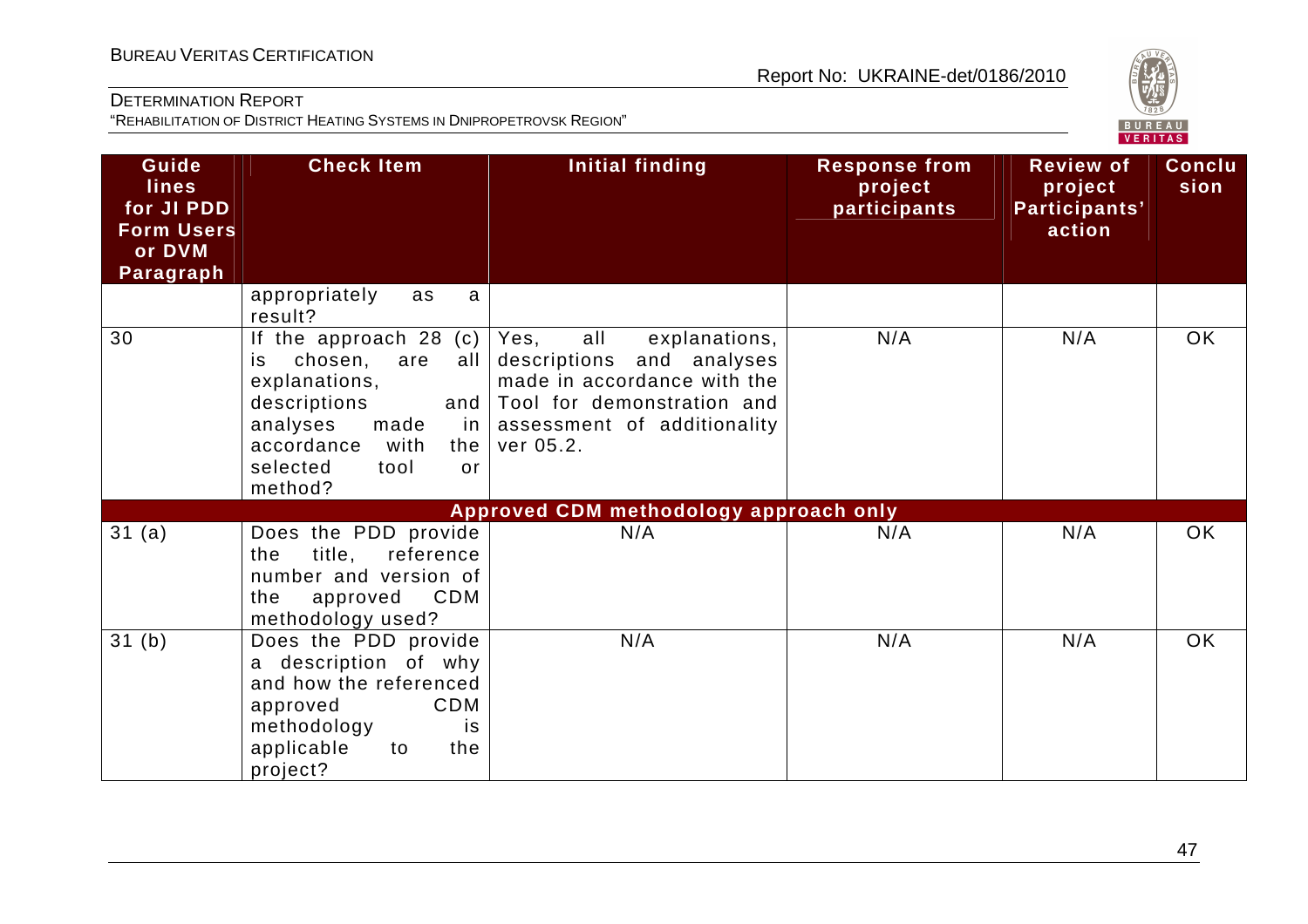

| Guide<br><b>lines</b><br>for JI PDD<br><b>Form Users</b><br>or DVM<br><b>Paragraph</b> | <b>Check Item</b>                                                                                                                                                     | <b>Initial finding</b>                                                                                                                                                                                                                                                    | <b>Response from</b><br>project<br>participants | <b>Review of</b><br>project<br>Participants'<br>action                                                              | <b>Conclu</b><br>sion |
|----------------------------------------------------------------------------------------|-----------------------------------------------------------------------------------------------------------------------------------------------------------------------|---------------------------------------------------------------------------------------------------------------------------------------------------------------------------------------------------------------------------------------------------------------------------|-------------------------------------------------|---------------------------------------------------------------------------------------------------------------------|-----------------------|
| 31(c)                                                                                  | Are all explanations,<br>descriptions<br>and<br>analyses with regard to<br>additionality made in<br>accordance<br>with<br>the<br>selected methodology?                | N/A                                                                                                                                                                                                                                                                       | N/A                                             | N/A                                                                                                                 | <b>OK</b>             |
| 31(d)                                                                                  | Are additionality proofs<br>provided?                                                                                                                                 | N/A                                                                                                                                                                                                                                                                       | N/A                                             | N/A                                                                                                                 | OK                    |
| 31(e)                                                                                  | additionality<br>the<br>Is.<br>demonstrated<br>appropriately<br>as<br>a<br>result?                                                                                    | N/A                                                                                                                                                                                                                                                                       | N/A                                             | N/A                                                                                                                 | OK                    |
|                                                                                        |                                                                                                                                                                       | Project boundary (applicable except for JI LULUCF projects                                                                                                                                                                                                                |                                                 |                                                                                                                     |                       |
|                                                                                        |                                                                                                                                                                       | JI specific approach only                                                                                                                                                                                                                                                 |                                                 |                                                                                                                     |                       |
| 32(a)                                                                                  | the<br>Does<br>the PDD encompass all<br>anthropogenic<br>emissions by sources<br>of GHGs that are:<br>(i) Under the control of $ $<br>the<br>project<br>participants? | project   CAR21<br>boundary defined in The Fig. 9 of the PDD is the PDD version 03.<br>named "Project boundaries<br><b>Baseline</b><br>scenario".<br>for<br>Please<br>clarify<br>how<br>the<br>project boundaries can be<br>applied<br><b>Baseline</b><br>to<br>scenario. | This is provided in $ PDD $                     | was<br>checked.<br>The<br>issue<br>is<br>closed based<br>due<br>corrections<br>made to<br><sub>in</sub><br>the PDD. | <b>OK</b>             |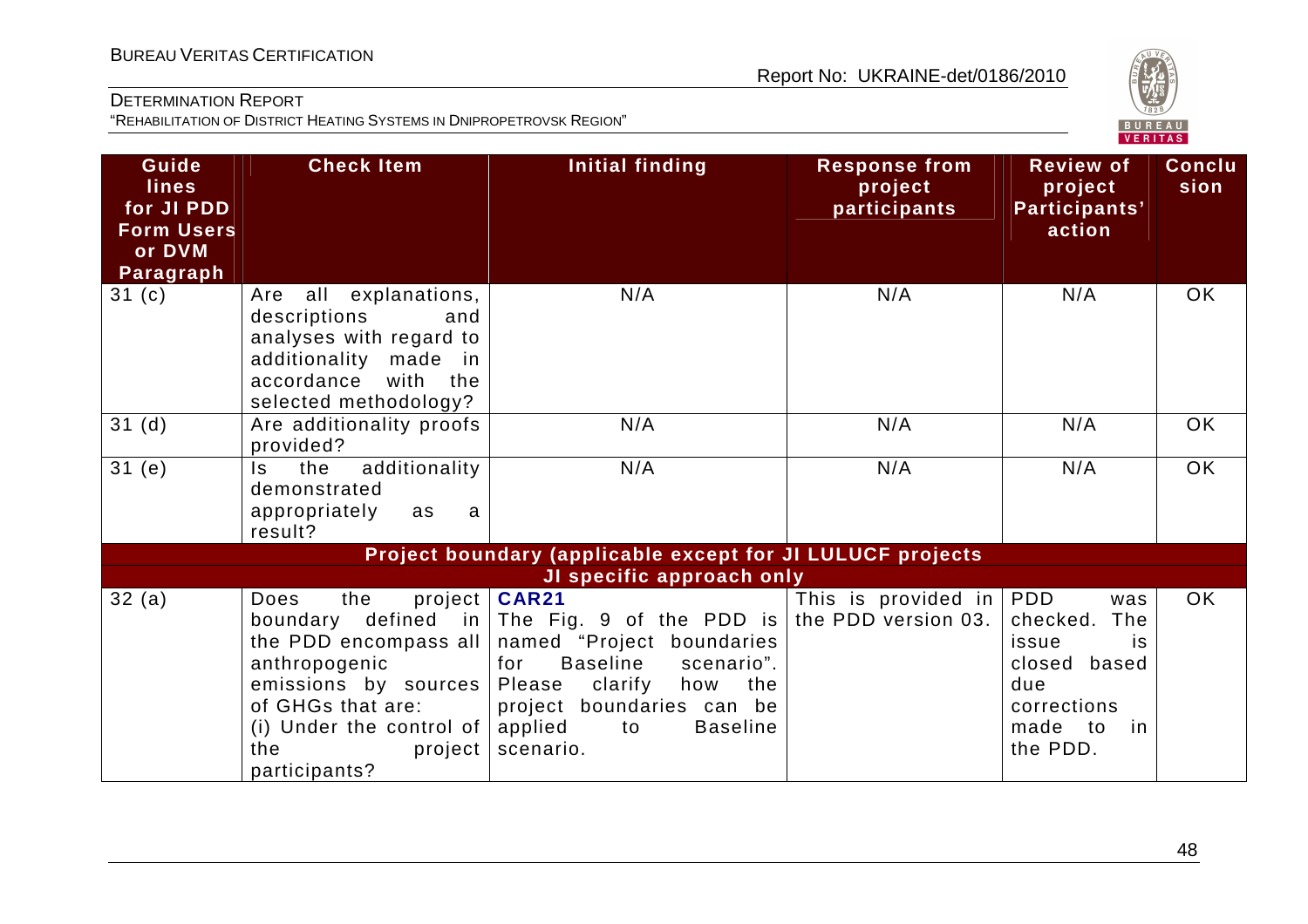

| Guide<br><b>lines</b><br>for JI PDD<br><b>Form Users</b><br>or DVM<br>Paragraph | <b>Check Item</b>                                                                                                                                                                                                                   | Initial finding                                                                                                                                                                                       | <b>Response from</b><br>project<br>participants     | <b>Review of</b><br>project<br>Participants'<br>action                                                | <b>Conclu</b><br>sion |
|---------------------------------------------------------------------------------|-------------------------------------------------------------------------------------------------------------------------------------------------------------------------------------------------------------------------------------|-------------------------------------------------------------------------------------------------------------------------------------------------------------------------------------------------------|-----------------------------------------------------|-------------------------------------------------------------------------------------------------------|-----------------------|
|                                                                                 | Reasonably<br>(ii)<br>attributable<br>the<br>to<br>project?<br>(iii) Significant?                                                                                                                                                   |                                                                                                                                                                                                       |                                                     |                                                                                                       |                       |
| 32(b)                                                                           | defined on the basis of<br>a<br>with<br>assessment<br>regard to the criteria<br>referred to in 32 (a)<br>above?                                                                                                                     | Is the project boundary $\sqrt{Y}$ Yes, the project boundary<br>defined on the basis of a<br>case-by-case   case-by-case<br>assessment<br>with regard to the criteria<br>referred to in 32 (a) above. | N/A                                                 | N/A                                                                                                   | <b>OK</b>             |
| 32(c)                                                                           | Are the delineation of <b>CAR22</b><br>the project boundary<br>the gases and<br>and<br>included<br>sources<br>appropriately described<br>and justified in the<br>PDD by using a figure<br>flow<br>chart<br>as<br>or<br>appropriate? | Please<br>indicate<br>what is<br>marked with the black arrow<br>in the flow (Figure 10 of the<br>PDD).                                                                                                | This is indicated in $ PDD $<br>the PDD version 03. | was<br>checked.<br>The<br>issue<br>is<br>closed based<br>due<br>corrections<br>made to in<br>the PDD. | OK.                   |
| 32(d)                                                                           | all<br>Are<br>sources<br>explicitly                                                                                                                                                                                                 | gases and Yes. All emissions sources<br>included are clearly justified. Only<br>stated, and $CO2$ emissions were taken                                                                                | N/A                                                 | N/A                                                                                                   | <b>OK</b>             |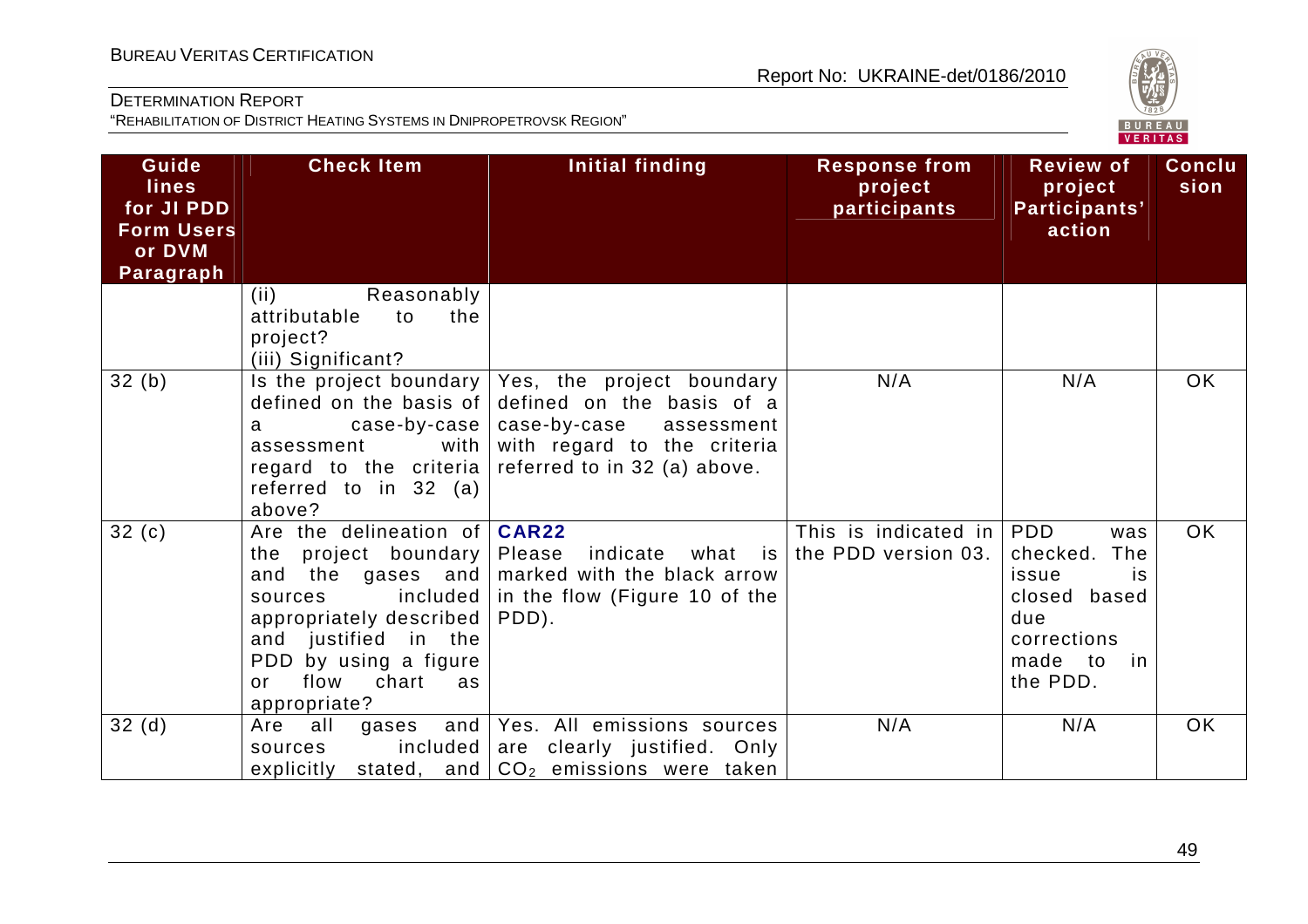

| Guide<br><b>lines</b><br>for JI PDD<br><b>Form Users</b><br>or DVM<br>Paragraph | <b>Check Item</b>                                                                                                                                                                               | <b>Initial finding</b>                                                                                                                                                                                                                          | <b>Response from</b><br>project<br>participants | <b>Review of</b><br>project<br>Participants'<br>action | <b>Conclu</b><br>sion |
|---------------------------------------------------------------------------------|-------------------------------------------------------------------------------------------------------------------------------------------------------------------------------------------------|-------------------------------------------------------------------------------------------------------------------------------------------------------------------------------------------------------------------------------------------------|-------------------------------------------------|--------------------------------------------------------|-----------------------|
|                                                                                 | the exclusions of any<br>sources related to the<br>baseline or the project<br>appropriately<br>are<br>justified?                                                                                | into account.                                                                                                                                                                                                                                   |                                                 |                                                        |                       |
|                                                                                 |                                                                                                                                                                                                 | Approved CDM methodology approach only                                                                                                                                                                                                          |                                                 |                                                        |                       |
| 33                                                                              | Is the project boundary<br>defined in accordance<br>with the approved CDM<br>methodology?                                                                                                       | N/A                                                                                                                                                                                                                                             | N/A                                             | N/A                                                    | <b>OK</b>             |
|                                                                                 |                                                                                                                                                                                                 | <b>Crediting period</b>                                                                                                                                                                                                                         |                                                 |                                                        |                       |
| 34(a)                                                                           | Does the PDD state the<br>starting date of the<br>project as the date on<br>which<br>the<br>implementation<br>or<br>construction<br>or<br>real<br>action of the project<br>will begin or began? | The starting date of the<br>project is accepted as the<br>agreement #476<br>between<br>RME<br>"Dniproteploenergo"<br>Institute<br>and<br>the<br>0f<br>Engineering<br>Ecology<br>on<br>preparation<br>of<br>project<br>documentation was signed. | N/A                                             | N/A                                                    | <b>OK</b>             |
| 34(a)                                                                           | the starting date<br>Is.<br>after the beginning of<br>2000?                                                                                                                                     | Yes.                                                                                                                                                                                                                                            | N/A                                             | N/A                                                    | <b>OK</b>             |
| 34(b)                                                                           | Does the PDD state the   CAR23                                                                                                                                                                  |                                                                                                                                                                                                                                                 | This is provided in PDD                         | was                                                    | OK                    |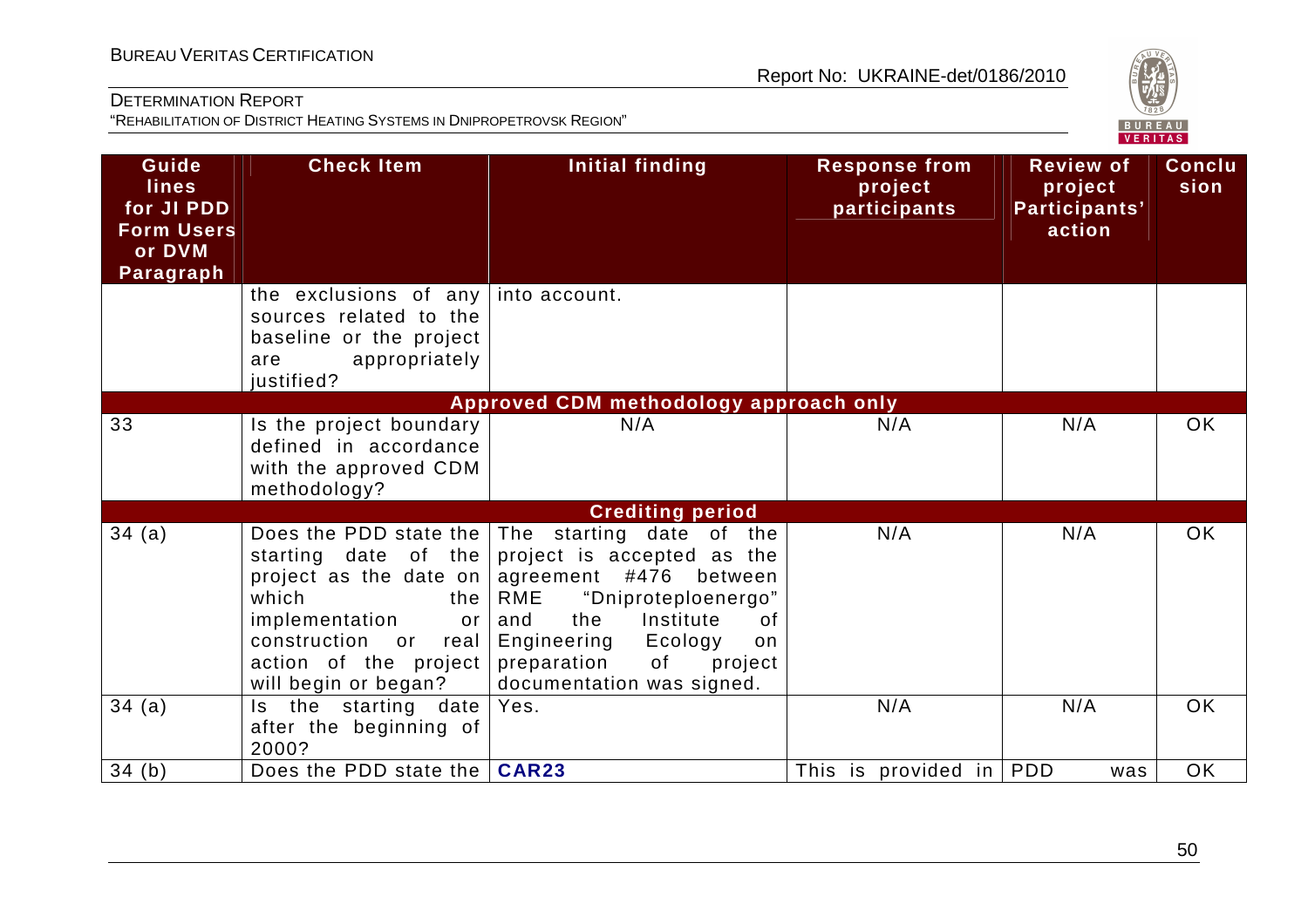

| Guide<br><b>lines</b><br>for JI PDD<br><b>Form Users</b><br>or DVM<br>Paragraph | <b>Check Item</b>                                                                                       | Initial finding                                                                                                                                                                                 | <b>Response from</b><br>project<br>participants | <b>Review of</b><br>project<br>Participants'<br>action                                                | <b>Conclu</b><br>sion |
|---------------------------------------------------------------------------------|---------------------------------------------------------------------------------------------------------|-------------------------------------------------------------------------------------------------------------------------------------------------------------------------------------------------|-------------------------------------------------|-------------------------------------------------------------------------------------------------------|-----------------------|
|                                                                                 | operational<br>expected<br>lifetime of the project<br>in years and months?                              | Please provide the expected the PDD version 03.<br>operational lifetime of the<br>project in years and months.                                                                                  |                                                 | checked. The<br>issue<br><b>is</b><br>closed based<br>due<br>corrections<br>made to<br>in<br>the PDD. |                       |
| 34 $(c)$                                                                        | length of the crediting<br>period in years and<br>months?                                               | Does the PDD state the Yes. See section C.3. of the<br>PDD.                                                                                                                                     | N/A                                             | N/A                                                                                                   | <b>OK</b>             |
| 34(c)                                                                           | first<br>emission  <br>reductions<br>or<br>enhancements of net<br>removals generated by<br>the project? | Is the starting date of Yes, the starting date of the<br>the crediting period on crediting period is after the<br>or after the date of the date of the first emission<br>reductions generation. | N/A                                             | N/A                                                                                                   | <b>OK</b>             |
| 34(d)                                                                           | crediting  <br>that<br>the<br>ERUs starts only after beyond                                             | Does the PDD state   Yes, ERUs generation starts<br>on the 1 <sup>st</sup> of January of<br>period for issuance of 2008 and does not extend<br>the<br>operational                               | N/A                                             | N/A                                                                                                   | OK                    |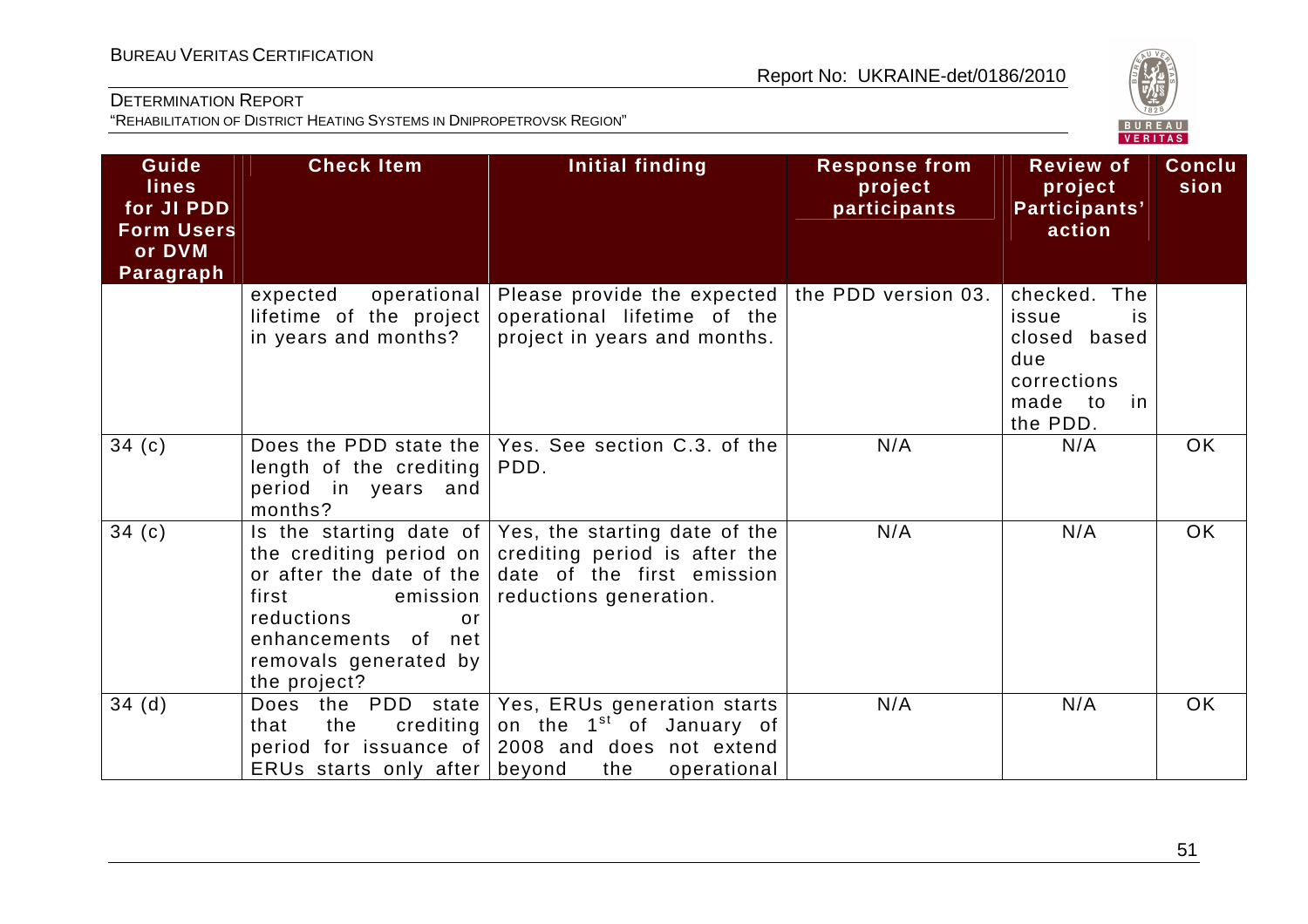

| Guide<br><b>lines</b><br>for JI PDD<br><b>Form Users</b><br>or DVM | <b>Check Item</b>                                                                                                                                                                                                                                                                                                  | <b>Initial finding</b>                                                                                              | <b>Response from</b><br>project<br>participants                        | <b>Review of</b><br>project<br>Participants'<br>action                        | <b>Conclu</b><br>sion |
|--------------------------------------------------------------------|--------------------------------------------------------------------------------------------------------------------------------------------------------------------------------------------------------------------------------------------------------------------------------------------------------------------|---------------------------------------------------------------------------------------------------------------------|------------------------------------------------------------------------|-------------------------------------------------------------------------------|-----------------------|
| Paragraph                                                          | the beginning of 2008<br>and does not extend<br>beyond the operational<br>lifetime of the project?                                                                                                                                                                                                                 | lifetime of the project.                                                                                            |                                                                        |                                                                               |                       |
| 34(d)                                                              | If the crediting period<br>extends beyond 2012,<br>does the PDD state<br>that the extension is<br>subject to the host<br>Party approval?<br>Are the estimates of<br>emission reductions or<br>of net<br>enhancements<br>removals<br>presented<br>those<br>separately<br>for<br>until 2012 and those<br>after 2012? | See CAR from the section<br>A.4.3.1 above.                                                                          |                                                                        | Pending                                                                       | <b>OK</b>             |
|                                                                    |                                                                                                                                                                                                                                                                                                                    | <b>Monitoring plan</b>                                                                                              |                                                                        |                                                                               |                       |
| 35                                                                 | <b>PDD</b><br><b>Does</b><br>the<br>indicate<br>explicitly<br>which of the following<br>approaches is used?<br>-JI specific approach                                                                                                                                                                               | The<br>developed<br>own<br>JI<br>specific approach was used<br>to establish the monitoring<br>plan.<br><b>CAR24</b> | Corresponding<br>corrections<br>were<br>made in the PDD<br>version 03. | <b>PDD</b><br>was<br>The<br>checked.<br>issue<br>is<br>based<br>closed<br>due | <b>OK</b>             |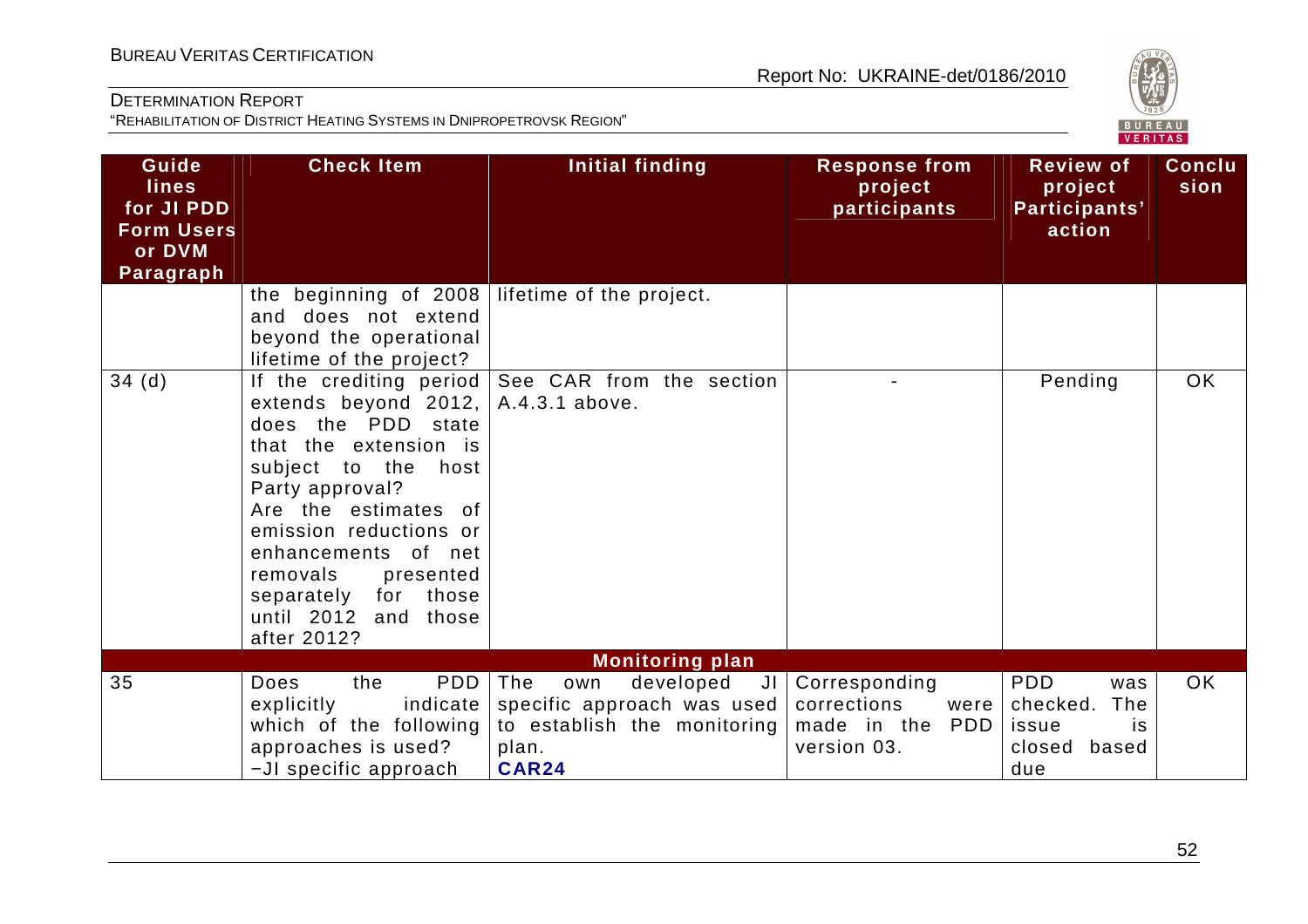

| Guide<br><b>lines</b><br>for JI PDD<br><b>Form Users</b><br>or DVM | <b>Check Item</b>                                                                                                                                                                                                                                                             | <b>Initial finding</b>                                                                                                                                                                                                                                                                                                                                                                                                                                                                | <b>Response from</b><br>project<br>participants                                                                                                                                                                                                                    | <b>Review of</b><br>project<br>Participants'<br>action                                                              | <b>Conclu</b><br>sion |
|--------------------------------------------------------------------|-------------------------------------------------------------------------------------------------------------------------------------------------------------------------------------------------------------------------------------------------------------------------------|---------------------------------------------------------------------------------------------------------------------------------------------------------------------------------------------------------------------------------------------------------------------------------------------------------------------------------------------------------------------------------------------------------------------------------------------------------------------------------------|--------------------------------------------------------------------------------------------------------------------------------------------------------------------------------------------------------------------------------------------------------------------|---------------------------------------------------------------------------------------------------------------------|-----------------------|
| Paragraph                                                          | CDM<br>-Approved<br>methodology approach                                                                                                                                                                                                                                      | All equations in the section<br>D should be numbered as<br>per Guidance on criteria for<br>baseline<br>setting<br>and<br>monitoring<br>$02$ ).<br>(version<br>Please make corresponding<br>corrections.                                                                                                                                                                                                                                                                               |                                                                                                                                                                                                                                                                    | corrections<br>made to<br>in<br>the PDD.                                                                            |                       |
|                                                                    |                                                                                                                                                                                                                                                                               | JI specific approach only                                                                                                                                                                                                                                                                                                                                                                                                                                                             |                                                                                                                                                                                                                                                                    |                                                                                                                     |                       |
| 36(a)                                                              | the monitoring<br>Does<br>plan describe:<br>- All relevant factors<br>and key characteristics<br>that will be monitored?<br>- The period in which<br>they will be monitored?<br>- All decisive factors<br>for the control and<br>reporting<br>of<br>project  <br>performance? | <b>CAR25</b><br>Please<br>provide<br>interpretation for each of the $ $ made for symbols $ $<br>symbol in the section $D/Ei^b$ , Ei <sup>r</sup> , Q <sub>hr</sub> and<br>when first mentioned in the<br>text:<br>- $Ei^b$ , $Ei^r$ - p.32<br>$-a - p.35$<br>- Q <sub>hr</sub> – p.35<br><b>CAR26</b><br>Two different formulas are<br>indicated on the $p.33$ and Section<br>$p.34$ of<br><b>PDD</b><br>the<br>for  <br>calculation of $E_1^b$ parameter.<br>Please correct/clarify. | Corresponding<br>the $ $ corrections<br>were<br>others in the PDD<br>03.<br>The<br>version<br>interpretation<br>for  <br>the symbol a was<br>provided<br>below<br>equation D.1.1-13.<br>D.1.1<br>describes<br>the<br>monitoring<br>specific<br>project<br>approach | <b>PDD</b><br>was<br>checked.<br>The<br>is<br>issue<br>closed based<br>due<br>corrections<br>made to in<br>the PDD. | OK                    |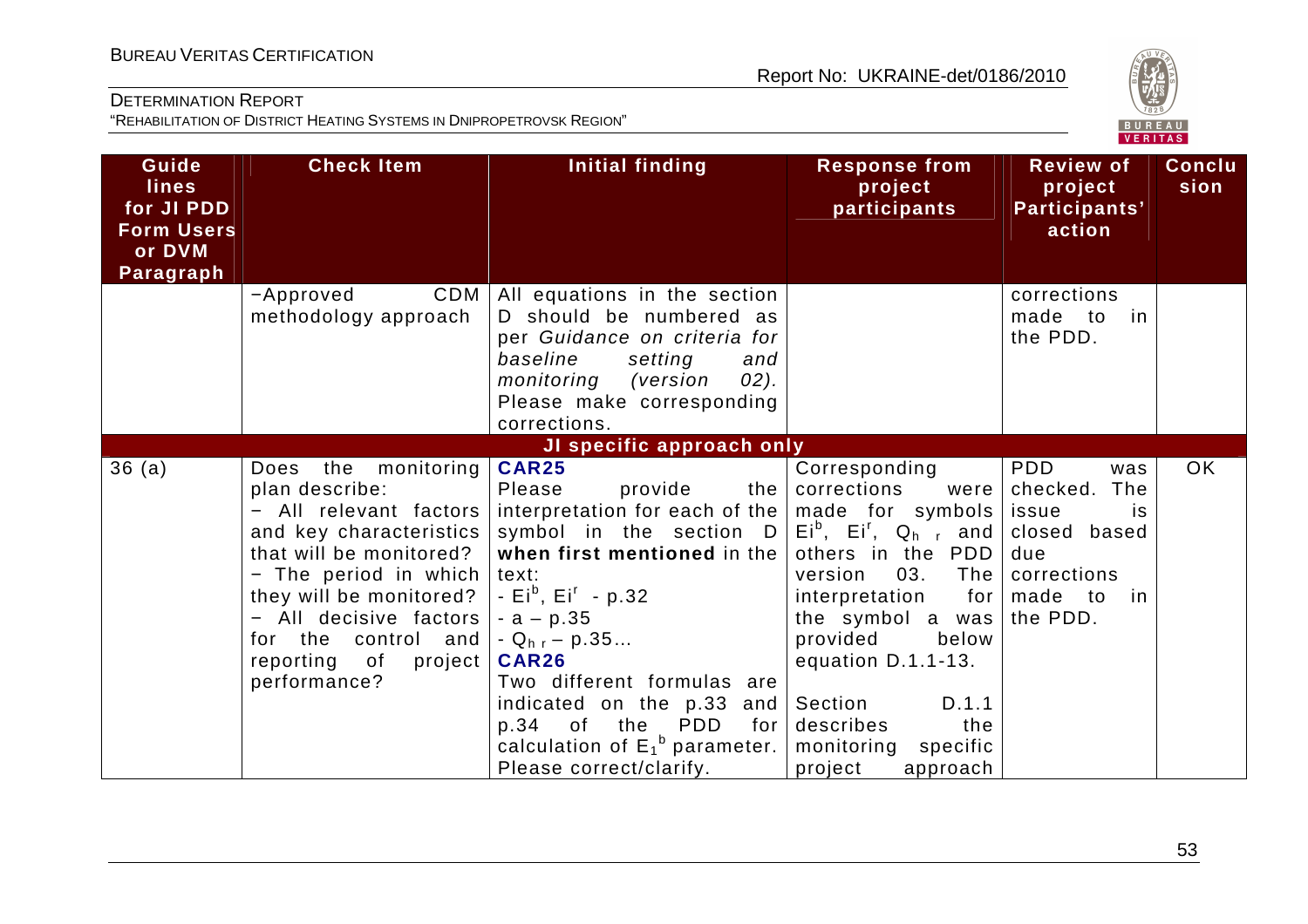

| Guide                                           |             | <b>Check Item</b> | <b>Initial finding</b>                                                                                                                                                                                                                                                                                                                                                                  | <b>Response from</b>                                                                                                                                                                                                                                                                                                                                                                                                             | <b>Review of</b>                   | <b>Conclu</b> |
|-------------------------------------------------|-------------|-------------------|-----------------------------------------------------------------------------------------------------------------------------------------------------------------------------------------------------------------------------------------------------------------------------------------------------------------------------------------------------------------------------------------|----------------------------------------------------------------------------------------------------------------------------------------------------------------------------------------------------------------------------------------------------------------------------------------------------------------------------------------------------------------------------------------------------------------------------------|------------------------------------|---------------|
| <b>lines</b><br>for JI PDD<br><b>Form Users</b> |             |                   |                                                                                                                                                                                                                                                                                                                                                                                         | project<br>participants                                                                                                                                                                                                                                                                                                                                                                                                          | project<br>Participants'<br>action | sion          |
| or DVM<br>Paragraph                             |             |                   |                                                                                                                                                                                                                                                                                                                                                                                         |                                                                                                                                                                                                                                                                                                                                                                                                                                  |                                    |               |
|                                                 |             |                   | <b>CAR27</b><br>indicate<br>Please<br>the<br>in<br>Tables D.1.1.1. and D.1.1.3<br>if the coal consumption will<br>be measured, calculated or<br>estimated.<br><b>CAR28</b><br>The information concerning<br>sources of data indicated in<br>the section $D.1.1.3$ . does<br>the l<br>correspond<br>to<br>not<br>situation observed onsite.<br>Please make corresponding<br>adjustments. | developed<br>for<br>Heating"<br>"District<br>projects<br><i>in</i><br>Ukrainian<br>conditions.<br>Equation D.1.1-4 is<br>the general type<br>equation though the<br>Equations D.1.1-11<br>D.1.1-12 are<br>and<br>used for different<br>cases according to<br>Dynamic<br>the<br><b>Baseline</b><br>assumption as it is<br>indicated<br>in PDD<br>above.<br>Corresponding<br>adjustments<br>were<br>made in the PDD<br>version 03. |                                    |               |
| 36(h)                                           | Does<br>the | monitoring        | See<br>CARs from<br>item<br>the                                                                                                                                                                                                                                                                                                                                                         |                                                                                                                                                                                                                                                                                                                                                                                                                                  | Pending                            | <b>OK</b>     |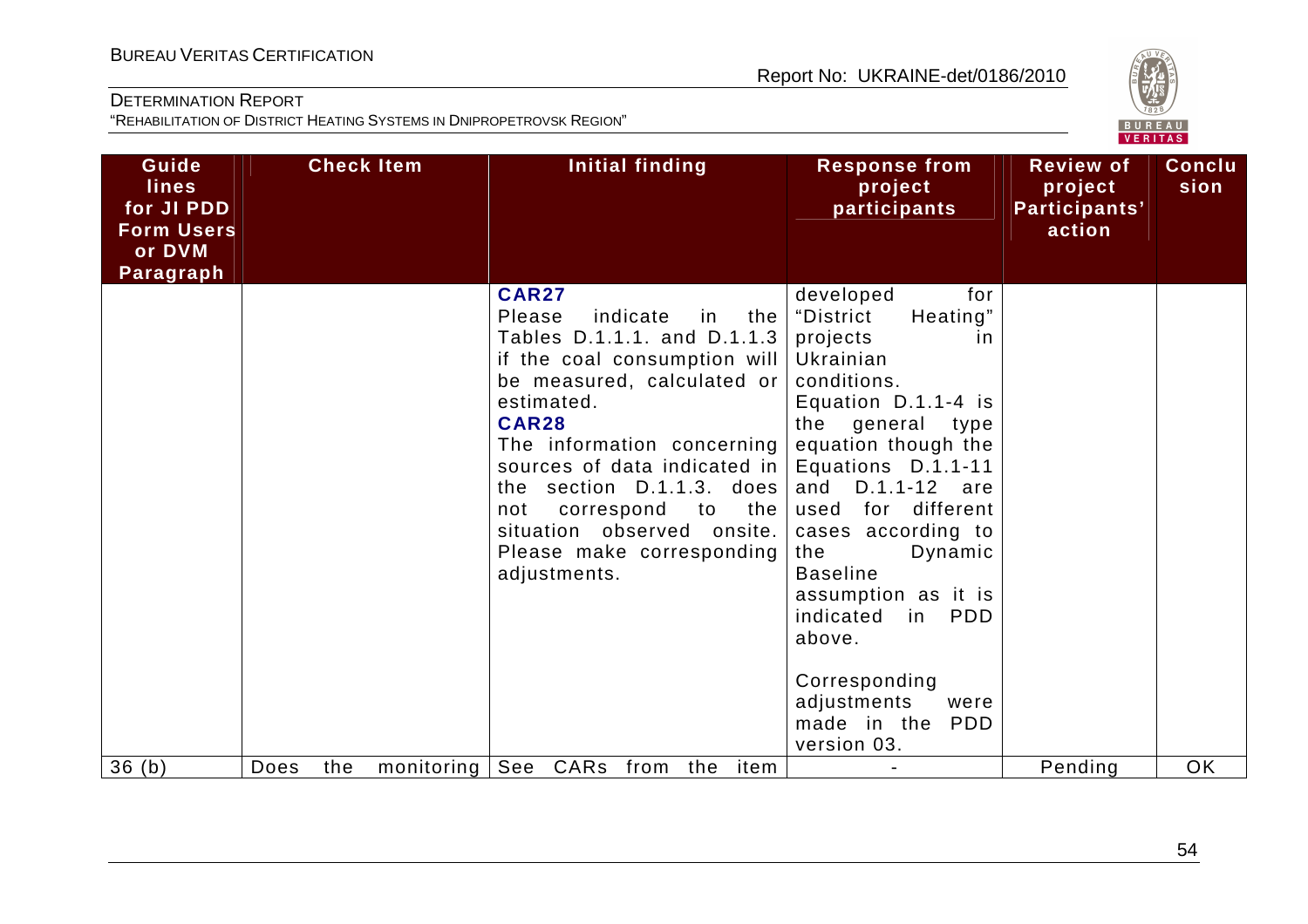

| Guide<br><b>lines</b><br>for JI PDD<br><b>Form Users</b><br>or DVM<br>Paragraph | <b>Check Item</b>                                                                                                                                                                                                                                                                     | Initial finding                                                                                                                                                                                                                                                                                                                                                  | <b>Response from</b><br>project<br>participants | <b>Review of</b><br>project<br>Participants'<br>action                                                                 | <b>Conclu</b><br>sion |
|---------------------------------------------------------------------------------|---------------------------------------------------------------------------------------------------------------------------------------------------------------------------------------------------------------------------------------------------------------------------------------|------------------------------------------------------------------------------------------------------------------------------------------------------------------------------------------------------------------------------------------------------------------------------------------------------------------------------------------------------------------|-------------------------------------------------|------------------------------------------------------------------------------------------------------------------------|-----------------------|
|                                                                                 | the<br>specify<br>plan<br>indicators,<br>constants<br>and variables used that<br>are reliable, valid and<br>provide transparent<br>picture of the emission<br>reductions<br>or<br>enhancements of<br>net<br>removals<br>to<br>be<br>monitored?                                        | $36(a)$ above.                                                                                                                                                                                                                                                                                                                                                   |                                                 |                                                                                                                        |                       |
| 36(b)                                                                           | If default values are<br>used:<br>- Are accuracy<br>and<br>reasonableness<br>carefully balanced in<br>their selection?<br>- Do the default values<br>originate<br>from<br>recognized sources?<br>Are<br>default<br>the<br>values supported by<br>statistical<br>analyses<br>providing | CAR29<br>Please add to the Table<br>D.1.1.1. of the PDD all data<br>necessary to establish the<br>project emissions, including<br>Cef carbon emission factor<br>and CEF <sub>c</sub> Carbon Emission<br>factor<br>for<br>reducing<br>electricity consumption in<br>Ukraine.<br><b>CAR30</b><br>The Emission Factors for<br>reasonable the Ukrainian grid used is | This was added in<br>the PDD version 03.        | <b>PDD</b><br>was<br>checked.<br>The<br>issue<br>is<br>closed based<br>due<br>corrections<br>made to<br>in<br>the PDD. | <b>OK</b>             |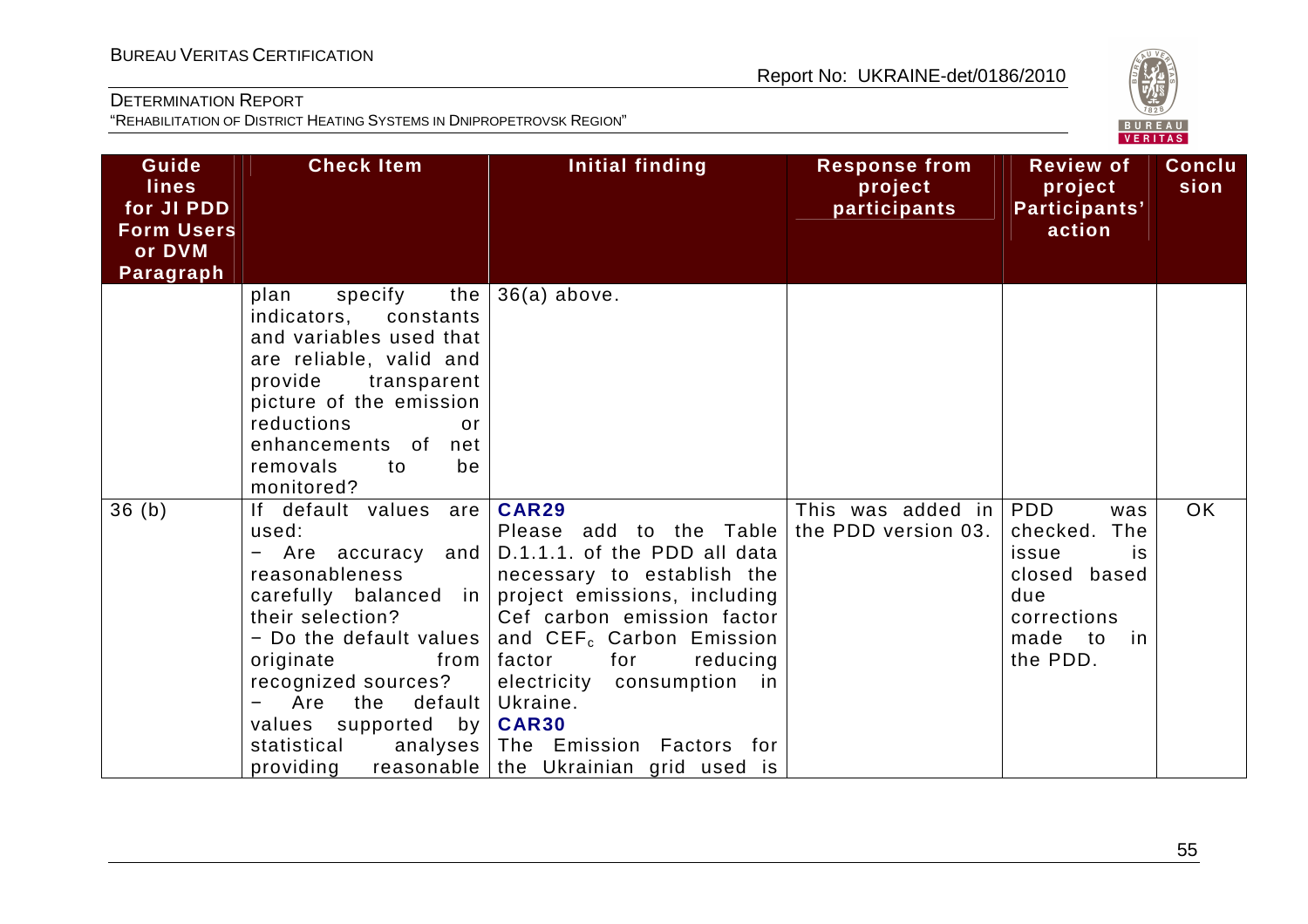

| Guide<br><b>lines</b><br>for JI PDD<br><b>Form Users</b><br>or DVM<br>Paragraph | <b>Check Item</b>                                                                                                                                                    | Initial finding                                                                                                                                                                                       | <b>Response from</b><br>project<br>participants | <b>Review of</b><br>project<br>Participants'<br>action | <b>Conclu</b><br>sion |
|---------------------------------------------------------------------------------|----------------------------------------------------------------------------------------------------------------------------------------------------------------------|-------------------------------------------------------------------------------------------------------------------------------------------------------------------------------------------------------|-------------------------------------------------|--------------------------------------------------------|-----------------------|
|                                                                                 | confidence levels?<br>default<br>Are<br>the<br>values presented in a<br>transparent manner?                                                                          | valid only till 2012. Please<br>explicitly distinguish in the<br>PDD which value of Carbon<br>Emission factor will be used<br>for ERU calculations after<br>2012 till the end of crediting<br>period. |                                                 |                                                        |                       |
| $36$ (b) (i)                                                                    | For those values that Yes.<br>the<br>project<br>participants, does the<br>monitoring plan clearly<br>indicate how the values<br>are to be selected and<br>justified? | The<br>appropriate<br>are to be provided by information can be found in<br>the section D of the PDD.                                                                                                  | N/A                                             | N/A                                                    | <b>OK</b>             |
| $36$ (b) (ii)                                                                   | For other values,<br>plan clearly indicate<br>the precise references<br>which<br>from<br>these<br>values are taken?<br>the<br>Is.<br>of<br>conservativeness          | Yes,<br>all<br>necessary<br>- Does the monitoring references are presented in<br>the section D of the PDD.                                                                                            | N/A                                             | N/A                                                    | <b>OK</b>             |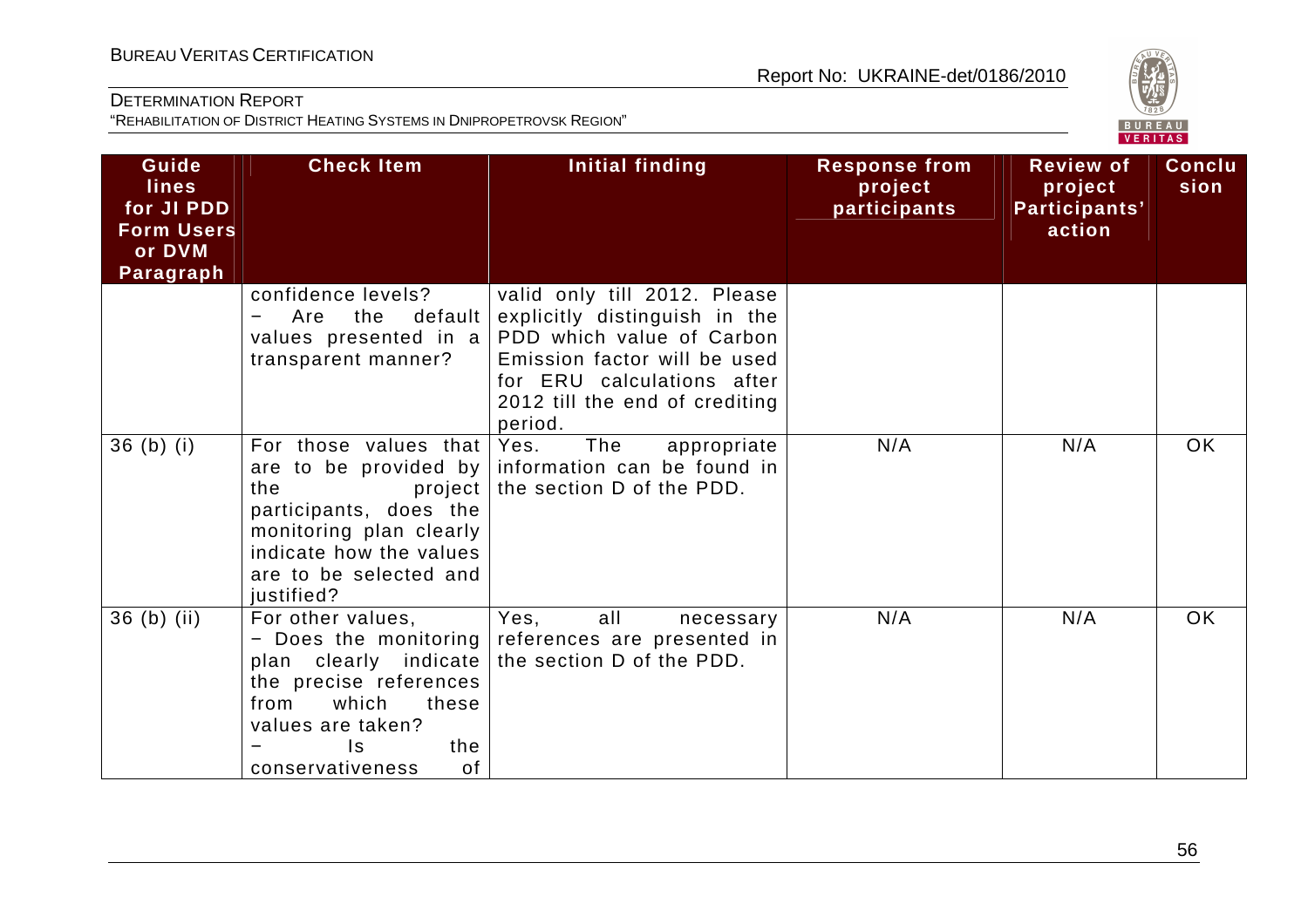

| Guide                                                                  | <b>Check Item</b>                                                                                                                                                                                           | Initial finding                                                                                                                                       | <b>Response from</b>                                      | <b>Review of</b>                                                                                            | <b>Conclu</b> |
|------------------------------------------------------------------------|-------------------------------------------------------------------------------------------------------------------------------------------------------------------------------------------------------------|-------------------------------------------------------------------------------------------------------------------------------------------------------|-----------------------------------------------------------|-------------------------------------------------------------------------------------------------------------|---------------|
| <b>lines</b><br>for JI PDD<br><b>Form Users</b><br>or DVM<br>Paragraph |                                                                                                                                                                                                             |                                                                                                                                                       | project<br>participants                                   | project<br>Participants'<br>action                                                                          | sion          |
|                                                                        | provided<br>values<br>the<br>justified?                                                                                                                                                                     |                                                                                                                                                       |                                                           |                                                                                                             |               |
| 36 (b) (iii)                                                           | For all data sources,<br>the monitoring<br>does<br>specify<br>plan<br>the<br>procedures<br>to<br>be<br>followed if expected<br>data are unavailable?                                                        | <b>CAR31</b><br>Please<br>specify<br>in<br>monitoring<br>plan<br>the  <br>procedures to be followed if<br>expected monitored data are<br>unavailable. | This was specified   PDD<br>the in the PDD version<br>03. | was<br>checked.<br>The<br>issue<br>is<br>closed based<br>due<br>corrections<br>made to<br>in in<br>the PDD. | <b>OK</b>     |
| $36$ (b) (iv)                                                          | International<br>Are<br>System Unit (SI units)<br>used?                                                                                                                                                     | No.                                                                                                                                                   | N/A                                                       | N/A                                                                                                         | <b>OK</b>     |
| 36(b)(v)                                                               | Does<br>plan<br>note<br>parameters,<br>coefficients, variables,<br>etc. that are used to<br>calculate<br>baseline<br>emissions<br>net<br>or<br>removals<br>but<br>are<br>obtained<br>through<br>monitoring? | the monitoring   Yes. See sections D.1.1.1-<br>any $ D.1.1.4.$                                                                                        | N/A                                                       | N/A                                                                                                         | OK            |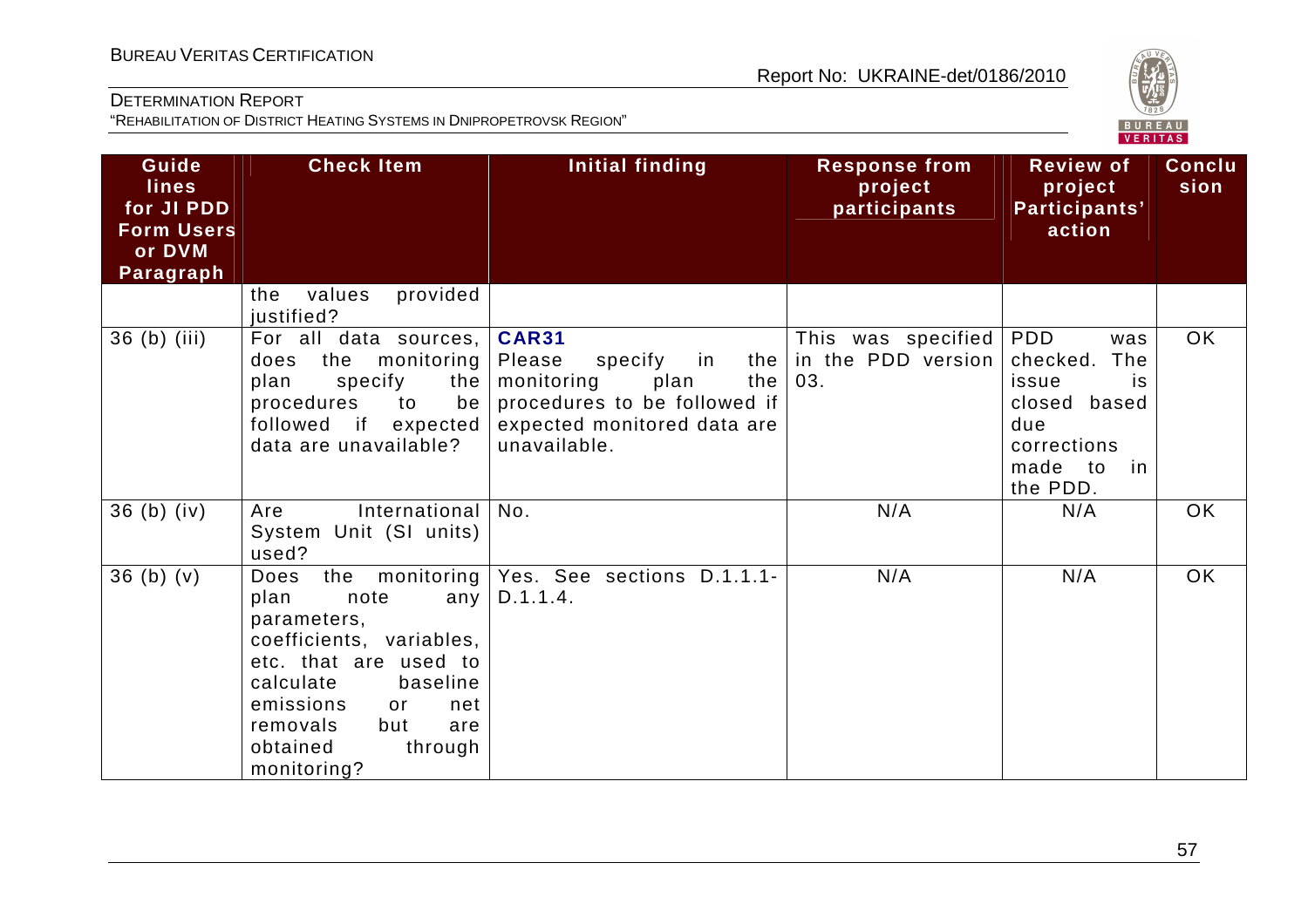

| Guide<br><b>lines</b><br>for JI PDD<br><b>Form Users</b><br>or DVM<br>Paragraph | <b>Check Item</b>                                                                                                                                                                           | Initial finding                                                                                                                                                                                                                                                                                                        | <b>Response from</b><br>project<br>participants | <b>Review of</b><br>project<br>Participants'<br>action                                                          | <b>Conclu</b><br>sion |
|---------------------------------------------------------------------------------|---------------------------------------------------------------------------------------------------------------------------------------------------------------------------------------------|------------------------------------------------------------------------------------------------------------------------------------------------------------------------------------------------------------------------------------------------------------------------------------------------------------------------|-------------------------------------------------|-----------------------------------------------------------------------------------------------------------------|-----------------------|
| $36$ (b) (v)                                                                    | the<br>$\mathsf{ls}$<br>use<br>parameters,<br>coefficients, variables,<br>consistent  <br>etc.<br>between the baseline<br>and monitoring plan?                                              | of $ $ The<br>use<br>of parameters,<br>coefficients, variables, etc.<br>is consistent between the<br>baseline<br>and<br>monitoring<br>plan.                                                                                                                                                                            | N/A                                             | N/A                                                                                                             | <b>OK</b>             |
| 36(c)                                                                           | Does the monitoring<br>plan draw on the list of $ $<br>standard<br>variables<br>contained in appendix<br>B of "Guidance on<br>baseline<br>criteria<br>for<br>setting<br>and<br>monitoring"? | Some variables contained in<br>appendix B of "Guidance on<br>criteria for baseline setting<br>and<br>monitoring"<br>were<br>included in the monitoring<br>plan.                                                                                                                                                        | N/A                                             | N/A                                                                                                             | <b>OK</b>             |
| 36(d)                                                                           | the monitoring<br>Does<br>plan<br>clearly distinguish:<br>and<br>(i)<br>Data<br>monitored throughout (i)<br>crediting period,<br>the<br>determined<br>but<br>are<br>only<br>once            | CAR32<br>explicitly and $\overline{N}$ Ro. Explicitly and clearly<br>distinguish in the section D<br>of the PDD which of the<br>parameters that are not parameters to be monitored:<br>are<br>monitored<br>not<br>throughout<br>the<br>crediting<br>period, but are determined<br>(and thus only once (and thus remain | This was specified<br>in the PDD version<br>03. | PDD<br>was<br>The<br>checked.<br>issue<br>is<br>closed based<br>due<br>corrections<br>made to<br>in<br>the PDD. | OK                    |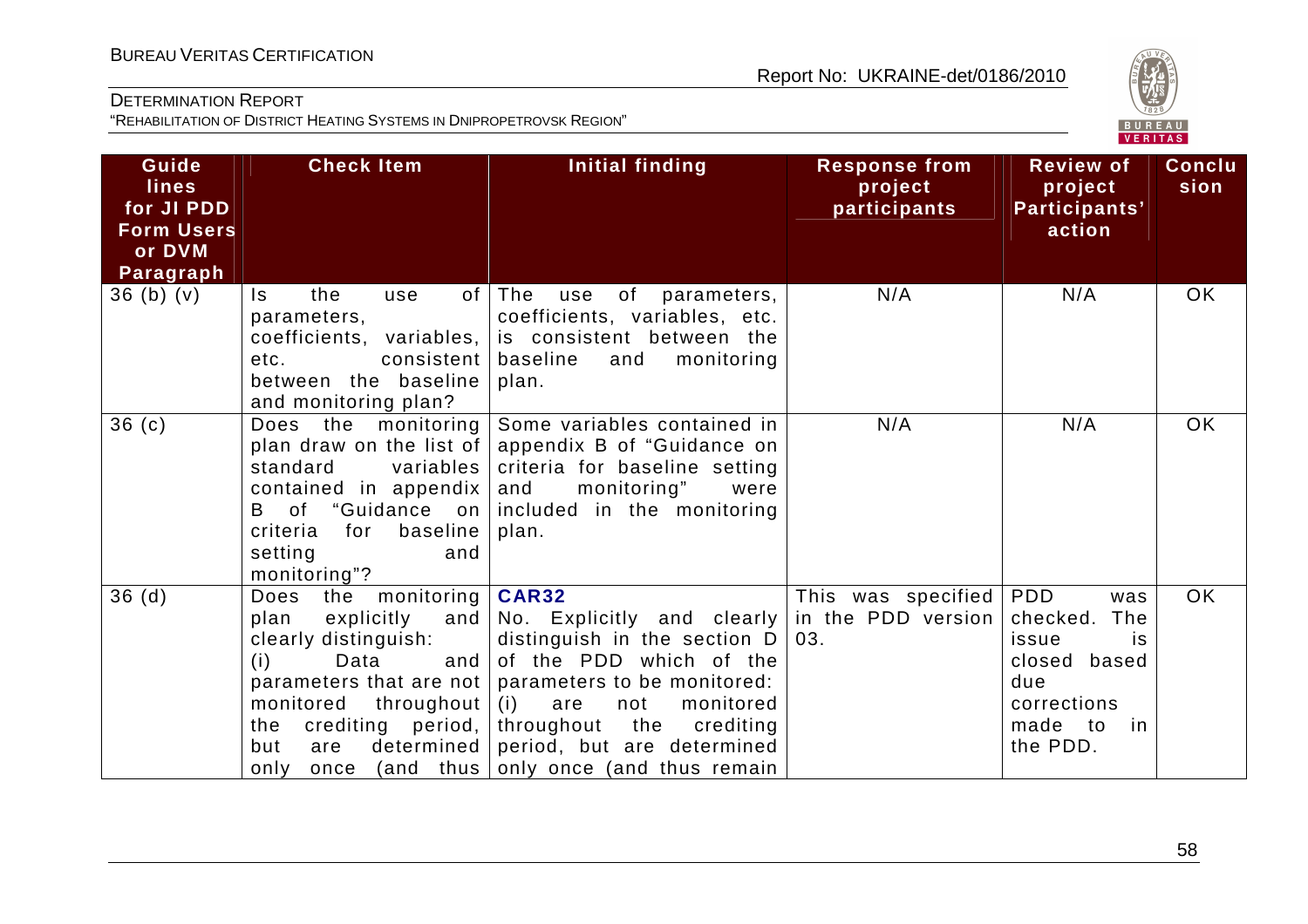

| Guide<br><b>lines</b><br>for JI PDD<br><b>Form Users</b><br>or DVM<br>Paragraph | <b>Check Item</b>                                                                                                                                                                                                                                                                                                                                                                                                                                                                                                      | <b>Initial finding</b>                                                                                                                                                                                                                                                                                                                                                                                                                                                         | <b>Response from</b><br>project<br>participants | <b>Review of</b><br>project<br>Participants'<br>action | <b>Conclu</b><br>sion |
|---------------------------------------------------------------------------------|------------------------------------------------------------------------------------------------------------------------------------------------------------------------------------------------------------------------------------------------------------------------------------------------------------------------------------------------------------------------------------------------------------------------------------------------------------------------------------------------------------------------|--------------------------------------------------------------------------------------------------------------------------------------------------------------------------------------------------------------------------------------------------------------------------------------------------------------------------------------------------------------------------------------------------------------------------------------------------------------------------------|-------------------------------------------------|--------------------------------------------------------|-----------------------|
|                                                                                 | remain<br>throughout<br>the  <br>are<br>available  <br>that<br>already at the stage of  <br>determination?<br>and<br>(ii)<br>Data<br>parameters that are not<br>monitored<br>throughout<br>the crediting period,<br>determined  <br>but<br>are<br>only once (and thus<br>remain<br>fixed<br>throughout<br>the  <br>crediting period), but<br>that are not already<br>available at the stage<br>of determination?<br>(iii)<br>Data<br>and<br>parameters that<br>are<br>monitored<br>throughout<br>the crediting period? | fixed   fixed<br>throughout<br>the<br>crediting period), and that<br>crediting period), and are available already at the<br>stage of determination?<br>(ii) are<br>not<br>monitored<br>throughout the crediting<br>period, but are determined<br>only once (and thus remain<br>fixed<br>throughout<br>the<br>crediting period), but that<br>are not already available at<br>the stage of determination?<br>(iii)<br>monitored<br>are<br>crediting<br>throughout the<br>period. |                                                 |                                                        |                       |
| 36(e)                                                                           | monitoring   Yes.<br>the<br>Does                                                                                                                                                                                                                                                                                                                                                                                                                                                                                       |                                                                                                                                                                                                                                                                                                                                                                                                                                                                                | N/A                                             | N/A                                                    | OK                    |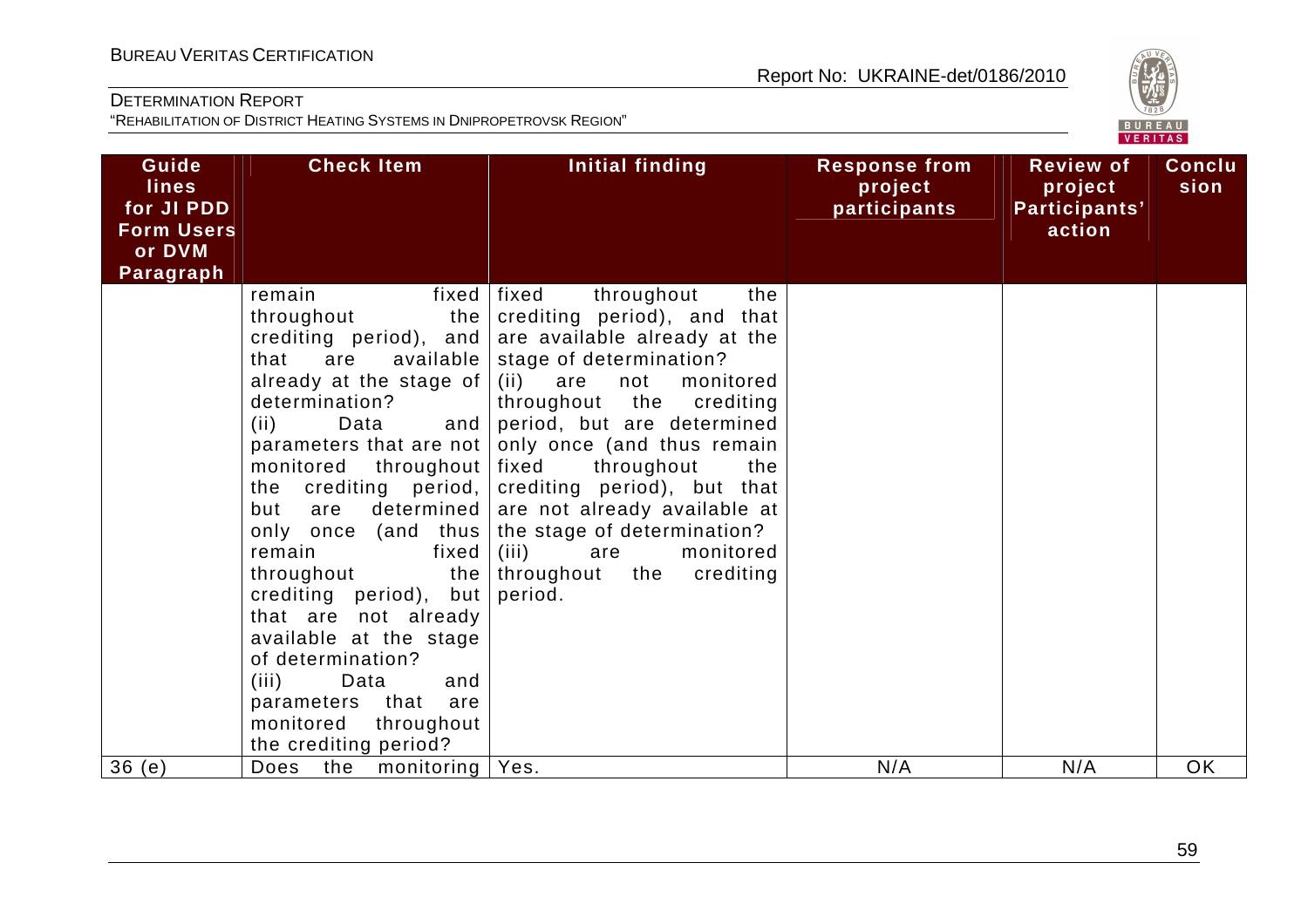

| Guide<br>lines<br>for JI PDD<br><b>Form Users</b><br>or DVM<br>Paragraph | <b>Check Item</b>                                                                                                                                                                                                                                                                                                             | <b>Initial finding</b>                                                        | <b>Response from</b><br>project<br>participants | <b>Review of</b><br>project<br>Participants'<br>action | <b>Conclu</b><br>sion |
|--------------------------------------------------------------------------|-------------------------------------------------------------------------------------------------------------------------------------------------------------------------------------------------------------------------------------------------------------------------------------------------------------------------------|-------------------------------------------------------------------------------|-------------------------------------------------|--------------------------------------------------------|-----------------------|
|                                                                          | describe<br>plan<br>the<br>methods employed for<br>data<br>monitoring<br>(including<br>its<br>frequency)<br>and<br>recording?                                                                                                                                                                                                 |                                                                               |                                                 |                                                        |                       |
| 36(f)                                                                    | monitoring<br>Does<br>the<br>elaborate<br>plan<br>all<br>algorithms<br>and<br>formulae used for the<br>estimation/calculation<br>baseline<br>of<br>emissions/removals<br>and project emissions/<br>removals<br>direct<br>or<br>monitoring of emission<br>reductions<br>from<br>the<br>project, leakage,<br>as<br>appropriate? | Yes,<br>all<br>necessary<br>algorithms and formulae are<br>provided.          | N/A                                             | N/A                                                    | <b>OK</b>             |
| $36(f)$ (i)                                                              | underlying<br>the<br>Is.<br>the<br>rationale<br>for<br>algorithms/formulae<br>explained?                                                                                                                                                                                                                                      | Yes,<br>all<br>necessary<br>algorithms and formulae are<br>clearly described. | N/A                                             | N/A                                                    | <b>OK</b>             |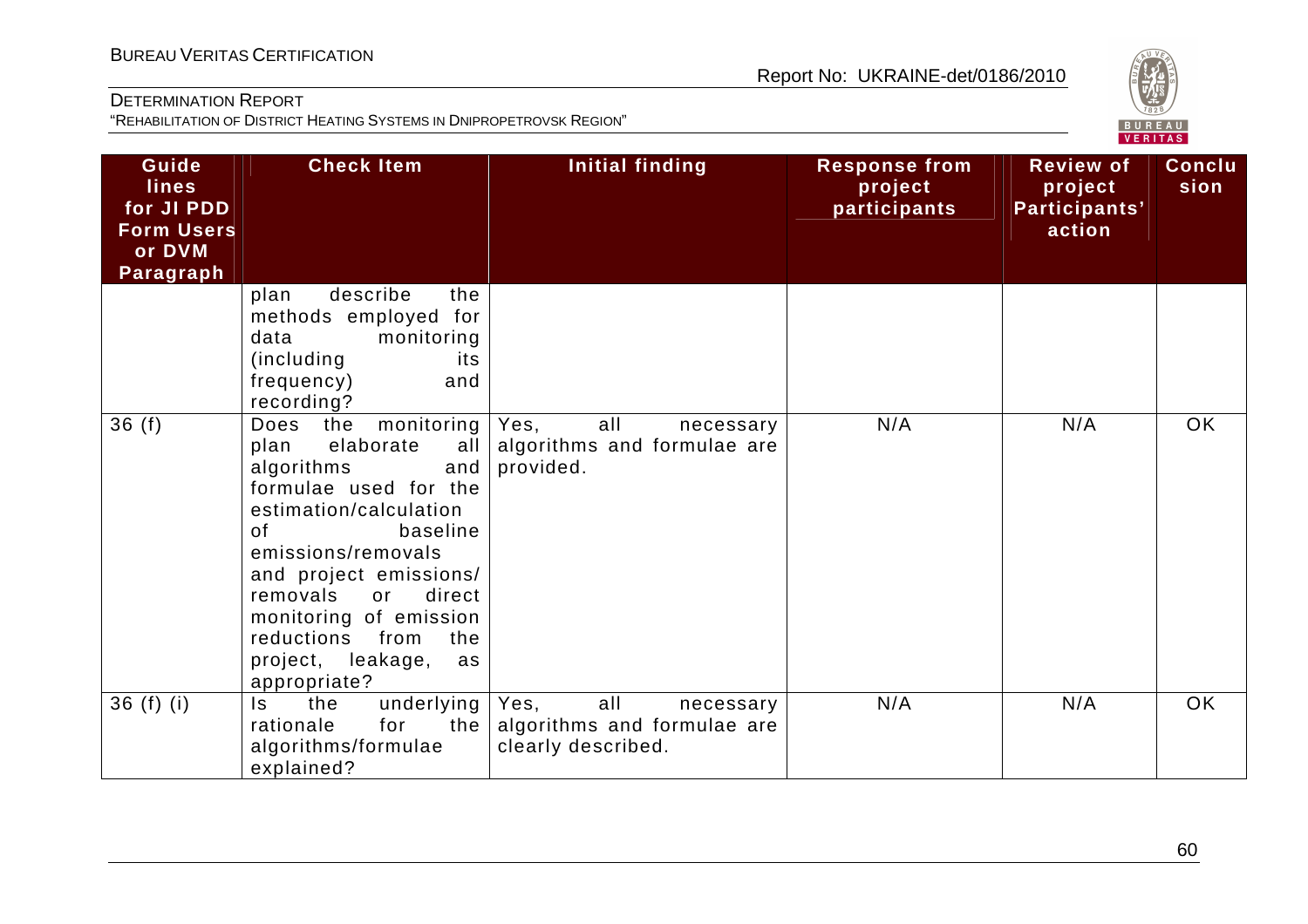

| Guide<br>lines<br>for JI PDD<br><b>Form Users</b><br>or DVM<br>Paragraph | <b>Check Item</b>                                                                                                               | <b>Initial finding</b>                                                                                                                                            | <b>Response from</b><br>project<br>participants | <b>Review of</b><br>project<br>Participants'<br>action | <b>Conclu</b><br>sion |
|--------------------------------------------------------------------------|---------------------------------------------------------------------------------------------------------------------------------|-------------------------------------------------------------------------------------------------------------------------------------------------------------------|-------------------------------------------------|--------------------------------------------------------|-----------------------|
| $36(f)$ (ii)                                                             | Are<br>equation<br>variables,<br>formats, subscripts etc.<br>used?                                                              | consistent   Yes, all variables, equation<br>format, subscripts etc. used<br>are consistent.                                                                      | N/A                                             | N/A                                                    | <b>OK</b>             |
| 36 (f) (iii)                                                             | Are all equations<br>numbered?                                                                                                  | No see CAR from the item<br>35 above.                                                                                                                             | N/A                                             | N/A                                                    | <b>OK</b>             |
| $36(f)$ (iv)                                                             | Are all variables, with<br>units<br>indicated<br>defined?                                                                       | Yes.                                                                                                                                                              | N/A                                             | N/A                                                    | <b>OK</b>             |
| 36 $(f)(v)$                                                              | the<br>Is.<br>of<br>conservativeness<br>the<br>algorithms/procedures<br>justified?                                              | Used algorithms/procedures<br>are in line with the state<br>and<br>used<br>norms<br>in<br>conservative manner.                                                    | N/A                                             | N/A                                                    | <b>OK</b>             |
| 36 $(f)(v)$                                                              | To the extent possible, $ $<br>methods<br>to<br>are<br>quantitatively account<br>for uncertainty in key<br>parameters included? | Yes.                                                                                                                                                              | N/A                                             | N/A                                                    | <b>OK</b>             |
| 36(f) (vi)                                                               | Is consistency between   Yes.<br>the<br>procedure                                                                               | The<br>consistency<br>the elaboration of the between the elaboration of<br>baseline scenario and the baseline scenario and<br>for   the procedure for calculating | N/A                                             | N/A                                                    | <b>OK</b>             |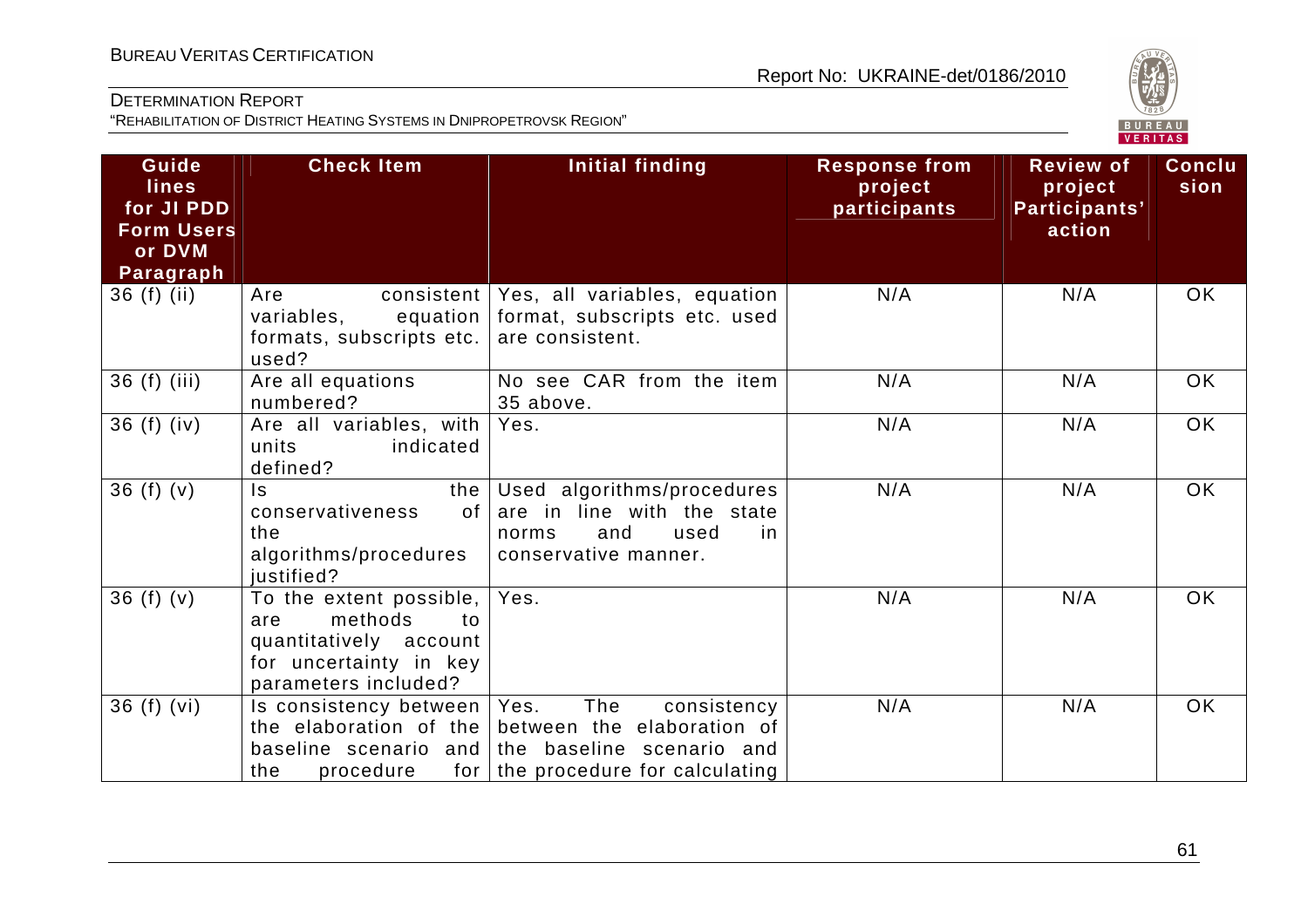

| Guide<br><b>lines</b><br>for JI PDD<br><b>Form Users</b><br>or DVM<br>Paragraph | <b>Check Item</b>                                                                                | <b>Initial finding</b>                                                                                                                                       | <b>Response from</b><br>project<br>participants | <b>Review of</b><br>project<br>Participants'<br>action      | <b>Conclu</b><br>sion |
|---------------------------------------------------------------------------------|--------------------------------------------------------------------------------------------------|--------------------------------------------------------------------------------------------------------------------------------------------------------------|-------------------------------------------------|-------------------------------------------------------------|-----------------------|
|                                                                                 | calculating<br>emissions<br>net<br>or<br>0f<br>removals<br>the I<br>baseline ensured?            | the $ $ the<br>emissions<br>net<br>or<br>removals of the baseline is<br>ensured.                                                                             |                                                 |                                                             |                       |
| 36 (f) (vii)                                                                    | algorithms or formulae<br>not<br>self-<br>that<br>are<br>evident explained?                      | Are any parts of the $\vert$ All algorithms and formulas<br>are clearly explained.                                                                           | N/A                                             | N/A                                                         | <b>OK</b>             |
| 36 (f) (vii)                                                                    | procedure is consistent<br>with standard technical<br>procedures<br>in<br>relevant sector?       | Is it justified that the $ $ The procedure is consistent<br>standard<br>with<br>technical<br>procedures in the relevant<br>the sector and is well justified. | N/A                                             | N/A                                                         | <b>OK</b>             |
| 36 (f) (vii)                                                                    | references  <br>Are<br>provided<br>as<br>necessary?                                              | All necessary references are<br>provided.                                                                                                                    | N/A                                             | N/A                                                         | <b>OK</b>             |
| 36 (f) (vii)                                                                    | Are implicit and explicit<br>assumptions  <br>key<br>explained<br>in<br>a<br>transparent manner? | All<br>implicit<br>and<br>explicit<br>assumptions are explained<br>in a transparent manner.                                                                  | N/A                                             | N/A                                                         | <b>OK</b>             |
| 36 (f) (vii)                                                                    | it.<br>clearly stated<br>Is.<br>procedures                                                       | <b>CAR33</b><br>which assumptions and Please add all variables to the PDD version 03.<br>have be monitored to the table                                      | This was added in                               | <b>PDD</b><br>was<br>checked.<br><b>The</b><br>is.<br>issue | <b>OK</b>             |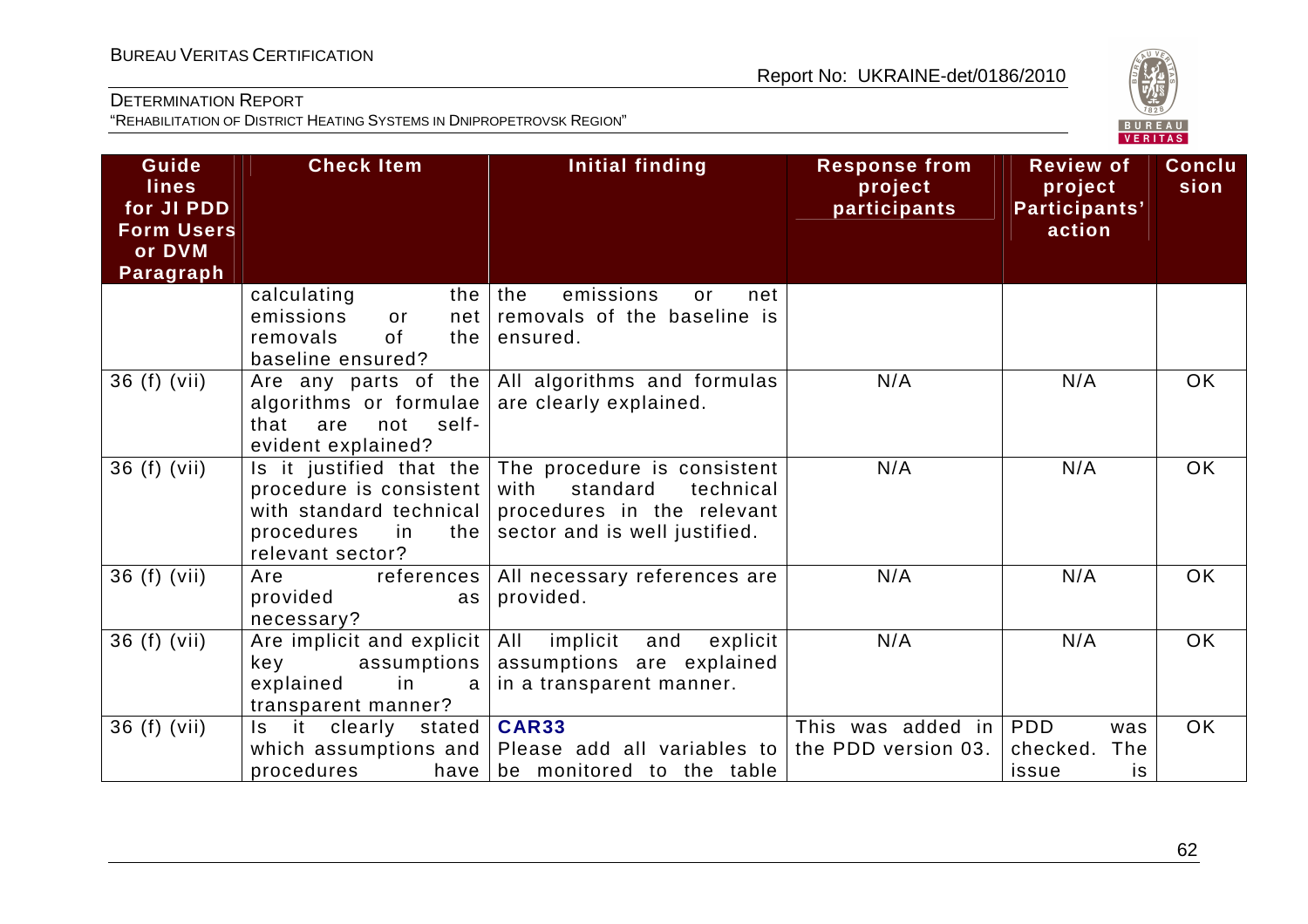

| Guide<br><b>lines</b><br>for JI PDD<br><b>Form Users</b><br>or DVM<br>Paragraph | <b>Check Item</b>                                                                                                                                                                                                                               | <b>Initial finding</b>                                                                      | <b>Response from</b><br>project<br>participants | <b>Review of</b><br>project<br>Participants'<br>action       | <b>Conclu</b><br>sion |
|---------------------------------------------------------------------------------|-------------------------------------------------------------------------------------------------------------------------------------------------------------------------------------------------------------------------------------------------|---------------------------------------------------------------------------------------------|-------------------------------------------------|--------------------------------------------------------------|-----------------------|
|                                                                                 | associated with them,<br>how<br>such<br>and<br>uncertainty is to be<br>addressed?                                                                                                                                                               | significant uncertainty $D.2$ and estimate level of<br>uncertainty associated with<br>them. |                                                 | closed based<br>due<br>corrections<br>made to in<br>the PDD. |                       |
| 36 (f) (vii)                                                                    | key<br>parameters<br>described and, where<br>possible, is<br>an<br>uncertainty range<br>at<br>95% confidence level<br>for key parameters for<br>calculation<br>0f<br>the<br>emission reductions or<br>enhancements of net<br>removals provided? | Is the uncertainty of See CAR form the item 36<br>36 (f) (vii) above.                       |                                                 | Pending                                                      | OK                    |
| 36(9)                                                                           | Does the monitoring<br>plan identify a national<br>international<br>or<br>monitoring standard if<br>such standard has to<br>be and/or is applied to<br>certain aspects of the                                                                   | The monitoring plan is in<br>line<br>with<br>the<br>relevant<br>national standards.         | N/A                                             | N/A                                                          | OK                    |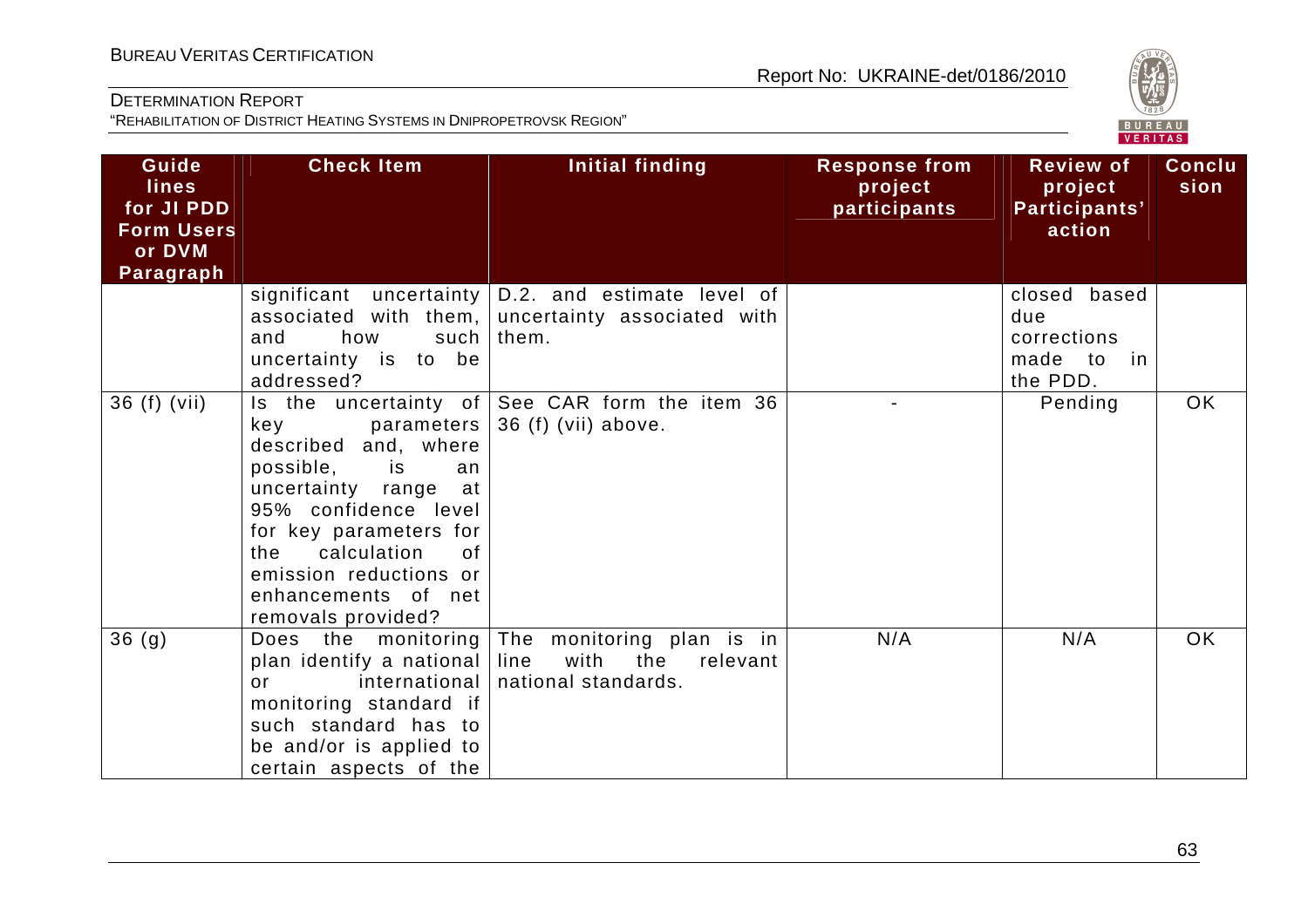

| Guide<br><b>lines</b><br>for JI PDD<br><b>Form Users</b><br>or DVM<br>Paragraph | <b>Check Item</b>                                                                                                                                                                                                     | Initial finding | <b>Response from</b><br>project<br>participants | <b>Review of</b><br>project<br>Participants'<br>action | Conclu<br>sion |
|---------------------------------------------------------------------------------|-----------------------------------------------------------------------------------------------------------------------------------------------------------------------------------------------------------------------|-----------------|-------------------------------------------------|--------------------------------------------------------|----------------|
|                                                                                 | project?<br>the monitoring<br>Does<br>provide<br>plan<br>a<br>reference as to where<br>a detailed description<br>of the standard can be<br>found?                                                                     |                 |                                                 |                                                        |                |
| 36(h)                                                                           | the<br>monitoring<br>Does<br>plan<br>document<br>statistical techniques,<br>if used for monitoring,<br>and that they are used<br>conservative<br>a<br>in<br>manner?                                                   | N/A             | N/A                                             | N/A                                                    | OK             |
| 36(i)                                                                           | monitoring<br>Does the<br>plan present the quality<br>assurance and control<br>the<br>procedures<br>for<br>monitoring<br>process,<br>including,<br>as<br>appropriate,<br>information<br>on.<br>calibration and on how | Yes.            | N/A                                             | N/A                                                    | <b>OK</b>      |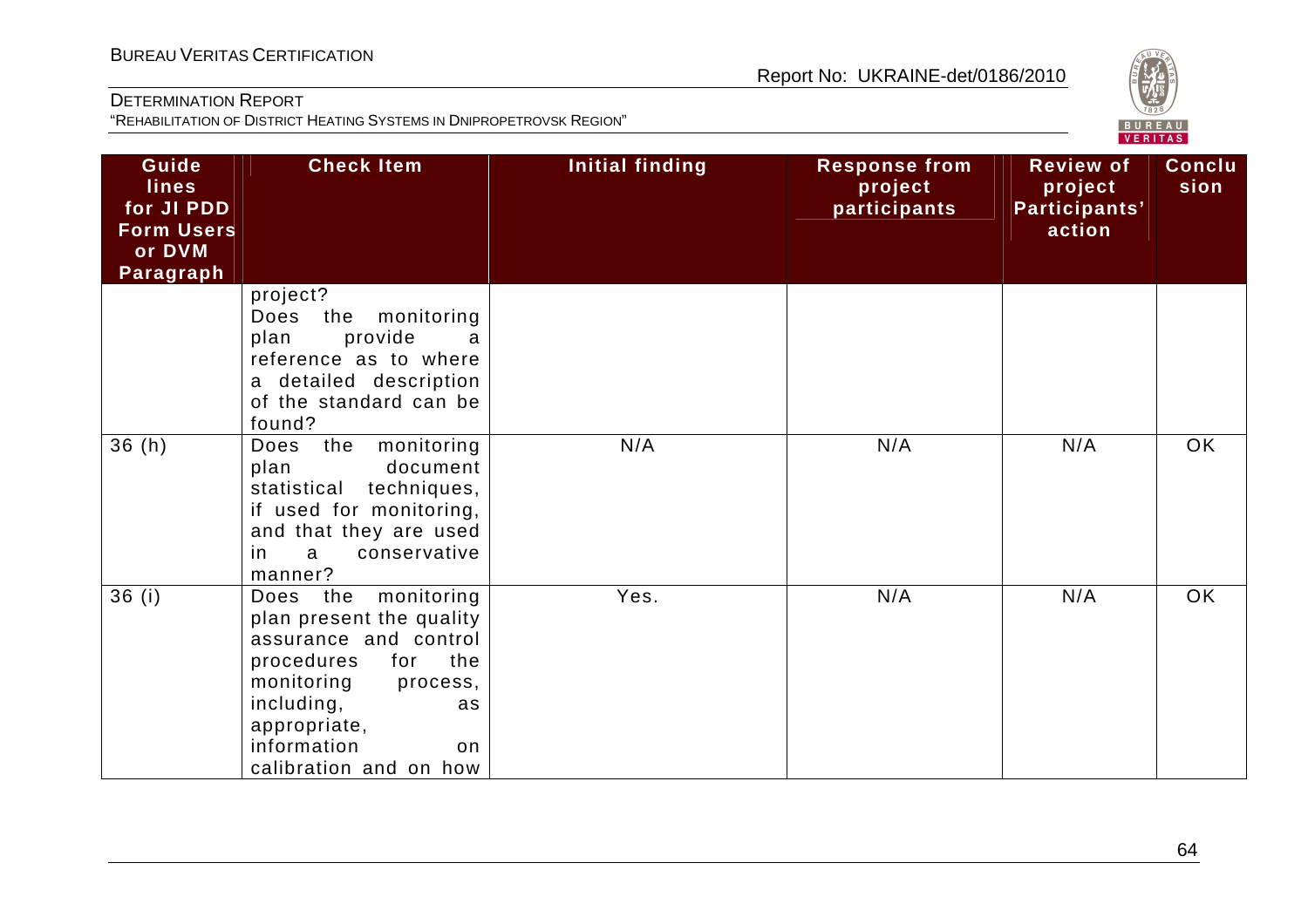

| Guide<br><b>lines</b><br>for JI PDD<br><b>Form Users</b><br>or DVM<br>Paragraph | <b>Check Item</b>                                                                                                                                                                                                                  | Initial finding                                                                                                                                                                                                                                                 | <b>Response from</b><br>project<br>participants | <b>Review of</b><br>project<br>Participants'<br>action                                              | <b>Conclu</b><br>sion |
|---------------------------------------------------------------------------------|------------------------------------------------------------------------------------------------------------------------------------------------------------------------------------------------------------------------------------|-----------------------------------------------------------------------------------------------------------------------------------------------------------------------------------------------------------------------------------------------------------------|-------------------------------------------------|-----------------------------------------------------------------------------------------------------|-----------------------|
|                                                                                 | records on data and/or<br>validity<br>method<br>and<br>accuracy are kept and<br>made available upon<br>request?                                                                                                                    |                                                                                                                                                                                                                                                                 |                                                 |                                                                                                     |                       |
| 36(j)                                                                           | Does the monitoring<br>plan clearly identify the<br>responsibilities and the<br>authority regarding the<br>monitoring activities?                                                                                                  | <b>CAR34</b><br>Please state in the PDD the PDD version 03.<br>(section<br>D.3.)<br>scheme<br>identifying<br>the<br>responsibilities<br>the<br>and<br>authority<br>the<br>regarding<br>monitoring<br>activities<br>for<br>each parameter to<br>be<br>monitored. | This is provided in $ PDD $                     | was<br>checked. The<br>issue<br>is.<br>closed based<br>due<br>corrections<br>made to in<br>the PDD. | OK                    |
| 36(k)                                                                           | monitoring<br>Does<br>the<br>the whole,<br>plan,<br>on<br>reflect good monitoring<br>practices appropriate<br>to the project type?<br>If it is a JI LULUCF<br>project, is the good<br>practice<br>guidance<br>by IPCC<br>developed | The monitoring plan reflects<br>good monitoring practices<br>appropriate to the project<br>type.                                                                                                                                                                | N/A                                             | N/A                                                                                                 | <b>OK</b>             |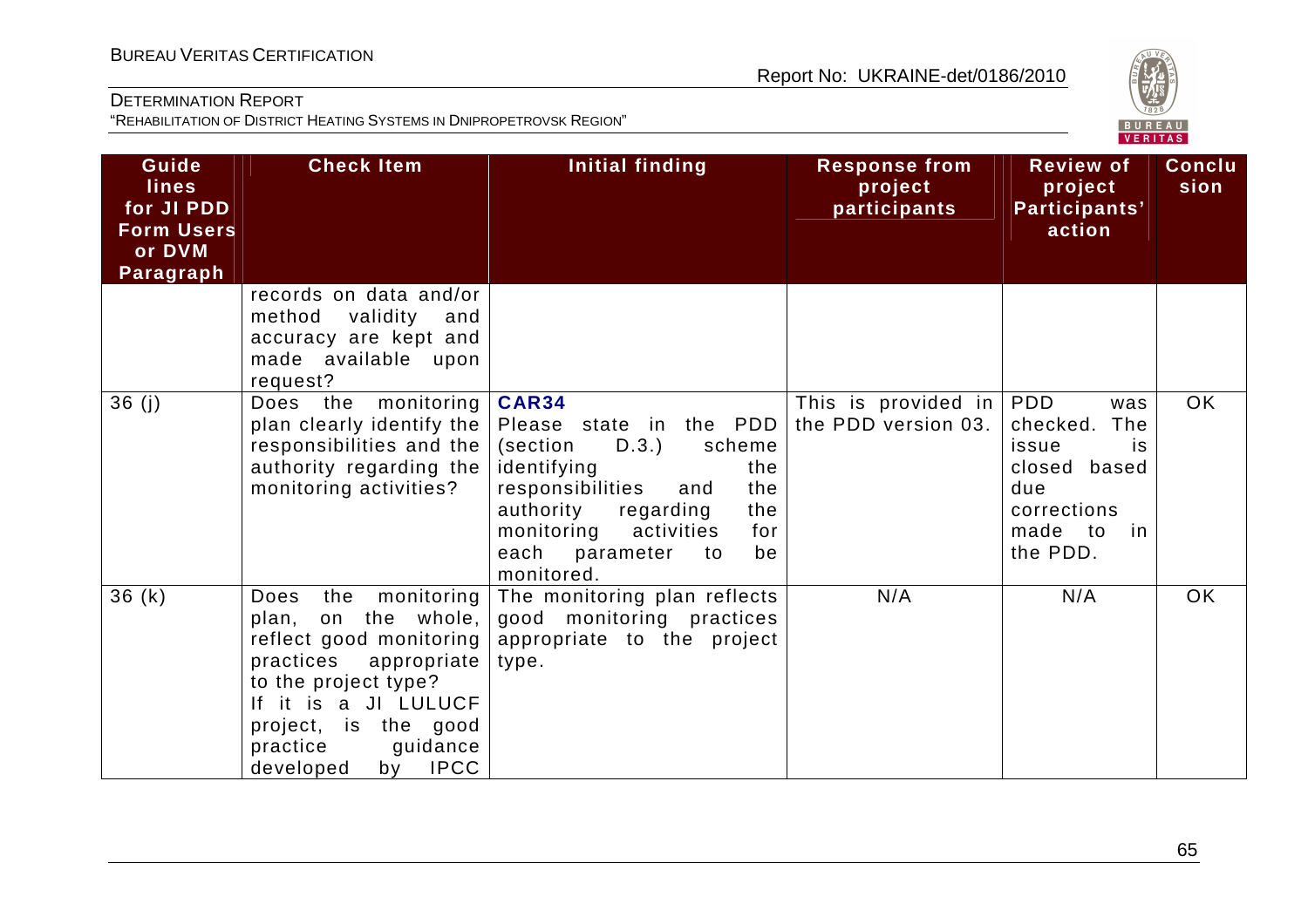

| Guide<br><b>lines</b><br>for JI PDD<br><b>Form Users</b><br>or DVM<br>Paragraph | <b>Check Item</b>                                                                                                                                                                                                                                                                                                                                               | Initial finding                                                                                                                                                                                 | <b>Response from</b><br>project<br>participants                                             | <b>Review of</b><br>project<br>Participants'<br>action | <b>Conclu</b><br>sion                      |
|---------------------------------------------------------------------------------|-----------------------------------------------------------------------------------------------------------------------------------------------------------------------------------------------------------------------------------------------------------------------------------------------------------------------------------------------------------------|-------------------------------------------------------------------------------------------------------------------------------------------------------------------------------------------------|---------------------------------------------------------------------------------------------|--------------------------------------------------------|--------------------------------------------|
|                                                                                 | applied?                                                                                                                                                                                                                                                                                                                                                        |                                                                                                                                                                                                 |                                                                                             |                                                        |                                            |
| 36(1)                                                                           | Does<br>the<br>monitoring<br>plan provide, in tabular<br>form.<br>complete<br>a<br>compilation of the data<br>that<br>need<br>be<br>to<br>collected<br>for<br>its<br>application, including<br>data that are measured<br>or sampled and data<br>that are collected from<br>other sources but not<br>including data that are<br>calculated<br>with<br>equations? | Yes.                                                                                                                                                                                            | N/A                                                                                         | N/A                                                    | OK                                         |
| 36(m)                                                                           | Does the<br>  monitoring<br>plan indicate that the<br>monitored<br>data<br>and<br>required for verification<br>are to be kept for two<br>after the<br>last<br>years                                                                                                                                                                                             | FAR01<br>Please<br>submit<br>any<br>documented<br>which indicates that the data the PDD version 03<br>monitored and required for and will be sand as<br>verification are to be kept instruction | The<br>instruction<br>is<br>indicated<br>in<br>instruction   monitoring $plan$<br>in<br>for | Pending                                                | This<br>issue<br>must<br>be<br>checke<br>d |
|                                                                                 | transfer of ERUs for<br>the project?                                                                                                                                                                                                                                                                                                                            | for two years<br>after the $ $ project<br>crediting period as per $JI $                                                                                                                         | partners<br>during<br>preparation                                                           |                                                        | during<br>verifica                         |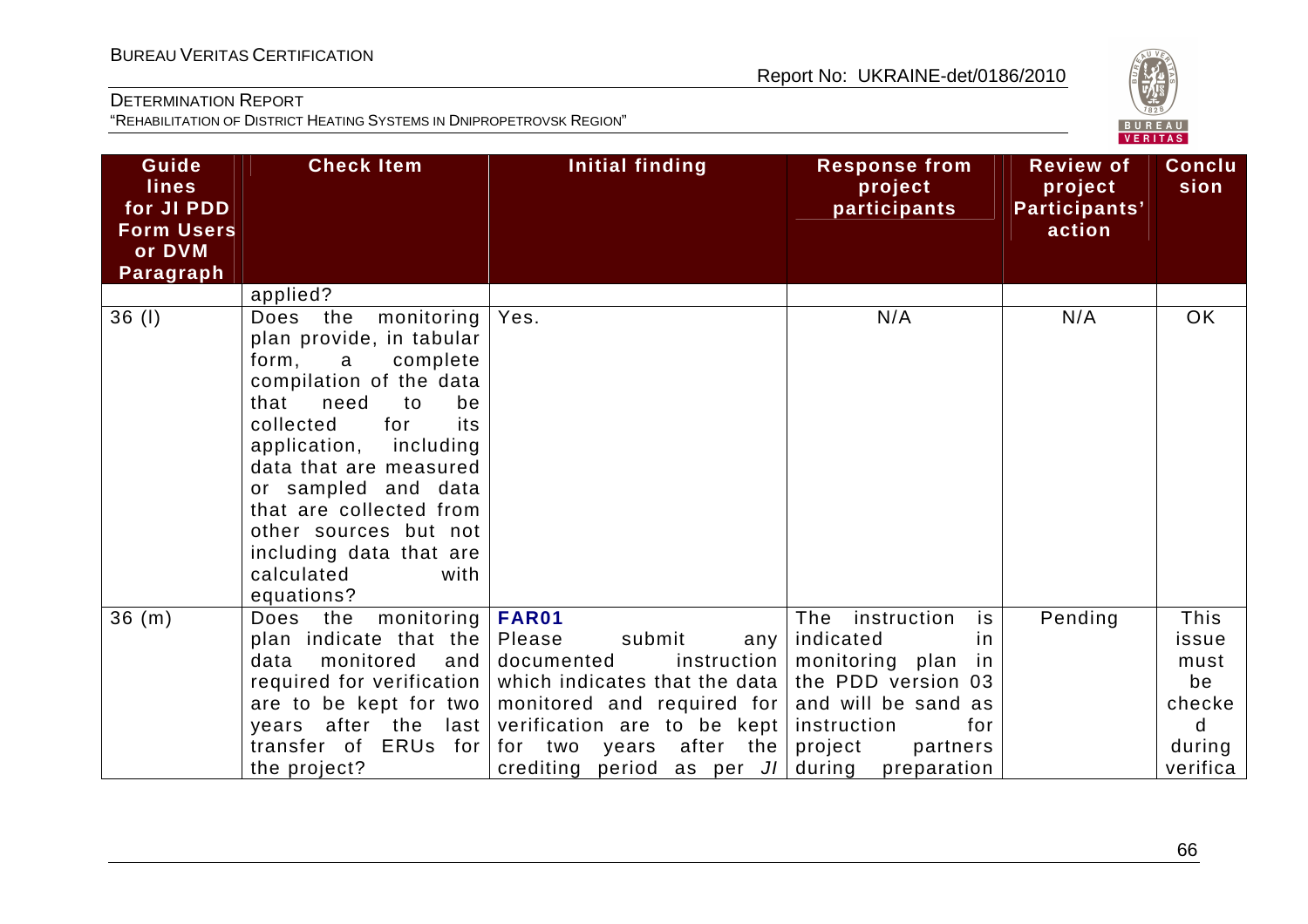

| Guide<br><b>lines</b><br>for JI PDD<br><b>Form Users</b><br>or DVM<br>Paragraph | <b>Check Item</b>                                                                                                                                                                                                                                                                                                                                                | <b>Initial finding</b>                                                                                                                        | <b>Response from</b><br>project<br>participants | <b>Review of</b><br>project<br>Participants'<br>action | <b>Conclu</b><br>sion |
|---------------------------------------------------------------------------------|------------------------------------------------------------------------------------------------------------------------------------------------------------------------------------------------------------------------------------------------------------------------------------------------------------------------------------------------------------------|-----------------------------------------------------------------------------------------------------------------------------------------------|-------------------------------------------------|--------------------------------------------------------|-----------------------|
|                                                                                 |                                                                                                                                                                                                                                                                                                                                                                  | determination<br>and<br>verification manual.                                                                                                  | of<br>monitoring<br>report.                     |                                                        | tion.                 |
| 37                                                                              | If selected elements or<br>combinations<br>of<br>CDM<br>approved<br>methodologies<br>or<br>methodological<br>tools<br>used<br>for<br>are<br>establishing<br>the<br>monitoring plan,<br>are<br>the selected elements<br>combination,<br>or<br>together with elements<br>supplementary<br>developed<br>by<br>the<br>project participants in<br>line with 36 above? | No any selected elements or<br>combinations of approved<br>methodologies<br>CDM<br>or<br>methodological tools used in<br>the monitoring plan. | N/A                                             | N/A                                                    | OK                    |
|                                                                                 |                                                                                                                                                                                                                                                                                                                                                                  | Approved CDM methodology approach only                                                                                                        |                                                 |                                                        |                       |
| 38(a)                                                                           | Does the PDD provide<br>title,<br>reference<br>the<br>number and version of<br><b>CDM</b><br>the<br>approved<br>methodology used?                                                                                                                                                                                                                                | N/A                                                                                                                                           | N/A                                             | N/A                                                    | <b>OK</b>             |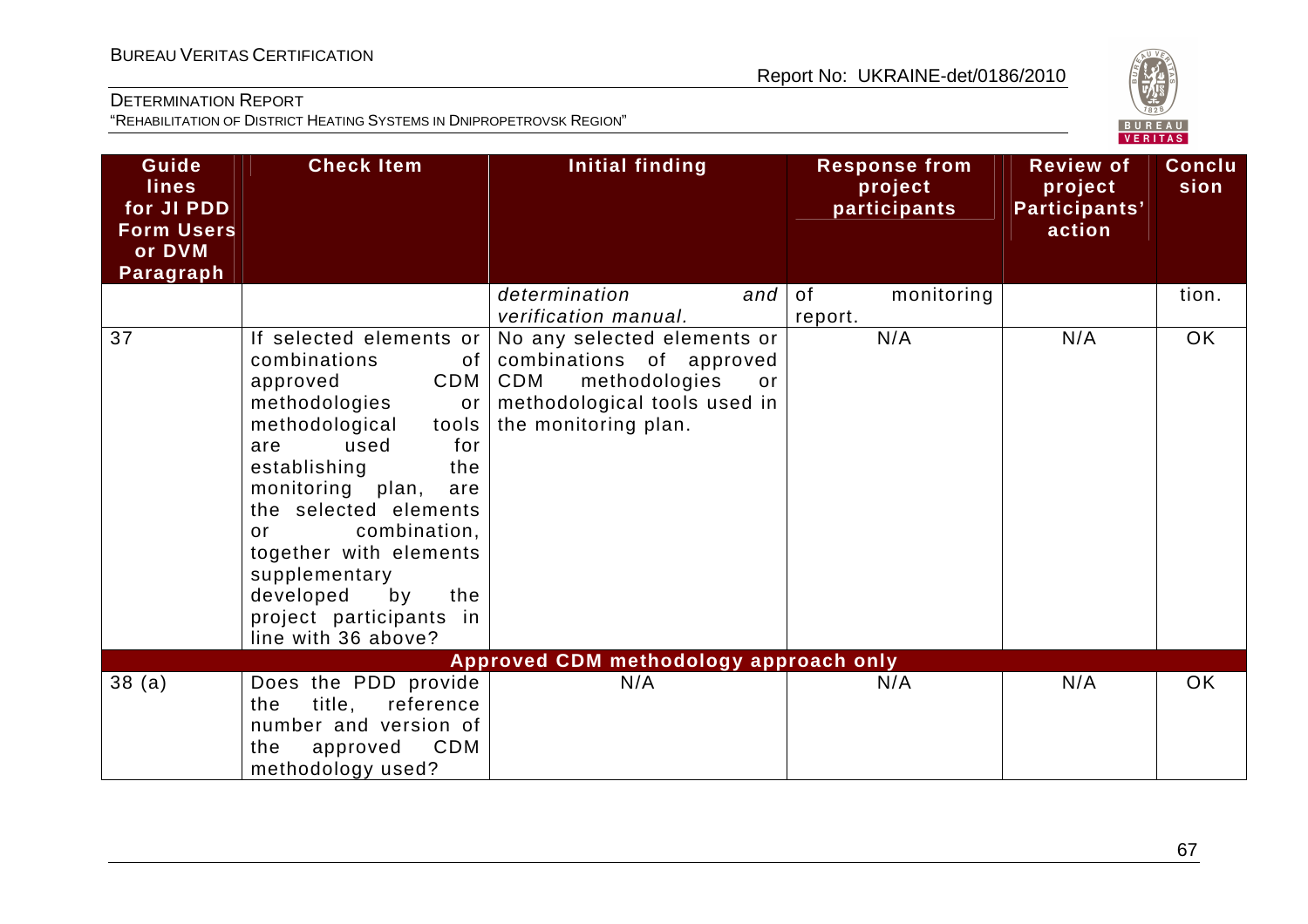

| Guide<br><b>lines</b><br>for JI PDD<br><b>Form Users</b><br>or DVM<br>Paragraph | <b>Check Item</b>                                                                                                                                                                                                                                                                                | <b>Initial finding</b> | <b>Response from</b><br>project<br>participants | <b>Review of</b><br>project<br>Participants'<br>action | <b>Conclu</b><br>sion |
|---------------------------------------------------------------------------------|--------------------------------------------------------------------------------------------------------------------------------------------------------------------------------------------------------------------------------------------------------------------------------------------------|------------------------|-------------------------------------------------|--------------------------------------------------------|-----------------------|
| 38 (a)                                                                          | Is the approved CDM<br>methodology the most<br>recent valid version<br><b>PDD</b><br>the<br>when<br>is i<br>submitted<br>for<br>publication? If not, is<br>the methodology still<br>within the grace period<br>(was the methodology<br>revised to a newer<br>version in the past two<br>months)? | N/A                    | N/A                                             | N/A                                                    | OK                    |
| 38(b)                                                                           | Does the PDD provide<br>a description of why<br><b>CDM</b><br>approved<br>the<br>methodology<br>is<br>applicable<br>to<br>the<br>project?                                                                                                                                                        | N/A                    | N/A                                             | N/A                                                    | OK                    |
| 38 <sub>(c)</sub>                                                               | Are all explanations,<br>descriptions<br>and<br>analyses pertaining to<br>monitoring in the PDD<br>made in accordance                                                                                                                                                                            | N/A                    | N/A                                             | N/A                                                    | OK                    |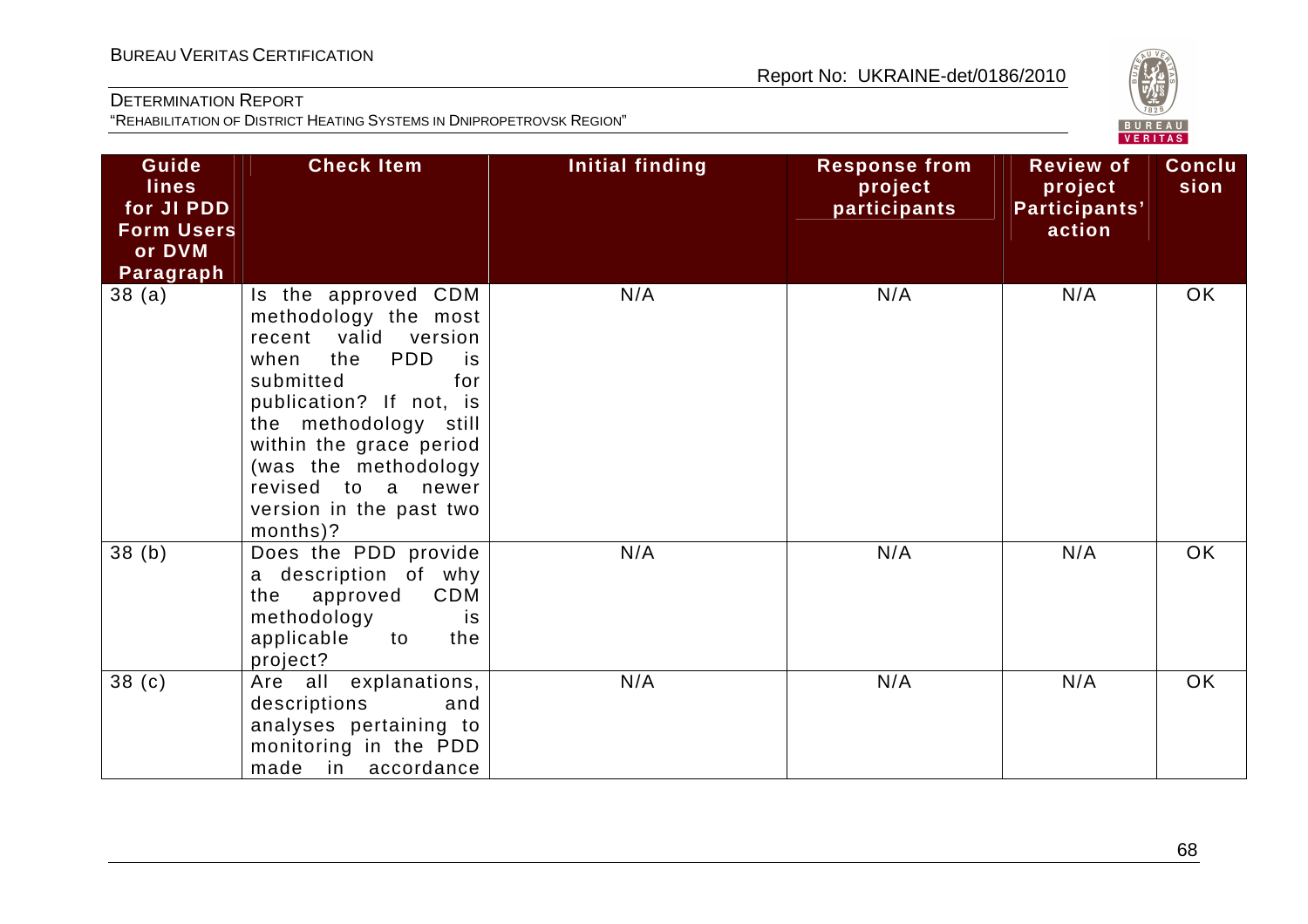

| Guide<br><b>lines</b><br>for JI PDD<br><b>Form Users</b><br>or DVM<br>Paragraph | <b>Check Item</b>                                                                                                                                                                                                                                                                                             | Initial finding                                                                                                        | <b>Response from</b><br>project<br>participants | <b>Review of</b><br>project<br>Participants'<br>action | <b>Conclu</b><br>sion |
|---------------------------------------------------------------------------------|---------------------------------------------------------------------------------------------------------------------------------------------------------------------------------------------------------------------------------------------------------------------------------------------------------------|------------------------------------------------------------------------------------------------------------------------|-------------------------------------------------|--------------------------------------------------------|-----------------------|
|                                                                                 | the<br>referenced<br>with<br><b>CDM</b><br>approved<br>methodology?                                                                                                                                                                                                                                           |                                                                                                                        |                                                 |                                                        |                       |
| 38 <sub>(d)</sub>                                                               | Is the monitoring plan<br>established<br>appropriately<br>as<br>a<br>result?                                                                                                                                                                                                                                  | N/A                                                                                                                    | N/A                                             | N/A                                                    | <b>OK</b>             |
|                                                                                 |                                                                                                                                                                                                                                                                                                               | Applicable to both JI specific approach and approved CDM methodology approach                                          |                                                 |                                                        |                       |
| 39                                                                              | indicates<br>periods<br>monitoring<br>during the<br>crediting<br>period:<br>(a) Is the underlying<br>project composed of<br>clearly<br>identifiable<br>components for which<br>emission reductions or<br>enhancements<br>0f<br>removals<br>be<br>can<br>calculated<br>independently?<br>(b) Can monitoring be | If the monitoring plan There are no overlapping<br>overlapping   monitoring periods<br>during<br>the crediting period. | N/A                                             | N/A                                                    | <b>OK</b>             |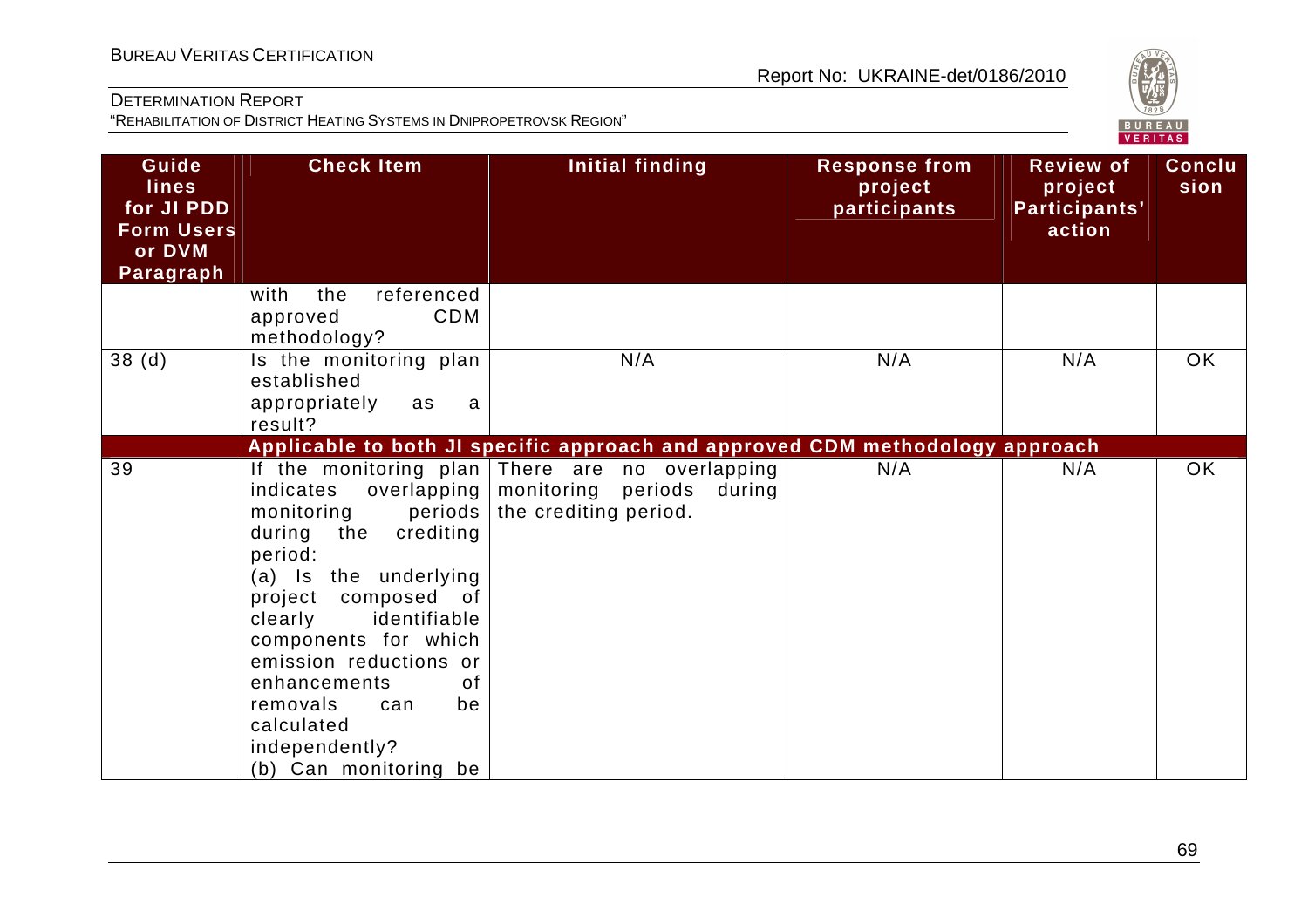

| Guide<br><b>lines</b><br>for JI PDD<br><b>Form Users</b><br>or DVM<br>Paragraph | <b>Check Item</b>                                                                                                                                                                                                                                                                                                                                                                                                                                                                                                                            | Initial finding | <b>Response from</b><br>project<br>participants | <b>Review of</b><br>project<br>Participants'<br>action | <b>Conclu</b><br>sion |
|---------------------------------------------------------------------------------|----------------------------------------------------------------------------------------------------------------------------------------------------------------------------------------------------------------------------------------------------------------------------------------------------------------------------------------------------------------------------------------------------------------------------------------------------------------------------------------------------------------------------------------------|-----------------|-------------------------------------------------|--------------------------------------------------------|-----------------------|
|                                                                                 | performed<br>independently for each<br>of these components<br>(i.e.<br>the<br>data/parameters<br>monitored<br>for<br>one<br>component<br>not<br>are<br>dependent<br>on/effect<br>data/parameters to be<br>monitored for another<br>component)?<br>(c) Does the monitoring<br>that<br>plan<br>ensure<br>monitoring<br>is<br>for<br>performed<br>all<br>components and that in<br>these cases all the<br>requirements of the JI<br>guidelines and further<br>guidance by the JISC<br>regarding<br>monitoring<br>are met?<br>(d)<br>the<br>Does |                 |                                                 |                                                        |                       |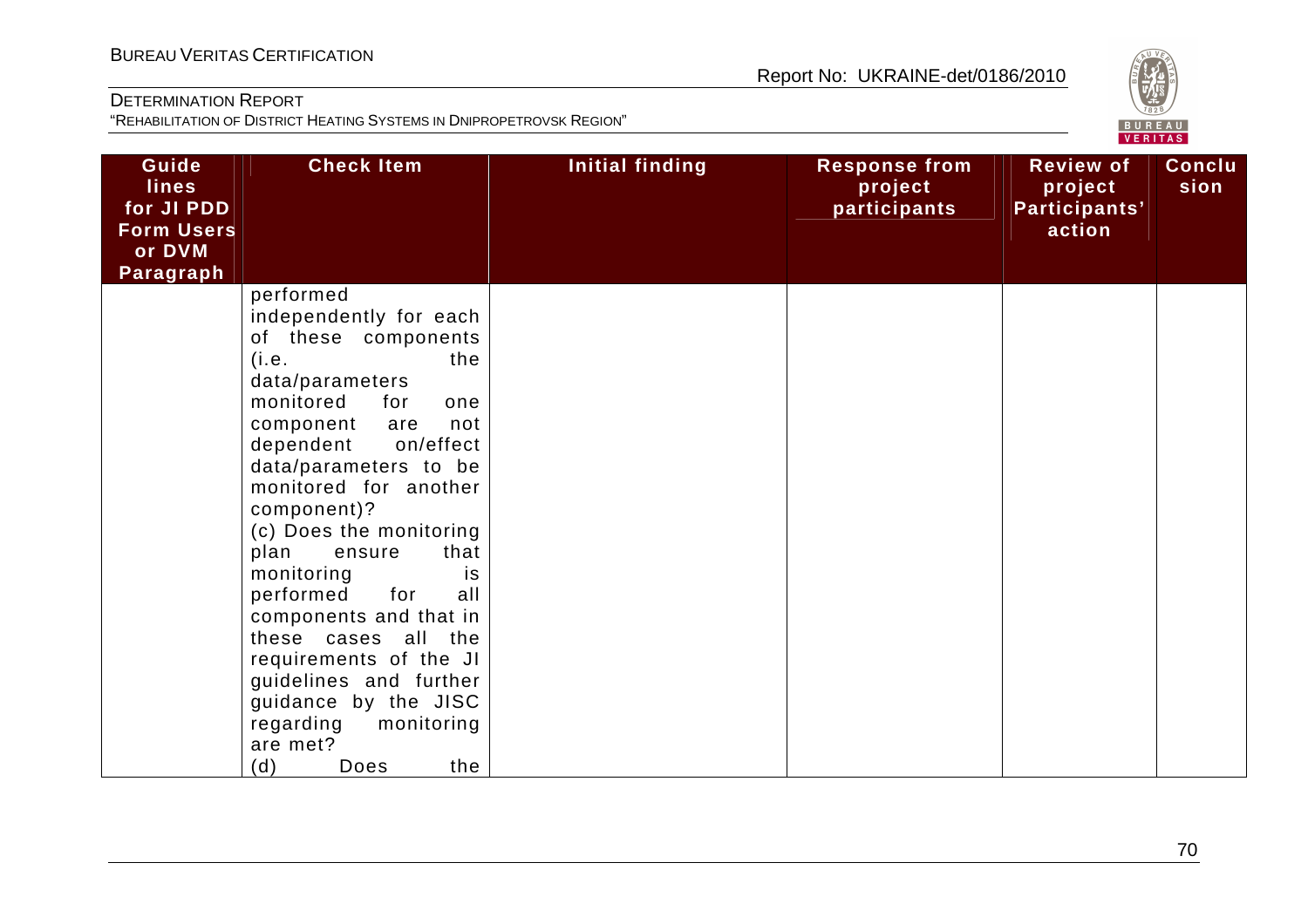

| Guide<br><b>lines</b><br>for JI PDD<br><b>Form Users</b><br>or DVM<br>Paragraph | <b>Check Item</b>                                                                                                                                                                                                                 | Initial finding                                                                                                                                                                                                                                                                                                                                                                                                                                  | <b>Response from</b><br>project<br>participants                                           | <b>Review of</b><br>project<br>Participants'<br>action                                                                    | <b>Conclu</b><br>sion |
|---------------------------------------------------------------------------------|-----------------------------------------------------------------------------------------------------------------------------------------------------------------------------------------------------------------------------------|--------------------------------------------------------------------------------------------------------------------------------------------------------------------------------------------------------------------------------------------------------------------------------------------------------------------------------------------------------------------------------------------------------------------------------------------------|-------------------------------------------------------------------------------------------|---------------------------------------------------------------------------------------------------------------------------|-----------------------|
|                                                                                 | monitoring<br>plan<br>explicitly provide for<br>overlapping monitoring<br>periods<br>of<br>clearly<br>defined<br>project<br>components, justify its<br>need and state how the<br>conditions<br>mentioned<br>in $(a)-(c)$ are met? |                                                                                                                                                                                                                                                                                                                                                                                                                                                  |                                                                                           |                                                                                                                           |                       |
|                                                                                 |                                                                                                                                                                                                                                   | Leakage                                                                                                                                                                                                                                                                                                                                                                                                                                          |                                                                                           |                                                                                                                           |                       |
|                                                                                 |                                                                                                                                                                                                                                   | JI specific approach only                                                                                                                                                                                                                                                                                                                                                                                                                        |                                                                                           |                                                                                                                           |                       |
| 40(a)                                                                           | PDD<br>Does<br>the<br>project<br>and<br>appropriately explain<br>which<br>sources<br>of <sub>1</sub><br>leakage<br>are to<br>calculated and which<br>can be neglected?                                                            | <b>CAR35</b><br>appropriately describe It is stated in the section<br>an assessment of the $ E.2$ that possible leakage is $ $<br>potential leakage of the negligible (less than 1% of in proposed project<br>the total direct emissions)<br>and indirect emissions are<br>not under control of project<br>be developer.<br>However project participants<br>undertake<br>must<br>an<br>assessment of the potential<br>leakage of the proposed JI | This<br>section<br>was<br>reworked.<br>No <sub>1</sub><br>leakage is expected<br>activity | <b>PDD</b><br>was<br>The<br>checked.<br>issue<br>is<br>closed based<br>due<br>corrections<br>made to<br>in in<br>the PDD. | OK                    |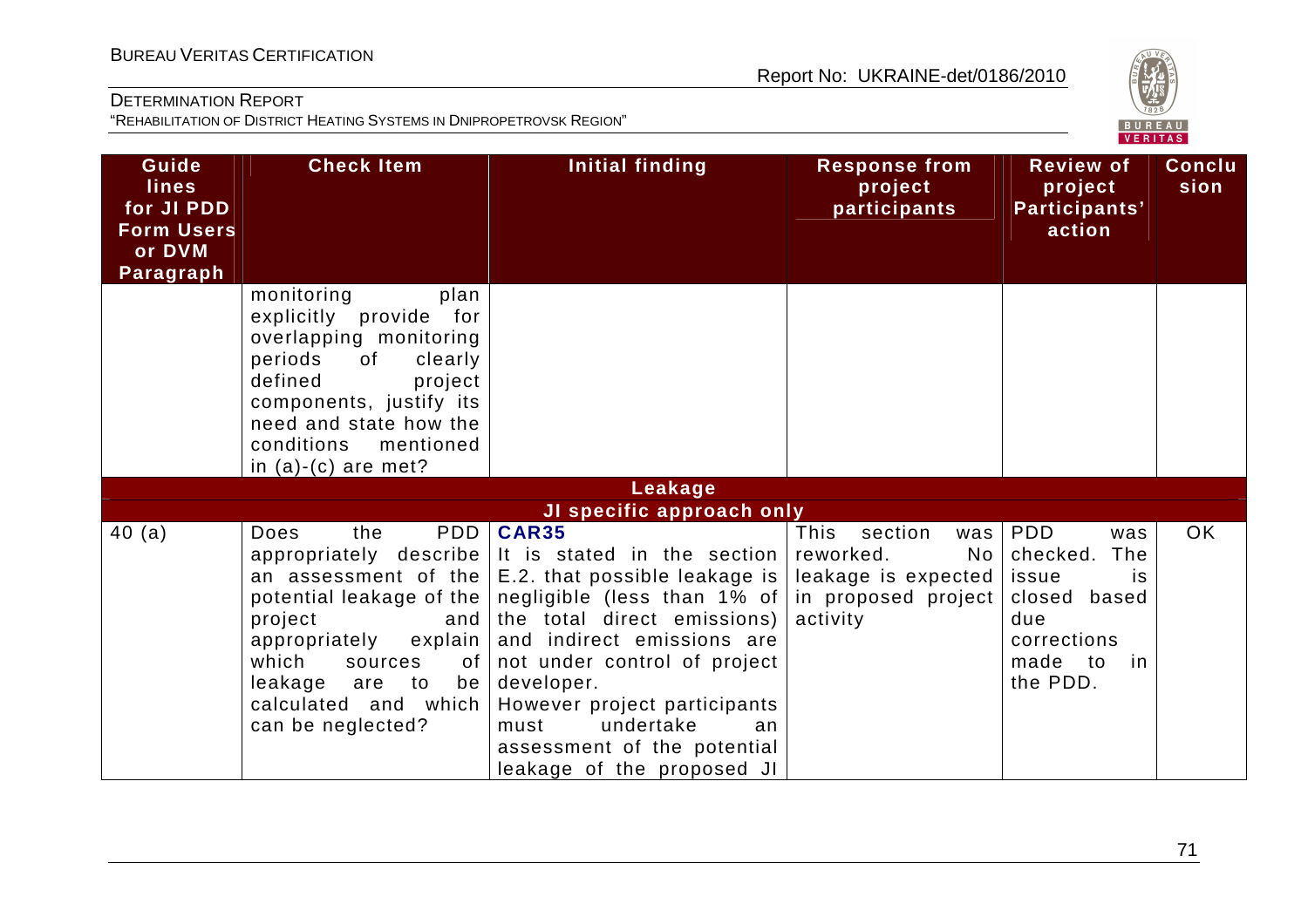

| Guide<br><b>lines</b><br>for JI PDD<br><b>Form Users</b><br>or DVM<br>Paragraph | <b>Check Item</b>                                                                                                                                   | <b>Initial finding</b>                                                                                                                                                                                                                                                                                                                 | <b>Response from</b><br>project<br>participants | <b>Review of</b><br>project<br>Participants'<br>action | <b>Conclu</b><br>sion |
|---------------------------------------------------------------------------------|-----------------------------------------------------------------------------------------------------------------------------------------------------|----------------------------------------------------------------------------------------------------------------------------------------------------------------------------------------------------------------------------------------------------------------------------------------------------------------------------------------|-------------------------------------------------|--------------------------------------------------------|-----------------------|
| 40(b)                                                                           | Does the PDD provide  <br>a procedure for an $ex$                                                                                                   | project and explain which<br>sources of leakage are to be<br>calculated, and which can<br>neglected<br>be<br>as<br>per<br>Guidance on criteria<br>for<br>baseline<br>setting<br>and<br>monitoring Please add the<br>appropriate assessment to<br>the section B of the PDD.<br>No leakage is expected for<br>the<br>proposed<br>project | N/A                                             | N/A                                                    | OK                    |
|                                                                                 | estimate<br>of<br>ante<br>leakage?                                                                                                                  | activity.                                                                                                                                                                                                                                                                                                                              |                                                 |                                                        |                       |
|                                                                                 |                                                                                                                                                     | Approved CDM methodology approach only                                                                                                                                                                                                                                                                                                 |                                                 |                                                        |                       |
| 41                                                                              | and<br>Are the leakage<br>the procedure for its<br>estimation defined<br>-in<br>accordance<br>with<br>the<br><b>CDM</b><br>approved<br>methodology? | N/A                                                                                                                                                                                                                                                                                                                                    | N/A                                             | N/A                                                    | <b>OK</b>             |
|                                                                                 |                                                                                                                                                     | Estimation of emission reductions or enhancements of net removals                                                                                                                                                                                                                                                                      |                                                 |                                                        |                       |
| 42                                                                              | Does the PDD indicate The                                                                                                                           | of<br>assessment<br>which of the following emissions in the baseline                                                                                                                                                                                                                                                                   | N/A                                             | N/A                                                    | OK                    |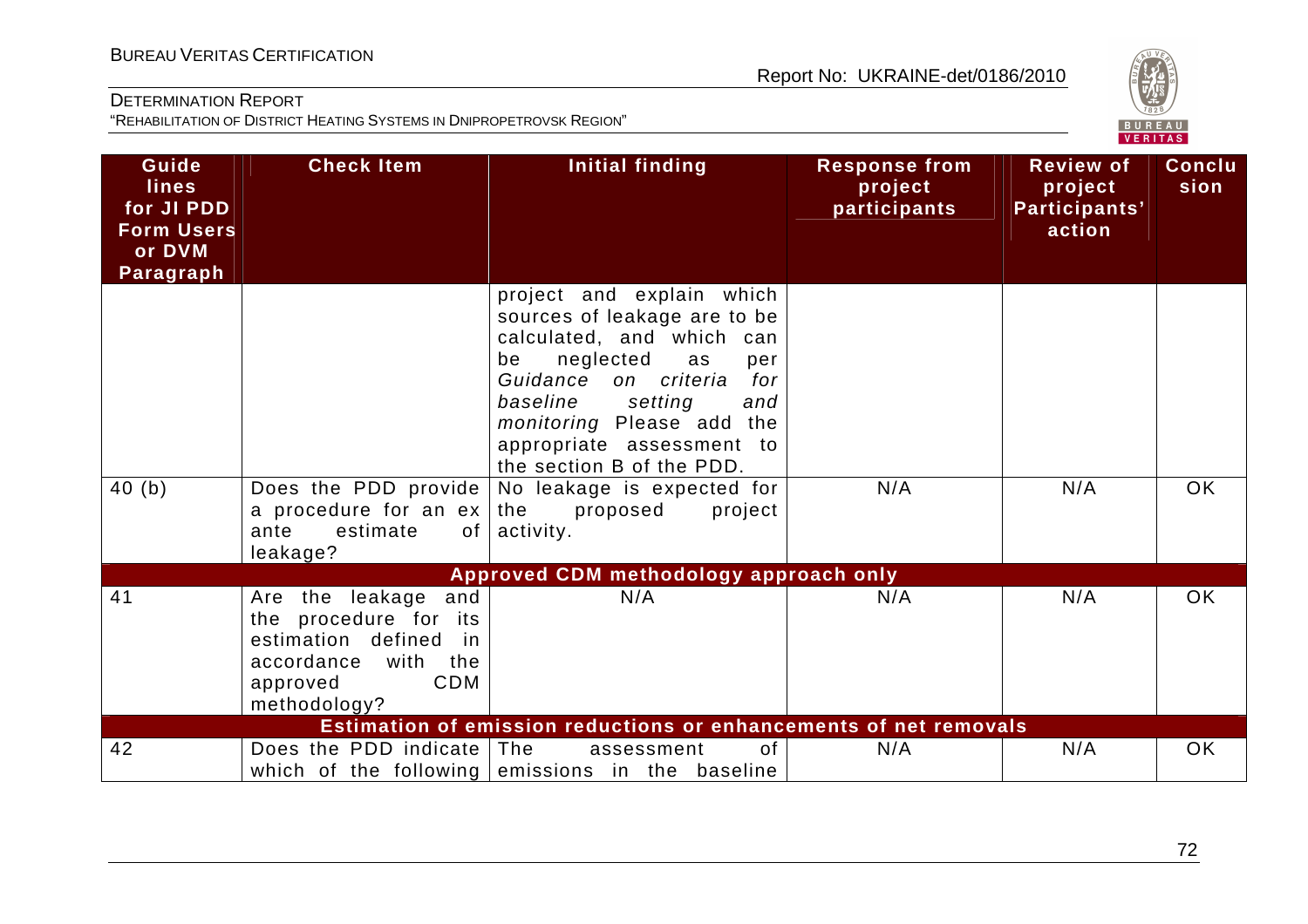

| Guide<br><b>lines</b><br>for JI PDD<br><b>Form Users</b><br>or DVM<br>Paragraph | <b>Check Item</b>                                                                                                                                                                                                                                                                                 | Initial finding                                                                                                                                                                                                            | <b>Response from</b><br>project<br>participants | <b>Review of</b><br>project<br>Participants'<br>action | <b>Conclu</b><br>sion |
|---------------------------------------------------------------------------------|---------------------------------------------------------------------------------------------------------------------------------------------------------------------------------------------------------------------------------------------------------------------------------------------------|----------------------------------------------------------------------------------------------------------------------------------------------------------------------------------------------------------------------------|-------------------------------------------------|--------------------------------------------------------|-----------------------|
|                                                                                 | approaches<br>it I<br>chooses?<br>(a) Assessment<br>0f<br>emissions<br>or<br>net<br>in<br>removals<br>the<br>baseline scenario and<br>in the project scenario<br>(b) Direct assessment<br>of emission reductions                                                                                  | scenario and in the project<br>scenario was used.                                                                                                                                                                          |                                                 |                                                        |                       |
| 43                                                                              | 42 is chosen, does the<br>PDD provide ex ante<br>estimates of:<br>for<br>the<br>removals<br>project scenario (within<br>the project boundary)?<br>(b)<br>Leakage,<br>as.<br>applicable?<br>(c) Emissions or<br>net<br>removals<br>the<br>for<br>baseline<br>scenario<br>(within<br>project<br>the | If the approach (a) in $ $ The estimation of emissions<br>for the project,<br>baseline<br>scenario<br>emission<br>and<br>reductions<br>ante<br>ex<br>is<br>(a) Emissions or net provided in the section $E$ of<br>the PDD. | N/A                                             | N/A                                                    | <b>OK</b>             |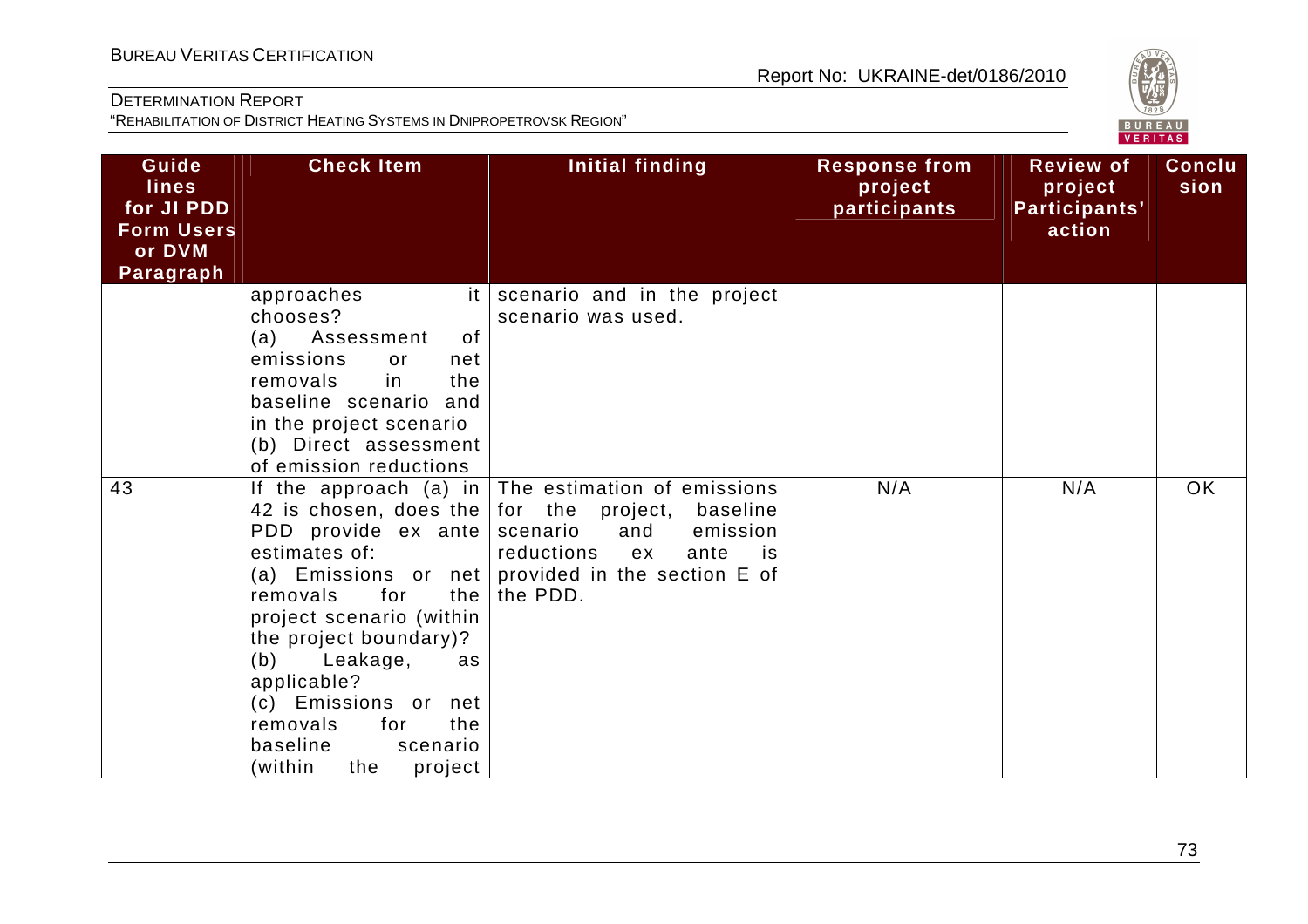

| Guide<br><b>lines</b><br>for JI PDD<br><b>Form Users</b><br>or DVM<br>Paragraph | <b>Check Item</b>                                                                                                                                                                                                                                                                                                                           | Initial finding                  |                  | <b>Response from</b><br>project<br>participants | <b>Review of</b><br>project<br>Participants'<br>action | <b>Conclu</b><br>sion |
|---------------------------------------------------------------------------------|---------------------------------------------------------------------------------------------------------------------------------------------------------------------------------------------------------------------------------------------------------------------------------------------------------------------------------------------|----------------------------------|------------------|-------------------------------------------------|--------------------------------------------------------|-----------------------|
|                                                                                 | boundary)?<br>(d)<br>Emission<br>reductions<br>or<br>enhancements of<br>net<br>removals adjusted<br>by<br>leakage?                                                                                                                                                                                                                          |                                  |                  |                                                 |                                                        |                       |
| 44                                                                              | If the approach (b) in<br>42 is chosen, does the<br>PDD provide ex ante<br>estimates of:<br>Emission<br>(a)<br>reductions<br>or<br>enhancements of<br>net<br>removals (within<br>the<br>project boundary)?<br>(b)<br>Leakage,<br>as<br>applicable?<br>(c) Emission reductions<br>or enhancements of net<br>removals adjusted by<br>leakage? | N/A                              |                  | N/A                                             | N/A                                                    | <b>OK</b>             |
| 45                                                                              | For both approaches in<br>42                                                                                                                                                                                                                                                                                                                | <b>CAR36</b><br>The<br>estimates | <b>GHG</b><br>0f | Corresponding<br>corrections                    | <b>PDD</b><br>was<br>The<br>checked.<br>are            | <b>OK</b>             |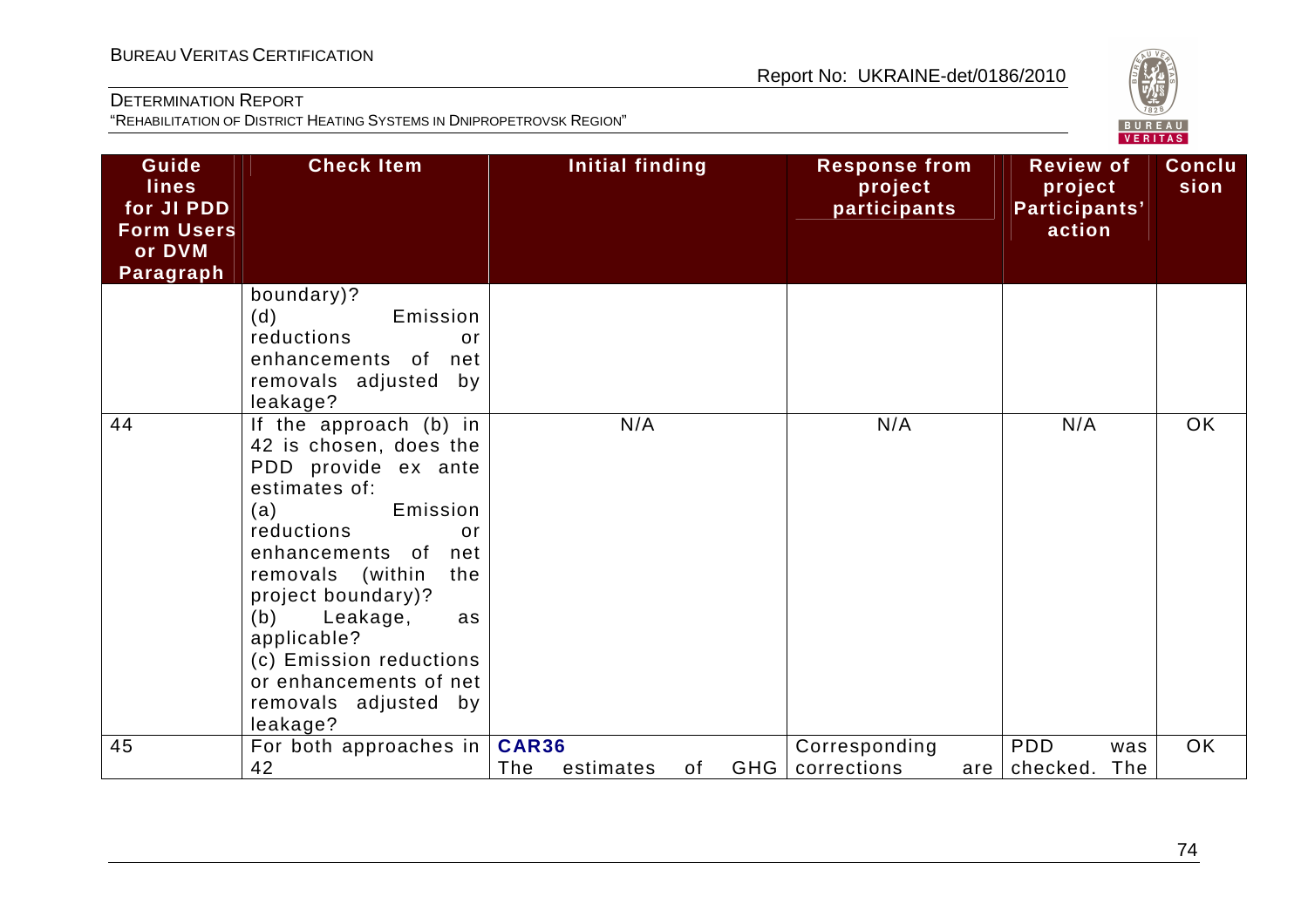

| Guide<br><b>lines</b><br>for JI PDD<br><b>Form Users</b><br>or DVM<br>Paragraph | <b>Check Item</b>                                                                                                                                                                                                                                                                                                                                                                                                            | Initial finding                                                                                                                                                                                                                                                                                                                                                                                                                                                                                                                                                                                                                                                                                                          | <b>Response from</b><br>project<br>participants | <b>Review of</b><br>project<br>Participants'<br>action                                                        | <b>Conclu</b><br>sion |
|---------------------------------------------------------------------------------|------------------------------------------------------------------------------------------------------------------------------------------------------------------------------------------------------------------------------------------------------------------------------------------------------------------------------------------------------------------------------------------------------------------------------|--------------------------------------------------------------------------------------------------------------------------------------------------------------------------------------------------------------------------------------------------------------------------------------------------------------------------------------------------------------------------------------------------------------------------------------------------------------------------------------------------------------------------------------------------------------------------------------------------------------------------------------------------------------------------------------------------------------------------|-------------------------------------------------|---------------------------------------------------------------------------------------------------------------|-----------------------|
|                                                                                 | 43 or 44 given:<br>basis?<br>(ii) At least from the $CARS7$<br>beginning until<br>the<br>end of the crediting  <br>period?<br>(iii) On a source-by-<br>source/sink-by-sink<br>basis?<br>(iv) For each GHG?<br>$(v)$ In tones of $CO2$<br>equivalent,<br>global<br>subsequently revised<br>Article 5 of the Kyoto<br>Protocol?<br>Are the formula three sources.<br>(b)<br>used for calculating the   Please correct/clarify. | (a) Are the estimates in emissions must be stated made in the Excel issue<br>from the beginning until the<br>(i) On a periodic end of the crediting period Annexes 4 and the<br>for each year.<br>The estimates of GHG<br>emissions are provided for<br>two sources:<br>E1r - emissions of $CO2$ from<br>heat generation sources<br>operated by systems of heat<br>supply of Dnipropetrovsk<br>region,<br>using $ E2r -$ emissions of $CO2$ due<br>warming to electricity production to<br>potentials defined by the grid, that consumed by<br>decision $2/CP.3$ or as boiler houses and heating<br>points.<br>in $accordance$ with However Table 10 contains<br>estimated<br>0f<br>amount<br>Emission Reductions<br>for | Annexes<br>3,  <br>PDD version 03.              | is<br>closed based<br>due<br>corrections<br>made to in<br>the PDD and<br>the<br>supplementin<br>g Excel file. |                       |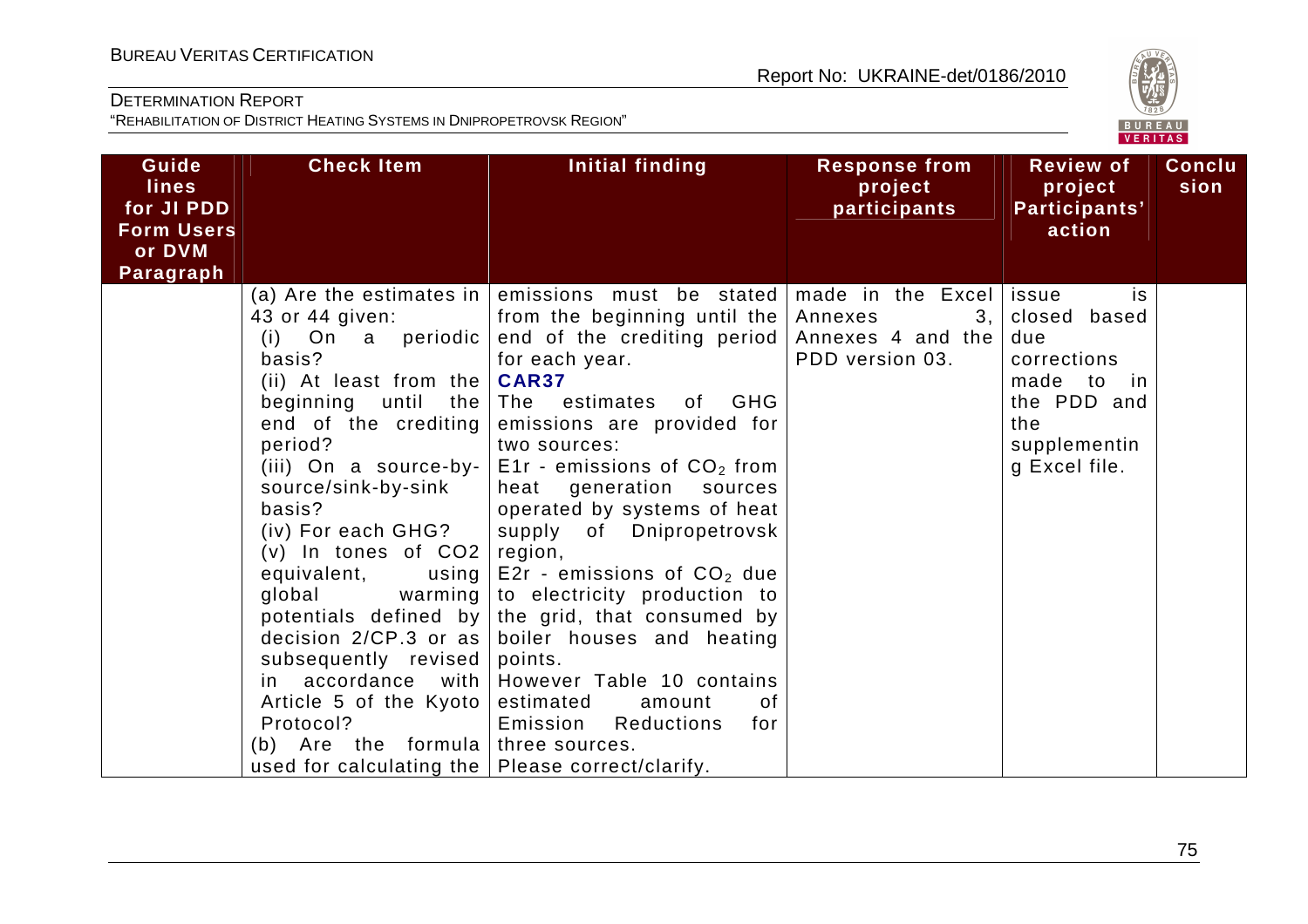

| Guide<br><b>lines</b><br>for JI PDD<br><b>Form Users</b><br>or DVM | <b>Check Item</b>                                                                                                                                                                                                                                                                                                                                                                                                                                                                                                                                                                 | <b>Initial finding</b>                                                                                                                              | <b>Response from</b><br>project<br>participants | <b>Review of</b><br>project<br>Participants'<br>action | <b>Conclu</b><br>sion |
|--------------------------------------------------------------------|-----------------------------------------------------------------------------------------------------------------------------------------------------------------------------------------------------------------------------------------------------------------------------------------------------------------------------------------------------------------------------------------------------------------------------------------------------------------------------------------------------------------------------------------------------------------------------------|-----------------------------------------------------------------------------------------------------------------------------------------------------|-------------------------------------------------|--------------------------------------------------------|-----------------------|
| Paragraph                                                          | estimates in 43 or $44   \text{CAR}38$<br>throughout<br>consistent<br>the PDD?<br>$(c)$ For<br>calculating  <br>estimates in 43 or 44, $ $<br>key<br>factors<br>are<br>influencing<br>the<br>baseline emissions or<br>removals<br>and<br>the<br>activity level of<br>the<br>project<br>the<br>and<br>emissions<br>or<br>net<br>removals as well as<br>risks associated with<br>the project taken into<br>account,<br>as<br>appropriate?<br>(d) Are data sources<br>used for calculating the<br>estimates in 43 or 44<br>clearly<br>identified,<br>reliable<br>and<br>transparent? | The estimates of ERUs in<br>Excel<br>Annexes<br>the<br>3,<br>Annexes 4 and the PDD are<br>not consistent. Please make<br>corresponding corrections. |                                                 |                                                        |                       |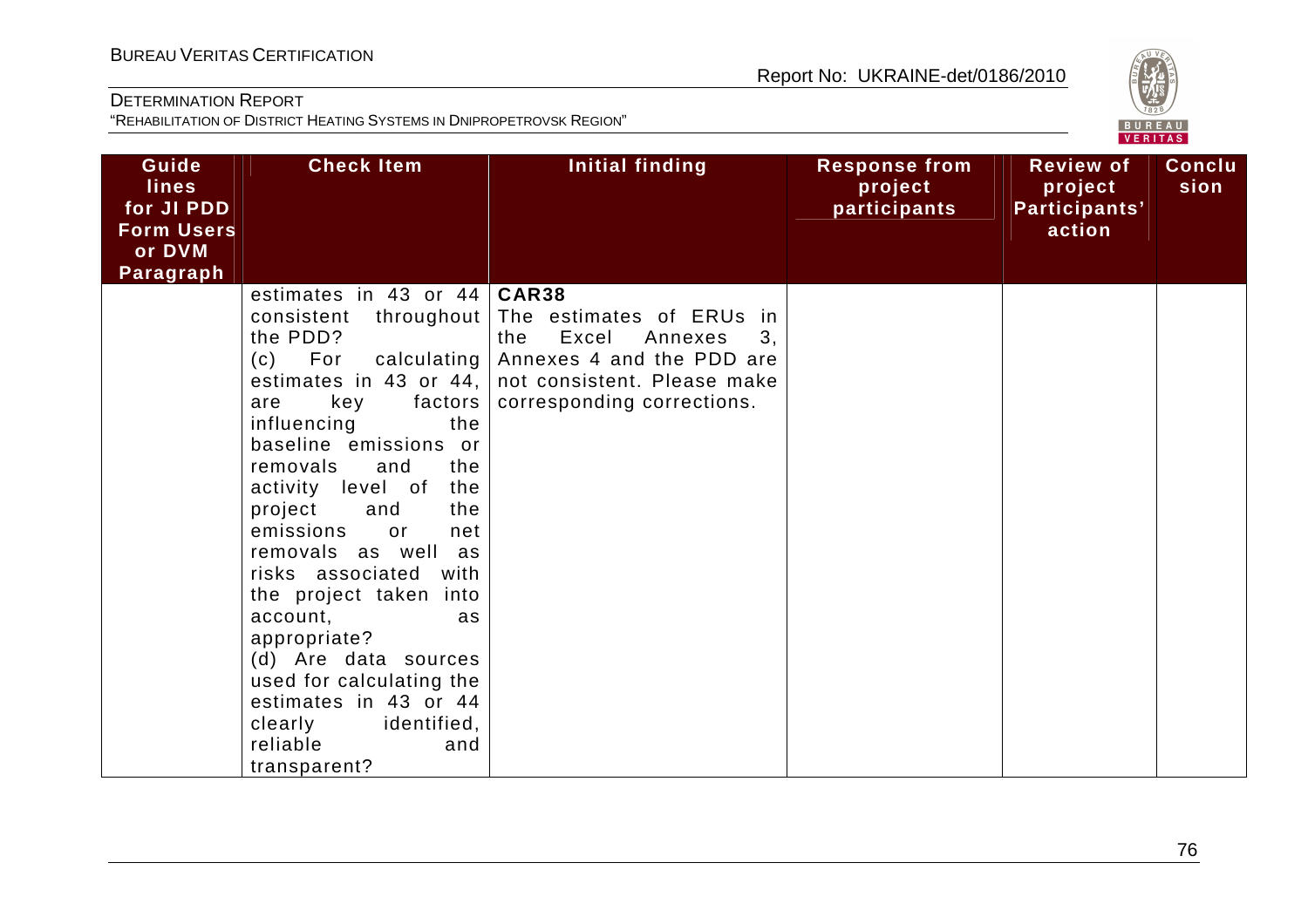

| Guide<br><b>lines</b><br>for JI PDD<br><b>Form Users</b><br>or DVM<br><b>Paragraph</b> | <b>Check Item</b>                                                                                                                                                                                                                                                                                                                                                                                                                                                                                                                                                      | Initial finding | <b>Response from</b><br>project<br>participants | <b>Review of</b><br>project<br>Participants'<br>action | <b>Conclu</b><br>sion |
|----------------------------------------------------------------------------------------|------------------------------------------------------------------------------------------------------------------------------------------------------------------------------------------------------------------------------------------------------------------------------------------------------------------------------------------------------------------------------------------------------------------------------------------------------------------------------------------------------------------------------------------------------------------------|-----------------|-------------------------------------------------|--------------------------------------------------------|-----------------------|
|                                                                                        | emission<br>Are<br>(e)<br>(including)<br>factors<br>default<br>emission<br>factors) if used for<br>calculating<br>the<br>estimates in 43 or 44<br>selected by carefully<br>balancing accuracy and<br>reasonableness,<br>and<br>appropriately justified<br>of the choice?<br>(f) Is the estimation in<br>43 or 44 based on<br>conservative<br>assumptions and the<br>plausible<br>most<br>scenarios<br>in<br>a<br>transparent manner?<br>(g) Are the estimates in<br>43 or 44 consistent<br>throughout the PDD?<br>$(h)$ Is<br>the<br>annual<br>of estimated<br>average |                 |                                                 |                                                        |                       |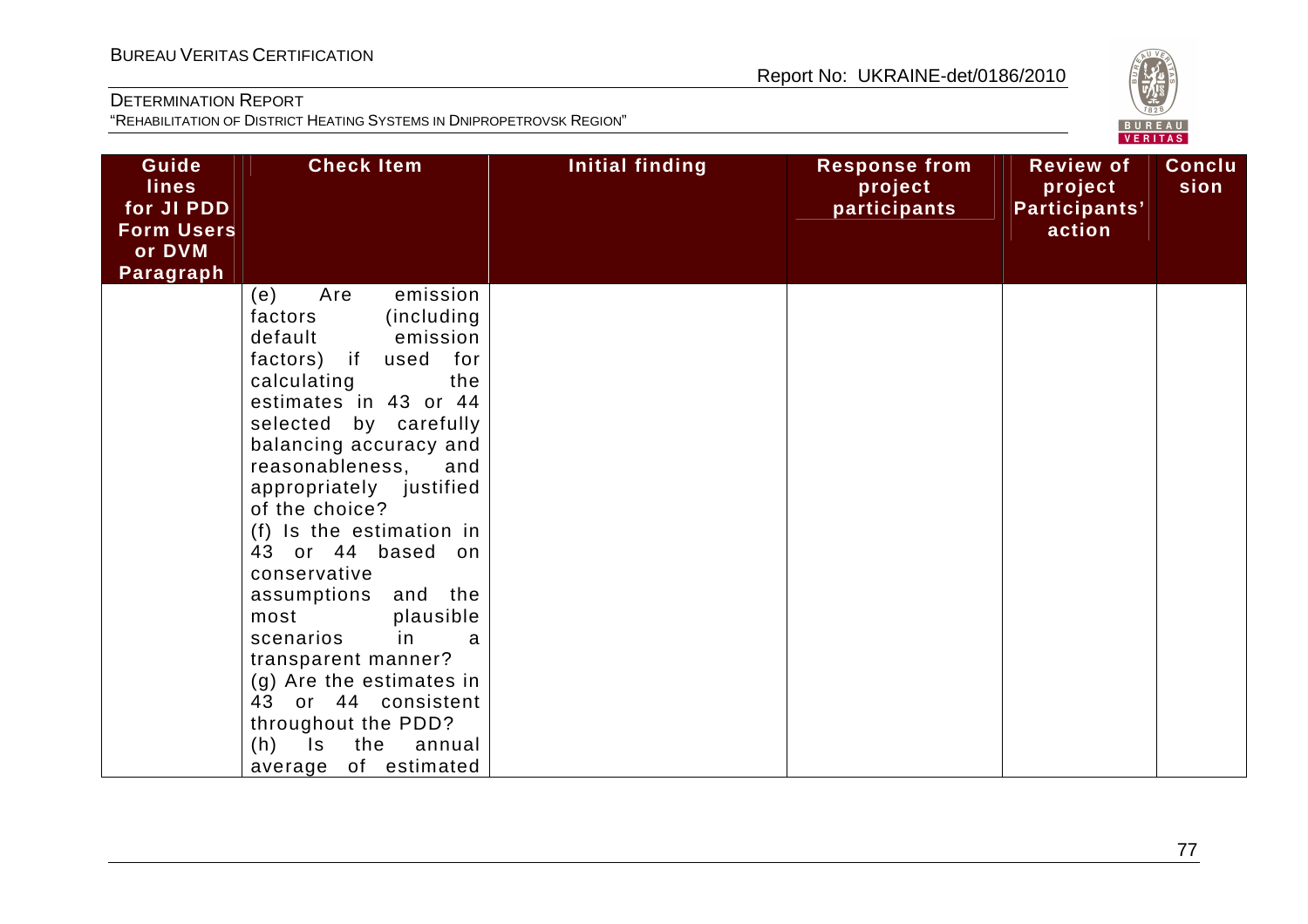# Report No: UKRAINE-det/0186/2010

# DETERMINATION REPORT

BUREAU <sup>V</sup>ERITAS <sup>C</sup>ERTIFICATION

| Guide<br><b>lines</b><br>for JI PDD<br><b>Form Users</b><br>or DVM<br>Paragraph | <b>Check Item</b>                                                                                                                                                                                                                                                                                                       | <b>Initial finding</b>                                                                    | <b>Response from</b><br>project<br>participants | <b>Review of</b><br>project<br>Participants'<br>action | <b>Conclu</b><br>sion |  |
|---------------------------------------------------------------------------------|-------------------------------------------------------------------------------------------------------------------------------------------------------------------------------------------------------------------------------------------------------------------------------------------------------------------------|-------------------------------------------------------------------------------------------|-------------------------------------------------|--------------------------------------------------------|-----------------------|--|
|                                                                                 | emission reductions or<br>enhancements of net<br>removals calculated by<br>dividing<br>the<br>total<br>estimated<br>emission<br>reductions<br>$\alpha$ r<br>enhancements of net<br>removals<br>the<br>over<br>crediting period by the<br>months of<br>the<br>total<br>crediting period<br>and<br>multiplying by twelve? |                                                                                           |                                                 |                                                        |                       |  |
| 46                                                                              | If the calculation of the<br>baseline emissions or<br>net removals is to be<br>performed ex<br>post,<br>does the PDD include<br>an illustrative ex ante<br>emissions<br>or<br>net<br>removals calculation?                                                                                                              | Yes, illustrative<br>ante<br>ex<br>emissions calculations<br>are<br>presented in the PDD. | N/A                                             | N/A                                                    | <b>OK</b>             |  |
|                                                                                 |                                                                                                                                                                                                                                                                                                                         | Approved CDM methodology approach only                                                    |                                                 |                                                        |                       |  |
| 47 (a)                                                                          | estimation<br><b>of</b><br>the<br>Is.<br>emission reductions or                                                                                                                                                                                                                                                         | N/A                                                                                       | N/A                                             | N/A                                                    | <b>OK</b>             |  |

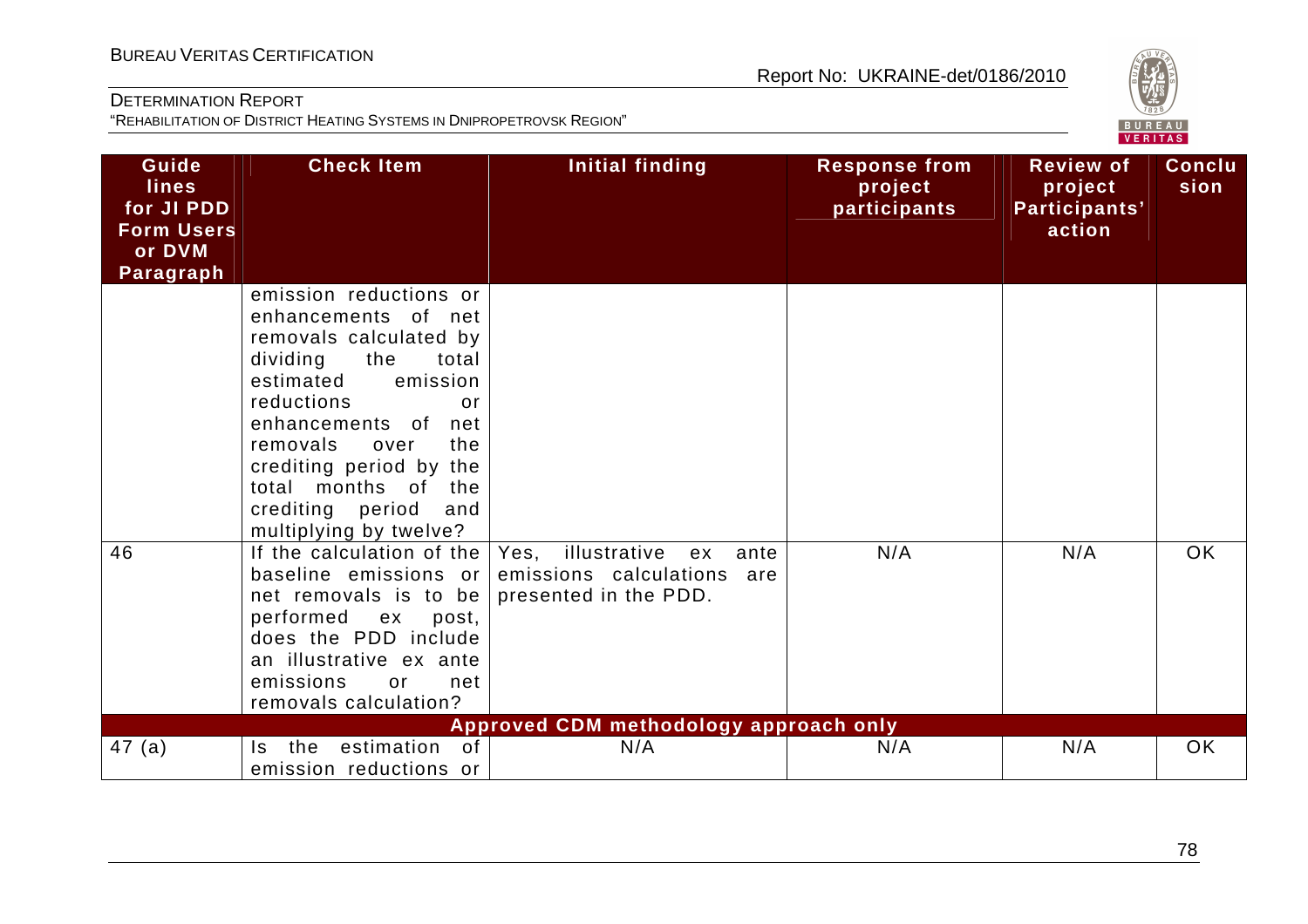

| Guide<br><b>lines</b><br>for JI PDD<br><b>Form Users</b><br>or DVM<br>Paragraph | <b>Check Item</b>                                                                                                                                                                                                                                                                                                                                                                                                 | <b>Initial finding</b> | <b>Response from</b><br>project<br>participants | <b>Review of</b><br>project<br>Participants'<br>action | <b>Conclu</b><br>sion |
|---------------------------------------------------------------------------------|-------------------------------------------------------------------------------------------------------------------------------------------------------------------------------------------------------------------------------------------------------------------------------------------------------------------------------------------------------------------------------------------------------------------|------------------------|-------------------------------------------------|--------------------------------------------------------|-----------------------|
|                                                                                 | enhancements of<br>net<br>removals<br>made<br>in<br>accordance<br>with<br>the<br><b>CDM</b><br>approved<br>methodology?                                                                                                                                                                                                                                                                                           |                        |                                                 |                                                        |                       |
| 47(b)                                                                           | the estimation of<br>Is.<br>emission reductions or<br>enhancements of net<br>removals presented in<br>the PDD:<br>- On a periodic basis?<br>- At least from the<br>beginning until the end<br>of the crediting period?<br>On a source-by-<br>source/sink-by-sink<br>basis?<br>- For each GHG?<br>- In tones of CO2<br>equivalent,<br>using<br>global<br>warming<br>potentials defined by<br>decision 2/CP.3 or as | N/A                    | N/A                                             | N/A                                                    | OK                    |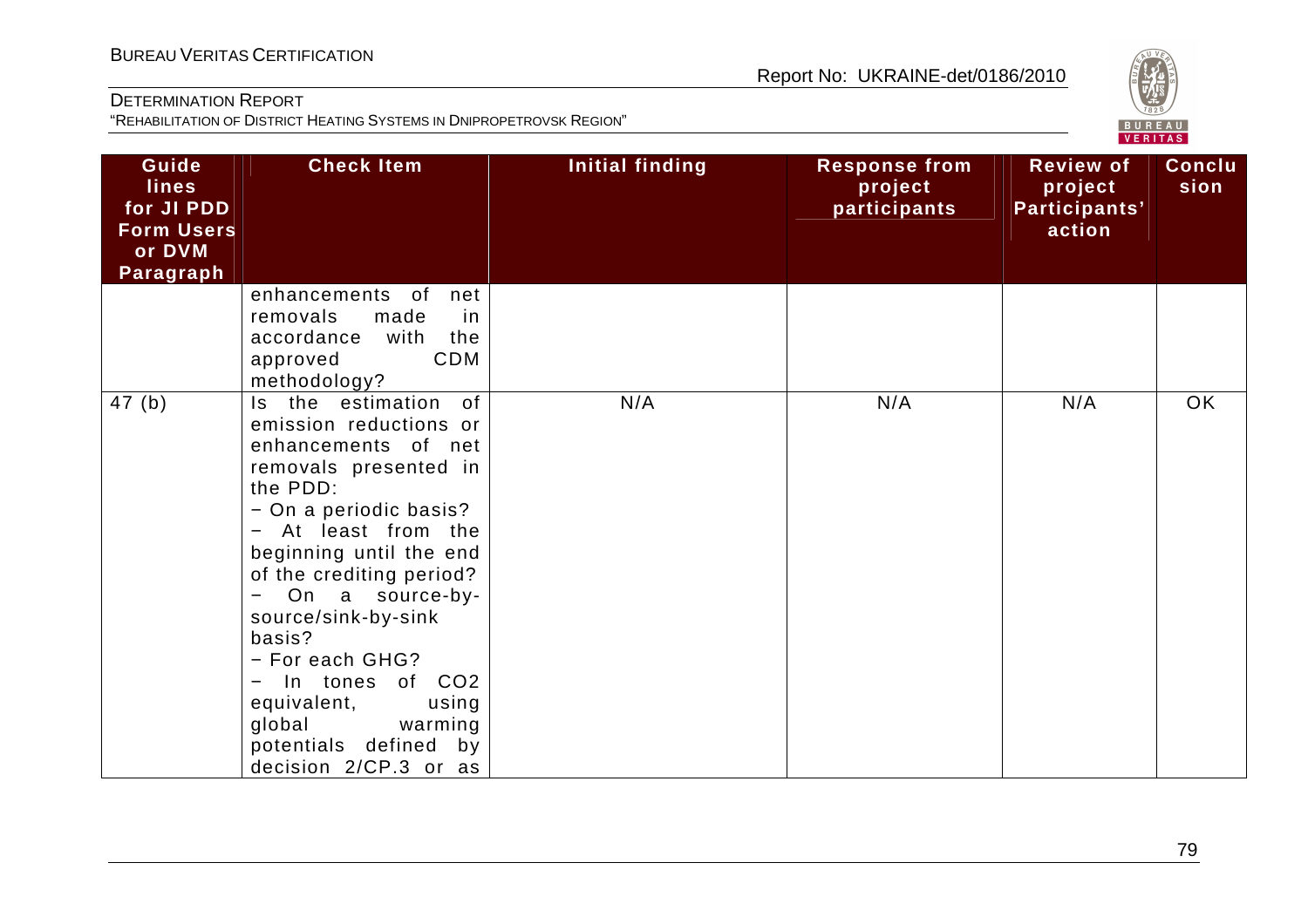

| Guide<br><b>lines</b><br>for JI PDD<br><b>Form Users</b><br>or DVM<br>Paragraph | <b>Check Item</b>                                                                                                                                                                                                                                                                                                                                                                                                                                                                                                                                                               | Initial finding | <b>Response from</b><br>project<br>participants | <b>Review of</b><br>project<br>Participants'<br>action | <b>Conclu</b><br>sion |
|---------------------------------------------------------------------------------|---------------------------------------------------------------------------------------------------------------------------------------------------------------------------------------------------------------------------------------------------------------------------------------------------------------------------------------------------------------------------------------------------------------------------------------------------------------------------------------------------------------------------------------------------------------------------------|-----------------|-------------------------------------------------|--------------------------------------------------------|-----------------------|
|                                                                                 | subsequently<br>revised<br>in<br>accordance<br>with<br>Article 5 of the Kyoto<br>Protocol?<br>- Are the formula used<br>for<br>calculating<br>the<br>consistent<br>estimates<br>throughout the PDD?<br>- Are the estimates<br>throughout<br>consistent<br>the<br>PDD?<br>$\equiv$<br>$\mathsf{ls}$<br>the<br>annual<br>average of estimated<br>emission reductions or<br>enhancements of net<br>removals calculated by<br>dividing<br>the<br>total<br>estimated<br>emission<br>reductions<br>or<br>enhancements of<br>net<br>the<br>removals<br>over<br>crediting period by the |                 |                                                 |                                                        |                       |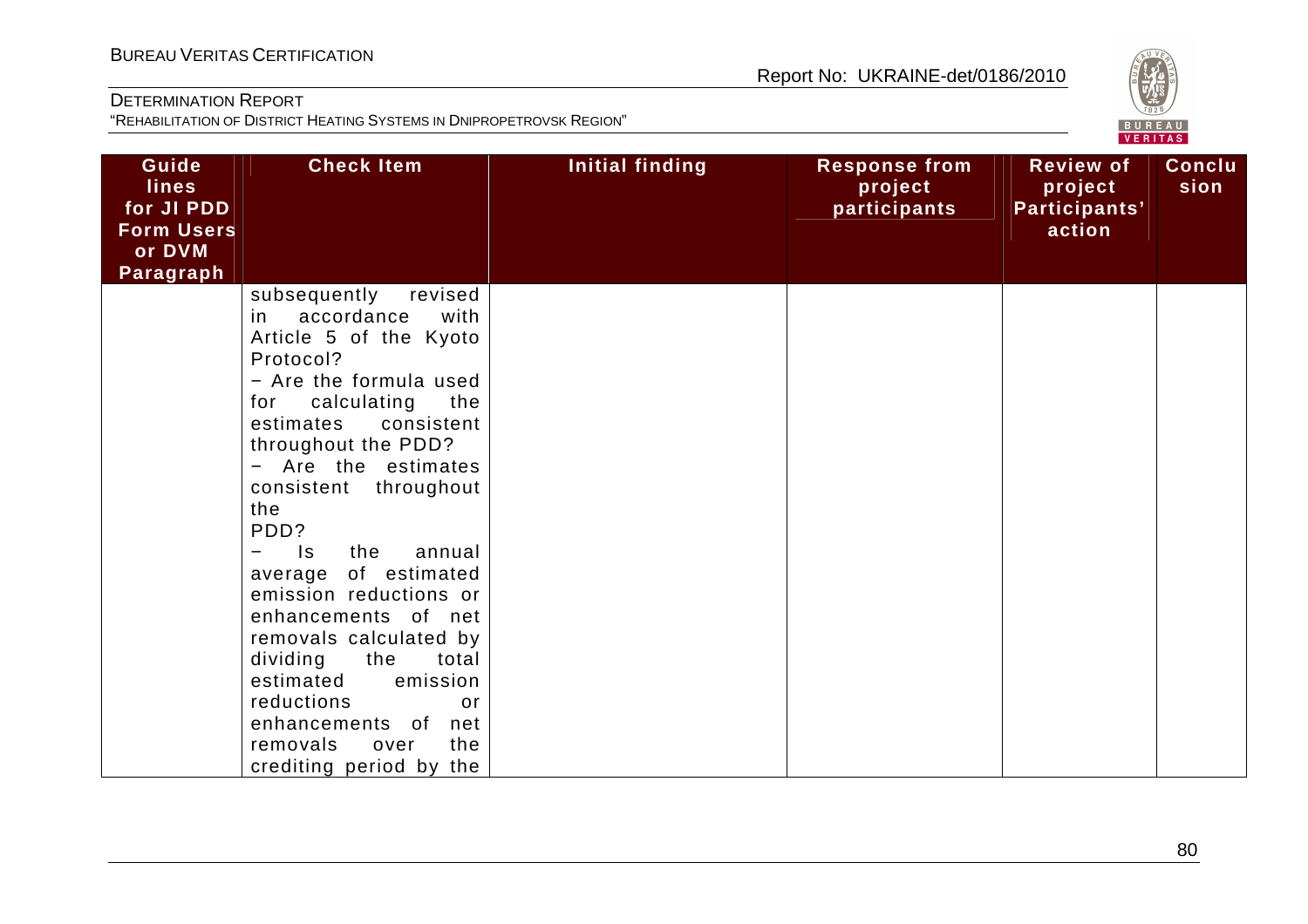

| Guide<br><b>lines</b><br>for JI PDD<br><b>Form Users</b><br>or DVM<br>Paragraph | <b>Check Item</b>                                                                                                                                                                                                                 | Initial finding                                                                                                                                                                                                                                                            | <b>Response from</b><br>project<br>participants | <b>Review of</b><br>project<br>Participants'<br>action | Conclu<br>sion |
|---------------------------------------------------------------------------------|-----------------------------------------------------------------------------------------------------------------------------------------------------------------------------------------------------------------------------------|----------------------------------------------------------------------------------------------------------------------------------------------------------------------------------------------------------------------------------------------------------------------------|-------------------------------------------------|--------------------------------------------------------|----------------|
|                                                                                 | months of<br>the<br>total<br>crediting period<br>and<br>multiplying by twelve?                                                                                                                                                    |                                                                                                                                                                                                                                                                            |                                                 |                                                        |                |
|                                                                                 |                                                                                                                                                                                                                                   | <b>Environmental impacts</b>                                                                                                                                                                                                                                               |                                                 |                                                        |                |
| 48(a)                                                                           | documentation<br>attach<br>on the analysis of the<br>environmental impacts  <br>of<br>the<br>project,<br>including<br>transboundary impacts,<br>accordance<br>with<br>in.<br>procedures<br>as<br>determined by the host<br>Party? | Does the PDD list and District heating enterprises<br>that implement the project<br>the<br>have<br>necessary<br>Environmental<br>Impact<br>Assessment for its activity<br>Ukrainian<br>according<br>to<br>legislation.<br>The<br>documentation<br>was<br>submitted to AIE. | N/A                                             | N/A                                                    | OK             |
| 48(b)                                                                           | If the analysis in 48 (a) $\vert$<br>indicates<br>the $ $<br>that<br>environmental impacts<br>considered<br>are<br>significant<br>by<br>the<br>project participants or<br>the host Party, does<br><b>PDD</b><br>provide<br>the    | information<br>The<br>on<br>environmental<br>impact<br>is<br>sufficiently described in the<br>section F.2. of the PDD.                                                                                                                                                     | N/A                                             | N/A                                                    | <b>OK</b>      |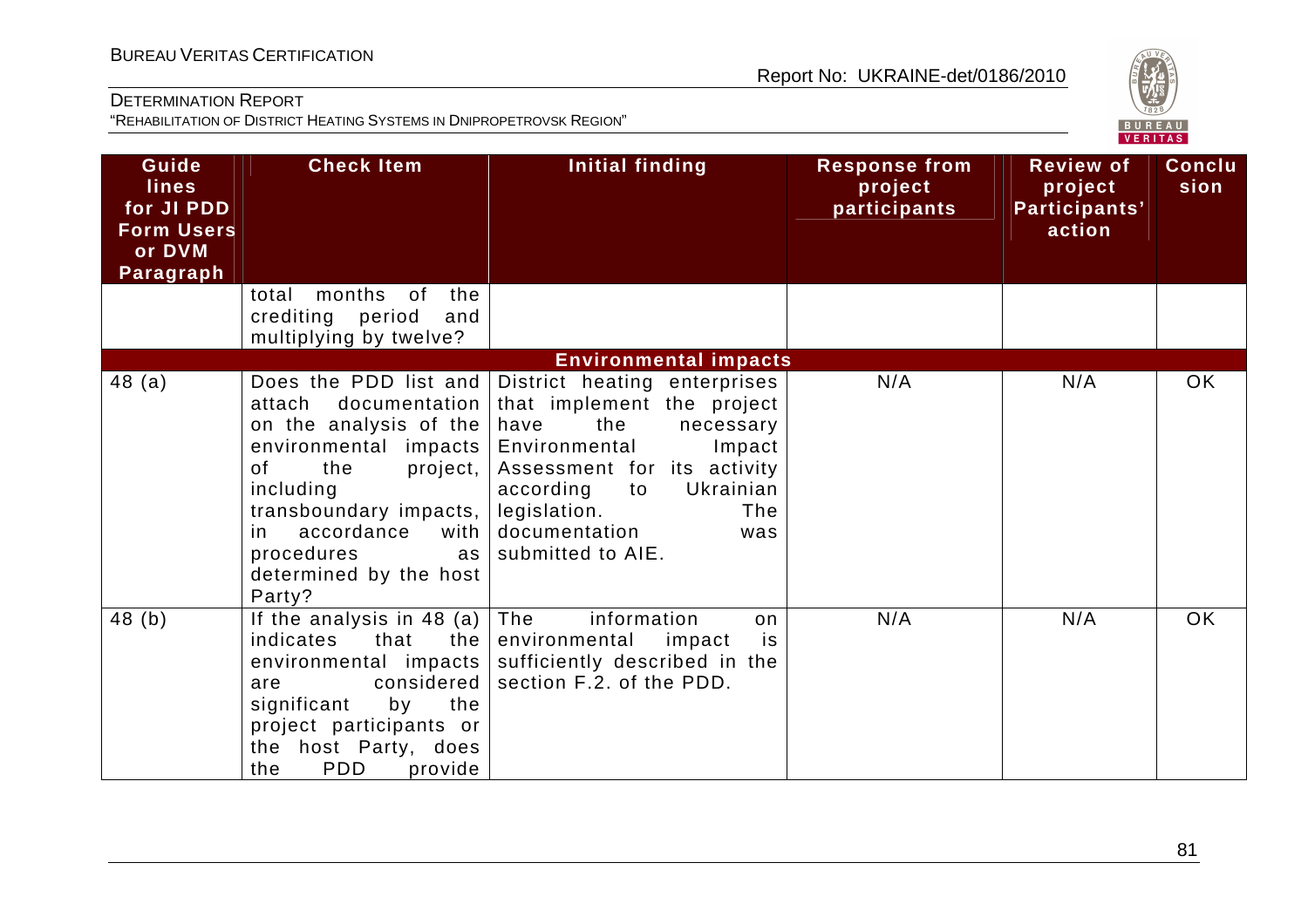

| Guide<br><b>lines</b><br>for JI PDD<br><b>Form Users</b><br>or DVM<br>Paragraph | <b>Check Item</b>                                                                                                                                                                                                                                                                                               | <b>Initial finding</b>                                                                                                                                                                                                                                                                                                                              | <b>Response from</b><br>project<br>participants | <b>Review of</b><br>project<br>Participants'<br>action | <b>Conclu</b><br>sion |
|---------------------------------------------------------------------------------|-----------------------------------------------------------------------------------------------------------------------------------------------------------------------------------------------------------------------------------------------------------------------------------------------------------------|-----------------------------------------------------------------------------------------------------------------------------------------------------------------------------------------------------------------------------------------------------------------------------------------------------------------------------------------------------|-------------------------------------------------|--------------------------------------------------------|-----------------------|
|                                                                                 | conclusion<br>and<br>all<br>references<br>to<br>supporting<br>documentation<br>of<br>an<br>environmental<br>impact<br>assessment<br>undertaken<br><i>in</i><br>accordance<br>with<br>the<br>procedures as required<br>by the host Party?                                                                        |                                                                                                                                                                                                                                                                                                                                                     |                                                 |                                                        |                       |
|                                                                                 |                                                                                                                                                                                                                                                                                                                 | <b>Stakeholder consultation</b>                                                                                                                                                                                                                                                                                                                     |                                                 |                                                        |                       |
| 49                                                                              | stakeholder<br><u>If</u><br>consultation<br>was<br>undertaken<br>in.<br>accordance<br>with<br>the<br>procedure as required<br>by the host Party, does<br>the PDD provide:<br>$\mathsf{A}$<br>list<br>(a)<br>0f<br>stakeholders<br>from<br>whom comments on the<br>projects<br>have<br>been<br>received, if any? | <b>CAR39</b><br>The information concerning<br>stakeholder<br>consultation<br>process conducted for EIA<br>of the proposed project is<br>missing in the PDD. Please<br>clarify in the PDD if any<br>comments on the<br>project<br>have been received. Please<br>state<br>the<br>of<br>nature<br>and<br>the<br>comments<br>description on whether and | No comments have<br>been received.              | OK                                                     | <b>OK</b>             |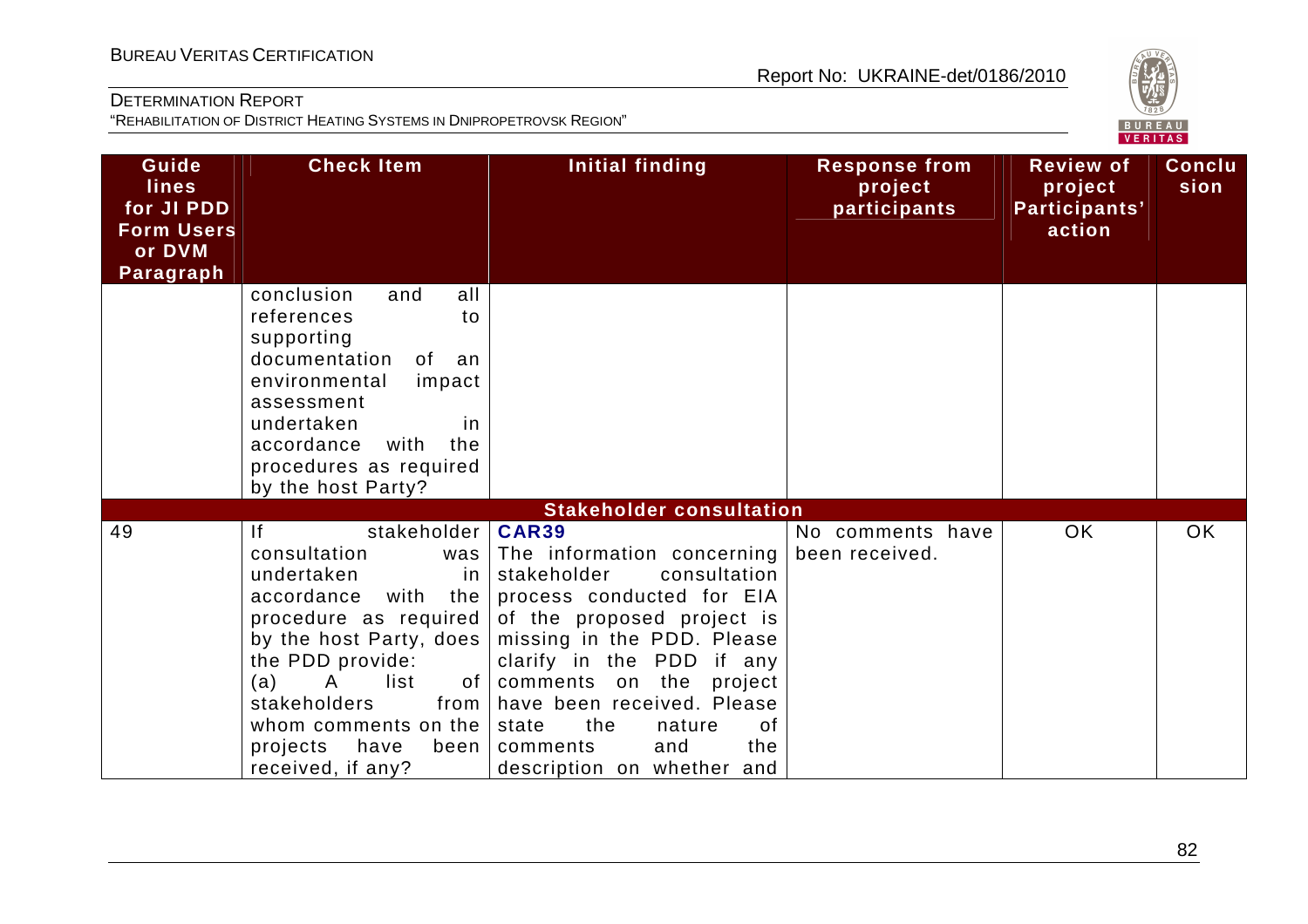

| Guide<br><b>lines</b><br>for JI PDD<br><b>Form Users</b><br>or DVM<br>Paragraph | <b>Check Item</b>                                                                                                                             | Initial finding                     | <b>Response from</b><br>project<br>participants | <b>Review of</b><br>project<br>Participants'<br>action | <b>Conclu</b><br>sion |
|---------------------------------------------------------------------------------|-----------------------------------------------------------------------------------------------------------------------------------------------|-------------------------------------|-------------------------------------------------|--------------------------------------------------------|-----------------------|
|                                                                                 | The nature of the how the<br>(b)<br>comments?<br>A description<br>on.<br>(C)<br>whether and how<br>the<br>comments have<br>been<br>addressed? | comments<br>have<br>been addressed. |                                                 |                                                        |                       |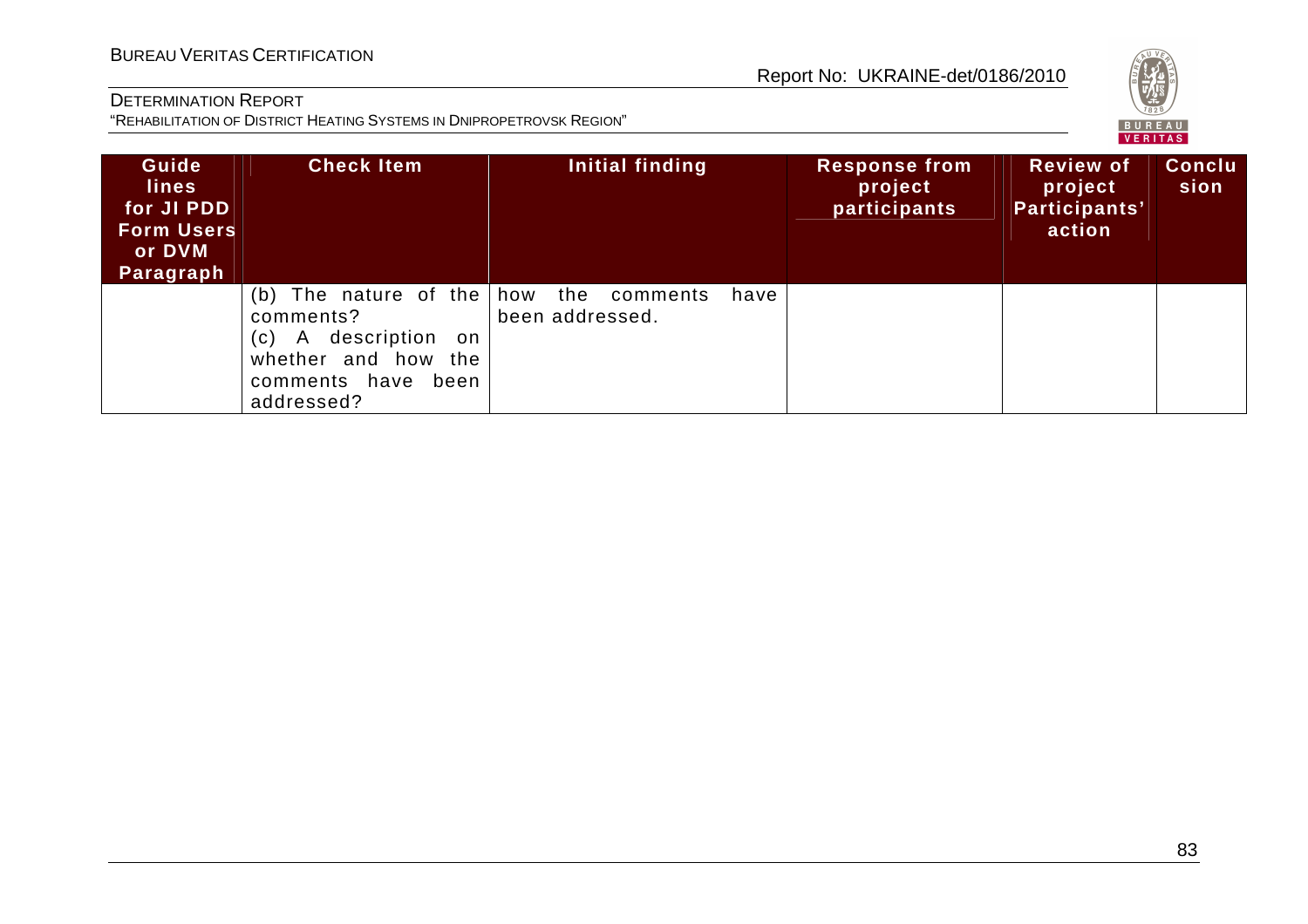BUREAU VERITAS CERTIFICATION

Report No: UKRAINE-det/0186/2010

DETERMINATION REPORT "REHABILITATION OF DISTRICT HEATING SYSTEMS IN DNIPROPETROVSK REGION"



Appendix B: Verifiers CV's

### **Work carried out by:**

Oleg Skoblyk, Power Management Specialist Team Leader, Climate Change Lead Verifier Bureau Veritas Ukraine Health, Safety and Environment Department project manager Oleg Skoblyk has graduated from the National Technical University of "Kyiv Polytechnic University" with specialty Power Management. He has successfully completed IRCA registered Lead Auditor Training Course for Environment Management Systems and Quality Management Systems. Oleg Skoblyk has undergone intensive training on Clean Development Mechanism/Joint Implementation and he was involved in the determination/verification of 20 JI projects.

Igor Kachan, Ph.D. (chemistry)

Team Member, Climate Change Verifier

Bureau Veritas Ukraine,

Health, Safety and Environment Department Project Manager Igor Kachan has graduated from Kyiv National Taras Shevchenko University and defended a PhD thesis in analytical chemistry speciality. He has successfully completed IRCA registered Lead Auditor Training Course for Environment Management Systems and Quality Management Systems. Igor Kachan has undergone a training course on Clean Development Mechanism/Joint Implementation and participated in determination/verification of more then 20 JI projects.

Denis Pishchalov (specialist in economics) Team member, Financial Specialist

Bureau Veritas Ukraine, Specialist in economics

Master of foreign trade, he has more than five year of experience in foreign trade and procurement. In particular one year as foreign trade manager in the Engineering Corporation (manufacturer and contractor in the municipal sector) and one year in the NIKO publishing house, one year as sales manager in the ITALCOM srl. In addition Denis has spent four years working as procurement specialist in Ukrainian Energy Service Company and two years as chief product manager in the Altset JSC. At the moment Denis is deputy director for finance and economy in the SUD of UTEM JSC.

# **The determination report was reviewed by:**

# **Ivan G. Sokolov, Dr. Sci. (biology, microbiology)**

Climate Change Lead Verifier, Internal Technical Reviewer, Bureau Veritas Certification Holding SAS Operational Manager, Local Climate Change Manager for Ukraine